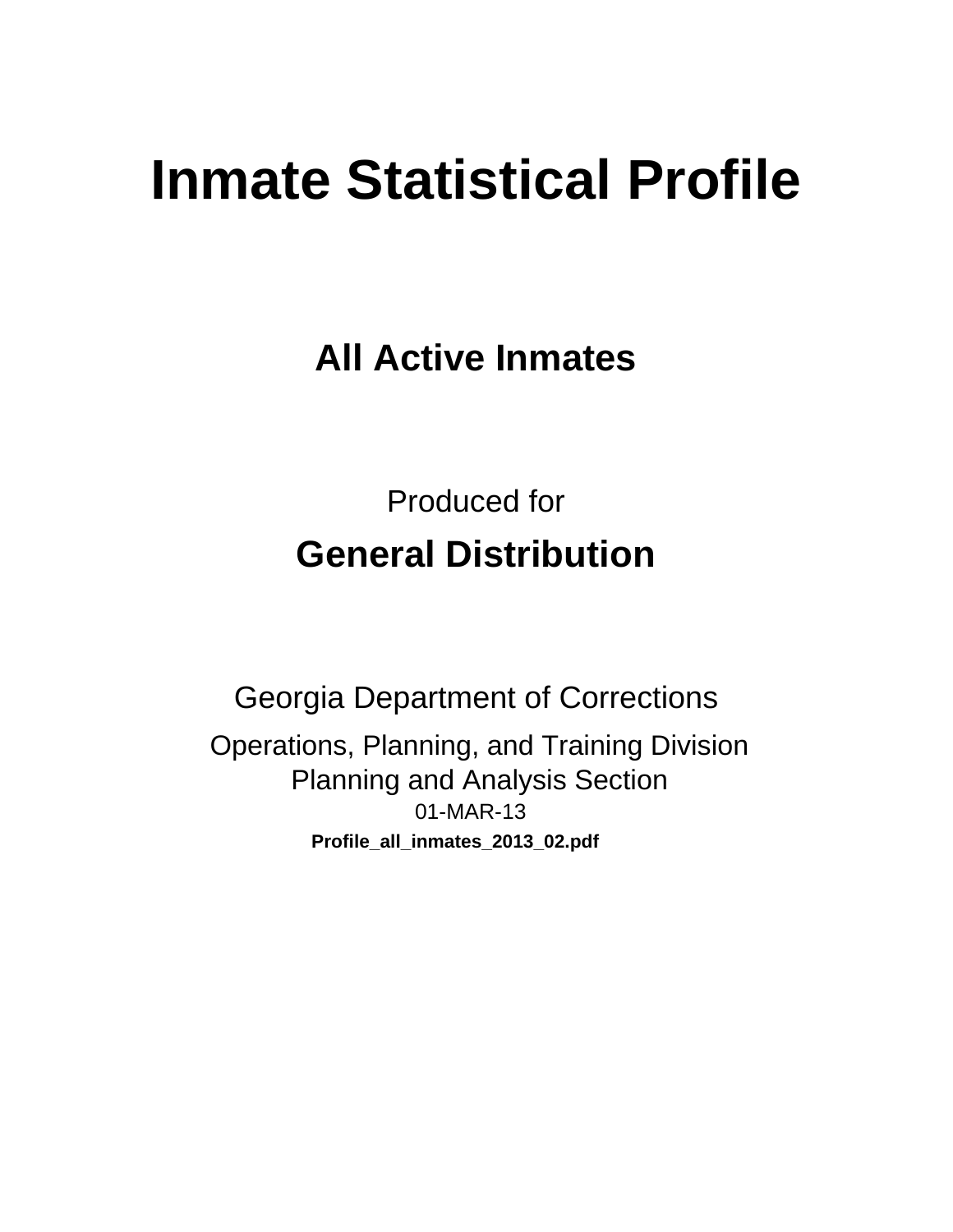#### **Inmate Statistical Profile 01-MAR-13** Contents

**All Active Inmates** 

Produced for General Distribution

# **Table of Contents**

| <b>Demographic information</b>                                       |
|----------------------------------------------------------------------|
| 5 Current age, broken out in ten year age groups                     |
| 7 Race group                                                         |
| 8 Marital status, self-reported at entry to prison                   |
| 11 Number of children, self-reported at entry to prison              |
| 13 Religious affiliation, self-reported at entry to prison           |
| 14 Home county - self-reported at entry to prison                    |
| 20 Socioeconomic class, self-reported at entry to prison             |
| 23 Environment to age 16, self-reported at entry to prison           |
| 24 Guardian status to age 16, self-reported at entry to prison       |
| 26 Employment status before prison, self-reported at entry to prison |
| 28 Age at admission                                                  |
| 31 Height, measured at entry to prison                               |
| 46 Weight, measured at entry to prison                               |
| 50 Military service                                                  |
| <b>Correctional information</b>                                      |
| 51 Type of admission to prison                                       |
| 53 Current / last security status                                    |
| 55 Current / last institution type                                   |
| 57 Institution type - transitional centers                           |
| 58 Institution type - county prisons                                 |
| Institution type - state prisons<br>61                               |
| 63 Institution type - private prisons                                |
| 64 Institution type - pre-release centers                            |
| 66 Institution type - inmate boot camp                               |
| 67 Number of disciplinary reports                                    |
| 68 Number of transfers                                               |
| 69 Number of escapes                                                 |
| Probable future release type of still active inmates<br>71           |
| 72 Time served in current (or last) institution                      |
| Educational, psychological and physical information                  |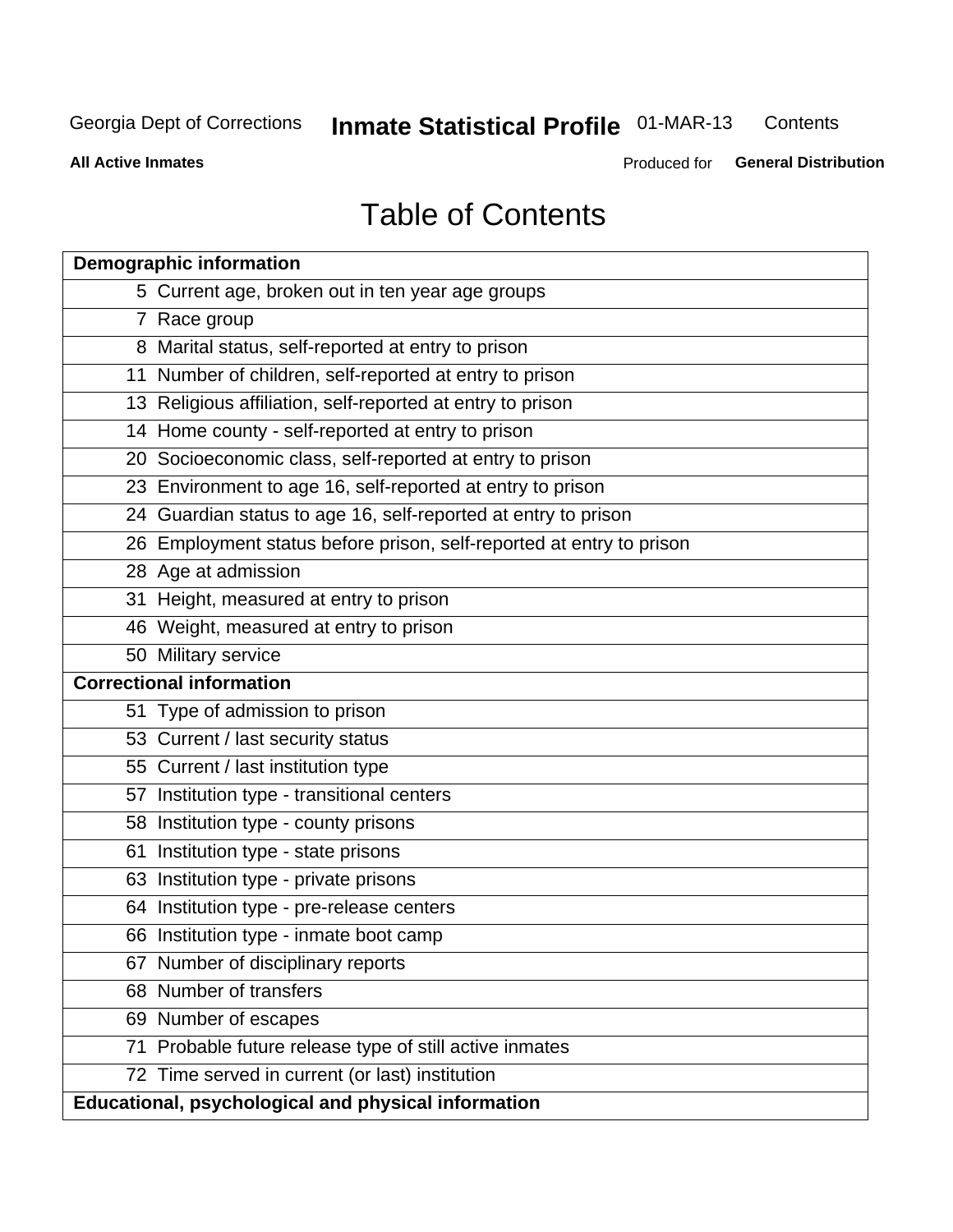#### **Inmate Statistical Profile 01-MAR-13** Contents

**All Active Inmates** 

Produced for General Distribution

# **Table of Contents**

| <b>Educational, psychological and physical information</b>       |
|------------------------------------------------------------------|
| 6 Drug abuse in family, self-reported                            |
| 9 Subjected to frequent beatings, self-reported                  |
| 10 Father absent during inmate's childhood                       |
| 12 Mother absent during inmate's childhood                       |
| 19 Inmate diagnosed as manipulative                              |
| 21 Inmate diagnosed as assaultive                                |
| 70 Culture fair IQ scores                                        |
| 73 Highest grade level attained                                  |
| 74 Culture fair IQ scores                                        |
| 75 Wide Range Achievement Test (WRAT) reading score              |
| 76 Wide Range Achievement Test (WRAT) math score                 |
| 77 Wide Range Achievement Test (WRAT) spelling score             |
| 78 Scope of substance abuse - summary                            |
| 79 Scope of substance abuse - detail                             |
| 80 Current / last mental health treatment level                  |
| 81 PULHESDWIT medical scale - 'P' overall condition ('P'hysical) |
| 82 PULHESDWIT medical scale - 'U' upper body                     |
| 83 PULHESDWIT medical scale - 'L' lower body                     |
| 84 PULHESDWIT medical scale - 'H' hearing                        |
| 85 PULHESDWIT medical scale - 'E' vision                         |
| 86 PULHESDWIT medical scale -'S' psychiatric                     |
| 87 PULHESDWIT medical scale - 'D' dental                         |
| 88 PULHESDWIT medical scale - 'W' work ability                   |
| 89 PULHESDWIT medical scale - 'I' impairment                     |
| 90 PULHESDWIT medical scale - 'T' transportability               |
| Criminality in family, self-reported<br>91                       |
| 92 Alcoholism in family, self-reported                           |
| 93 Drug abuse in family, self-reported                           |
| 94 Subjected to frequent beatings, self-reported                 |
| 95 Father absent during inmate's childhood                       |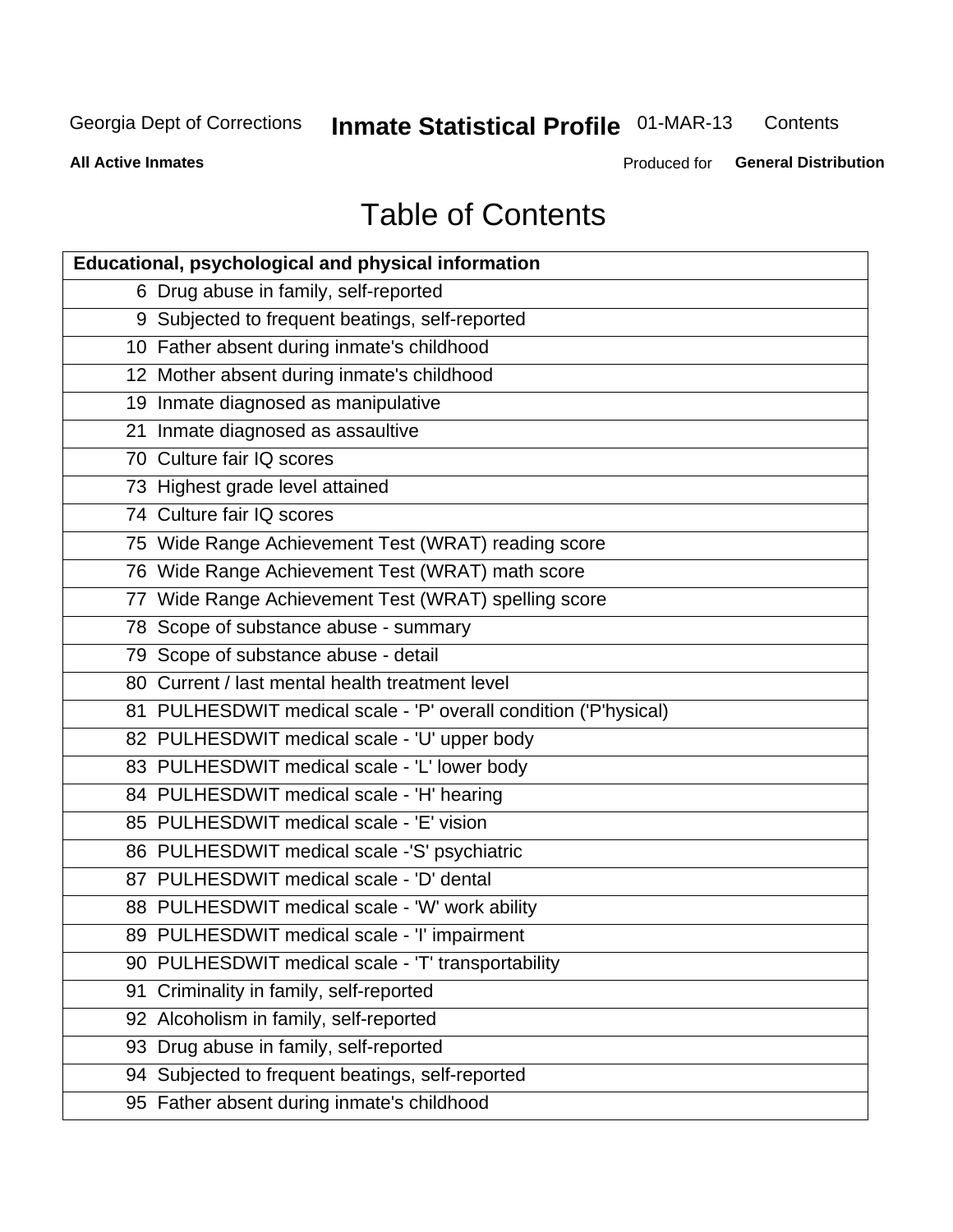#### **Inmate Statistical Profile 01-MAR-13** Contents

**All Active Inmates** 

Produced for General Distribution

# **Table of Contents**

|                            | Educational, psychological and physical information             |
|----------------------------|-----------------------------------------------------------------|
|                            | 96 Mother absent during inmate's childhood                      |
|                            | 97 Inmate diagnosed as manipulative                             |
|                            | 98 Inmate diagnosed as assaultive                               |
|                            | <b>Crimes and criminal history information</b>                  |
|                            | 22 Number of prior Georgia incarcerations                       |
|                            | 25 Prison sentence in years                                     |
|                            | 27 Primary offense, broken out into felonies vs misdemeanors    |
|                            | 30 Primary offense, broken out into six broad crime categories  |
|                            | 32 Primary offense, detailed offense code                       |
|                            | 41 County of conviction of primary offense                      |
|                            | 48 Circuit of conviction of primary offense                     |
|                            | 52 Years served (jail + prison) in this incarceration           |
|                            | 99 Number of prior Georgia incarcerations                       |
|                            | 100 Prison sentence in years                                    |
|                            | 101 Primary offense, broken out into felonies vs misdemeanors   |
|                            | 102 Primary offense, broken out into six broad crime categories |
|                            | 103 Primary offense, detailed offense code                      |
|                            | 112 County of conviction of primary offense                     |
|                            | 117 Circuit of conviction of primary offense                    |
|                            | 119 Years served (jail + prison) in this incarceration          |
| <b>Medical information</b> |                                                                 |
|                            | 54 Results of most recent HIV test                              |
|                            | 56 Results of most recent tuberculosis test                     |
|                            | 60 Results of most recent syphilis test                         |
|                            | 65 Results of most recent Hepatitis-C test                      |
| 120                        | Results of most recent HIV test                                 |
| 121                        | Results of most recent tuberculosis test                        |
|                            | 122 Results of most recent syphilis test                        |
|                            | 123 Results of most recent Hepatitis-C test                     |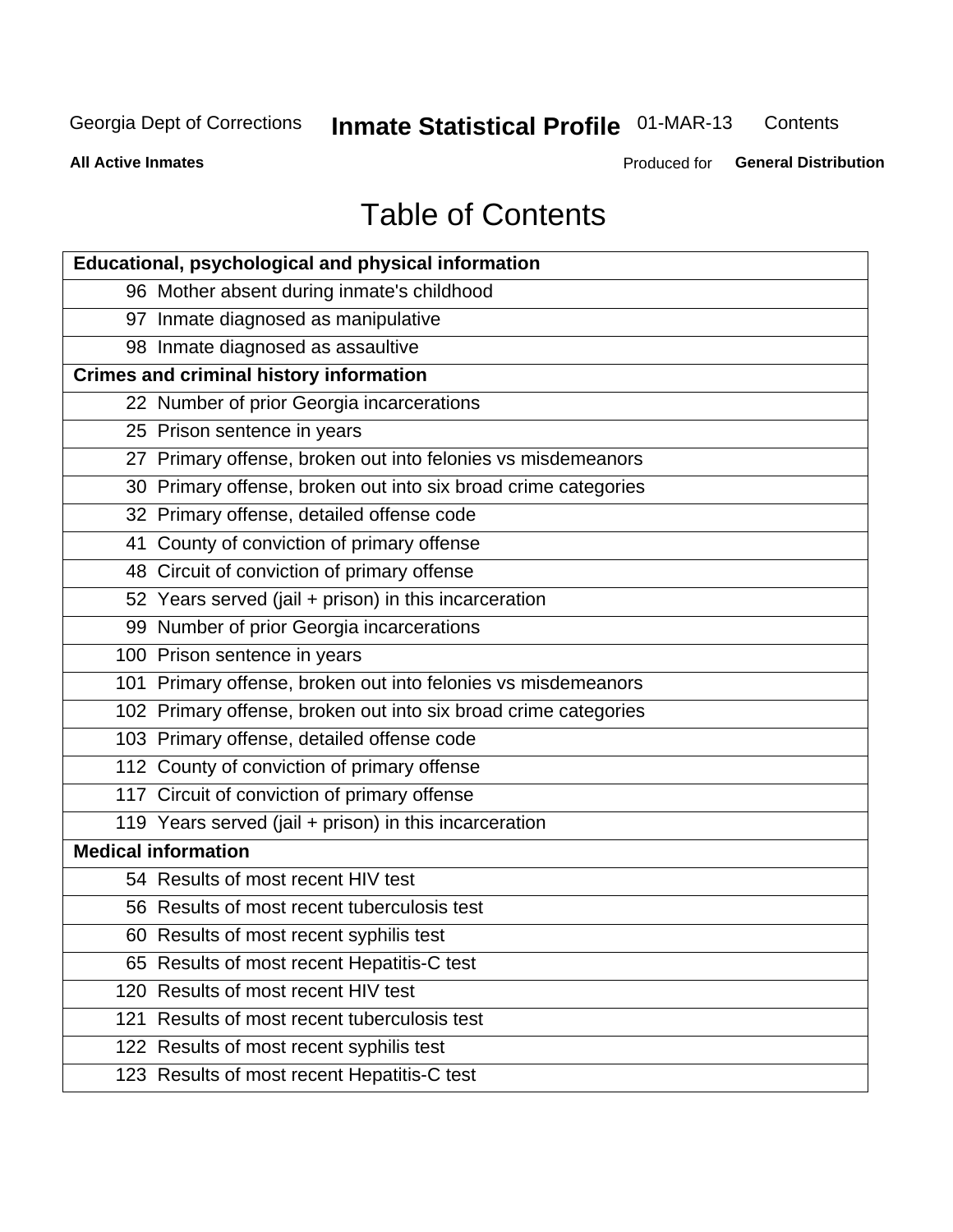### **All Active Inmates**

### Produced for General Distribution

# Current age, broken out in ten-year age groups

COL % - percent each COUNT is of its particular column

|                          |              | <b>Male</b> |        |                 | <b>Female</b> |          | <b>Total</b> |               |
|--------------------------|--------------|-------------|--------|-----------------|---------------|----------|--------------|---------------|
| <b>Current Age</b>       | <b>Count</b> | Col %       | Row %  | <b>Count</b>    | Col %         | Row %    | <b>Total</b> | Col %         |
| <b>Teens (1-19)</b>      | 932          | 1.77%       | 97.18% | 27              | 0.70%         | $2.82\%$ | 959          | 1.70%         |
| <b>Twenties (20-29)</b>  | 16,308       | 30.96%      | 93.85% | 1,069           | 27.68%        | 6.15%    | 17,377       | 30.73%        |
| <b>Thirties (30-39)</b>  | 15,316       | 29.07%      | 92.22% | 1,293           | 33.48%        | 7.78%    |              | 16,609 29.37% |
| <b>Forties (40-49)</b>   | 11,269       | 21.39%      | 92.01% | 979             | 25.35%        | 7.99%    |              | 12,248 21.66% |
| <b>Fifties (50-59)</b>   | 6,564        | 12.46%      | 94.19% | 405             | 10.49%        | 5.81%    | 6.969        | 12.33%        |
| <b>Sixties (60-69)</b>   | 1,737        | $3.30\%$    | 95.81% | 76              | 1.97%         | 4.19%    | 1,813        | 3.21%         |
| Seventy + (70 and above) | 555          | 1.05%       | 97.71% | 13 <sub>1</sub> | 0.34%         | 2.29%    | 568          | 1.00%         |
| <b>Total Reported</b>    | 52,681       | 100%        | 93.17% | 3,862           | 100%          | 6.83%    | 56,543       | 100%          |

| <b>ported</b><br><b>NOT</b> I | 40    |       | $\mathbf{r}$<br>-- |
|-------------------------------|-------|-------|--------------------|
| Total                         | - 707 | 3,863 | 56,590             |

| <b>Mean</b><br>(average) | 36.98    | 36.89 | 36.98    |
|--------------------------|----------|-------|----------|
| Median (middle)          | つん<br>vu | 36    | 35       |
| Mode<br>(most frequent)  | n.<br>w  | 29    | n.<br>∠J |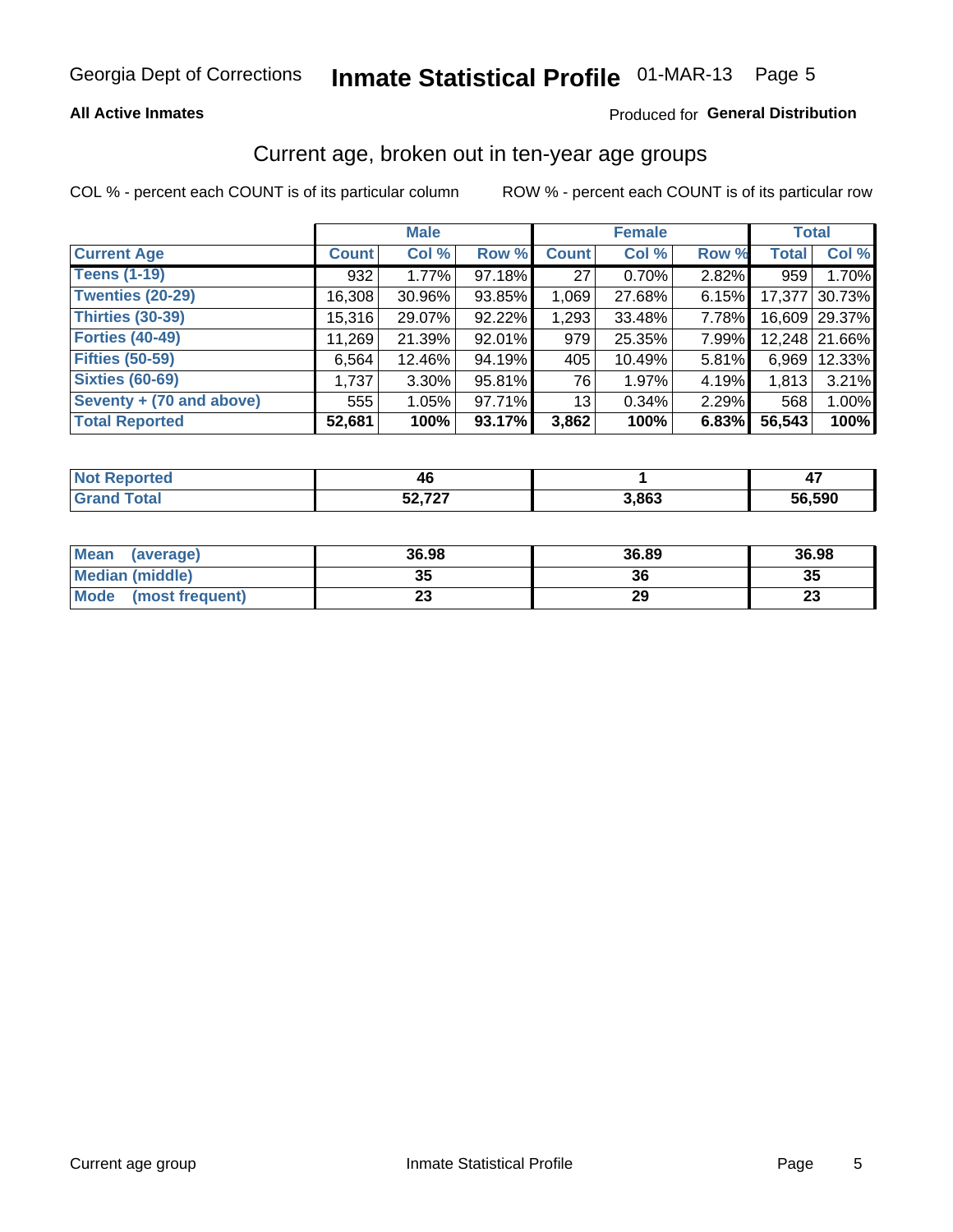# Inmate Statistical Profile 01-MAR-13 Page 7

#### **All Active Inmates**

#### Produced for General Distribution

### Race group

COL % - percent each COUNT is of its particular column

|                       |                        |              | <b>Male</b> |             |       | <b>Female</b> |          |              | <b>Total</b> |
|-----------------------|------------------------|--------------|-------------|-------------|-------|---------------|----------|--------------|--------------|
| <b>Race Group</b>     |                        | <b>Count</b> | Col %       | Row % Count |       | Col %         | Row %    | <b>Total</b> | Col %        |
|                       | <b>White</b>           | 17,029       | 32.30%      | 89.17%      | 2,068 | 53.53%        | 10.83%   | 19,097       | 33.75%       |
| $\mathbf{2}$          | <b>Black</b>           | 33,079       | 62.74%      | 95.10%      | 1,703 | 44.08%        | 4.90%    | 34,782       | 61.46%       |
| 5                     | <b>Other</b>           | 51           | .10%        | 87.93%      |       | .18%          | 12.07%   | 58           | .10%         |
| 6                     | <b>Asian</b>           | 151          | .29%        | 94.38%      | 9     | .23%          | 5.63%    | 160          | .28%         |
| 9                     | <b>Unknown</b>         |              | .01%        | 100.00%     |       |               |          |              | .01%         |
| 10                    | <b>Hispanic</b>        | 2,385        | 4.52%       | 96.99%      | 74    | 1.92%         | 3.01%    | 2,459        | 4.35%        |
| $12 \,$               | <b>Native American</b> | 31           | .06%        | 93.94%      | 2     | $.05\%$       | $6.06\%$ | 33           | .06%         |
| <b>Total Reported</b> |                        | 52,727       | 100%        | 93.17%      | 3,863 | 100%          | 6.83%    | 56,590       | 100%         |

| orted<br>. Nr |         |       |        |
|---------------|---------|-------|--------|
| `otal         | よつ フクフ  | 3,863 | 56,590 |
| "Gra.         | JZ.I ZI |       | nh.    |

| M.<br>____ | . | ------- |
|------------|---|---------|
|            |   |         |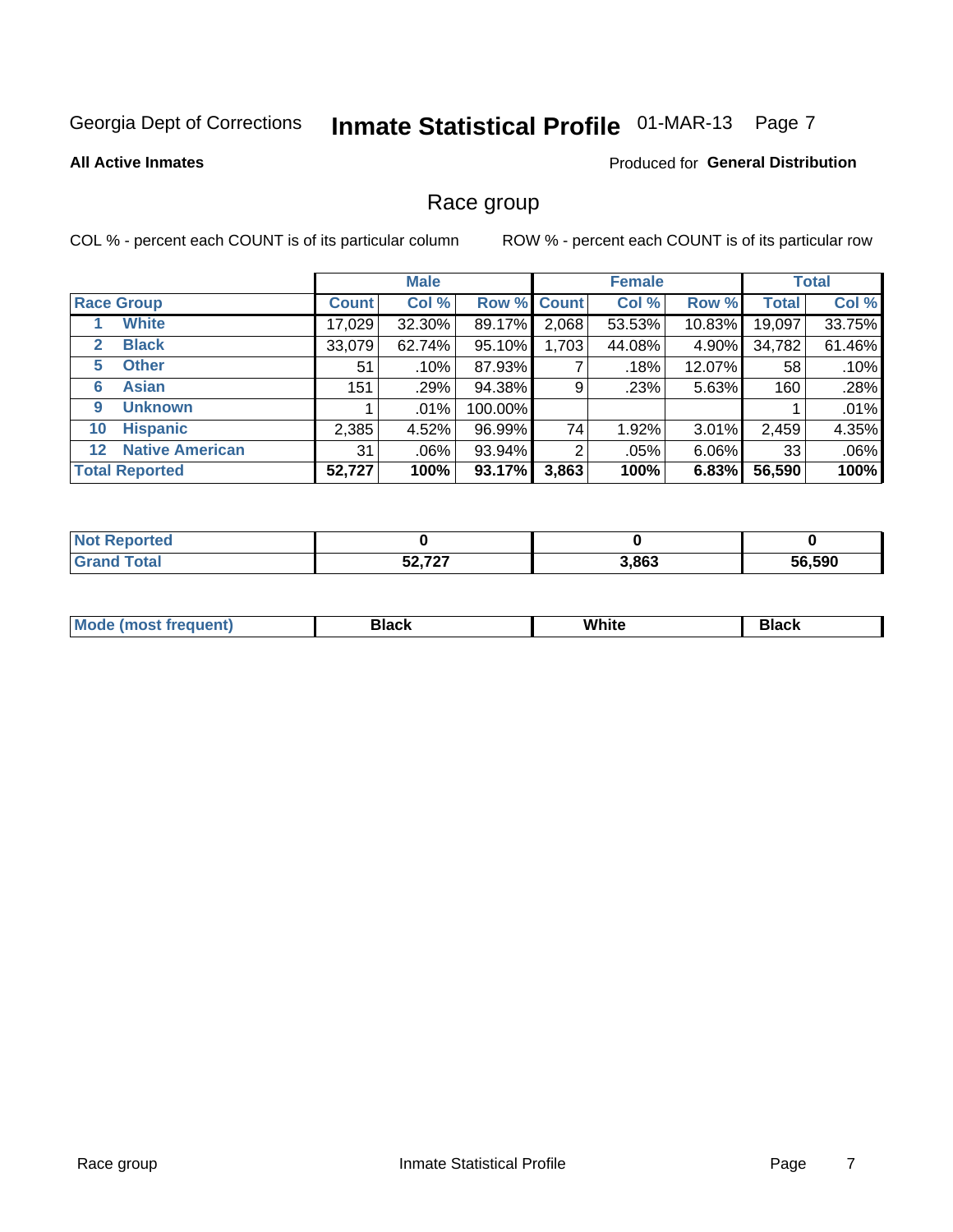# Inmate Statistical Profile 01-MAR-13 Page 8

**All Active Inmates** 

### Produced for General Distribution

# Marital status, self-reported at entry to prison

COL % - percent each COUNT is of its particular column

|                            |              | <b>Male</b> |        |              | <b>Female</b> |        |              | <b>Total</b> |
|----------------------------|--------------|-------------|--------|--------------|---------------|--------|--------------|--------------|
| <b>Marital Status</b>      | <b>Count</b> | Col %       | Row %  | <b>Count</b> | Col %         | Row %  | <b>Total</b> | Col %        |
| <b>Unknown</b><br>$\bf{0}$ | 571          | 1.08%       | 86.91% | 86           | 2.23%         | 13.09% | 657          | 1.16%        |
| <b>Divorced</b><br>D       | 5,024        | 9.53%       | 88.50% | 653          | 16.90%        | 11.50% | 5,677        | 10.03%       |
| <b>Married</b><br>М        | 7,190        | 13.64%      | 91.79% | 643          | 16.65%        | 8.21%  | 7,833        | 13.84%       |
| <b>Separated</b><br>S      | 1,836        | 3.48%       | 84.88% | 327          | 8.46%         | 15.12% | 2,163        | 3.82%        |
| <b>Unmarried</b><br>U      | 37,633       | 71.37%      | 94.97% | 1,992        | 51.57%        | 5.03%  | 39,625       | 70.02%       |
| <b>Widow</b><br>W          | 473          | .90%        | 74.49% | 162          | 4.19%         | 25.51% | 635          | 1.12%        |
| <b>Total Reported</b>      | 52,727       | 100%        | 93.17% | 3,863        | 100%          | 6.83%  | 56,590       | 100%         |

| <b>TEO</b><br>NO |        |       |        |
|------------------|--------|-------|--------|
|                  | 70.727 | 3,863 | 56.590 |

|--|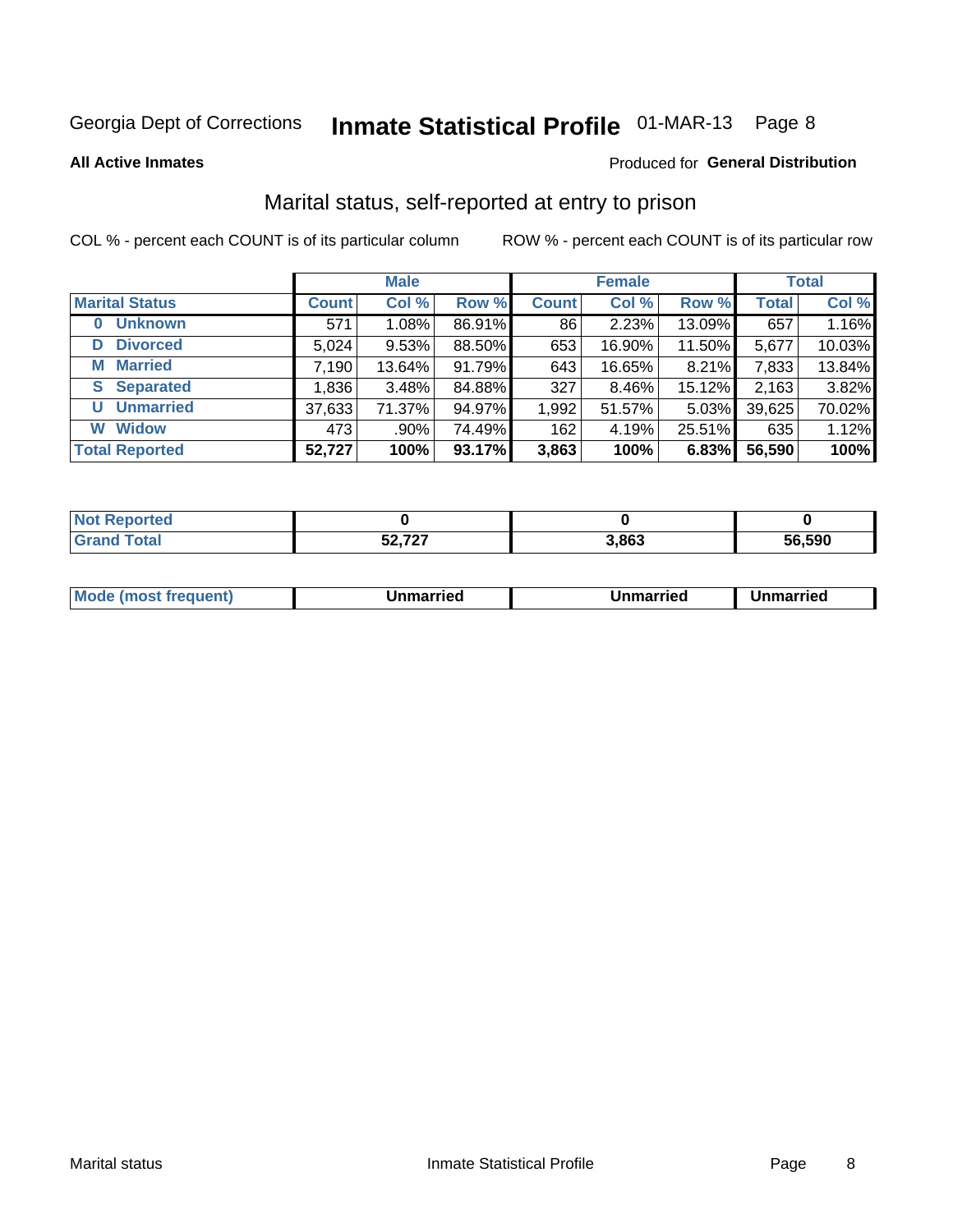# Inmate Statistical Profile 01-MAR-13 Page 10

#### **All Active Inmates**

#### Produced for General Distribution

# Number of children, self reported at entry to prison

COL % - percent each COUNT is of its particular column

|                           |              | <b>Male</b> |        |              | <b>Female</b> |        | <b>Total</b> |        |
|---------------------------|--------------|-------------|--------|--------------|---------------|--------|--------------|--------|
| <b>Number of Children</b> | <b>Count</b> | Col %       | Row %  | <b>Count</b> | Col %         | Row %  | <b>Total</b> | Col %  |
| $\bf{0}$                  | 21,515       | 41.21%      | 94.84% | 1,171        | 30.34%        | 5.16%  | 22,686       | 40.46% |
|                           | 11,735       | 22.48%      | 94.05% | 743          | 19.25%        | 5.95%  | 12,478       | 22.26% |
| $\overline{2}$            | 8,644        | 16.56%      | 91.21% | 833          | 21.59%        | 8.79%  | 9,477        | 16.90% |
| 3                         | 5,097        | 9.76%       | 89.11% | 623          | 16.14%        | 10.89% | 5,720        | 10.20% |
| 4                         | 2,596        | 4.97%       | 90.01% | 288          | 7.46%         | 9.99%  | 2,884        | 5.14%  |
| 5                         | 1,267        | 2.43%       | 92.15% | 108          | 2.80%         | 7.85%  | 1,375        | 2.45%  |
| 6                         | 670          | 1.28%       | 92.67% | 53           | 1.37%         | 7.33%  | 723          | 1.29%  |
| 7                         | 284          | 0.54%       | 93.73% | 19           | 0.49%         | 6.27%  | 303          | 0.54%  |
| 8                         | 165          | 0.32%       | 93.22% | 12           | 0.31%         | 6.78%  | 177          | 0.32%  |
| $\boldsymbol{9}$          | 102          | 0.20%       | 98.08% | 2            | 0.05%         | 1.92%  | 104          | 0.19%  |
| 10                        | 56           | 0.11%       | 94.92% | 3            | 0.08%         | 5.08%  | 59           | 0.11%  |
| Over 10                   | 78           | 0.15%       | 95.12% | 4            | 0.10%         | 4.88%  | 82           | 0.15%  |
| <b>Total Reported</b>     | 52,209       | 100%        | 93.12% | 3,859        | 100%          | 6.88%  | 56,068       | 100.0% |

| <i>ca c</i><br>. . |       | E00<br>JZZ<br>$\sim$ $\sim$ $\sim$ $\sim$ $\sim$ $\sim$ |
|--------------------|-------|---------------------------------------------------------|
| $F^{\alpha}$ 707   | 3.863 | 56,590                                                  |

| <b>Mean</b><br>(average)       | .36 | 1.38 |
|--------------------------------|-----|------|
| <b>Median (middle)</b>         |     |      |
| <b>Mode</b><br>(most frequent) |     |      |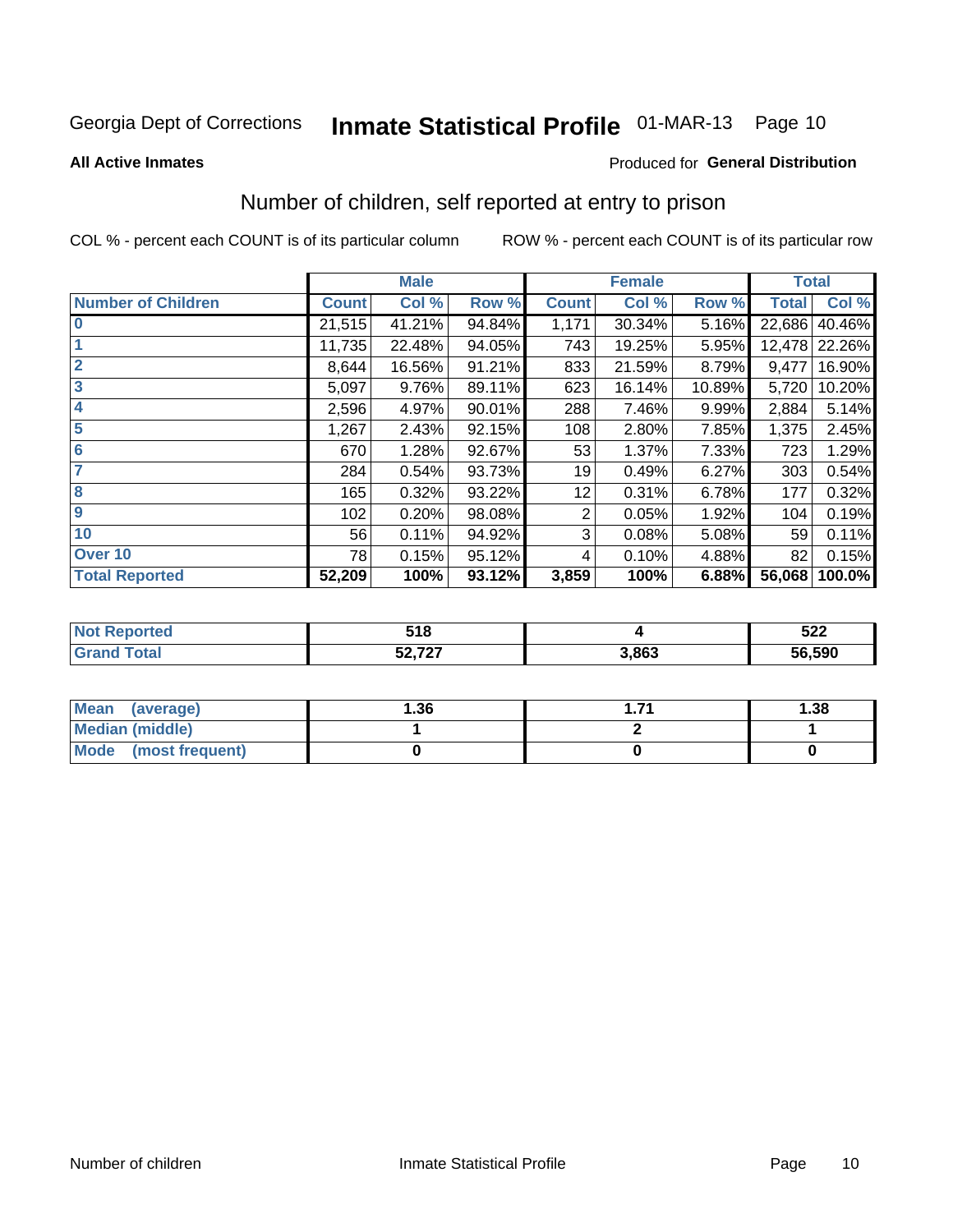# Inmate Statistical Profile 01-MAR-13 Page 12

#### **All Active Inmates**

#### Produced for General Distribution

# Religious affiliation, self-reported at entry to prison

COL % - percent each COUNT is of its particular column

|                         |                              |              | <b>Male</b> |         |              | <b>Female</b> |        |              | <b>Total</b> |
|-------------------------|------------------------------|--------------|-------------|---------|--------------|---------------|--------|--------------|--------------|
|                         | <b>Religious Affiliation</b> | <b>Count</b> | Col %       | Row %   | <b>Count</b> | Col %         | Row %  | <b>Total</b> | Col %        |
| 1                       | <b>Islam</b>                 | 1,005        | 4.18%       | 96.73%  | 34           | 1.24%         | 3.27%  | 1,039        | 3.88%        |
| $\overline{2}$          | <b>Catholic</b>              | 1,233        | 5.13%       | 89.09%  | 151          | 5.51%         | 10.91% | 1,384        | 5.17%        |
| $\overline{\mathbf{3}}$ | <b>Baptist</b>               | 11,909       | 49.58%      | 86.63%  | 1,838        | 67.10%        | 13.37% | 13,747       | 51.37%       |
| $\overline{\mathbf{4}}$ | <b>Methodist</b>             | 526          | 2.19%       | 88.70%  | 67           | 2.45%         | 11.30% | 593          | 2.22%        |
| $\overline{5}$          | <b>EpiscopIn</b>             | 38           | .16%        | 88.37%  | 5            | .18%          | 11.63% | 43           | .16%         |
| $6\overline{6}$         | <b>Presbytrn</b>             | 84           | .35%        | 92.31%  | 7            | .26%          | 7.69%  | 91           | .34%         |
| 7                       | <b>Chc Of God</b>            | 436          | 1.82%       | 80.00%  | 109          | 3.98%         | 20.00% | 545          | 2.04%        |
| 8                       | <b>Holiness</b>              | 824          | 3.43%       | 81.75%  | 184          | 6.72%         | 18.25% | 1,008        | 3.77%        |
| $\boldsymbol{9}$        | <b>Jewish</b>                | 38           | .16%        | 95.00%  | 2            | .07%          | 5.00%  | 40           | .15%         |
| 10                      | <b>Anglican</b>              | 11           | .05%        | 84.62%  | 2            | .07%          | 15.38% | 13           | .05%         |
| 11                      | <b>Grk Orthdx</b>            | 4            | .02%        | 80.00%  | 1            | .04%          | 20.00% | 5            | .02%         |
| 12                      | <b>Hindu</b>                 | 9            | .04%        | 100.00% |              |               |        | 9            | .03%         |
| 13                      | <b>Buddhist</b>              | 39           | .16%        | 78.00%  | 11           | .40%          | 22.00% | 50           | .19%         |
| 14                      | <b>Taoist</b>                | 7            | .03%        | 100.00% |              |               |        | 7            | .03%         |
| 15                      | <b>Shintoist</b>             | 3            | .01%        | 100.00% |              |               |        | 3            | .01%         |
| 16                      | <b>Seven D Ad</b>            | 82           | .34%        | 91.11%  | 8            | .29%          | 8.89%  | 90           | .34%         |
| 17                      | <b>Jehovah Wt</b>            | 285          | 1.19%       | 89.62%  | 33           | 1.20%         | 10.38% | 318          | 1.19%        |
| 18                      | <b>Latr Day S</b>            | 35           | .15%        | 92.11%  | 3            | .11%          | 7.89%  | 38           | .14%         |
| 20                      | <b>Other Prot</b>            | 3,829        | 15.94%      | 93.96%  | 246          | 8.98%         | 6.04%  | 4,075        | 15.23%       |
| 96                      | <b>None</b>                  | 3,625        | 15.09%      | 98.96%  | 38           | 1.39%         | 1.04%  | 3,663        | 13.69%       |
|                         | <b>Total Reported</b>        | 24,022       | 100%        | 89.76%  | 2,739        | 100%          | 10.24% | 26,761       | 100%         |

| 28,705       | 124   | 29,829     |
|--------------|-------|------------|
| ヒヘ フヘフ<br>JZ | 3,863 | ,590<br>56 |

| Mode (most frequent) | <b>3aptist</b> | 3aptist | <b>Baptist</b> |
|----------------------|----------------|---------|----------------|
|                      |                |         |                |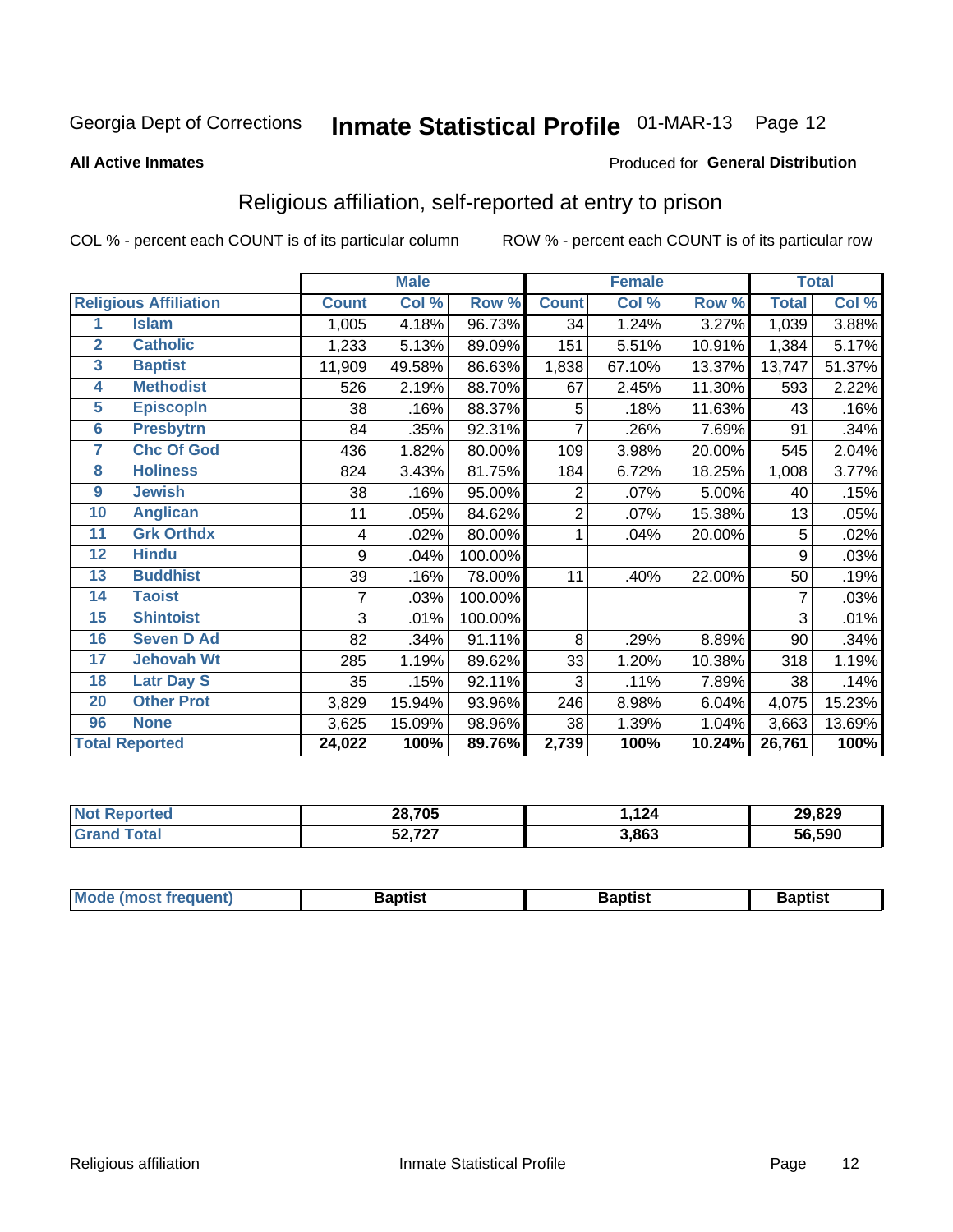# Inmate Statistical Profile 01-MAR-13 Page 14

#### **All Active Inmates**

#### Produced for General Distribution

### Home county, self-reported at entry to prison

COL % - percent each COUNT is of its particular column

|     |                             |              | <b>Male</b> |                  |                  | <b>Female</b> |        | <b>Total</b> |        |
|-----|-----------------------------|--------------|-------------|------------------|------------------|---------------|--------|--------------|--------|
|     | <b>Home County</b>          | <b>Count</b> | Col %       | Row <sup>%</sup> | <b>Count</b>     | Col %         | Row %  | <b>Total</b> | Col %  |
| 000 | <b>Unknown</b>              | 5,603        | 10.63%      | 94.29%           | 339              | 8.78%         | 5.71%  | 5,942        | 10.50% |
| 001 | <b>Appling County</b>       | 116          | .22%        | 96.67%           | 4                | .10%          | 3.33%  | 120          | .21%   |
| 002 | <b>Atkinson County</b>      | 43           | .08%        | 97.73%           | 1                | .03%          | 2.27%  | 44           | .08%   |
| 003 | <b>Bacon County</b>         | 65           | .12%        | 92.86%           | 5                | .13%          | 7.14%  | 70           | .12%   |
| 004 | <b>Baker County</b>         | 22           | .04%        | 100.00%          |                  |               |        | 22           | .04%   |
| 005 | <b>Baldwin County</b>       | 276          | .52%        | 94.52%           | 16               | .41%          | 5.48%  | 292          | .52%   |
| 006 | <b>Banks County</b>         | 44           | .08%        | 93.62%           | 3                | .08%          | 6.38%  | 47           | .08%   |
| 007 | <b>Barrow County</b>        | 257          | .49%        | 88.01%           | 35               | .91%          | 11.99% | 292          | .52%   |
| 008 | <b>Bartow County</b>        | 580          | 1.10%       | 89.09%           | 71               | 1.84%         | 10.91% | 651          | 1.15%  |
| 009 | <b>Ben Hill County</b>      | 204          | .39%        | 94.44%           | 12               | .31%          | 5.56%  | 216          | .38%   |
| 010 | <b>Berrien County</b>       | 90           | .17%        | 91.84%           | 8                | .21%          | 8.16%  | 98           | .17%   |
| 011 | <b>Bibb County</b>          | 1,211        | 2.30%       | 95.66%           | 55               | 1.42%         | 4.34%  | 1,266        | 2.24%  |
| 012 | <b>Bleckley County</b>      | 77           | .15%        | 92.77%           | $\,6$            | .16%          | 7.23%  | 83           | .15%   |
| 013 | <b>Brantley County</b>      | 47           | .09%        | 83.93%           | $\boldsymbol{9}$ | .23%          | 16.07% | 56           | .10%   |
| 014 | <b>Brooks County</b>        | 138          | .26%        | 97.87%           | 3                | .08%          | 2.13%  | 141          | .25%   |
| 015 | <b>Bryan County</b>         | 142          | .27%        | 94.67%           | 8                | .21%          | 5.33%  | 150          | .27%   |
| 016 | <b>Bulloch County</b>       | 376          | .71%        | 92.61%           | 30               | .78%          | 7.39%  | 406          | .72%   |
| 017 | <b>Burke County</b>         | 208          | .39%        | 97.20%           | 6                | .16%          | 2.80%  | 214          | .38%   |
| 018 | <b>Butts County</b>         | 157          | .30%        | 93.45%           | 11               | .28%          | 6.55%  | 168          | .30%   |
| 019 | <b>Calhoun County</b>       | 68           | .13%        | 97.14%           | $\overline{2}$   | .05%          | 2.86%  | 70           | .12%   |
| 020 | <b>Camden County</b>        | 115          | .22%        | 89.84%           | 13               | .34%          | 10.16% | 128          | .23%   |
| 021 | <b>Candler County</b>       | 110          | .21%        | 92.44%           | 9                | .23%          | 7.56%  | 119          | .21%   |
| 022 | <b>Carroll County</b>       | 566          | 1.07%       | 89.56%           | 66               | 1.71%         | 10.44% | 632          | 1.12%  |
| 023 | <b>Catoosa County</b>       | 243          | .46%        | 90.33%           | 26               | .67%          | 9.67%  | 269          | .48%   |
| 024 | <b>Charlton County</b>      | 52           | .10%        | 98.11%           | 1                | .03%          | 1.89%  | 53           | .09%   |
| 025 | <b>Chatham County</b>       | 2,063        | 3.91%       | 95.95%           | 87               | 2.25%         | 4.05%  | 2,150        | 3.80%  |
| 026 | <b>Chattahoochee County</b> | 26           | .05%        | 96.30%           | 1                | .03%          | 3.70%  | 27           | .05%   |
| 027 | <b>Chattooga County</b>     | 255          | .48%        | 88.24%           | 34               | .88%          | 11.76% | 289          | .51%   |
| 028 | <b>Cherokee County</b>      | 423          | .80%        | 92.16%           | 36               | .93%          | 7.84%  | 459          | .81%   |
| 029 | <b>Clarke County</b>        | 477          | .90%        | 94.64%           | 27               | .70%          | 5.36%  | 504          | .89%   |
| 030 | <b>Clay County</b>          | 42           | .08%        | 93.33%           | $\overline{3}$   | .08%          | 6.67%  | 45           | .08%   |
| 031 | <b>Clayton County</b>       | 1,538        | 2.92%       | 93.89%           | 100              | 2.59%         | 6.11%  | 1,638        | 2.89%  |
| 032 | <b>Clinch County</b>        | 58           | .11%        | 93.55%           | 4                | .10%          | 6.45%  | 62           | .11%   |
| 033 | <b>Cobb County</b>          | 2,079        | 3.94%       | 90.91%           | 208              | 5.38%         | 9.09%  | 2,287        | 4.04%  |
| 034 | <b>Coffee County</b>        | 273          | .52%        | 93.49%           | 19               | .49%          | 6.51%  | 292          | .52%   |
| 035 | <b>Colquitt County</b>      | 248          | .47%        | 95.38%           | 12               | .31%          | 4.62%  | 260          | .46%   |
| 036 | <b>Columbia County</b>      | 250          | .47%        | 89.93%           | 28               | .72%          | 10.07% | 278          | .49%   |
| 037 | <b>Cook County</b>          | 135          | .26%        | 95.74%           | $\,6\,$          | .16%          | 4.26%  | 141          | .25%   |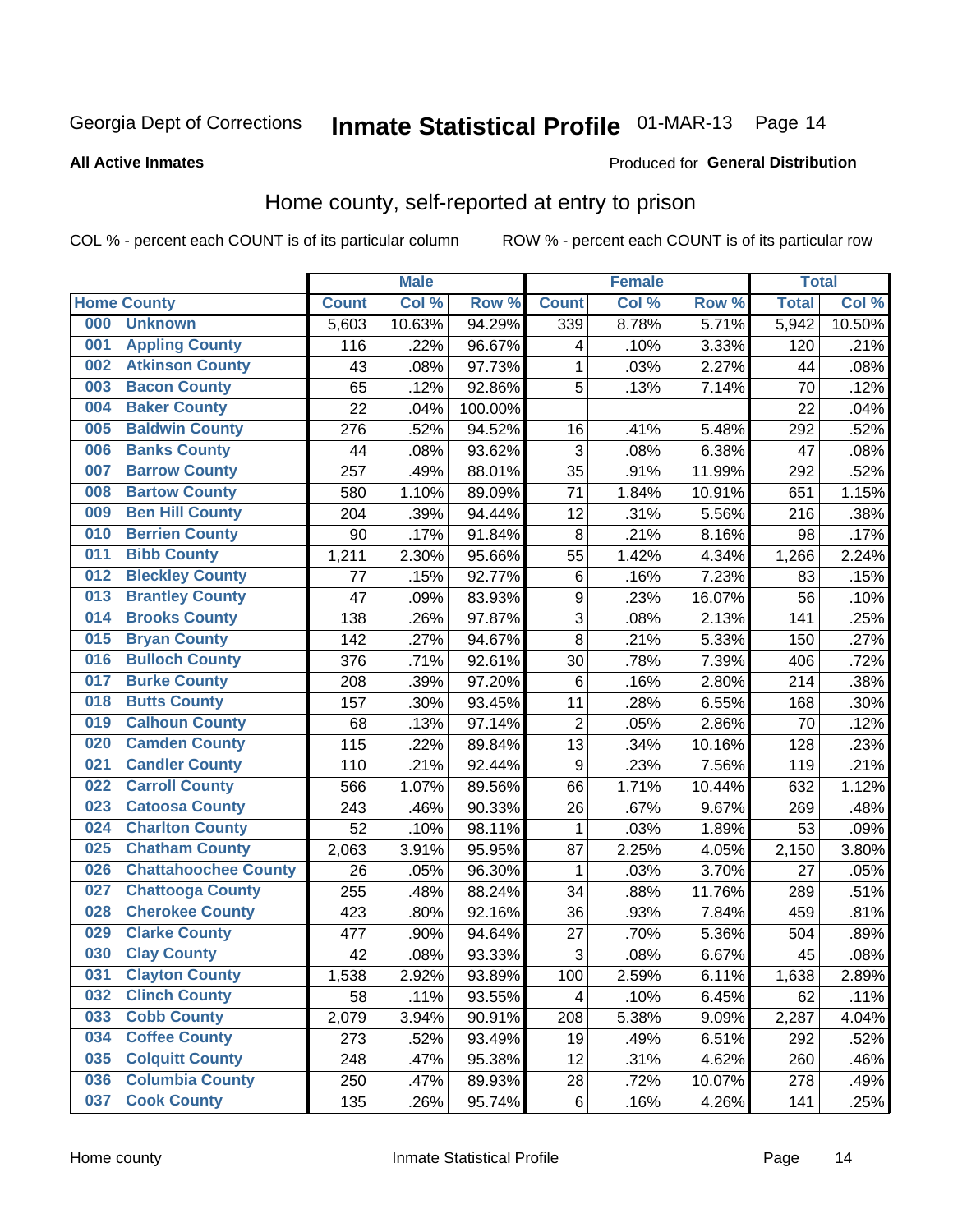# Inmate Statistical Profile 01-MAR-13 Page 15

#### **All Active Inmates**

### **Produced for General Distribution**

# Home county, self-reported at entry to prison

COL % - percent each COUNT is of its particular column

|     |                         |              | <b>Male</b> |                  |                  | <b>Female</b> |        | <b>Total</b>   |        |
|-----|-------------------------|--------------|-------------|------------------|------------------|---------------|--------|----------------|--------|
|     | <b>Home County</b>      | <b>Count</b> | Col %       | Row <sup>%</sup> | <b>Count</b>     | Col %         | Row %  | <b>Total</b>   | Col %  |
| 038 | <b>Coweta County</b>    | 448          | .85%        | 93.33%           | 32               | .83%          | 6.67%  | 480            | .85%   |
| 039 | <b>Crawford County</b>  | 36           | .07%        | 92.31%           | 3                | .08%          | 7.69%  | 39             | .07%   |
| 040 | <b>Crisp County</b>     | 208          | .39%        | 96.30%           | $\bf 8$          | .21%          | 3.70%  | 216            | .38%   |
| 041 | <b>Dade County</b>      | 73           | .14%        | 89.02%           | 9                | .23%          | 10.98% | 82             | .14%   |
| 042 | <b>Dawson County</b>    | 85           | .16%        | 86.73%           | 13               | .34%          | 13.27% | 98             | .17%   |
| 043 | <b>Decatur County</b>   | 301          | .57%        | 91.49%           | 28               | .72%          | 8.51%  | 329            | .58%   |
| 044 | <b>Dekalb County</b>    | 3,144        | 5.96%       | 93.52%           | 218              | 5.64%         | 6.48%  | 3,362          | 5.94%  |
| 045 | <b>Dodge County</b>     | 149          | .28%        | 89.22%           | 18               | .47%          | 10.78% | 167            | .30%   |
| 046 | <b>Dooly County</b>     | 73           | .14%        | 86.90%           | 11               | .28%          | 13.10% | 84             | .15%   |
| 047 | <b>Dougherty County</b> | 929          | 1.76%       | 94.89%           | 50               | 1.29%         | 5.11%  | 979            | 1.73%  |
| 048 | <b>Douglas County</b>   | 688          | 1.30%       | 91.49%           | 64               | 1.66%         | 8.51%  | 752            | 1.33%  |
| 049 | <b>Early County</b>     | 79           | .15%        | 94.05%           | 5                | .13%          | 5.95%  | 84             | .15%   |
| 050 | <b>Echols County</b>    | 13           | .02%        | 100.00%          |                  |               |        | 13             | .02%   |
| 051 | <b>Effingham County</b> | 197          | .37%        | 94.26%           | 12               | .31%          | 5.74%  | 209            | .37%   |
| 052 | <b>Elbert County</b>    | 145          | .28%        | 94.16%           | $\boldsymbol{9}$ | .23%          | 5.84%  | 154            | .27%   |
| 053 | <b>Emanuel County</b>   | 166          | .31%        | 94.32%           | 10               | .26%          | 5.68%  | 176            | .31%   |
| 054 | <b>Evans County</b>     | 82           | .16%        | 92.13%           | 7                | .18%          | 7.87%  | 89             | .16%   |
| 055 | <b>Fannin County</b>    | 89           | .17%        | 87.25%           | 13               | .34%          | 12.75% | 102            | .18%   |
| 056 | <b>Fayette County</b>   | 181          | .34%        | 88.29%           | 24               | .62%          | 11.71% | 205            | .36%   |
| 057 | <b>Floyd County</b>     | 687          | 1.30%       | 88.42%           | 90               | 2.33%         | 11.58% | 777            | 1.37%  |
| 058 | <b>Forsyth County</b>   | 213          | .40%        | 88.38%           | 28               | .72%          | 11.62% | 241            | .43%   |
| 059 | <b>Franklin County</b>  | 129          | .24%        | 94.85%           | $\overline{7}$   | .18%          | 5.15%  | 136            | .24%   |
| 060 | <b>Fulton County</b>    | 5,456        | 10.35%      | 94.84%           | 297              | 7.69%         | 5.16%  | 5,753          | 10.17% |
| 061 | <b>Gilmer County</b>    | 112          | .21%        | 92.56%           | 9                | .23%          | 7.44%  | 121            | .21%   |
| 062 | <b>Glascock County</b>  | 7            | .01%        | 100.00%          |                  |               |        | $\overline{7}$ | .01%   |
| 063 | <b>Glynn County</b>     | 377          | .72%        | 94.72%           | 21               | .54%          | 5.28%  | 398            | .70%   |
| 064 | <b>Gordon County</b>    | 277          | .53%        | 87.94%           | 38               | .98%          | 12.06% | 315            | .56%   |
| 065 | <b>Grady County</b>     | 186          | .35%        | 94.42%           | 11               | .28%          | 5.58%  | 197            | .35%   |
| 066 | <b>Greene County</b>    | 109          | .21%        | 93.16%           | 8                | .21%          | 6.84%  | 117            | .21%   |
| 067 | <b>Gwinnett County</b>  | 1,818        | 3.45%       | 91.91%           | 160              | 4.14%         | 8.09%  | 1,978          | 3.50%  |
| 068 | <b>Habersham County</b> | 105          | .20%        | 90.52%           | 11               | .28%          | 9.48%  | 116            | .20%   |
| 069 | <b>Hall County</b>      | 637          | 1.21%       | 91.39%           | 60               | 1.55%         | 8.61%  | 697            | 1.23%  |
| 070 | <b>Hancock County</b>   | 60           | .11%        | 95.24%           | 3                | .08%          | 4.76%  | 63             | .11%   |
| 071 | <b>Haralson County</b>  | 123          | .23%        | 93.18%           | $\boldsymbol{9}$ | .23%          | 6.82%  | 132            | .23%   |
| 072 | <b>Harris County</b>    | 109          | .21%        | 91.60%           | 10               | .26%          | 8.40%  | 119            | .21%   |
| 073 | <b>Hart County</b>      | 121          | .23%        | 93.80%           | 8                | .21%          | 6.20%  | 129            | .23%   |
| 074 | <b>Heard County</b>     | 52           | .10%        | 86.67%           | $\bf 8$          | .21%          | 13.33% | 60             | .11%   |
| 075 | <b>Henry County</b>     | 583          | 1.11%       | 93.58%           | 40               | 1.04%         | 6.42%  | 623            | 1.10%  |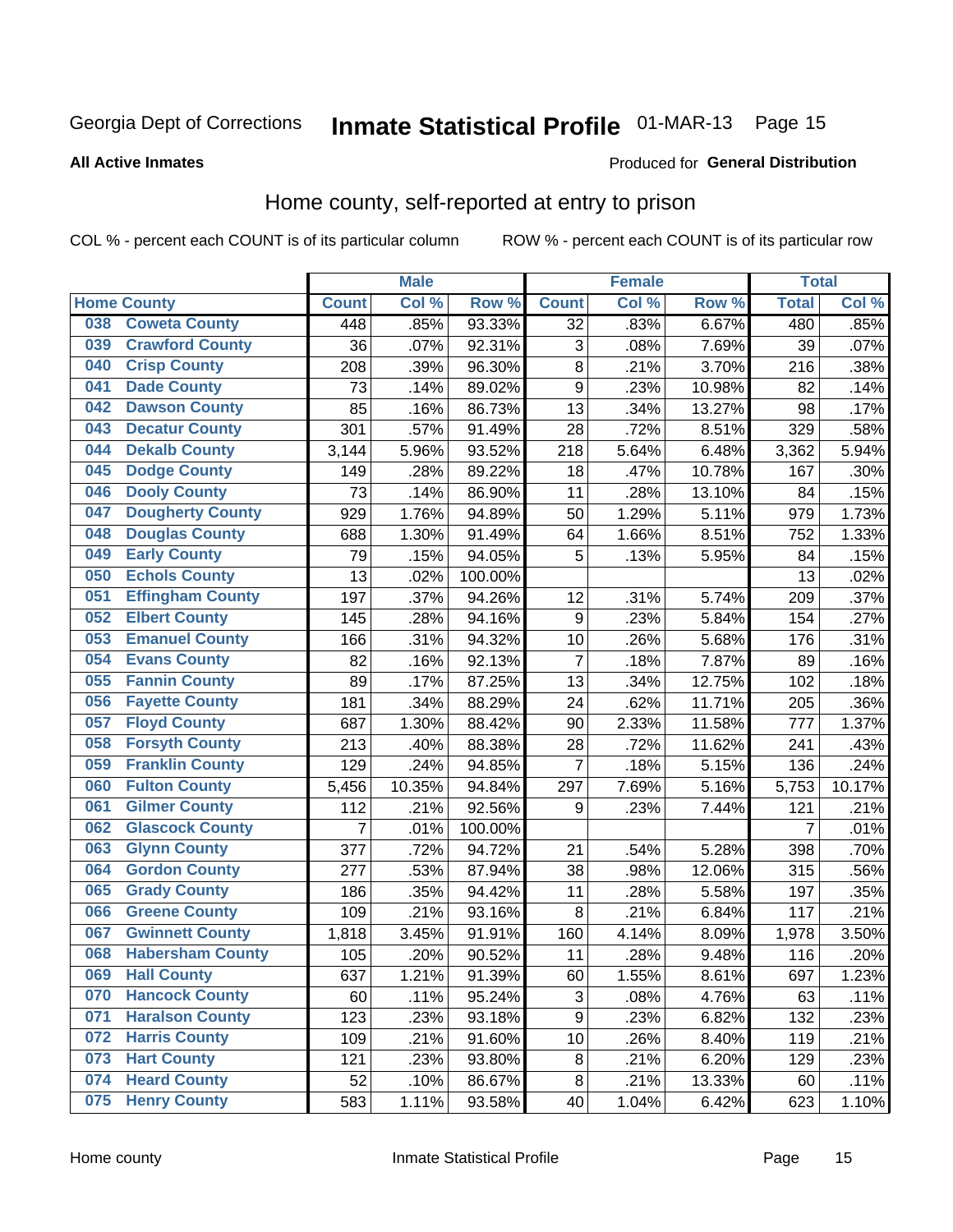# Inmate Statistical Profile 01-MAR-13 Page 16

#### **All Active Inmates**

### Produced for General Distribution

### Home county, self-reported at entry to prison

COL % - percent each COUNT is of its particular column

|                  |                          |              | <b>Male</b> |                  |                         | <b>Female</b> |        | <b>Total</b> |       |
|------------------|--------------------------|--------------|-------------|------------------|-------------------------|---------------|--------|--------------|-------|
|                  | <b>Home County</b>       | <b>Count</b> | Col %       | Row <sup>%</sup> | <b>Count</b>            | Col %         | Row %  | <b>Total</b> | Col % |
| 076              | <b>Houston County</b>    | 525          | 1.00%       | 91.30%           | 50                      | 1.29%         | 8.70%  | 575          | 1.02% |
| 077              | <b>Irwin County</b>      | 81           | .15%        | 95.29%           | 4                       | .10%          | 4.71%  | 85           | .15%  |
| 078              | <b>Jackson County</b>    | 223          | .42%        | 87.45%           | 32                      | .83%          | 12.55% | 255          | .45%  |
| 079              | <b>Jasper County</b>     | 76           | .14%        | 91.57%           | $\overline{7}$          | .18%          | 8.43%  | 83           | .15%  |
| 080              | <b>Jeff Davis County</b> | 78           | .15%        | 95.12%           | $\overline{\mathbf{4}}$ | .10%          | 4.88%  | 82           | .14%  |
| 081              | <b>Jefferson County</b>  | 192          | .36%        | 93.66%           | 13                      | .34%          | 6.34%  | 205          | .36%  |
| 082              | <b>Jenkins County</b>    | 73           | .14%        | 93.59%           | 5                       | .13%          | 6.41%  | 78           | .14%  |
| 083              | <b>Johnson County</b>    | 44           | .08%        | 91.67%           | $\overline{\mathbf{4}}$ | .10%          | 8.33%  | 48           | .08%  |
| 084              | <b>Jones County</b>      | 129          | .24%        | 92.14%           | 11                      | .28%          | 7.86%  | 140          | .25%  |
| 085              | <b>Lamar County</b>      | 57           | .11%        | 89.06%           | $\overline{7}$          | .18%          | 10.94% | 64           | .11%  |
| 086              | <b>Lanier County</b>     | 44           | .08%        | 97.78%           | 1                       | .03%          | 2.22%  | 45           | .08%  |
| 087              | <b>Laurens County</b>    | 305          | .58%        | 91.87%           | 27                      | .70%          | 8.13%  | 332          | .59%  |
| 088              | <b>Lee County</b>        | 86           | .16%        | 88.66%           | 11                      | .28%          | 11.34% | 97           | .17%  |
| 089              | <b>Liberty County</b>    | 268          | .51%        | 94.70%           | 15                      | .39%          | 5.30%  | 283          | .50%  |
| 090              | <b>Lincoln County</b>    | 24           | .05%        | 82.76%           | 5                       | .13%          | 17.24% | 29           | .05%  |
| 091              | <b>Long County</b>       | 56           | .11%        | 94.92%           | 3                       | .08%          | 5.08%  | 59           | .10%  |
| 092              | <b>Lowndes County</b>    | 524          | .99%        | 95.45%           | 25                      | .65%          | 4.55%  | 549          | .97%  |
| 093              | <b>Lumpkin County</b>    | 88           | .17%        | 95.65%           | 4                       | .10%          | 4.35%  | 92           | .16%  |
| 094              | <b>Macon County</b>      | 80           | .15%        | 97.56%           | $\overline{2}$          | .05%          | 2.44%  | 82           | .14%  |
| 095              | <b>Madison County</b>    | 142          | .27%        | 93.42%           | 10                      | .26%          | 6.58%  | 152          | .27%  |
| 096              | <b>Marion County</b>     | 43           | .08%        | 89.58%           | 5                       | .13%          | 10.42% | 48           | .08%  |
| 097              | <b>Mcduffie County</b>   | 172          | .33%        | 96.63%           | 6                       | .16%          | 3.37%  | 178          | .31%  |
| 098              | <b>Mcintosh County</b>   | 79           | .15%        | 95.18%           | $\overline{\mathbf{4}}$ | .10%          | 4.82%  | 83           | .15%  |
| 099              | <b>Meriwether County</b> | 175          | .33%        | 94.09%           | 11                      | .28%          | 5.91%  | 186          | .33%  |
| 100              | <b>Miller County</b>     | 37           | .07%        | 97.37%           | 1                       | .03%          | 2.63%  | 38           | .07%  |
| 101              | <b>Mitchell County</b>   | 224          | .42%        | 93.72%           | 15                      | .39%          | 6.28%  | 239          | .42%  |
| 102              | <b>Monroe County</b>     | 145          | .28%        | 95.39%           | $\overline{7}$          | .18%          | 4.61%  | 152          | .27%  |
| 103              | <b>Montgomery County</b> | 70           | .13%        | 92.11%           | 6                       | .16%          | 7.89%  | 76           | .13%  |
| 104              | <b>Morgan County</b>     | 118          | .22%        | 94.40%           | $\overline{7}$          | .18%          | 5.60%  | 125          | .22%  |
| 105              | <b>Murray County</b>     | 169          | .32%        | 87.56%           | 24                      | .62%          | 12.44% | 193          | .34%  |
| 106              | <b>Muscogee County</b>   | 1,251        | 2.37%       | 95.21%           | 63                      | 1.63%         | 4.79%  | 1,314        | 2.32% |
| 107              | <b>Newton County</b>     | 619          | 1.17%       | 91.98%           | 54                      | 1.40%         | 8.02%  | 673          | 1.19% |
| 108              | <b>Oconee County</b>     | 45           | .09%        | 88.24%           | 6                       | .16%          | 11.76% | 51           | .09%  |
| 109              | <b>Oglethorpe County</b> | 65           | .12%        | 90.28%           | 7                       | .18%          | 9.72%  | 72           | .13%  |
| 110              | <b>Paulding County</b>   | 339          | .64%        | 92.12%           | 29                      | .75%          | 7.88%  | 368          | .65%  |
| 111              | <b>Peach County</b>      | 119          | .23%        | 95.20%           | 6                       | .16%          | 4.80%  | 125          | .22%  |
| $\overline{112}$ | <b>Pickens County</b>    | 112          | .21%        | 88.89%           | 14                      | .36%          | 11.11% | 126          | .22%  |
| 113              | <b>Pierce County</b>     | 68           | .13%        | 87.18%           | 10                      | .26%          | 12.82% | 78           | .14%  |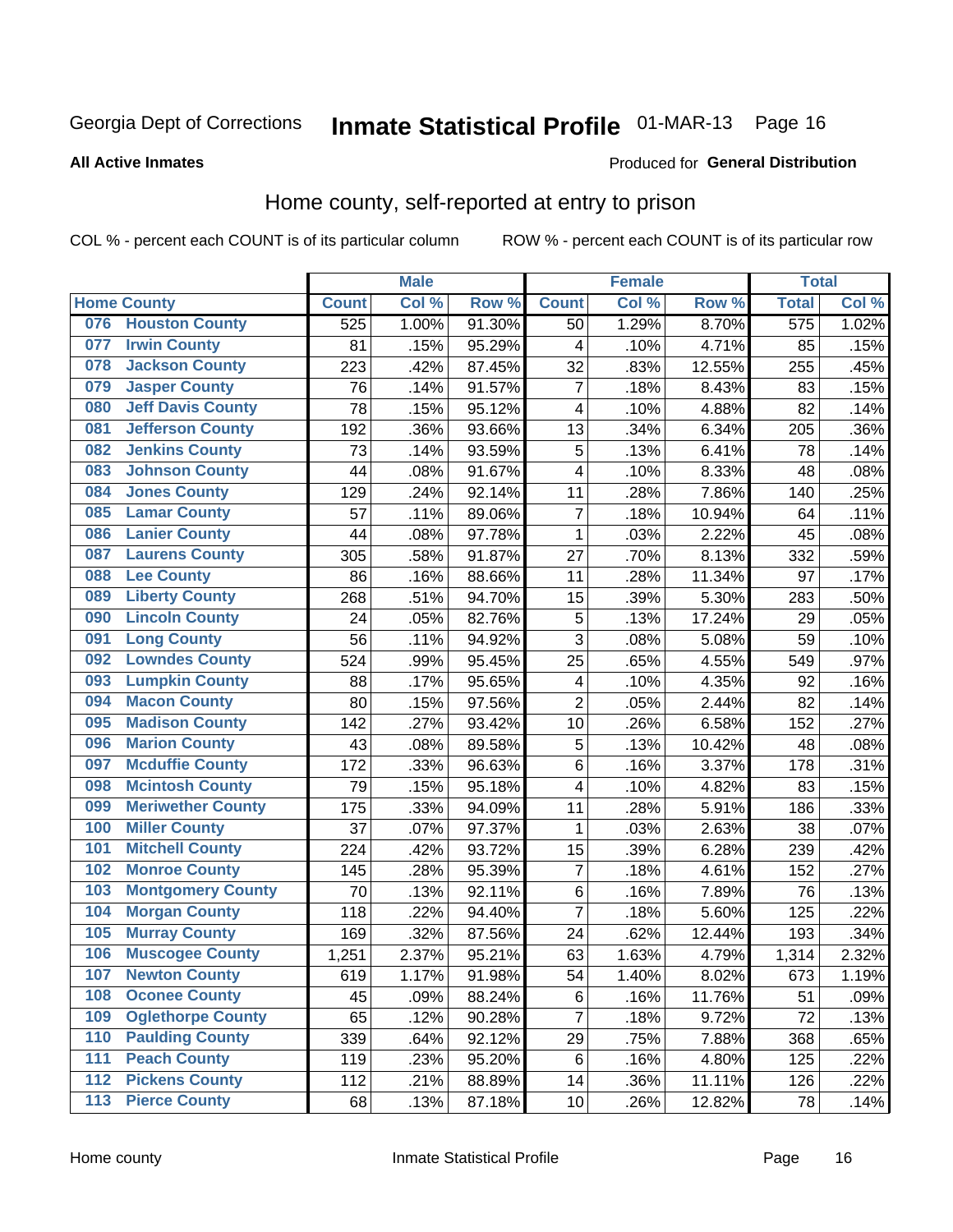# Inmate Statistical Profile 01-MAR-13 Page 17

#### **All Active Inmates**

### **Produced for General Distribution**

# Home county, self-reported at entry to prison

COL % - percent each COUNT is of its particular column

|     |                          |              | <b>Male</b> |         |                         | <b>Female</b> |        | <b>Total</b> |       |
|-----|--------------------------|--------------|-------------|---------|-------------------------|---------------|--------|--------------|-------|
|     | <b>Home County</b>       | <b>Count</b> | Col %       | Row %   | <b>Count</b>            | Col %         | Row %  | <b>Total</b> | Col % |
| 114 | <b>Pike County</b>       | 56           | .11%        | 94.92%  | 3                       | .08%          | 5.08%  | 59           | .10%  |
| 115 | <b>Polk County</b>       | 262          | .50%        | 91.61%  | 24                      | .62%          | 8.39%  | 286          | .51%  |
| 116 | <b>Pulaski County</b>    | 72           | .14%        | 86.75%  | 11                      | .28%          | 13.25% | 83           | .15%  |
| 117 | <b>Putnam County</b>     | 161          | .31%        | 93.60%  | 11                      | .28%          | 6.40%  | 172          | .30%  |
| 118 | <b>Quitman County</b>    | 20           | .04%        | 100.00% |                         |               |        | 20           | .04%  |
| 119 | <b>Rabun County</b>      | 45           | .09%        | 84.91%  | 8                       | .21%          | 15.09% | 53           | .09%  |
| 120 | <b>Randolph County</b>   | 77           | .15%        | 91.67%  | $\overline{7}$          | .18%          | 8.33%  | 84           | .15%  |
| 121 | <b>Richmond County</b>   | 1,736        | 3.29%       | 94.60%  | 99                      | 2.56%         | 5.40%  | 1,835        | 3.24% |
| 122 | <b>Rockdale County</b>   | 368          | .70%        | 92.70%  | 29                      | .75%          | 7.30%  | 397          | .70%  |
| 123 | <b>Schley County</b>     | 24           | .05%        | 96.00%  | 1                       | .03%          | 4.00%  | 25           | .04%  |
| 124 | <b>Screven County</b>    | 140          | .27%        | 93.33%  | 10                      | .26%          | 6.67%  | 150          | .27%  |
| 125 | <b>Seminole County</b>   | 58           | .11%        | 84.06%  | 11                      | .28%          | 15.94% | 69           | .12%  |
| 126 | <b>Spalding County</b>   | 514          | .97%        | 92.45%  | 42                      | 1.09%         | 7.55%  | 556          | .98%  |
| 127 | <b>Stephens County</b>   | 138          | .26%        | 93.24%  | 10                      | .26%          | 6.76%  | 148          | .26%  |
| 128 | <b>Stewart County</b>    | 40           | .08%        | 100.00% |                         |               |        | 40           | .07%  |
| 129 | <b>Sumter County</b>     | 230          | .44%        | 94.65%  | 13                      | .34%          | 5.35%  | 243          | .43%  |
| 130 | <b>Talbot County</b>     | 59           | .11%        | 95.16%  | $\sqrt{3}$              | .08%          | 4.84%  | 62           | .11%  |
| 131 | <b>Taliaferro County</b> | 13           | .02%        | 92.86%  | $\mathbf{1}$            | .03%          | 7.14%  | 14           | .02%  |
| 132 | <b>Tattnall County</b>   | 167          | .32%        | 94.89%  | $\overline{9}$          | .23%          | 5.11%  | 176          | .31%  |
| 133 | <b>Taylor County</b>     | 72           | .14%        | 94.74%  | $\overline{\mathbf{4}}$ | .10%          | 5.26%  | 76           | .13%  |
| 134 | <b>Telfair County</b>    | 105          | .20%        | 93.75%  | 7                       | .18%          | 6.25%  | 112          | .20%  |
| 135 | <b>Terrell County</b>    | 84           | .16%        | 94.38%  | 5                       | .13%          | 5.62%  | 89           | .16%  |
| 136 | <b>Thomas County</b>     | 223          | .42%        | 95.30%  | 11                      | .28%          | 4.70%  | 234          | .41%  |
| 137 | <b>Tift County</b>       | 250          | .47%        | 96.53%  | 9                       | .23%          | 3.47%  | 259          | .46%  |
| 138 | <b>Toombs County</b>     | 323          | .61%        | 92.29%  | 27                      | .70%          | 7.71%  | 350          | .62%  |
| 139 | <b>Towns County</b>      | 28           | .05%        | 84.85%  | 5                       | .13%          | 15.15% | 33           | .06%  |
| 140 | <b>Treutlen County</b>   | 73           | .14%        | 89.02%  | $\boldsymbol{9}$        | .23%          | 10.98% | 82           | .14%  |
| 141 | <b>Troup County</b>      | 526          | 1.00%       | 93.26%  | 38                      | .98%          | 6.74%  | 564          | 1.00% |
| 142 | <b>Turner County</b>     | 68           | .13%        | 95.77%  | $\sqrt{3}$              | .08%          | 4.23%  | 71           | .13%  |
| 143 | <b>Twiggs County</b>     | 67           | .13%        | 89.33%  | 8                       | .21%          | 10.67% | 75           | .13%  |
| 144 | <b>Union County</b>      | 60           | .11%        | 80.00%  | 15                      | .39%          | 20.00% | 75           | .13%  |
| 145 | <b>Upson County</b>      | 152          | .29%        | 93.25%  | 11                      | .28%          | 6.75%  | 163          | .29%  |
| 146 | <b>Walker County</b>     | 366          | .69%        | 89.71%  | 42                      | 1.09%         | 10.29% | 408          | .72%  |
| 147 | <b>Walton County</b>     | 440          | .83%        | 91.67%  | 40                      | 1.04%         | 8.33%  | 480          | .85%  |
| 148 | <b>Ware County</b>       | 291          | .55%        | 95.10%  | 15                      | .39%          | 4.90%  | 306          | .54%  |
| 149 | <b>Warren County</b>     | 40           | .08%        | 90.91%  | 4                       | .10%          | 9.09%  | 44           | .08%  |
| 150 | <b>Washington County</b> | 195          | .37%        | 89.86%  | 22                      | .57%          | 10.14% | 217          | .38%  |
| 151 | <b>Wayne County</b>      | 150          | .28%        | 93.17%  | 11                      | .28%          | 6.83%  | 161          | .28%  |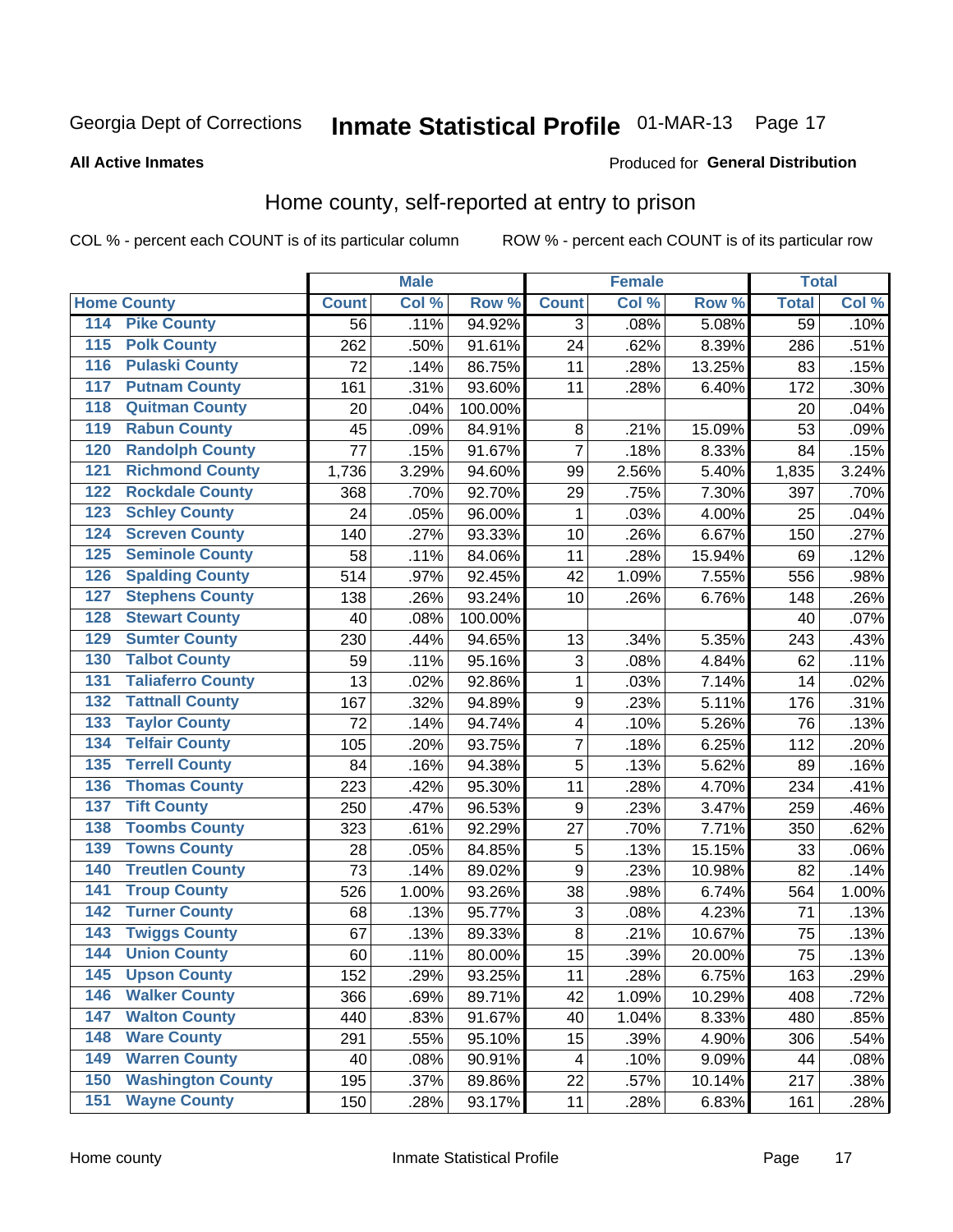# Inmate Statistical Profile 01-MAR-13 Page 18

**All Active Inmates** 

### Produced for General Distribution

### Home county, self-reported at entry to prison

COL % - percent each COUNT is of its particular column

|     |                             |              | <b>Male</b> |         |                | <b>Female</b> |        | <b>Total</b> |       |
|-----|-----------------------------|--------------|-------------|---------|----------------|---------------|--------|--------------|-------|
|     | <b>Home County</b>          | <b>Count</b> | Col %       | Row %   | <b>Count</b>   | Col %         | Row %  | <b>Total</b> | Col % |
| 152 | <b>Webster County</b>       | 10           | .02%        | 100.00% |                |               |        | 10           | .02%  |
| 153 | <b>Wheeler County</b>       | 28           | .05%        | 87.50%  | 4              | .10%          | 12.50% | 32           | .06%  |
| 154 | <b>White County</b>         | 81           | .15%        | 90.00%  | 9              | .23%          | 10.00% | 90           | .16%  |
| 155 | <b>Whitfield County</b>     | 510          | .97%        | 90.11%  | 56             | 1.45%         | 9.89%  | 566          | 1.00% |
| 156 | <b>Wilcox County</b>        | 59           | .11%        | 90.77%  | 6              | .16%          | 9.23%  | 65           | .11%  |
| 157 | <b>Wilkes County</b>        | 56           | .11%        | 90.32%  | 6              | .16%          | 9.68%  | 62           | .11%  |
| 158 | <b>Wilkinson County</b>     | 54           | .10%        | 96.43%  | $\overline{2}$ | .05%          | 3.57%  | 56           | .10%  |
| 159 | <b>Worth County</b>         | 105          | .20%        | 92.92%  | 8              | .21%          | 7.08%  | 113          | .20%  |
| 999 | <b>Other Custody/Out Of</b> | 262          | .50%        | 91.93%  | 23             | .60%          | 8.07%  | 285          | .50%  |
|     | <b>State</b>                |              |             |         |                |               |        |              |       |
|     | <b>Total Rported</b>        | 52,727       | 100%        | 93.17%  | 3,863          | 100%          | 6.83%  | 56,590       | 100%  |

| ાલવ |                     |       |        |
|-----|---------------------|-------|--------|
|     | $E_2 = 727$<br>וגנט | 3,863 | 56,590 |

| Mode<br><b>Tequent)</b><br>ns | nown | mown | เทown |
|-------------------------------|------|------|-------|
|                               |      |      |       |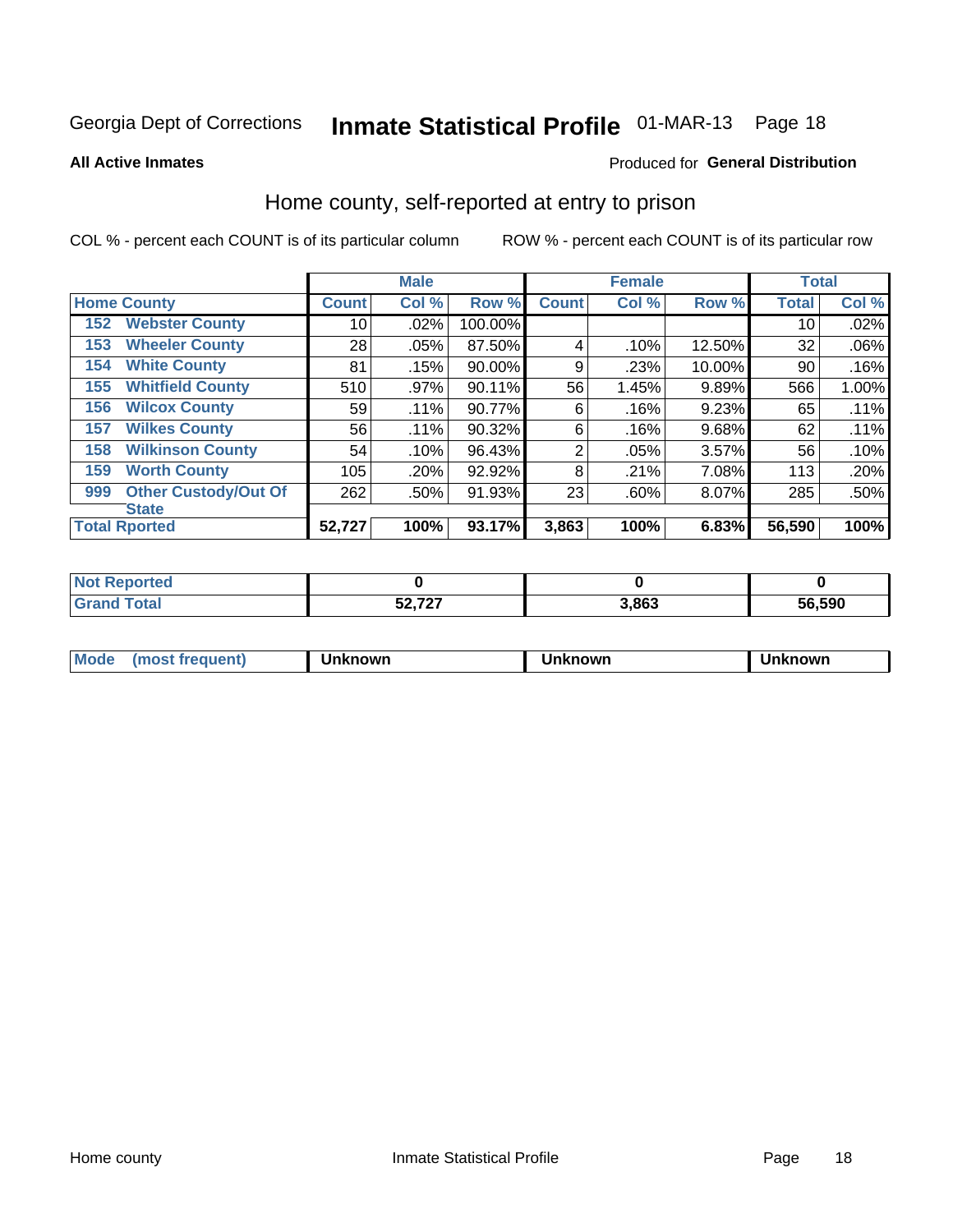# Inmate Statistical Profile 01-MAR-13 Page 20

#### **All Active Inmates**

#### Produced for General Distribution

# Socioeconomic class, self-reported at entry to prison

COL % - percent each COUNT is of its particular column

|                            |        | <b>Male</b> |           |              | <b>Female</b> |       |        | <b>Total</b> |
|----------------------------|--------|-------------|-----------|--------------|---------------|-------|--------|--------------|
| <b>Socioeconomic Class</b> | Count⊺ | Col %       | Row %     | <b>Count</b> | Col %         | Row % | Total  | Col %        |
| <b>Welfare</b>             | .954   | 9.78%       | 95.46%    | 93           | $10.51\%$     | 4.54% | 2,047  | 9.81%        |
| <b>Occ Employ</b>          | 815    | 4.08%       | $99.39\%$ | 5.           | .56%          | .61%  | 820    | 3.93%        |
| <b>Minimum Std</b><br>3    | 8,321  | 41.64%      | 96.78%    | 277          | 31.30%        | 3.22% | 8,598  | 41.20%       |
| <b>Middle</b>              | 8,895  | 44.51%      | 94.58%    | 510          | 57.63%        | 5.42% | 9,405  | 45.06%       |
| <b>Total Reported</b>      | 19,985 | 100%        | 95.76%    | 885          | 100%          | 4.24% | 20,870 | 100%         |

| rteo | 32,742                     | 079<br>2.YI 0 | <b>25 720</b><br>33. <i>I</i> ZU |
|------|----------------------------|---------------|----------------------------------|
|      | よへ フヘフ<br><b>JL, I L I</b> | 3,863         | 56,590                           |

|  | M. | <b>Middle</b><br>____ | <b>Middle</b><br>____ | ---<br>____ |
|--|----|-----------------------|-----------------------|-------------|
|--|----|-----------------------|-----------------------|-------------|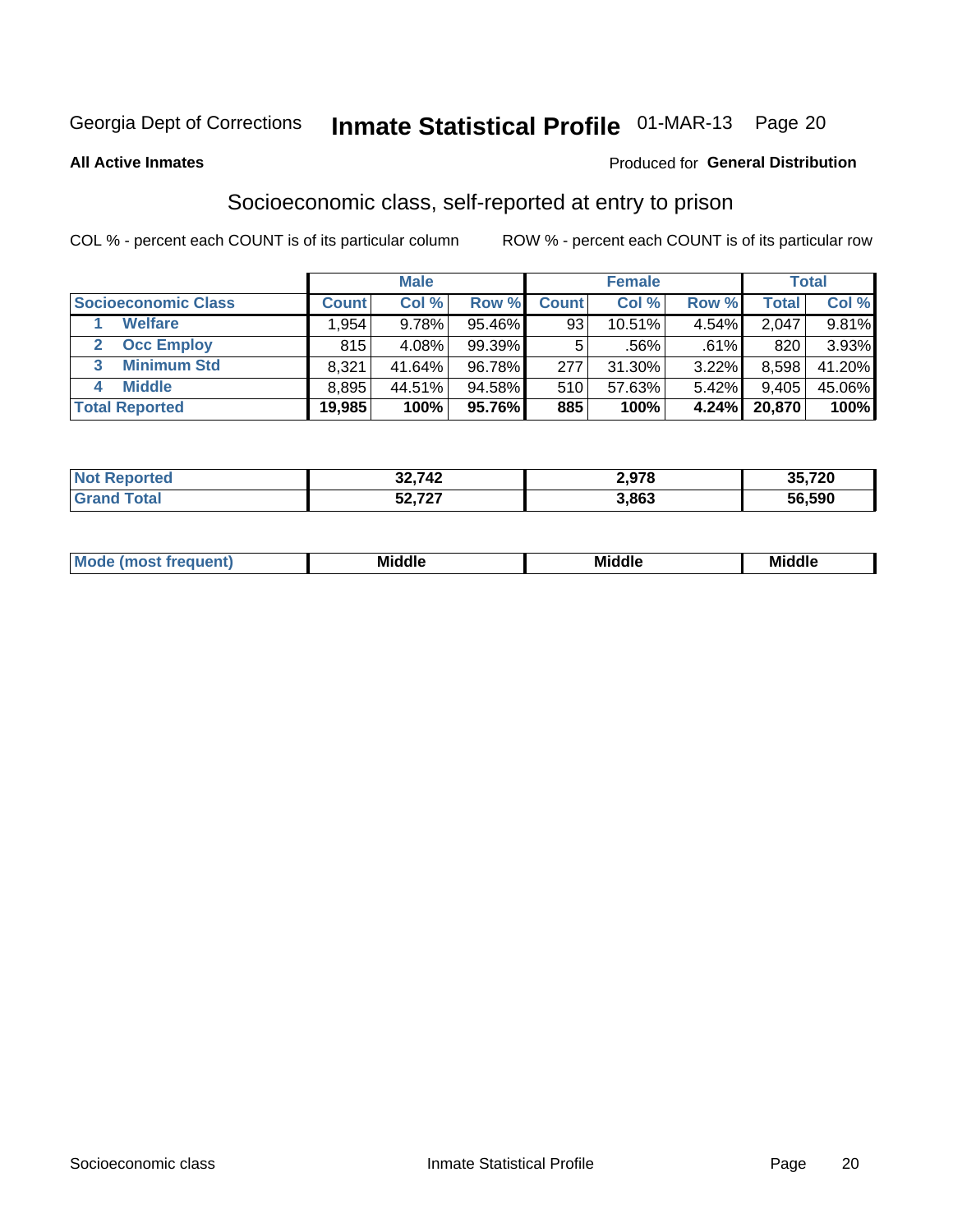# Inmate Statistical Profile 01-MAR-13 Page 22

**All Active Inmates** 

#### Produced for General Distribution

# Environment to age 16, self-reported at entry to prison

COL % - percent each COUNT is of its particular column

|                                      |              | <b>Male</b> |        |              | <b>Female</b> |       |              | <b>Total</b> |
|--------------------------------------|--------------|-------------|--------|--------------|---------------|-------|--------------|--------------|
| <b>Environment to age 16</b>         | <b>Count</b> | Col %       | Row %  | <b>Count</b> | Col %         | Row % | <b>Total</b> | Col %        |
| <b>Rural/Farm</b>                    | 746          | 3.70%       | 96.63% | 26           | $2.92\%$      | 3.37% | 772          | $3.67\%$     |
| <b>Rural/Nfarm</b><br>$\overline{2}$ | 1,088        | 5.40%       | 91.43% | 102          | 11.47%        | 8.57% | 1,190        | 5.65%        |
| S.M.S.A<br>$\mathbf{3}$              | 7,331        | 36.36%      | 97.72% | 171          | 19.24%        | 2.28% | 7,502        | 35.64%       |
| <b>Urban</b><br>4                    | 4,464        | 22.14%      | 93.12% | 330          | 37.12%        | 6.88% | 4,794        | 22.77%       |
| <b>Small Town</b><br>5.              | 6,532        | 32.40%      | 96.17% | 260          | 29.25%        | 3.83% | 6,792        | 32.27%       |
| <b>Total Reported</b>                | 20,161       | 100%        | 95.78% | 889          | 100%          | 4.22% | 21,050       | 100%         |

| <b>Not Reported</b> | 32,566 | 2,974 | 35,540 |
|---------------------|--------|-------|--------|
| <b>Total</b>        | 52,727 | 3,863 | 56,590 |

| Mo | M<br>______ | Irhan<br>rva<br>______ | M<br>______ |
|----|-------------|------------------------|-------------|
|    |             |                        |             |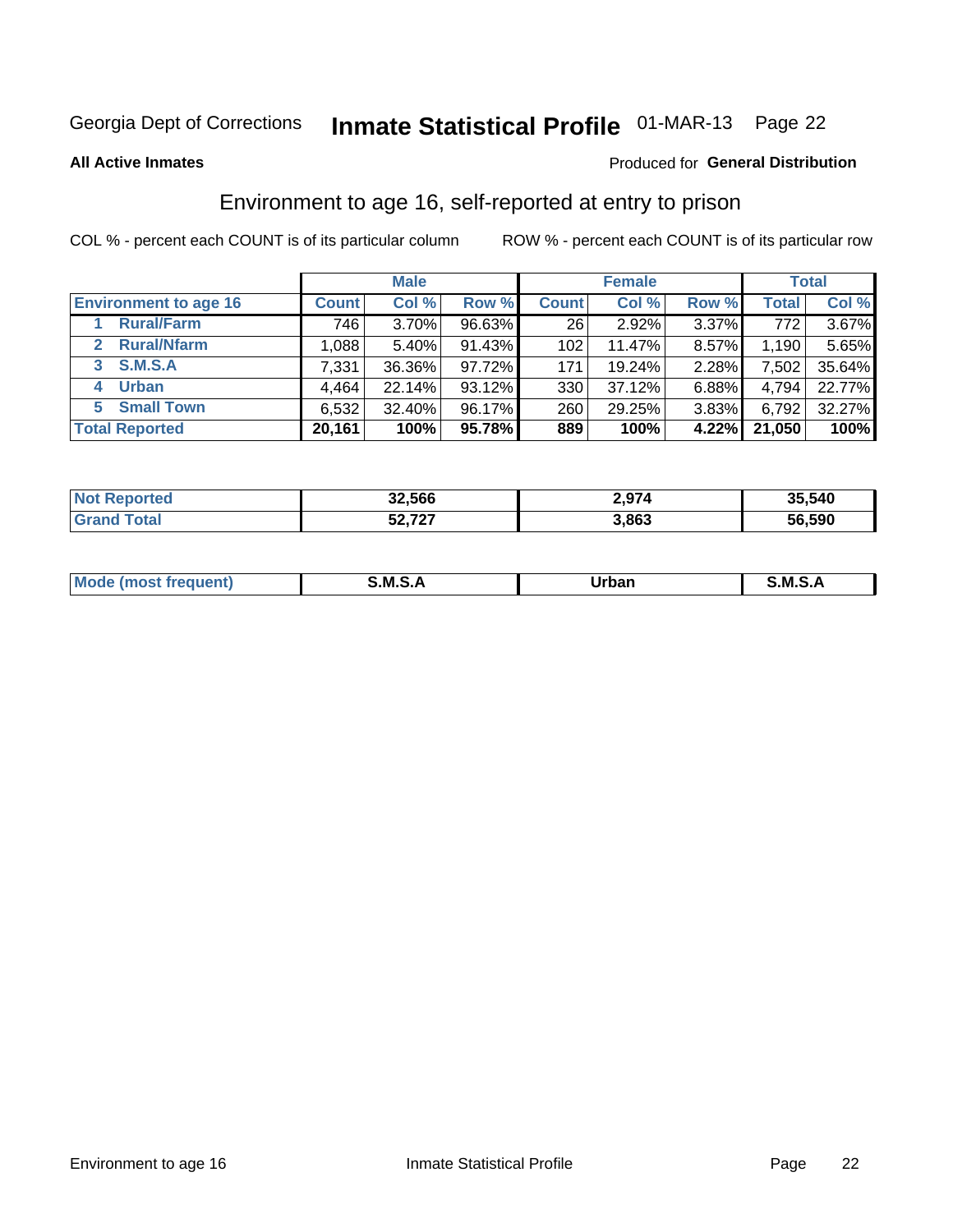# Inmate Statistical Profile 01-MAR-13 Page 24

#### **All Active Inmates**

### **Produced for General Distribution**

# Guardian status to age 16, self-reported at entry to prison

COL % - percent each COUNT is of its particular column

|                                  |              | <b>Male</b> |           |              | <b>Female</b> |       |              | <b>Total</b> |
|----------------------------------|--------------|-------------|-----------|--------------|---------------|-------|--------------|--------------|
| <b>Guardian Status To Age 16</b> | <b>Count</b> | Col %       | Row %     | <b>Count</b> | Col %         | Row % | <b>Total</b> | Col %        |
| 1 Orphanage                      | 12           | $.07\%$     | 100.00%   |              |               |       | 12           | .07%         |
| 2 Father Only                    | 542          | 3.05%       | 98.01%    | 11           | 2.50%         | 1.99% | 553          | 3.04%        |
| <b>3 Both Parents</b>            | 6,897        | 38.84%      | 97.31%    | 191          | 43.41%        | 2.69% | 7,088        | 38.95%       |
| <b>4 Mother Only</b>             | 7,789        | 43.86%      | 98.07%    | 153          | 34.77%        | 1.93% | 7,942        | 43.64%       |
| <b>6 Oth Female</b>              | 456          | 2.57%       | 98.06%    | 9            | 2.05%         | 1.94% | 465          | 2.56%        |
| <b>7 Oth Male</b>                | 79           | .44%        | 98.75%    |              | .23%          | 1.25% | 80           | .44%         |
| 8 Step-Parents                   | 176          | .99%        | 98.88%    | 2            | .45%          | 1.12% | 178          | .98%         |
| 9 Foster Home                    | 292          | 1.64%       | $96.69\%$ | 10           | 2.27%         | 3.31% | 302          | 1.66%        |
| <b>10 Grand Parents</b>          | 1,514        | 8.53%       | 96.01%    | 63           | 14.32%        | 3.99% | 1,577        | 8.67%        |
| <b>Total Reported</b>            | 17,757       | 100%        | 97.58%    | 440          | 100%          | 2.42% | 18,197       | 100%         |

| rted<br>NO | $\sim$<br>34.97U | 3,423 | 38,393 |
|------------|------------------|-------|--------|
|            | -372<br>JL.I LI  | 3,863 | 56.590 |

| <b>Mode (most frequent)</b> | วทIv<br>- -<br>MΩ | <b>Roth</b><br>ີ <sup>ລ</sup> າrents | l Mc<br>Only<br>- - |
|-----------------------------|-------------------|--------------------------------------|---------------------|
|                             |                   |                                      |                     |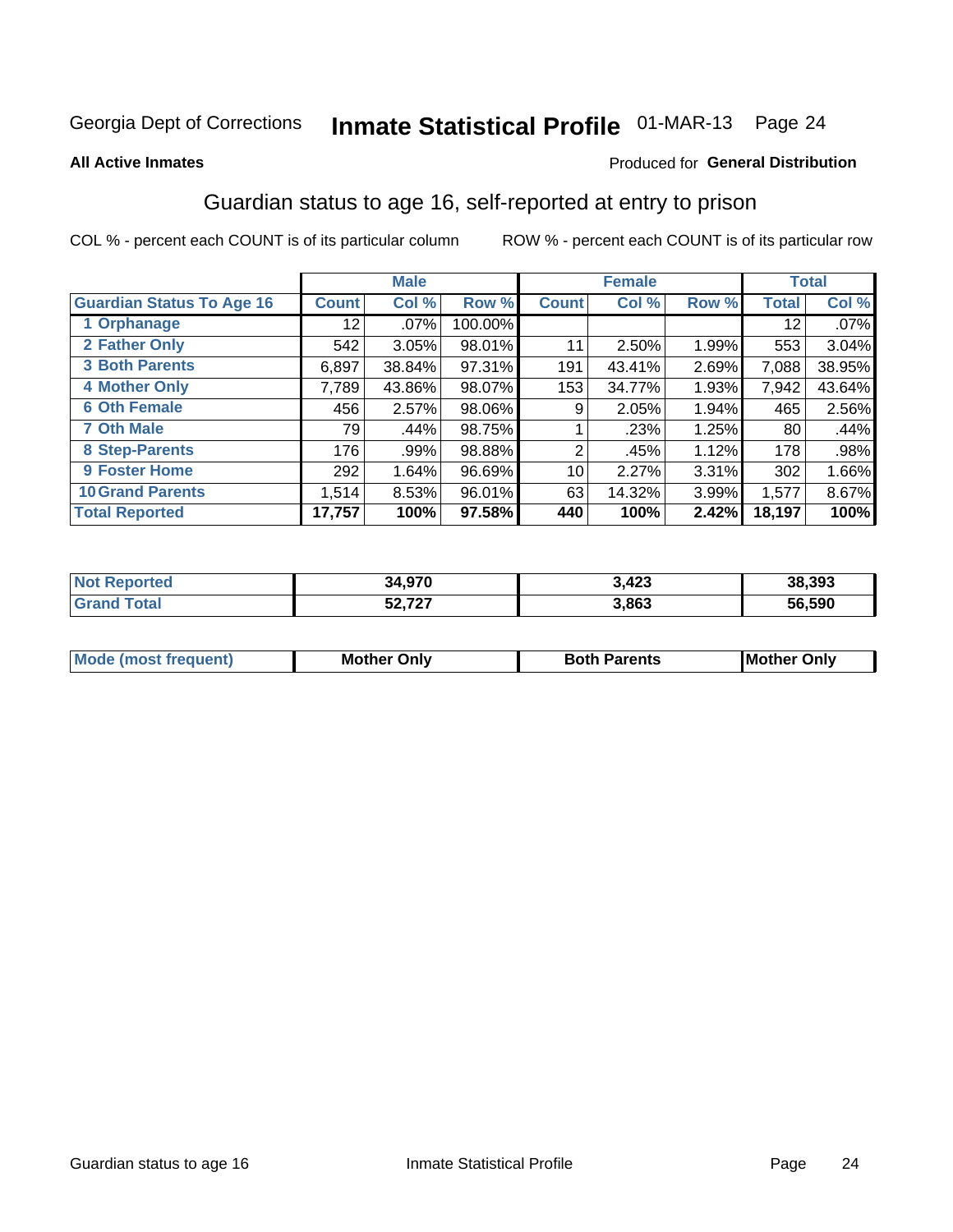# Inmate Statistical Profile 01-MAR-13 Page 26

#### **All Active Inmates**

#### Produced for General Distribution

### Employment status before prison, self-reported at entry to prison

COL % - percent each COUNT is of its particular column

|                                  |              | <b>Male</b> |        |              | <b>Female</b> |        |        | <b>Total</b> |
|----------------------------------|--------------|-------------|--------|--------------|---------------|--------|--------|--------------|
| <b>Employment Status</b>         | <b>Count</b> | Col %       | Row %  | <b>Count</b> | Col %         | Row %  | Total  | Col %        |
| <b>Full Time</b>                 | 20,861       | 48.50%      | 96.58% | 738          | 24.92%        | 3.42%  | 21,599 | 46.98%       |
| <b>Part Time</b><br>$\mathbf{2}$ | 4,231        | 9.84%       | 96.03% | 175          | 5.91%         | 3.97%  | 4,406  | 9.58%        |
| Unempl $<$ 6m<br>3               | 3,302        | 7.68%       | 97.32% | 91           | 3.07%         | 2.68%  | 3,393  | 7.38%        |
| Unempl > 6m<br>4                 | 7,207        | 16.76%      | 83.73% | 1,400        | 47.27%        | 16.27% | 8,607  | 18.72%       |
| <b>Never Workd</b><br>5          | 4,464        | 10.38%      | 96.52% | 161          | 5.44%         | 3.48%  | 4,625  | 10.06%       |
| <b>Student</b><br>6              | 1,030        | 2.39%       | 92.38% | 85           | 2.87%         | 7.62%  | 1,115  | 2.43%        |
| <b>Incapable</b>                 | 1,914        | 4.45%       | 85.98% | 312          | 10.53%        | 14.02% | 2,226  | 4.84%        |
| <b>Total Reported</b>            | 43,009       | 100%        | 93.56% | 2,962        | 100%          | 6.44%  | 45,971 | 100%         |

| าorteo<br>NO     | ,718                  | 901   | 10,619 |
|------------------|-----------------------|-------|--------|
| $\sim$ to $\sim$ | $E_2 = 727$<br>34.IZI | 3,863 | 56.590 |

| <b>Moo.</b><br><b>THOST</b> | the contract of the contract of the contract of the contract of the contract of the contract of the contract of | 6m | ıme |
|-----------------------------|-----------------------------------------------------------------------------------------------------------------|----|-----|
|                             |                                                                                                                 |    |     |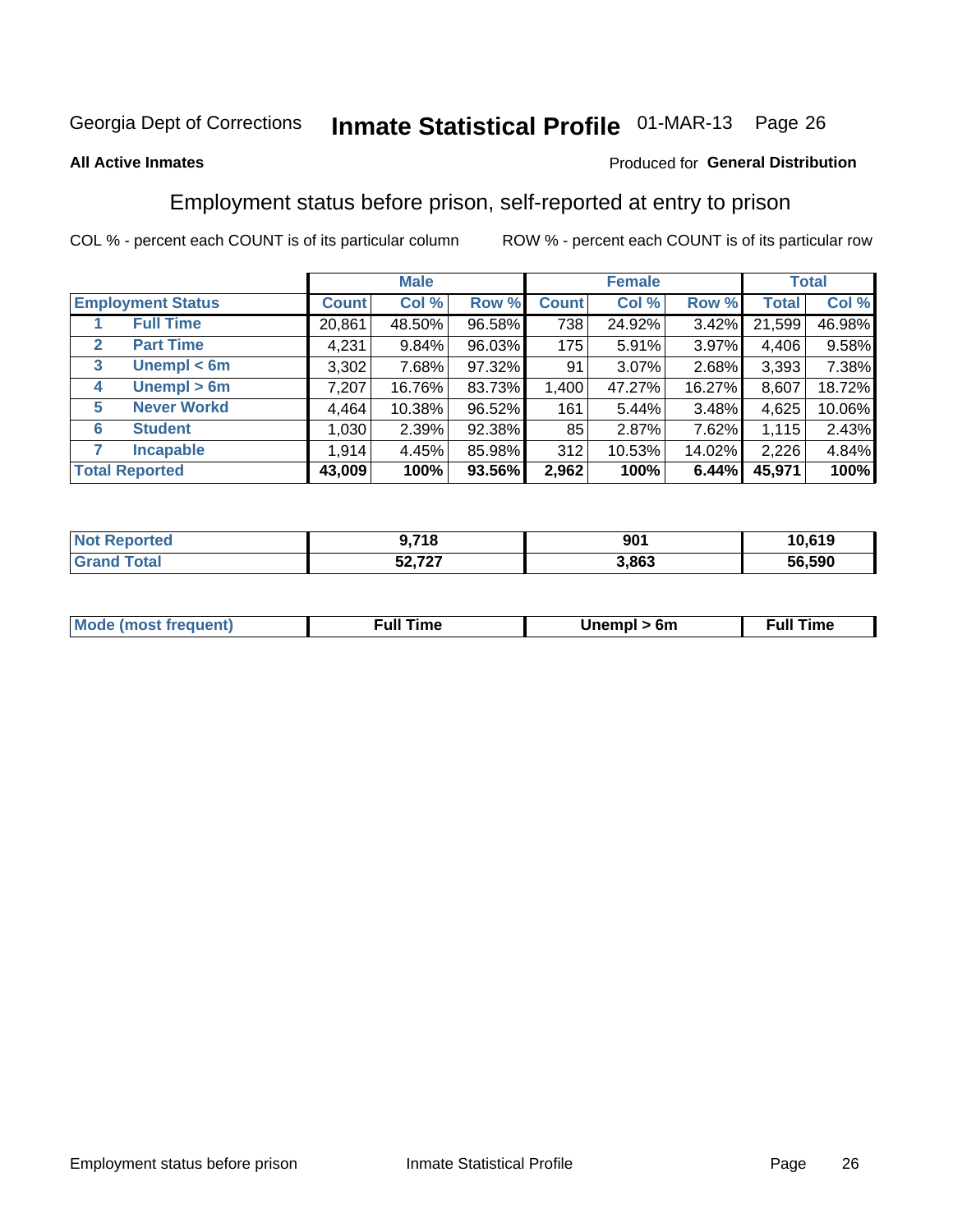### **All Active Inmates**

Produced for General Distribution

### Age at admission

COL % - percent each COUNT is of its particular column

|                         |              | <b>Male</b> |        |                 | Female |       |              | <b>Total</b> |
|-------------------------|--------------|-------------|--------|-----------------|--------|-------|--------------|--------------|
| <b>Age At Admission</b> | <b>Count</b> | Col %       | Row %  | <b>Count</b>    | Col %  | Row % | <b>Total</b> | Col %        |
| 14                      | 19           | 0.04%       | 95.00% | 1               | 0.03%  | 5.00% | 20           | 0.04%        |
| $\overline{15}$         | 63           | 0.12%       | 98.44% | $\mathbf 1$     | 0.03%  | 1.56% | 64           | 0.11%        |
| 16                      | 191          | 0.36%       | 95.98% | 8               | 0.21%  | 4.02% | 199          | 0.35%        |
| $\overline{17}$         | 738          | 1.40%       | 96.98% | 23              | 0.60%  | 3.02% | 761          | 1.34%        |
| $\overline{18}$         | 1,520        | 2.88%       | 97.25% | 43              | 1.11%  | 2.75% | 1,563        | 2.76%        |
| 19                      | 2,206        | 4.18%       | 96.92% | $\overline{70}$ | 1.81%  | 3.08% | 2,276        | 4.02%        |
| $\overline{20}$         | 2,379        | 4.51%       | 95.31% | 117             | 3.03%  | 4.69% | 2,496        | 4.41%        |
| $\overline{21}$         | 2,367        | 4.49%       | 95.02% | 124             | 3.21%  | 4.98% | 2,491        | 4.40%        |
| $\overline{22}$         | 2,413        | 4.58%       | 94.74% | 134             | 3.47%  | 5.26% | 2,547        | 4.50%        |
| 23                      | 2,186        | 4.15%       | 94.10% | 137             | 3.55%  | 5.90% | 2,323        | 4.11%        |
| $\overline{24}$         | 2,079        | 3.94%       | 93.99% | 133             | 3.44%  | 6.01% | 2,212        | 3.91%        |
| 25                      | 2,027        | 3.84%       | 94.02% | 129             | 3.34%  | 5.98% | 2,156        | 3.81%        |
| $\overline{26}$         | 1,905        | 3.61%       | 94.26% | 116             | 3.00%  | 5.74% | 2,021        | 3.57%        |
| $\overline{27}$         | 1,860        | 3.53%       | 92.54% | 150             | 3.88%  | 7.46% | 2,010        | 3.55%        |
| 28                      | 1,835        | 3.48%       | 93.01% | 138             | 3.57%  | 6.99% | 1,973        | 3.49%        |
| $\overline{29}$         | 1,712        | 3.25%       | 92.44% | 140             | 3.63%  | 7.56% | 1,852        | 3.27%        |
| 30                      | 1,756        | 3.33%       | 93.65% | 119             | 3.08%  | 6.35% | 1,875        | 3.31%        |
| $\overline{31}$         | 1,688        | 3.20%       | 92.49% | 137             | 3.55%  | 7.51% | 1,825        | 3.23%        |
| 32                      | 1,576        | 2.99%       | 91.84% | 140             | 3.63%  | 8.16% | 1,716        | 3.03%        |
| 33                      | 1,462        | 2.77%       | 92.01% | 127             | 3.29%  | 7.99% | 1,589        | 2.81%        |
| 34                      | 1,390        | 2.64%       | 90.91% | 139             | 3.60%  | 9.09% | 1,529        | 2.70%        |
| 35                      | 1,321        | 2.51%       | 92.06% | 114             | 2.95%  | 7.94% | 1,435        | 2.54%        |
| 36                      | 1,274        | 2.42%       | 91.46% | 119             | 3.08%  | 8.54% | 1,393        | 2.46%        |
| $\overline{37}$         | 1,215        | 2.30%       | 92.12% | 104             | 2.69%  | 7.88% | 1,319        | 2.33%        |
| 38                      | 1,177        | 2.23%       | 92.75% | 92              | 2.38%  | 7.25% | 1,269        | 2.24%        |
| 39                      | 1,132        | 2.15%       | 91.59% | 104             | 2.69%  | 8.41% | 1,236        | 2.18%        |
| 40                      | 1,105        | 2.10%       | 91.25% | 106             | 2.74%  | 8.75% | 1,211        | 2.14%        |
| 41                      | 1,055        | 2.00%       | 92.14% | 90              | 2.33%  | 7.86% | 1,145        | 2.02%        |
| 42                      | 993          | 1.88%       | 90.27% | 107             | 2.77%  | 9.73% | 1,100        | 1.94%        |
| 43                      | 941          | 1.78%       | 90.92% | 94              | 2.43%  | 9.08% | 1,035        | 1.83%        |
| 44                      | 929          | 1.76%       | 91.26% | 89              | 2.30%  | 8.74% | 1,018        | 1.80%        |
| 45                      | 845          | 1.60%       | 90.47% | 89              | 2.30%  | 9.53% | 934          | 1.65%        |
| 46                      | 829          | 1.57%       | 90.60% | 86              | 2.23%  | 9.40% | 915          | 1.62%        |
| 47                      | 769          | 1.46%       | 90.05% | 85              | 2.20%  | 9.95% | 854          | 1.51%        |
| 48                      | 736          | 1.40%       | 90.98% | 73              | 1.89%  | 9.02% | 809          | 1.43%        |
| 49                      | 664          | 1.26%       | 92.61% | 53              | 1.37%  | 7.39% | 717          | 1.27%        |
| 50                      | 617          | 1.17%       | 92.37% | 51              | 1.32%  | 7.63% | 668          | 1.18%        |
| 51                      | 519          | 0.98%       | 90.58% | 54              | 1.40%  | 9.42% | 573          | 1.01%        |
| 52                      | 492          | 0.93%       | 90.28% | 53              | 1.37%  | 9.72% | 545          | 0.96%        |
| 53                      | 453          | 0.86%       | 91.33% | 43              | 1.11%  | 8.67% | 496          | 0.88%        |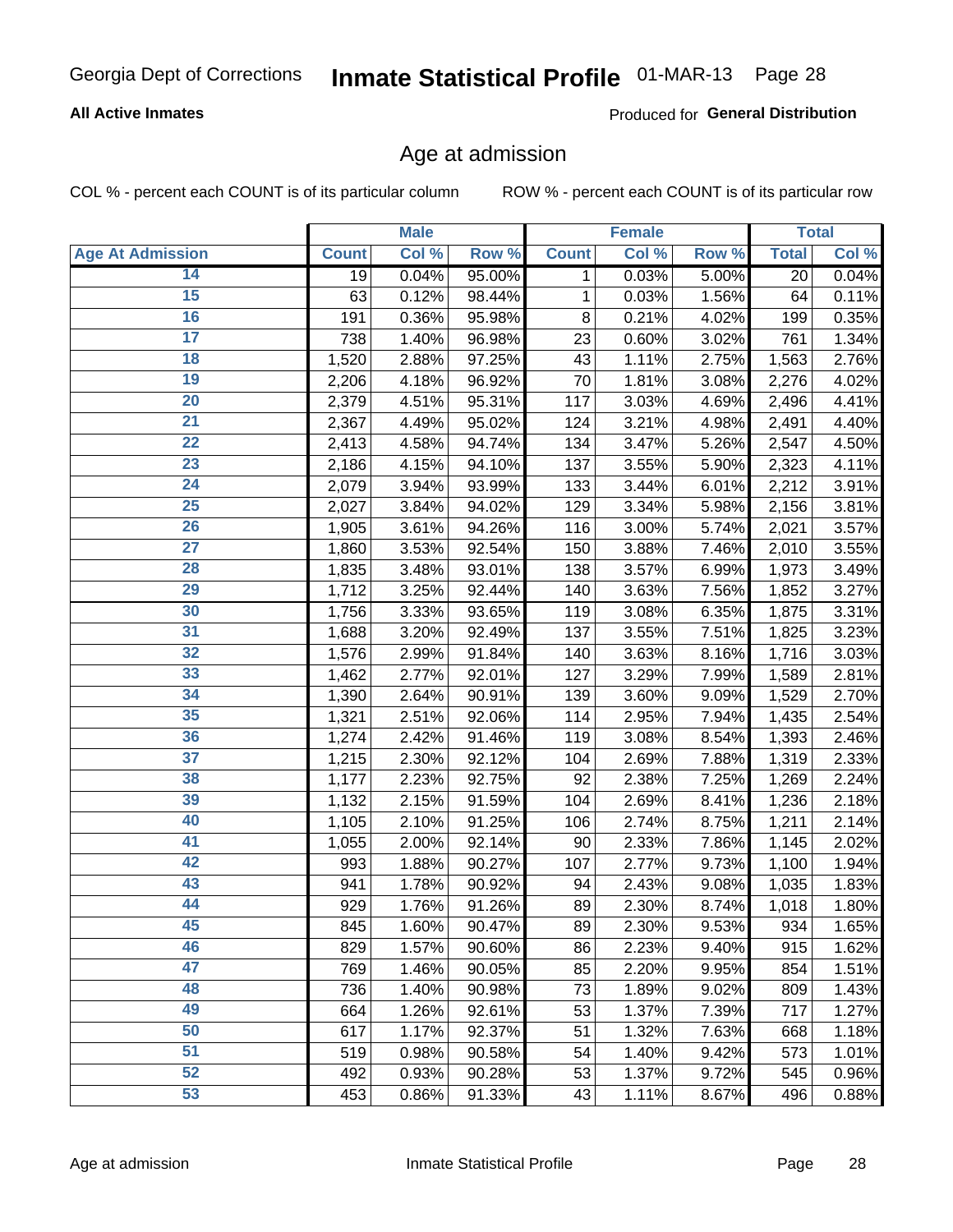### **All Active Inmates**

Produced for General Distribution

### Age at admission

COL % - percent each COUNT is of its particular column

|                         |                | <b>Male</b> |         |                 | <b>Female</b> |                  |                | <b>Total</b> |
|-------------------------|----------------|-------------|---------|-----------------|---------------|------------------|----------------|--------------|
| <b>Age At Admission</b> | <b>Count</b>   | Col %       | Row %   | <b>Count</b>    | Col %         | Row <sup>%</sup> | <b>Total</b>   | Col %        |
| 54                      | 365            | 0.69%       | 93.35%  | 26              | 0.67%         | 6.65%            | 391            | 0.69%        |
| 55                      | 308            | 0.58%       | 94.19%  | 19              | 0.49%         | 5.81%            | 327            | 0.58%        |
| 56                      | 275            | 0.52%       | 94.18%  | 17              | 0.44%         | 5.82%            | 292            | 0.52%        |
| 57                      | 235            | 0.45%       | 96.71%  | 8               | 0.21%         | 3.29%            | 243            | 0.43%        |
| 58                      | 190            | 0.36%       | 95.00%  | 10              | 0.26%         | 5.00%            | 200            | 0.35%        |
| 59                      | 163            | 0.31%       | 92.61%  | 13              | 0.34%         | 7.39%            | 176            | 0.31%        |
| 60                      | 118            | 0.22%       | 95.16%  | $6\phantom{1}6$ | 0.16%         | 4.84%            | 124            | 0.22%        |
| 61                      | 119            | 0.23%       | 93.70%  | 8               | 0.21%         | 6.30%            | 127            | 0.22%        |
| 62                      | 95             | 0.18%       | 95.96%  | 4               | 0.10%         | 4.04%            | 99             | 0.17%        |
| 63                      | 79             | 0.15%       | 96.34%  | 3               | 0.08%         | 3.66%            | 82             | 0.14%        |
| 64                      | 68             | 0.13%       | 95.77%  | 3               | 0.08%         | 4.23%            | 71             | 0.13%        |
| 65                      | 46             | 0.09%       | 93.88%  | 3               | 0.08%         | 6.12%            | 49             | 0.09%        |
| 66                      | 37             | 0.07%       | 90.24%  | 4               | 0.10%         | 9.76%            | 41             | 0.07%        |
| 67                      | 40             | 0.08%       | 100.00% |                 |               |                  | 40             | 0.07%        |
| 68                      | 29             | 0.06%       | 96.67%  | 1               | 0.03%         | 3.33%            | 30             | 0.05%        |
| 69                      | 32             | 0.06%       | 100.00% |                 |               |                  | 32             | 0.06%        |
| 70                      | 21             | 0.04%       | 87.50%  | 3               | 0.08%         | 12.50%           | 24             | 0.04%        |
| $\overline{71}$         | 10             | 0.02%       | 100.00% |                 |               |                  | 10             | 0.02%        |
| 72                      | 14             | 0.03%       | 93.33%  | 1               | 0.03%         | 6.67%            | 15             | 0.03%        |
| 73                      | 10             | 0.02%       | 100.00% |                 |               |                  | 10             | 0.02%        |
| 74                      | 8              | 0.02%       | 100.00% |                 |               |                  | 8              | 0.01%        |
| $\overline{75}$         | $\overline{7}$ | 0.01%       | 100.00% |                 |               |                  | $\overline{7}$ | 0.01%        |
| 76                      | $\overline{7}$ | 0.01%       | 100.00% |                 |               |                  | $\overline{7}$ | 0.01%        |
| 77                      | 4              | 0.01%       | 100.00% |                 |               |                  | 4              | 0.01%        |
| 78                      | 4              | 0.01%       | 100.00% |                 |               |                  | 4              | 0.01%        |
| 79                      | 1              | 0.01%       | 50.00%  | 1               | 0.03%         | 50.00%           | $\overline{2}$ | 0.01%        |
| $\overline{82}$         | $\overline{2}$ | 0.01%       | 100.00% |                 |               |                  | $\overline{2}$ | 0.01%        |
| 84                      | 1              | 0.01%       | 100.00% |                 |               |                  | $\mathbf{1}$   | 0.01%        |
| <b>Total Reported</b>   | 52,726         | 100%        | 93.18%  | 3,862           | 100%          | 6.82%            | 56,588         | 100%         |

| N<br>те о   |                          |       |        |
|-------------|--------------------------|-------|--------|
| <b>otal</b> | $F^{\alpha}$ $707$<br>JZ | 3,863 | 56,590 |

| <b>Mean</b><br>(average) | 32.18 | 34.27   | 32.33     |
|--------------------------|-------|---------|-----------|
| Median (middle)          | 30    | ົ<br>აა | 30        |
| Mode<br>(most frequent)  | ∸∸    |         | ne.<br>LL |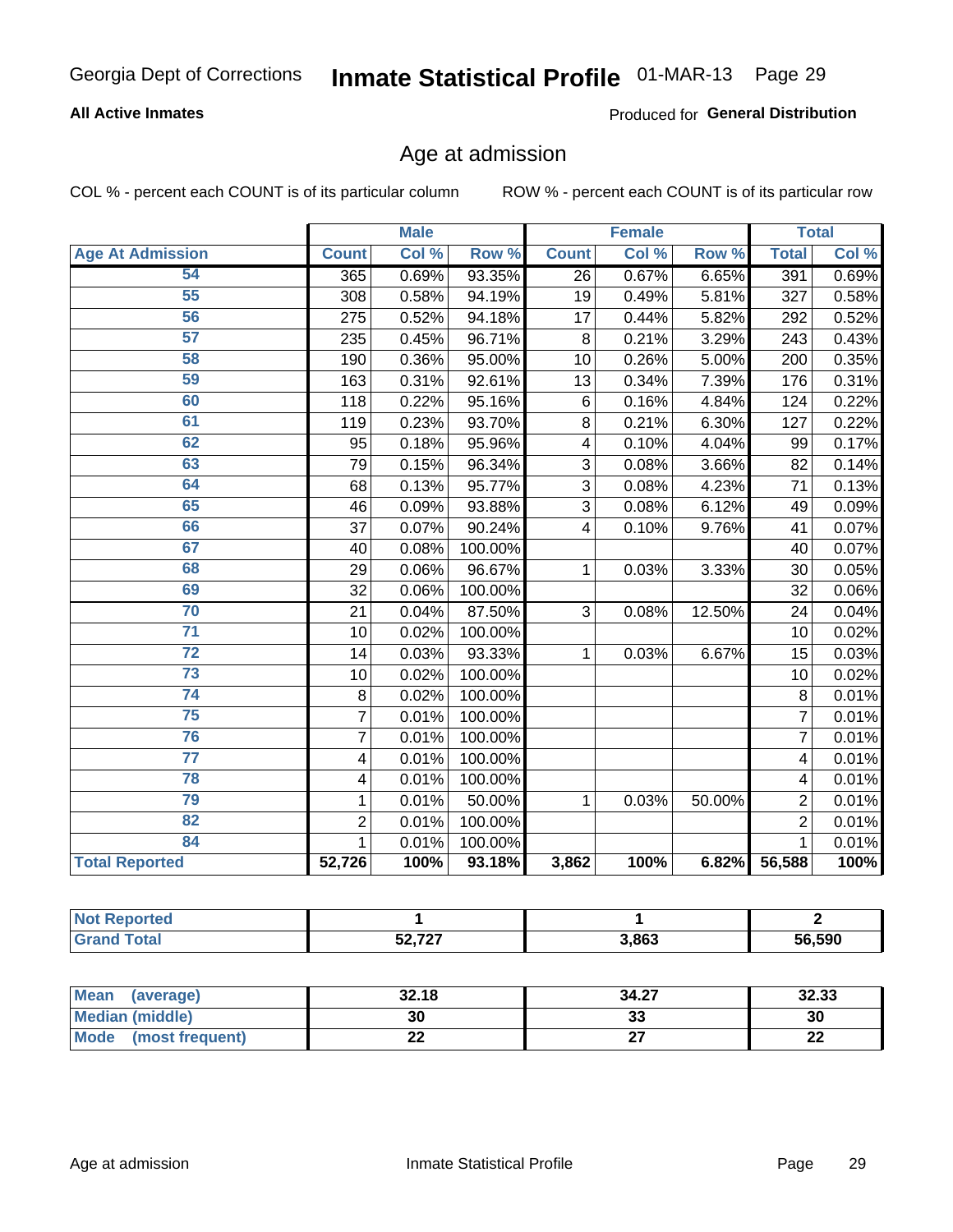### **All Active Inmates**

### Produced for General Distribution

### Height, measured at entry to prison

COL % - percent each COUNT is of its particular column

|                       |                         | <b>Male</b> |         |              | <b>Female</b> |        | <b>Total</b>   |        |
|-----------------------|-------------------------|-------------|---------|--------------|---------------|--------|----------------|--------|
| <b>Height</b>         | <b>Count</b>            | Col %       | Row %   | <b>Count</b> | Col %         | Row %  | <b>Total</b>   | Col %  |
| 4'10''                | 3                       | 0.02%       | 14.29%  | 18           | 8.82%         | 85.71% | 21             | 0.17%  |
| 4'11''                | 15                      | 0.12%       | 19.48%  | 62           | 30.39%        | 80.52% | 77             | 0.61%  |
| 5'02"                 | $\overline{\mathbf{c}}$ | 0.02%       | 66.67%  | 1            | 0.49%         | 33.33% | 3              | 0.02%  |
| 5'03''                | 1                       | 0.01%       | 100.00% |              |               |        | 1              | 0.01%  |
| 5'05''                | 8                       | 0.06%       | 100.00% |              |               |        | 8              | 0.06%  |
| 5'06''                | 9                       | 0.07%       | 100.00% |              |               |        | 9              | 0.07%  |
| 5'07''                | 13                      | 0.11%       | 100.00% |              |               |        | 13             | 0.10%  |
| 5'08''                | 12                      | 0.10%       | 100.00% |              |               |        | 12             | 0.10%  |
| 5'09''                | 15 <sub>1</sub>         | 0.12%       | 100.00% |              |               |        | 15             | 0.12%  |
| 5'10''                | 5,993                   | 48.56%      | 98.86%  | 69           | 33.82%        | 1.14%  | 6,062          | 48.32% |
| 5'11''                | 6,224                   | 50.43%      | 99.14%  | 54           | 26.47%        | 0.86%  | 6,278          | 50.04% |
| 6'00''                | 14                      | 0.11%       | 100.00% |              |               |        | 14             | 0.11%  |
| 6'01''                | 7                       | 0.06%       | 100.00% |              |               |        |                | 0.06%  |
| 6'02''                | 6                       | 0.05%       | 100.00% |              |               |        | 6              | 0.05%  |
| 6'03''                | 1                       | 0.01%       | 100.00% |              |               |        | 1              | 0.01%  |
| 6'04''                | $\boldsymbol{2}$        | 0.02%       | 100.00% |              |               |        | $\overline{2}$ | 0.02%  |
| 6'05''                | $\overline{c}$          | 0.02%       | 100.00% |              |               |        | $\overline{2}$ | 0.02%  |
| 6'10''                | 5                       | 0.04%       | 100.00% |              |               |        | 5              | 0.04%  |
| 6'11''                | 10                      | 0.08%       | 100.00% |              |               |        | 10             | 0.08%  |
| <b>Total Reported</b> | 12,342                  | 100%        | 98.37%  | 204          | 100%          | 1.63%  | 12,546         | 100%   |

| <b>Not</b><br>Reported | 40,385                | 3,659 | 44,044 |
|------------------------|-----------------------|-------|--------|
|                        | 707<br>ר ה<br>22, 121 | 3,863 | 56.590 |

| <b>Mean</b><br>(average)       | 5'10" | 5'06" | 5'10'' |
|--------------------------------|-------|-------|--------|
| <b>Median (middle)</b>         | 5'11" | 5'10" | 5'11"  |
| <b>Mode</b><br>(most frequent) | 5'11" | 5'10" | 5'11"  |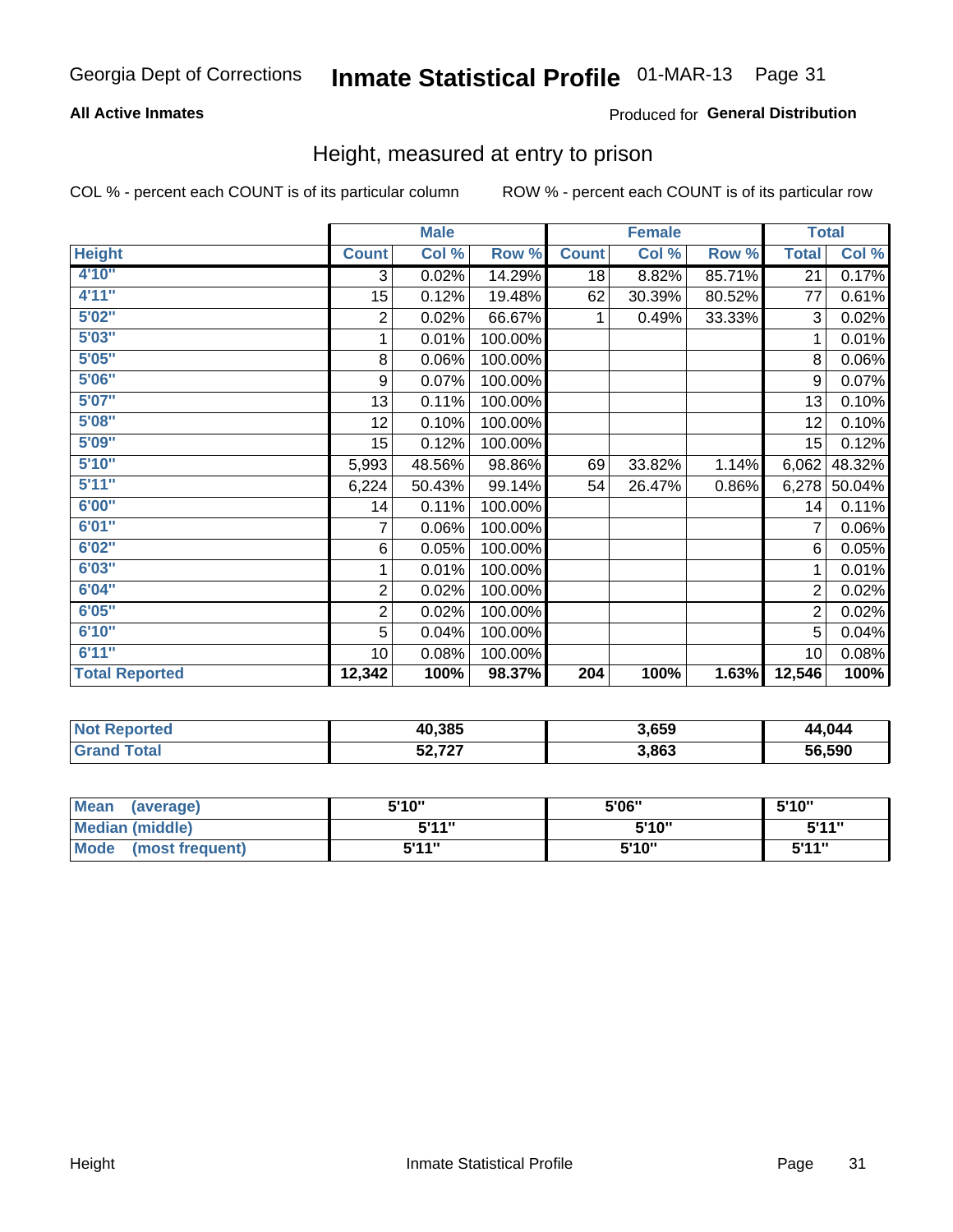### **All Active Inmates**

### Produced for General Distribution

# Weight, measured at entry to prison

COL % - percent each COUNT is of its particular column

|                        |                | <b>Male</b> |         |                         | <b>Female</b> |        | <b>Total</b>   |        |
|------------------------|----------------|-------------|---------|-------------------------|---------------|--------|----------------|--------|
| <b>Weight</b>          | <b>Count</b>   | Col %       | Row %   | <b>Count</b>            | Col %         | Row %  | <b>Total</b>   | Col %  |
| <b>Under 80 pounds</b> | 19             | 0.04%       | 95.00%  | $\mathbf 1$             | 0.03%         | 5.00%  | 20             | 0.04%  |
| 80 - 89 pounds         | 3              | 0.01%       | 75.00%  | $\mathbf{1}$            | 0.03%         | 25.00% | $\overline{4}$ | 0.01%  |
| 90 - 99 pounds         | $\overline{2}$ | 0.01%       | 18.18%  | $\boldsymbol{9}$        | 0.24%         | 81.82% | 11             | 0.02%  |
| 100 - 109 pounds       | 23             | 0.04%       | 41.07%  | 33                      | 0.86%         | 58.93% | 56             | 0.10%  |
| 110 - 119 pounds       | 89             | 0.17%       | 47.34%  | 99                      | 2.59%         | 52.66% | 188            | 0.34%  |
| 120 - 129 pounds       | 435            | 0.84%       | 66.01%  | 224                     | 5.85%         | 33.99% | 659            | 1.18%  |
| 130 - 139 pounds       | 1,415          | 2.72%       | 80.17%  | 350                     | 9.15%         | 19.83% | 1,765          | 3.16%  |
| 140 - 149 pounds       | 3,212          | 6.17%       | 88.36%  | 423                     | 11.06%        | 11.64% | 3,635          | 6.50%  |
| 150 - 159 pounds       | 5,103          | 9.80%       | 92.26%  | 428                     | 11.19%        | 7.74%  | 5,531          | 9.89%  |
| 160 - 169 pounds       | 6,955          | 13.35%      | 93.66%  | 471                     | 12.31%        | 6.34%  | 7,426          | 13.28% |
| 170 - 179 pounds       | 6,647          | 12.76%      | 94.85%  | 361                     | 9.44%         | 5.15%  | 7,008          | 12.54% |
| 180 - 189 pounds       | 6,973          | 13.39%      | 95.23%  | 349                     | 9.12%         | 4.77%  | 7,322          | 13.10% |
| 190 - 199 pounds       | 4,870          | 9.35%       | 95.34%  | 238                     | 6.22%         | 4.66%  | 5,108          | 9.14%  |
| 200 - 209 pounds       | 4,189          | 8.04%       | 95.42%  | 201                     | 5.25%         | 4.58%  | 4,390          | 7.85%  |
| 210 - 219 pounds       | 3,214          | 6.17%       | 95.83%  | 140                     | 3.66%         | 4.17%  | 3,354          | 6.00%  |
| 220 - 229 pounds       | 2,633          | 5.06%       | 95.78%  | 116                     | 3.03%         | 4.22%  | 2,749          | 4.92%  |
| 230 - 239 pounds       | 1,794          | 3.44%       | 94.67%  | 101                     | 2.64%         | 5.33%  | 1,895          | 3.39%  |
| 240 - 249 pounds       | 1,399          | 2.69%       | 94.15%  | 87                      | 2.27%         | 5.85%  | 1,486          | 2.66%  |
| 250 - 259 pounds       | 941            | 1.81%       | 93.91%  | 61                      | 1.59%         | 6.09%  | 1,002          | 1.79%  |
| 260 - 269 pounds       | 675            | 1.30%       | 94.67%  | 38                      | 0.99%         | 5.33%  | 713            | 1.28%  |
| 270 - 279 pounds       | 435            | 0.84%       | 96.03%  | 18                      | 0.47%         | 3.97%  | 453            | 0.81%  |
| 280 - 289 pounds       | 320            | 0.61%       | 92.22%  | 27                      | 0.71%         | 7.78%  | 347            | 0.62%  |
| 290 - 299 pounds       | 182            | 0.35%       | 93.33%  | 13                      | 0.34%         | 6.67%  | 195            | 0.35%  |
| 300 - 309 pounds       | 178            | 0.34%       | 91.28%  | 17                      | 0.44%         | 8.72%  | 195            | 0.35%  |
| 310 - 319 pounds       | 100            | 0.19%       | 100.00% |                         |               |        | 100            | 0.18%  |
| 320 - 329 pounds       | 94             | 0.18%       | 94.95%  | 5                       | 0.13%         | 5.05%  | 99             | 0.18%  |
| 330 - 339 pounds       | 39             | 0.07%       | 92.86%  | $\overline{3}$          | 0.08%         | 7.14%  | 42             | 0.08%  |
| 340 - 349 pounds       | 36             | 0.07%       | 97.30%  | $\mathbf{1}$            | 0.03%         | 2.70%  | 37             | 0.07%  |
| 350 - 359 pounds       | 38             | 0.07%       | 97.44%  | 1                       | 0.03%         | 2.56%  | 39             | 0.07%  |
| 360 - 369 pounds       | 16             | 0.03%       | 80.00%  | $\overline{\mathbf{4}}$ | 0.10%         | 20.00% | 20             | 0.04%  |
| 370 - 379 pounds       | 11             | 0.02%       | 100.00% |                         |               |        | 11             | 0.02%  |
| 380 - 389 pounds       | 6              | 0.01%       | 75.00%  | $\overline{2}$          | 0.05%         | 25.00% | 8              | 0.01%  |
| 390 - 399 pounds       | $\overline{7}$ | 0.01%       | 100.00% |                         |               |        | $\overline{7}$ | 0.01%  |
| 400 pounds and over    | 26             | 0.05%       | 86.67%  | $\overline{\mathbf{4}}$ | 0.10%         | 13.33% | 30             | 0.05%  |
| <b>Total Reported</b>  | 52,079         | 100%        | 93.16%  | 3,826                   | 100%          | 6.84%  | 55,905         | 100.0% |

| <b>rteo</b><br>N | 648                 | $\sim$ | 685    |
|------------------|---------------------|--------|--------|
| ota.             | にへ フヘフ<br>JL, I L I | 3,863  | 56,590 |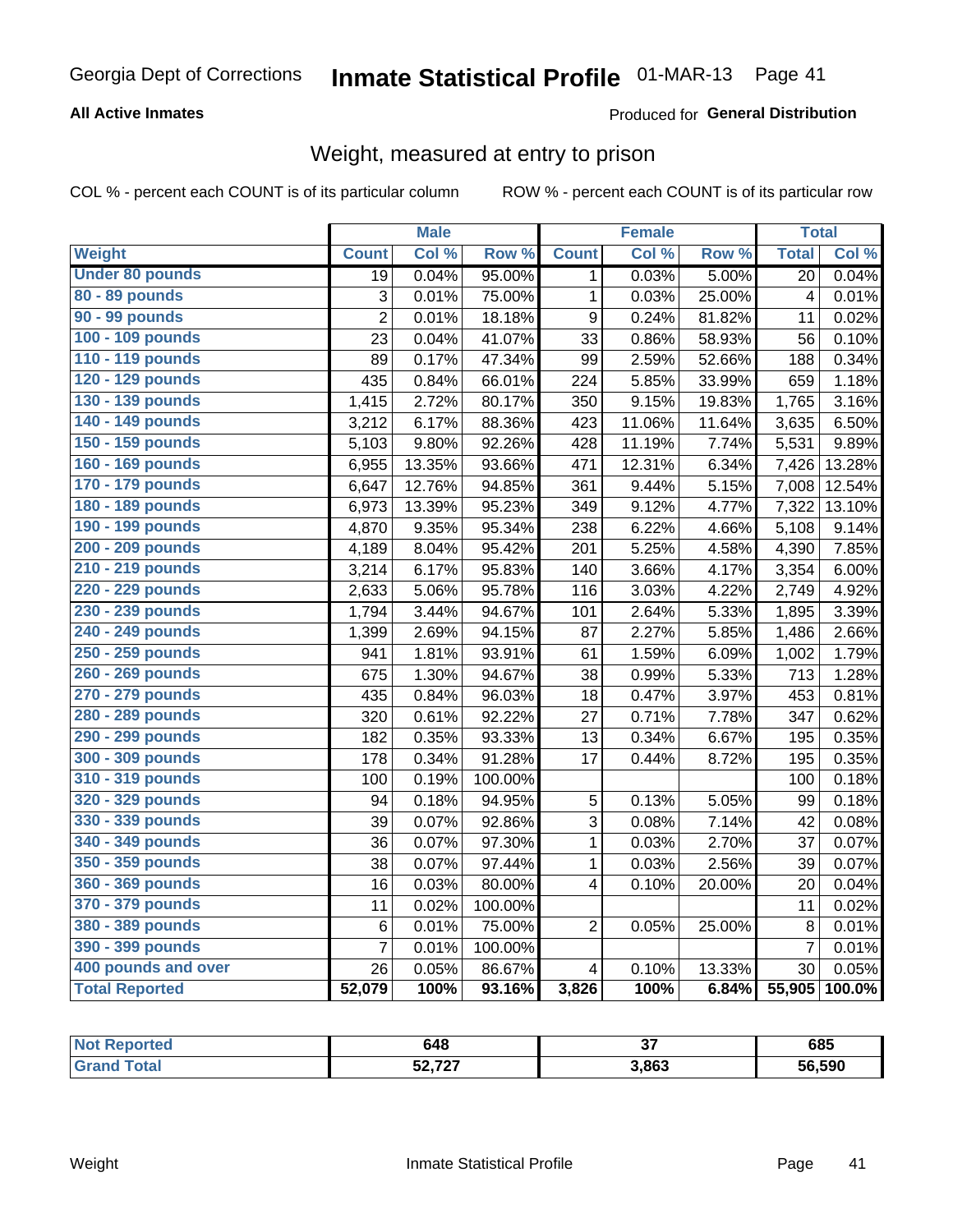### **All Active Inmates**

### Produced for General Distribution

# Weight, measured at entry to prison

COL % - percent each COUNT is of its particular column

|                          | <b>Male</b> | <b>Female</b> | Total |
|--------------------------|-------------|---------------|-------|
| <b>Mean</b><br>(average) | 186         | 172           | 186   |
| <b>Median (middle)</b>   | 180         | 165           | 180   |
| Mode<br>(most frequent)  | 180         | 150           | 180   |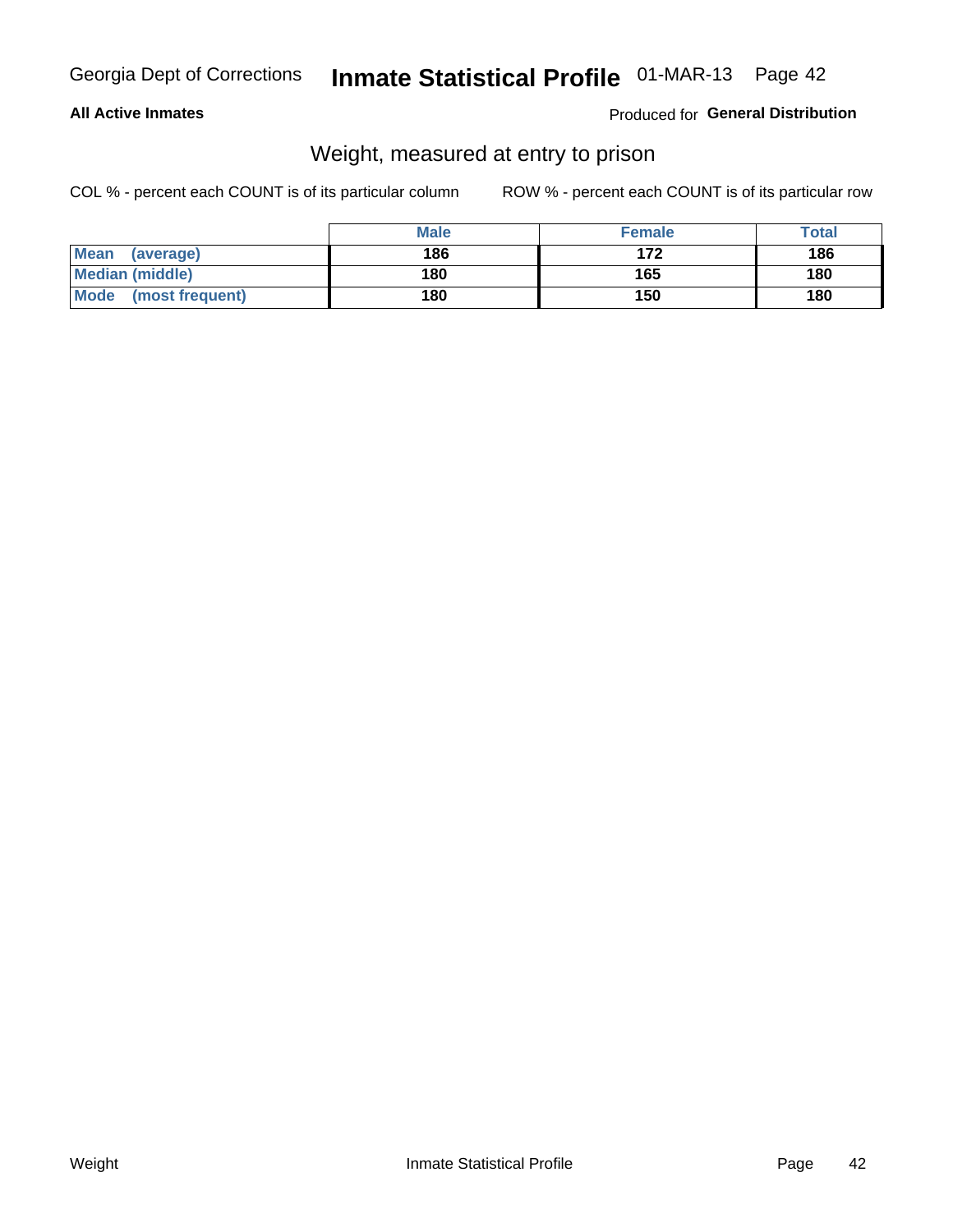# Inmate Statistical Profile 01-MAR-13 Page 50

#### **All Active Inmates**

Produced for General Distribution

# Military service

COL % - percent each COUNT is of its particular column

|                               | <b>Male</b>     |        |                    | <b>Female</b> |        |       | <b>Total</b>    |        |
|-------------------------------|-----------------|--------|--------------------|---------------|--------|-------|-----------------|--------|
| <b>Military service</b>       | <b>Count</b>    | Col %  | <b>Row % Count</b> |               | Col %  | Row % | <b>Total</b>    | Col %  |
| <b>Air Force</b>              | 1,597           | 59.06% | 98.04%             | 32            | 71.11% | 1.96% | 1,629           | 59.26% |
| $\mathbf{2}^-$<br><b>Army</b> | 216             | 7.99%  | 98.18%             |               | 8.89%  | 1.82% | 220             | 8.00%  |
| <b>Navy</b><br>3              | 512             | 18.93% | 98.46%             | 8             | 17.78% | 1.54% | 520             | 18.92% |
| <b>Marines</b><br>4           | 23 <sub>1</sub> | .85%   | 100.00%            |               |        |       | 23 <sub>1</sub> | .84%   |
| <b>Coast Guard</b><br>5.      | 356             | 13.17% | 99.72%             |               | 2.22%  | .28%  | 357             | 12.99% |
| <b>Total Reported</b>         | 2,704           | 100%   | 98.36%             | 45            | 100%   | 1.64% | 2,749           | 100%   |

| <b>Not Reported</b> | 50,023 | 3,818 | 53,841 |
|---------------------|--------|-------|--------|
| <b>Grand Total</b>  | 52,727 | 3,863 | 56,590 |

| Mo | <br>ъc | . |
|----|--------|---|
|    |        |   |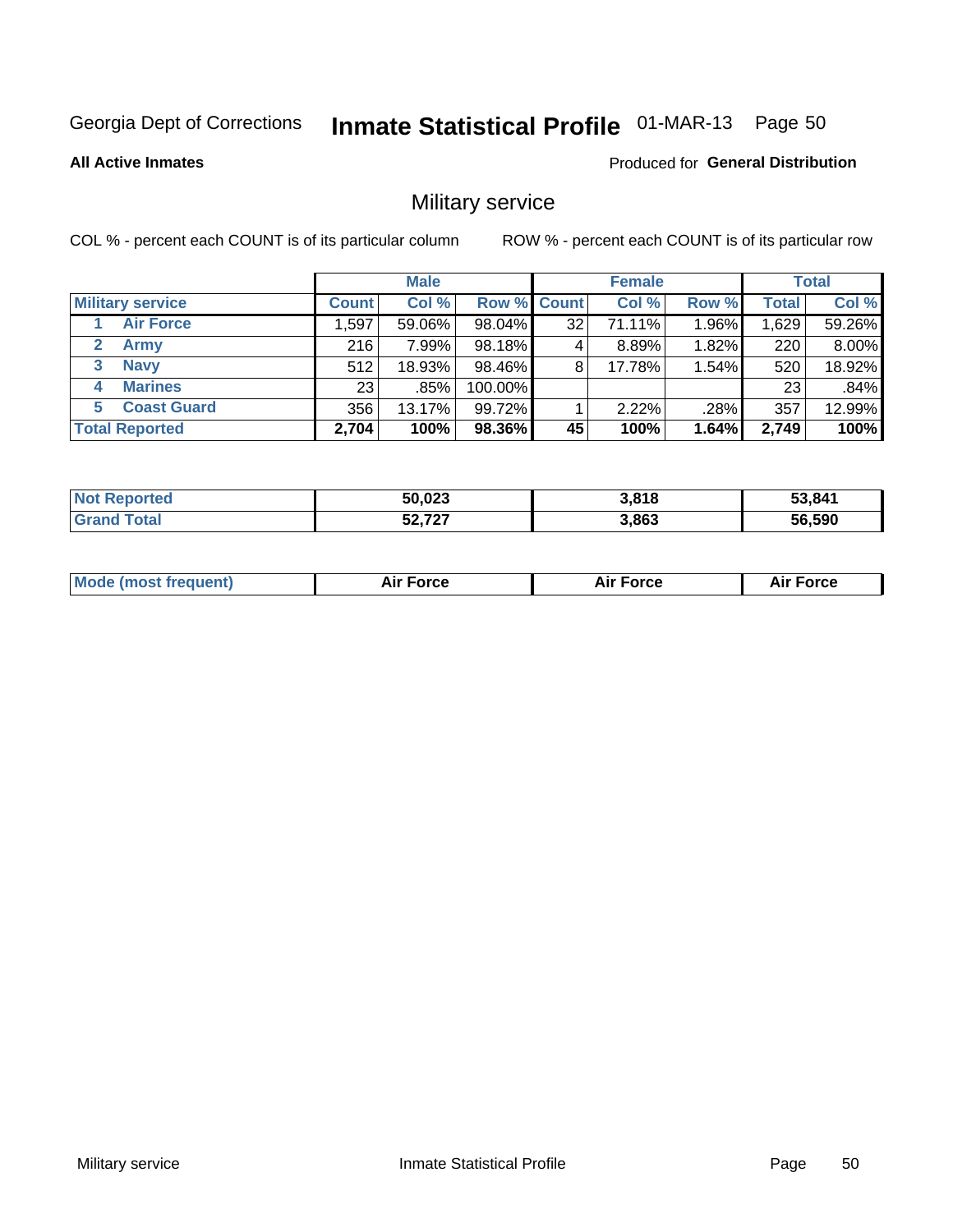# Inmate Statistical Profile 01-MAR-13 Page 51

**All Active Inmates** 

#### Produced for General Distribution

### Type of admission to prison

COL % - percent each COUNT is of its particular column

|    |                                |              | <b>Male</b> |                    |     | <b>Female</b> | <b>Total</b> |              |        |
|----|--------------------------------|--------------|-------------|--------------------|-----|---------------|--------------|--------------|--------|
|    | <b>Type of Admission</b>       | <b>Count</b> | Col %       | <b>Row % Count</b> |     | Col %         | Row %        | <b>Total</b> | Col %  |
| 52 | <b>New Sentence</b>            | 42,974       | 81.57%      | 93.39% 3,042       |     | 78.81%        | 6.61%        | 46,016       | 81.38% |
| 53 | <b>Probation Rev Partial</b>   | 2,217        | 4.21%       | 89.07%             | 272 | 7.05%         | 10.93%       | 2,489        | 4.40%  |
| 54 | <b>Probation Rev Remainder</b> | 3,023        | 5.74%       | 89.28%             | 363 | 9.40%         | 10.72%       | 3,386        | 5.99%  |
| 55 | <b>Parole Rev New Sentence</b> | 3,017        | 5.73%       | 95.96%             | 127 | 3.29%         | 4.04%        | 3,144        | 5.56%  |
| 56 | <b>Parole Rev No New</b>       | 1,366        | 2.59%       | 96.13%             | 55  | 1.42%         | 3.87%        | 1,421        | 2.51%  |
|    | <b>Sentence</b>                |              |             |                    |     |               |              |              |        |
| 57 | <b>Released In Error</b>       | 17           | .03%        | 94.44%             |     | .03%          | 5.56%        | 18           | .03%   |
| 65 | <b>Return Appeal/Bond</b>      | 2            | .01%        | 100.00%            |     |               |              | 2            | .01%   |
| 66 | <b>Prob Viol/Total Rev</b>     |              | .01%        | 100.00%            |     |               |              |              | .01%   |
| 67 | <b>Admit Fm Other Cust</b>     | 8            | .02%        | 100.00%            |     |               |              | 8            | .01%   |
| 69 | <b>New Sent/Par Rev Pnd</b>    | 7            | .01%        | 100.00%            |     |               |              |              | .01%   |
| 70 | <b>Life W/O Parole</b>         | 15           | .03%        | 100.00%            |     |               |              | 15           | .03%   |
| 72 | <b>Par Rev/Rsn Unknown</b>     | 33           | .06%        | 100.00%            |     |               |              | 33           | .06%   |
| 74 | <b>Pb Parole Rescinded</b>     | 2            | .01%        | 100.00%            |     |               |              | 2            | .01%   |
| 75 | <b>Prob Revoc/Spec Cond</b>    | 1            | .01%        | 100.00%            |     |               |              |              | .01%   |
| 76 | <b>Par Rev/Revoc Center</b>    | 2            | .01%        | 100.00%            |     |               |              | 2            | .01%   |
|    | <b>Total Reported</b>          | 52,685       | 100%        | 93.17% 3,860       |     | 100%          | 6.83%        | 56,545       | 100%   |

| N<br>rer | $\mathbf{r}$<br>- 74 |       | - -<br>45 |
|----------|----------------------|-------|-----------|
|          | こへ フヘフ<br>ו בית הס   | 3.863 | 56.590    |

| <b>Mode (most frequent)</b> | <b>New Sentence</b> | <b>New Sentence</b> | <b>New Sentence</b> |
|-----------------------------|---------------------|---------------------|---------------------|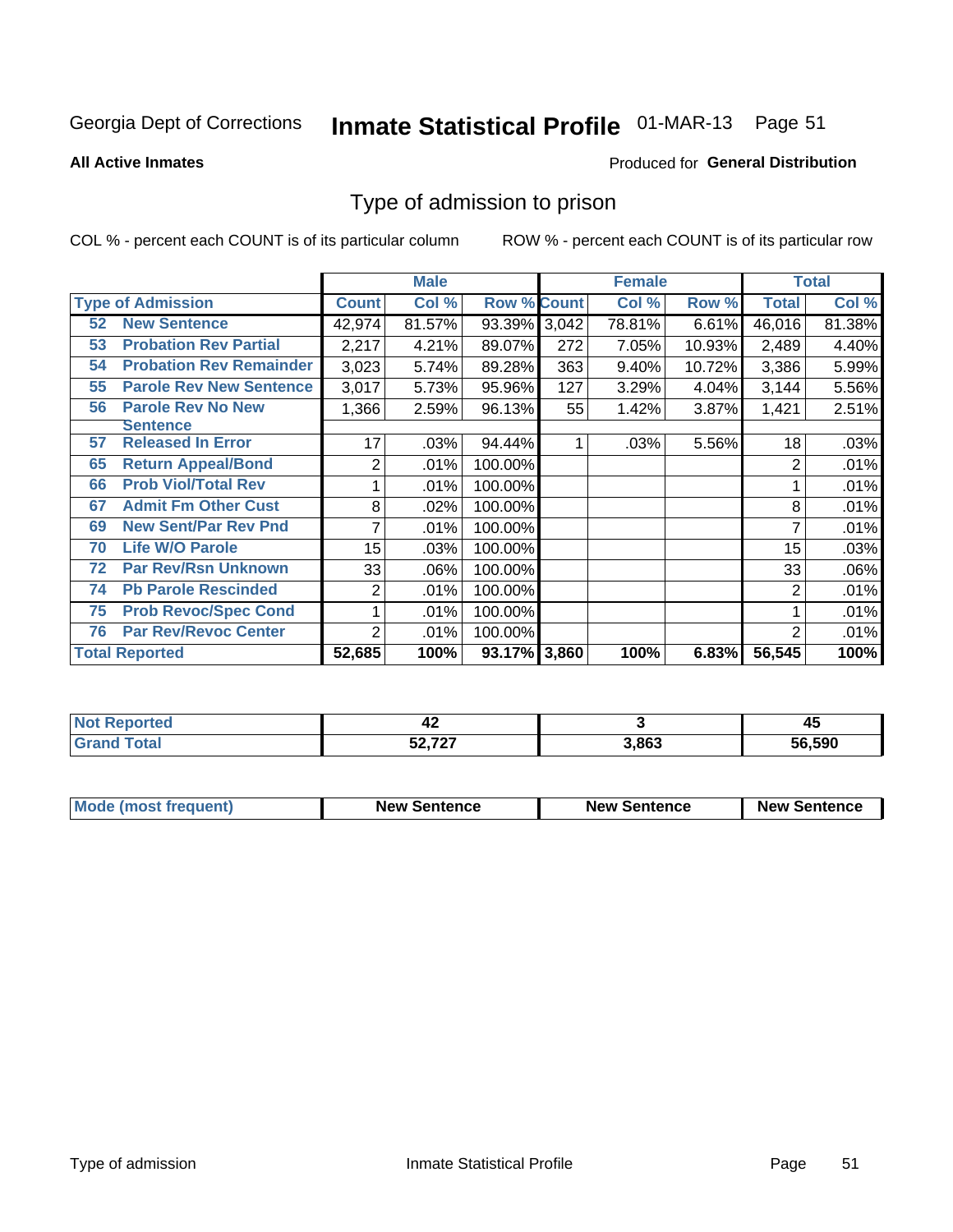# Inmate Statistical Profile 01-MAR-13 Page 53

**All Active Inmates** 

#### Produced for General Distribution

### Current / last security status

COL % - percent each COUNT is of its particular column

|                        |              | <b>Male</b> |             |                  | <b>Female</b> |        |              | <b>Total</b> |  |
|------------------------|--------------|-------------|-------------|------------------|---------------|--------|--------------|--------------|--|
| <b>Security Status</b> | <b>Count</b> | Col %       | Row % Count |                  | Col %         | Row %  | <b>Total</b> | Col %        |  |
| 1 Wrk Releas           | 2            | $.01\%$     | 66.67%      |                  | $.03\%$       | 33.33% | 3            | .01%         |  |
| 2 Trusty               |              | .01%        | 100.00%     |                  | $.00\%$       |        |              | .01%         |  |
| 3 Minimum              | 10,560       | 21.08%      | 86.88%      | 1,595            | 48.13%        | 13.12% | 12,155       | 22.76%       |  |
| 4 Medium               | 30,896       | 61.68%      | 95.27%      | 1,533            | 46.26%        | 4.73%  | 32,429       | 60.72%       |  |
| 5 Close                | 8,545        | 17.06%      | 97.88%      | 185 <sub>1</sub> | 5.58%         | 2.12%  | 8,730        | 16.35%       |  |
| <b>6 Maximum</b>       | 87           | .17%        | 100.00%     |                  | $.00\%$       |        | 87           | .16%         |  |
| <b>Total Reported</b>  | 50,094       | 100%        | 93.79%      | 3,314            | 100%          | 6.21%  | 53,408       | 100%         |  |

| <b>Still being diagnosed</b> |        |       |        |
|------------------------------|--------|-------|--------|
| <b>Not Reported</b>          | 2,633  | 549   | 3.182  |
| <b>Grand Total</b>           | 52,727 | 3,863 | 56,590 |

| M | NЛ<br><br>dilim<br>_____ | ---<br>-- | . .<br>Medium<br>Me |
|---|--------------------------|-----------|---------------------|
|   |                          |           |                     |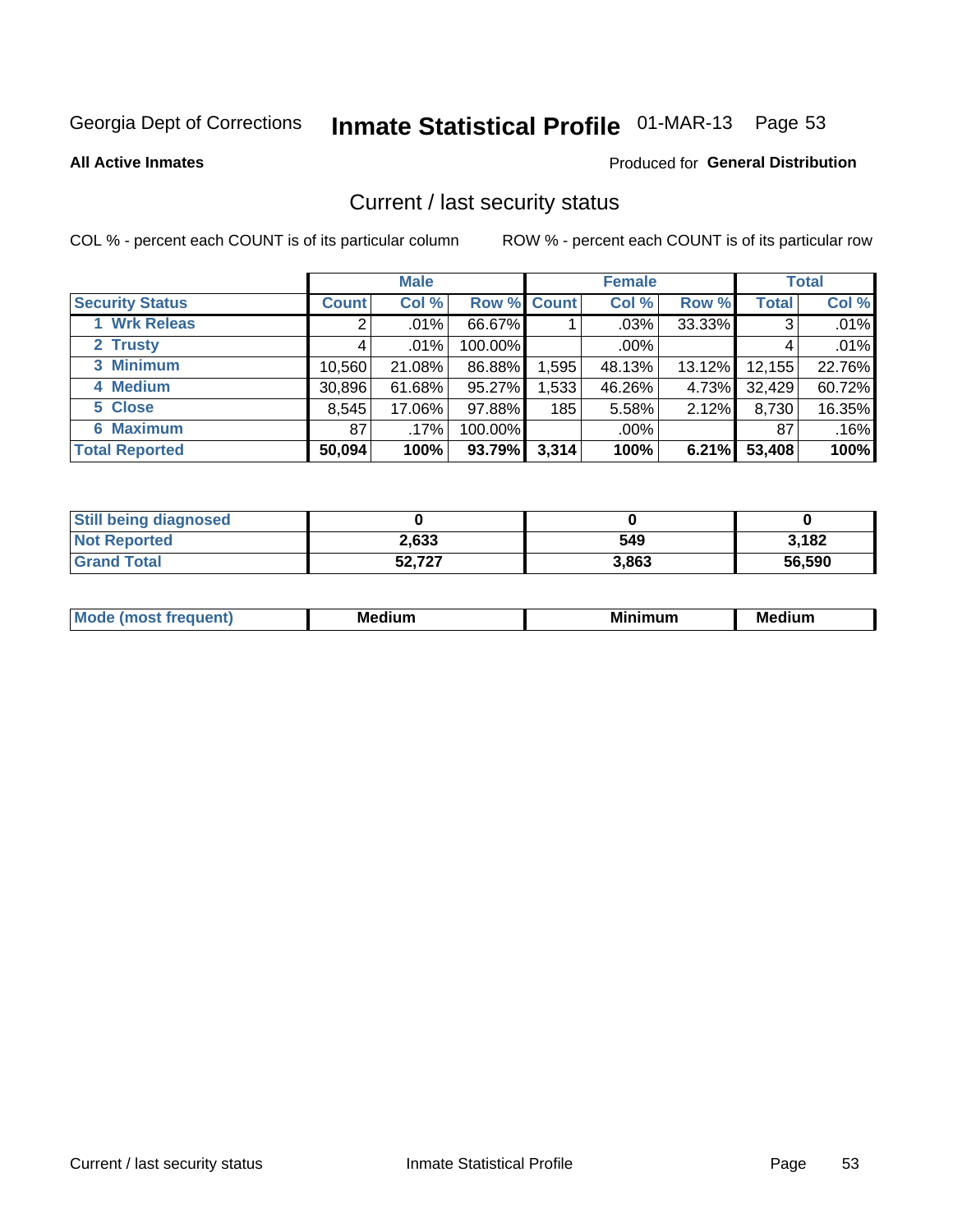# Inmate Statistical Profile 01-MAR-13 Page 55

**All Active Inmates** 

#### Produced for General Distribution

# Current / last type of institution

COL % - percent each COUNT is of its particular column

|                                   |              | <b>Male</b> |             |       | <b>Female</b> |          |              | <b>Total</b> |
|-----------------------------------|--------------|-------------|-------------|-------|---------------|----------|--------------|--------------|
| <b>Type of Institution</b>        | <b>Count</b> | Col %       | Row % Count |       | Col %         | Row %    | <b>Total</b> | Col %        |
| <b>County Ci</b>                  | 5,101        | 9.71%       | 99.98%      |       | .03%          | .02%     | 5,102        | 9.04%        |
| <b>Probation Detention Center</b> |              | $.01\%$     | 100.00%     |       |               |          |              | .01%         |
| <b>State Prison</b>               | 37,384       | 71.14%      | 91.25%      | 3,584 | $92.80\%$     | 8.75%    | 40,968       | 72.63%       |
| <b>Transitional Center</b>        | 2,027        | $3.86\%$    | 89.69%      | 233   | 6.03%         | 10.31%   | 2,260        | 4.01%        |
| <b>Private Prison</b>             | 7,993        | 15.21%      | 100.00%     |       |               |          | 7,993        | 14.17%       |
| <b>County Jail</b>                | 30           | .06%        | 93.75%      | 2     | .05%          | $6.25\%$ | 32           | $.06\%$      |
| <b>Rsat - Center</b>              | 9            | .02%        | 18.00%      | 41    | $1.06\%$      | 82.00%   | 50           | .09%         |
| <b>State Hospital</b>             | 3            | .01%        | 75.00%      |       | .03%          | 25.00%   | 4            | .01%         |
| <b>Total Reported</b>             | 52,548       | 100%        | 93.15%      | 3,862 | 100%          | 6.85%    | 56,410       | 100%         |

| ported<br><b>NOT</b> |        |       |        |
|----------------------|--------|-------|--------|
| `otal<br><b>Grat</b> | 52,548 | 3,862 | 56,410 |

| Mode (most frequent) | <b>State Prison</b> | <b>State Prison</b> | <b>State Prison</b> |
|----------------------|---------------------|---------------------|---------------------|
|                      |                     |                     |                     |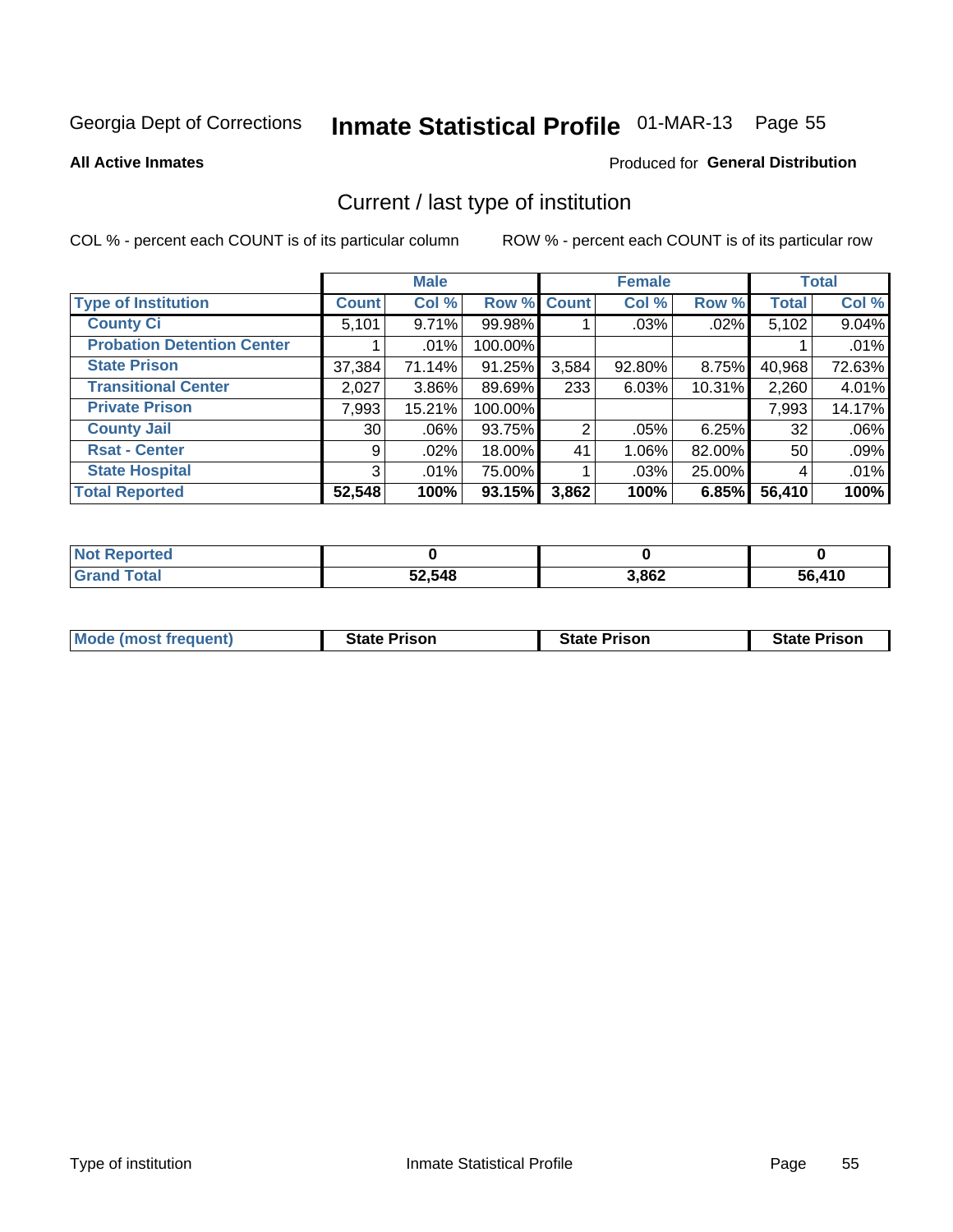# Inmate Statistical Profile 01-MAR-13 Page 56

**All Active Inmates** 

#### Produced for General Distribution

### Institution type - transitional centers

COL % - percent each COUNT is of its particular column

|                                          |              | <b>Male</b> |         |              | <b>Female</b> |         |              | <b>Total</b> |
|------------------------------------------|--------------|-------------|---------|--------------|---------------|---------|--------------|--------------|
| <b>Institution Type - Trans. Centers</b> | <b>Count</b> | Col %       | Row %   | <b>Count</b> | Col %         | Row %   | <b>Total</b> | Col %        |
| <b>Albany Transitional Ct</b>            | 156          | 6.71%       | 100.00% |              |               |         | 156          | 5.84%        |
| <b>Arrendale State Prison</b>            |              |             |         | 111          | 32.27%        | 100.00% | 111          | 4.16%        |
| <b>Arrendale T.C</b>                     |              |             |         |              | .29%          | 100.00% |              | .04%         |
| <b>Atl. Transitional Ctr (M)</b>         | 247          | 10.62%      | 100.00% |              |               |         | 247          | 9.25%        |
| <b>Augusta Tc</b>                        | 204          | 8.77%       | 100.00% |              |               |         | 204          | 7.64%        |
| <b>Clayton Tc</b>                        | 354          | 15.23%      | 100.00% |              |               |         | 354          | 13.26%       |
| <b>Coastal Tc</b>                        | 258          | 11.10%      | 100.00% |              |               |         | 258          | 9.67%        |
| <b>Columbus Tc</b>                       | 183          | 7.87%       | 100.00% |              |               |         | 183          | 6.86%        |
| <b>Lagrange Tc</b>                       | 156          | 6.71%       | 100.00% |              |               |         | 156          | 5.84%        |
| <b>Macon Transitional Ctr (M)</b>        | 155          | 6.67%       | 100.00% |              |               |         | 155          | 5.81%        |
| <b>Macon Womens Transit Ctr</b>          |              |             |         | 3            | .87%          | 100.00% | 3            | .11%         |
| <b>Metro Transitional Ctr</b>            |              |             |         | 229          | 66.57%        | 100.00% | 229          | 8.58%        |
| <b>Phillips State Prison</b>             | 298          | 12.82%      | 100.00% |              |               |         | 298          | 11.17%       |
| <b>Smith T.C</b>                         | 210          | 9.03%       | 100.00% |              |               |         | 210          | 7.87%        |
| <b>Valdosta Tc</b>                       | 104          | 4.47%       | 100.00% |              |               |         | 104          | 3.90%        |
| <b>Total Reported</b>                    | 2,325        | 100%        | 87.11%  | 344          | 100%          | 12.89%  | 2,669        | 100%         |

| w<br>ncea |       |               |      |
|-----------|-------|---------------|------|
| _____     | 2,325 | $\sim$ $\sim$ | ,669 |

| Mode (most frequent) | <b>Phillips State Prison</b> | Arrendale State Prison | <b>Phillips State</b><br><b>Prison</b> |
|----------------------|------------------------------|------------------------|----------------------------------------|
|----------------------|------------------------------|------------------------|----------------------------------------|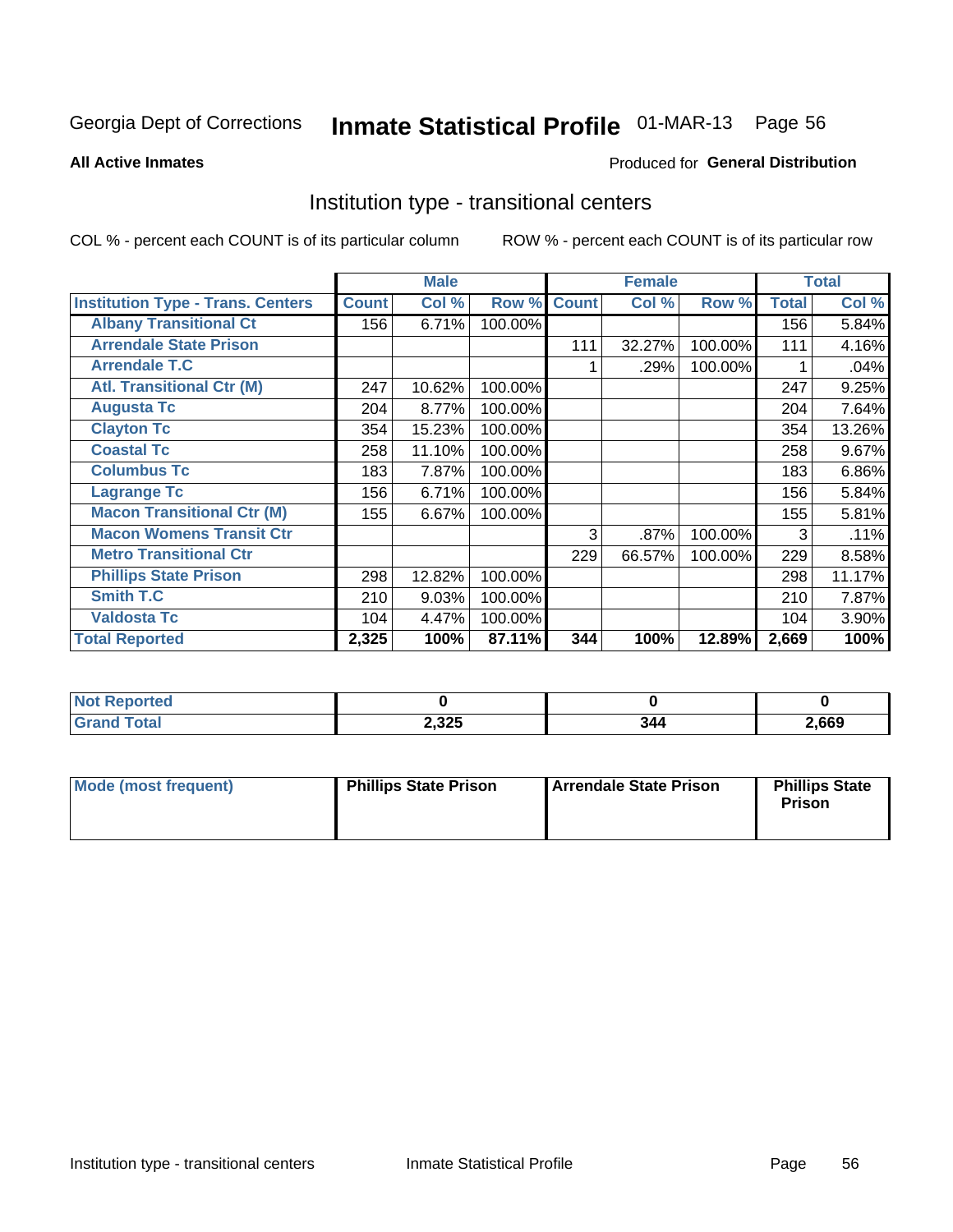# Inmate Statistical Profile 01-MAR-13 Page 58

#### **All Active Inmates**

#### Produced for General Distribution

### Institution type - county prisons

COL % - percent each COUNT is of its particular column

|                                          |                | <b>Male</b> |         |              | <b>Female</b> |       |                | <b>Total</b> |
|------------------------------------------|----------------|-------------|---------|--------------|---------------|-------|----------------|--------------|
| <b>Institution Type - County Prisons</b> | <b>Count</b>   | Col %       | Row %   | <b>Count</b> | Col %         | Row % | <b>Total</b>   | Col %        |
| <b>Baldwin County Ci</b>                 | $\overline{2}$ | .04%        | 100.00% |              |               |       | $\overline{2}$ | .04%         |
| <b>Bulloch County Ci</b>                 | 142            | 2.78%       | 100.00% |              |               |       | 142            | 2.78%        |
| <b>Carroll County Ci</b>                 | 244            | 4.78%       | 100.00% |              |               |       | 244            | 4.78%        |
| <b>Clarke County Ci</b>                  | 105            | 2.06%       | 100.00% |              |               |       | 105            | 2.06%        |
| <b>Clayton County Ci</b>                 | 238            | 4.67%       | 100.00% |              |               |       | 238            | 4.66%        |
| <b>Colquitt County Ci</b>                | 187            | 3.67%       | 100.00% |              |               |       | 187            | 3.67%        |
| <b>Cook County Ci</b>                    | 1              | .02%        | 100.00% |              |               |       | 1              | .02%         |
| <b>Coweta County Ci</b>                  | 207            | 4.06%       | 100.00% |              |               |       | 207            | 4.06%        |
| <b>Decatur County Ci</b>                 | 224            | 4.39%       | 100.00% |              |               |       | 224            | 4.39%        |
| <b>Dougherty County Ci</b>               | 1              | .02%        | 100.00% |              |               |       | 1              | .02%         |
| <b>Effingham County Ci</b>               | 185            | 3.63%       | 100.00% |              |               |       | 185            | 3.63%        |
| <b>Fayette County Ci</b>                 | 1              | .02%        | 100.00% |              |               |       | 1              | .02%         |
| <b>Floyd County Ci</b>                   | 423            | 8.29%       | 100.00% |              |               |       | 423            | 8.29%        |
| <b>Fulton County Ci</b>                  | 9              | .18%        | 100.00% |              |               |       | 9              | .18%         |
| <b>Gilmer County Ci</b>                  | 5              | .10%        | 100.00% |              |               |       | 5              | .10%         |
| <b>Grady County Ci</b>                   | $\overline{2}$ | .04%        | 100.00% |              |               |       | $\overline{2}$ | .04%         |
| <b>Gwinnett County Ci</b>                | 121            | 2.37%       | 100.00% |              |               |       | 121            | 2.37%        |
| <b>Hall County Ci</b>                    | 210            | 4.12%       | 100.00% |              |               |       | 210            | 4.12%        |
| <b>Hancock County Ci</b>                 | 1              | .02%        | 100.00% |              |               |       | 1              | .02%         |
| <b>Harris County Ci</b>                  | 118            | 2.31%       | 100.00% |              |               |       | 118            | 2.31%        |
| <b>Hart County Ci</b>                    | 5              | .10%        | 100.00% |              |               |       | 5              | .10%         |
| <b>Henry County Ci</b>                   | 1              | .02%        | 100.00% |              |               |       | $\mathbf{1}$   | .02%         |
| <b>Jackson County Ci</b>                 | 150            | 2.94%       | 100.00% |              |               |       | 150            | 2.94%        |
| <b>Jefferson County Ci</b>               | 184            | 3.61%       | 100.00% |              |               |       | 184            | 3.61%        |
| <b>Meriwether County Ci</b>              | 3              | .06%        | 100.00% |              |               |       | 3              | .06%         |
| <b>Miller County Ci</b>                  | 1              | .02%        | 100.00% |              |               |       | $\mathbf{1}$   | .02%         |
| <b>Mitchell County Ci</b>                | 97             | 1.90%       | 100.00% |              |               |       | 97             | 1.90%        |
| <b>Morgan County Ci</b>                  | 1              | .02%        | 100.00% |              |               |       | 1              | .02%         |
| <b>Muscogee County Ci</b>                | 529            | 10.37%      | 100.00% |              |               |       | 529            | 10.37%       |
| <b>Richmond County Ci</b>                | 224            | 4.39%       | 100.00% |              |               |       | 224            | 4.39%        |
| <b>Screven County Ci</b>                 | 137            | 2.69%       | 100.00% |              |               |       | 137            | 2.69%        |
| <b>Spalding County Ci</b>                | 395            | 7.74%       | 100.00% |              |               |       | 395            | 7.74%        |
| <b>Stewart County Ci</b>                 | $\overline{2}$ | .04%        | 100.00% |              |               |       | $\overline{2}$ | .04%         |
| <b>Sumter County Ci</b>                  | 346            | 6.78%       | 100.00% |              |               |       | 346            | 6.78%        |
| <b>Terrell County Ci</b>                 | 134            | 2.63%       | 100.00% |              |               |       | 134            | 2.63%        |
| <b>Thomas County Ci</b>                  | 184            | 3.61%       | 100.00% |              |               |       | 184            | 3.61%        |
| <b>Tift County Ci</b>                    | 1.             | .02%        | 100.00% |              |               |       | 1              | .02%         |
| <b>Troup County Ci</b>                   | 270            | 5.29%       | 100.00% |              |               |       | 270            | 5.29%        |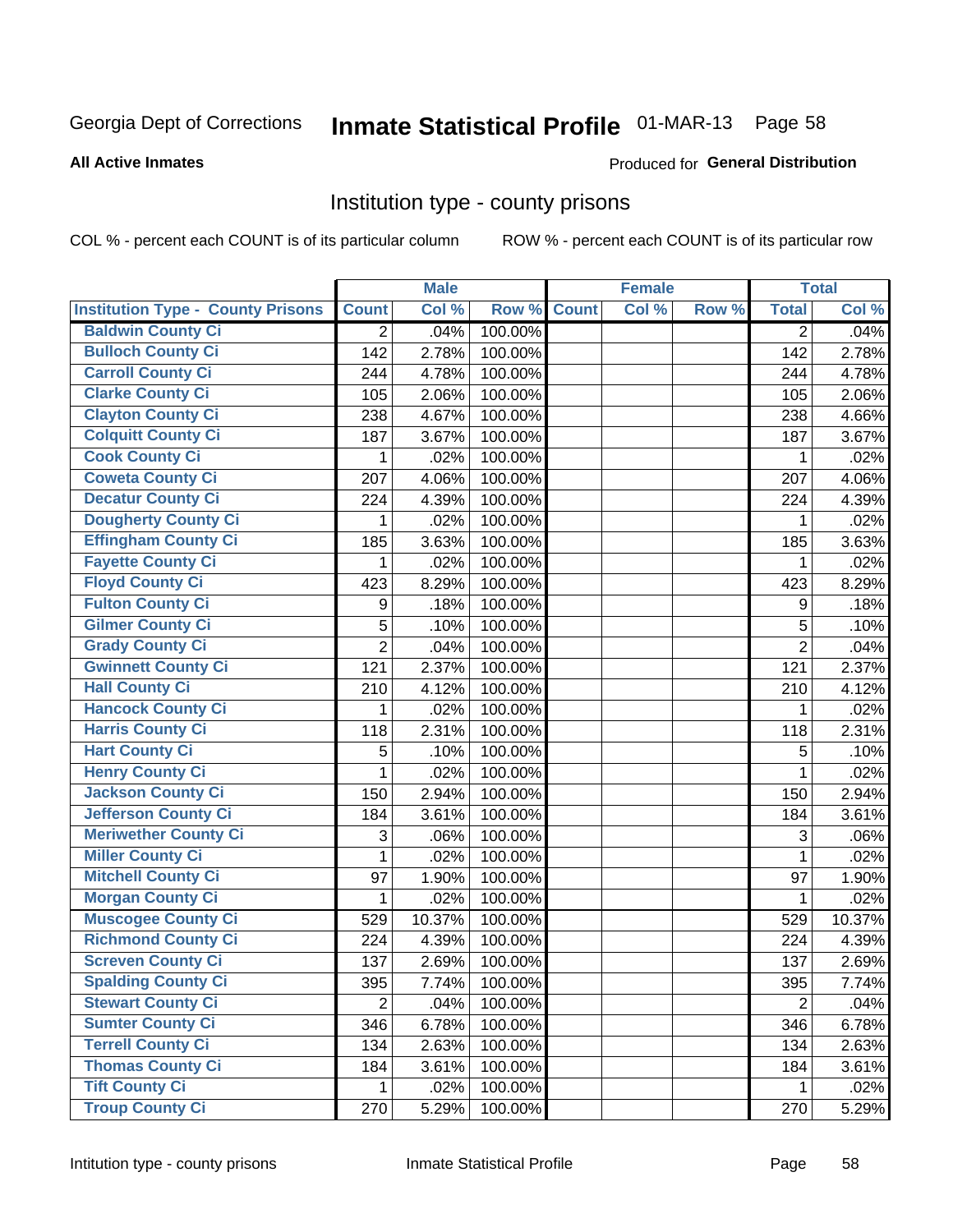# Inmate Statistical Profile 01-MAR-13 Page 59

#### **All Active Inmates**

### **Produced for General Distribution**

### Institution type - county prisons

COL % - percent each COUNT is of its particular column

|                                          |              | <b>Male</b> |             | <b>Female</b><br><b>Total</b> |         |         |              |       |
|------------------------------------------|--------------|-------------|-------------|-------------------------------|---------|---------|--------------|-------|
| <b>Institution Type - County Prisons</b> | <b>Count</b> | Col %       | Row % Count |                               | Col %   | Row %   | <b>Total</b> | Col % |
| <b>Turner County Ci</b>                  |              | .02%        | 100.00%     |                               |         |         |              | .02%  |
| <b>Upson County Ci</b>                   | 2            | .04%        | 100.00%     |                               |         |         | 2            | .04%  |
| <b>Walker County Ci</b>                  | 3            | $.06\%$     | 100.00%     |                               |         |         | 3            | .06%  |
| <b>Walton County Ci</b>                  | 3            | .06%        | 100.00%     |                               |         |         | 3            | .06%  |
| <b>Wilkes County Ci</b>                  |              | $.02\%$     | 100.00%     |                               |         |         |              | .02%  |
| <b>Womens Ci</b>                         |              |             |             |                               | 100.00% | 100.00% |              | .02%  |
| <b>Worth County Ci</b>                   |              | .02%        | 100.00%     |                               |         |         |              | .02%  |
| <b>Total Reported</b>                    | 5,101        | 100%        | 99.98%      |                               | 100%    | .02%    | 5,102        | 100%  |

| <b>Not Reported</b> |       |                |
|---------------------|-------|----------------|
| <b>Total</b>        | 5,101 | こ イハつ<br>1 U Z |

| <b>Mode (most frequent)</b> | Muscogee County Ci | <b>Womens Ci</b> | Muscogee County |
|-----------------------------|--------------------|------------------|-----------------|
|-----------------------------|--------------------|------------------|-----------------|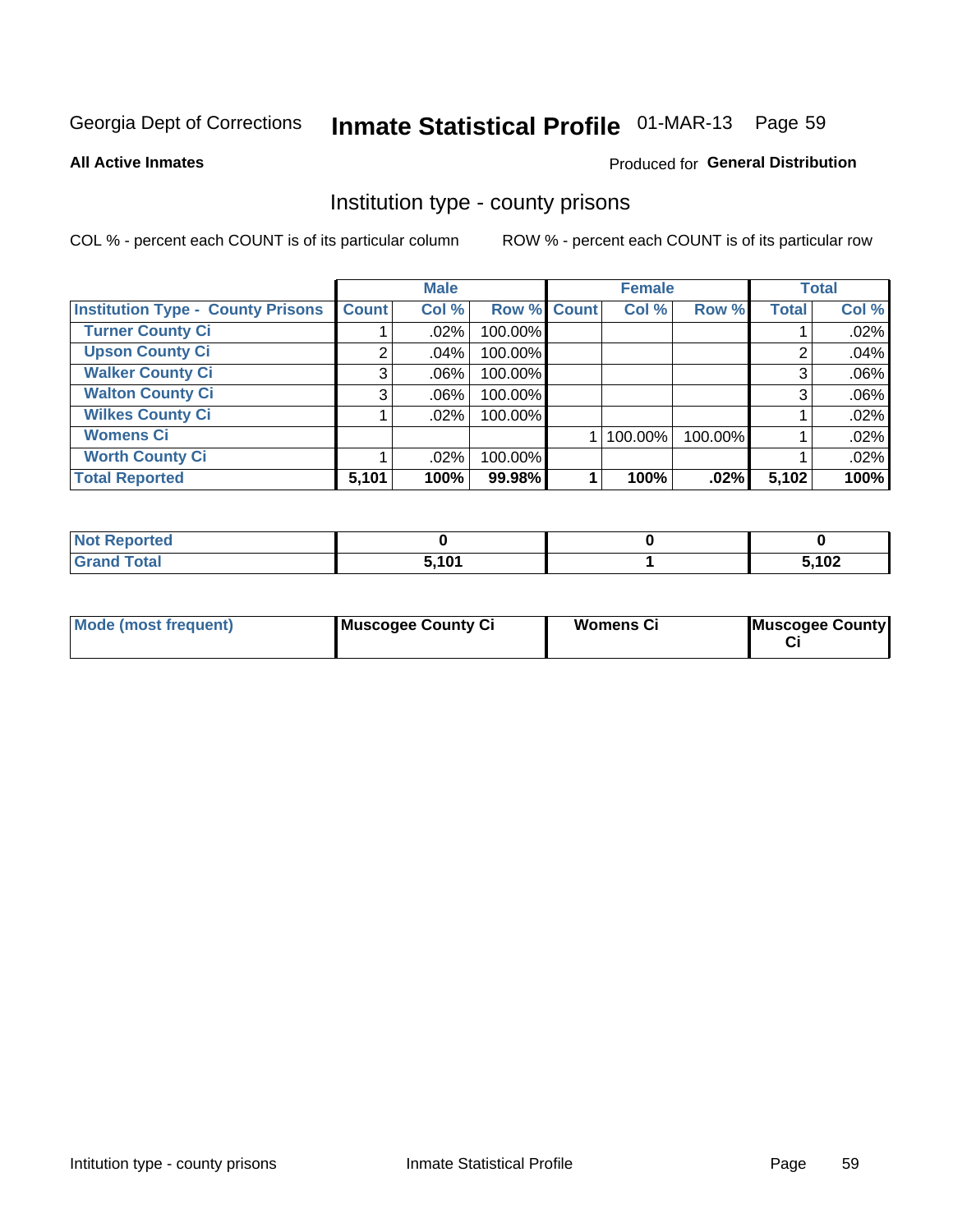# Inmate Statistical Profile 01-MAR-13 Page 60

#### **All Active Inmates**

### **Produced for General Distribution**

### Institution type - state prisons

COL % - percent each COUNT is of its particular column

|                                         |                           | <b>Male</b> |         |              | <b>Female</b> |         | <b>Total</b>   |       |
|-----------------------------------------|---------------------------|-------------|---------|--------------|---------------|---------|----------------|-------|
| <b>Institution Type - State Prisons</b> | <b>Count</b>              | Col %       | Row %   | <b>Count</b> | Col %         | Row %   | <b>Total</b>   | Col % |
| <b>Arrendale State Prison</b>           |                           |             |         | 1,720        | 47.99%        | 100.00% | 1,720          | 4.20% |
| <b>Augusta State Med. Prison</b>        | 1,280                     | 3.42%       | 99.61%  | 5            | .14%          | .39%    | 1,285          | 3.14% |
| <b>Autry State Prison</b>               | 1,707                     | 4.57%       | 100.00% |              |               |         | 1,707          | 4.17% |
| <b>Baldwin State Prison</b>             | 904                       | 2.42%       | 100.00% |              |               |         | 904            | 2.21% |
| <b>Burrus Corr Trn Cntr</b>             | 686                       | 1.84%       | 100.00% |              |               |         | 686            | 1.67% |
| <b>Calhoun State Prison</b>             | 1,688                     | 4.52%       | 100.00% |              |               |         | 1,688          | 4.12% |
| <b>Central State Prison</b>             | 1,122                     | 3.00%       | 100.00% |              |               |         | 1,122          | 2.74% |
| <b>Chatham State Prison</b>             | 6                         | .02%        | 100.00% |              |               |         | $6\phantom{1}$ | .01%  |
| <b>Coastal State Prison</b>             | 1,795                     | 4.80%       | 100.00% |              |               |         | 1,795          | 4.38% |
| <b>Dodge State Prison</b>               | 1,234                     | 3.30%       | 100.00% |              |               |         | 1,234          | 3.01% |
| <b>Dooly State Prison</b>               | 1,707                     | 4.57%       | 100.00% |              |               |         | 1,707          | 4.17% |
| <b>Emanuel - Swainsboro</b>             |                           |             |         | 304          | 8.48%         | 100.00% | 304            | .74%  |
| <b>Ga Diag Class Prison</b>             | 3,744                     | 10.01%      | 99.97%  | 1            | .03%          | .03%    | 3,745          | 9.14% |
| <b>Ga State Prison</b>                  | 1,485                     | 3.97%       | 100.00% |              |               |         | 1,485          | 3.62% |
| <b>Hancock State Prison</b>             | 1,256                     | 3.36%       | 100.00% |              |               |         | 1,256          | 3.07% |
| <b>Hays State Prison</b>                | 1,316                     | 3.52%       | 100.00% |              |               |         | 1,316          | 3.21% |
| <b>Helms Facility</b>                   | 17                        | .05%        | 60.71%  | 11           | .31%          | 39.29%  | 28             | .07%  |
| <b>Johnson State Prison</b>             | 1,586                     | 4.24%       | 100.00% |              |               |         | 1,586          | 3.87% |
| <b>Lee State Prison</b>                 | 748                       | 2.00%       | 100.00% |              |               |         | 748            | 1.83% |
| Long                                    | 227                       | .61%        | 100.00% |              |               |         | 227            | .55%  |
| <b>Lowndes Unit</b>                     | 6                         | .02%        | 100.00% |              |               |         | 6              | .01%  |
| <b>Macon State Prison</b>               | 1,767                     | 4.73%       | 100.00% |              |               |         | 1,767          | 4.31% |
| <b>Metro State Prison (W)</b>           |                           |             |         | 1            | .03%          | 100.00% | 1              | .01%  |
| <b>Montgomery State Prison</b>          | 413                       | 1.10%       | 100.00% |              |               |         | 413            | 1.01% |
| <b>Phillips State Prison</b>            | 1,172                     | 3.14%       | 100.00% |              |               |         | 1,172          | 2.86% |
| <b>Pulaski State Prison</b>             |                           |             |         | 1,158        | 32.31%        | 100.00% | 1,158          | 2.83% |
| <b>Putnam State Prison</b>              | $\ensuremath{\mathsf{3}}$ | .01%        | 100.00% |              |               |         | 3              | .01%  |
| <b>Rivers State Prison</b>              | 1                         | .01%        | 100.00% |              |               |         | $\mathbf{1}$   | .01%  |
| <b>Rogers State Prison</b>              | 1,503                     | 4.02%       | 100.00% |              |               |         | 1,503          | 3.67% |
| <b>Rutledge State Prison</b>            | 627                       | 1.68%       | 100.00% |              |               |         | 627            | 1.53% |
| <b>Smith State Prison</b>               | 1,572                     | 4.21%       | 100.00% |              |               |         | 1,572          | 3.84% |
| <b>Telfair State Prison</b>             | 1,302                     | 3.48%       | 100.00% |              |               |         | 1,302          | 3.18% |
| <b>Valdosta Sp</b>                      | 1,366                     | 3.65%       | 100.00% |              |               |         | 1,366          | 3.33% |
| <b>Walker State Prison</b>              | 406                       | 1.09%       | 100.00% |              |               |         | 406            | .99%  |
| <b>Ware State Prison</b>                | 1,532                     | 4.10%       | 100.00% |              |               |         | 1,532          | 3.74% |
| <b>Washington State Prison</b>          | 1,334                     | 3.57%       | 100.00% |              |               |         | 1,334          | 3.26% |
| <b>Wayne State Prison</b>               | $\overline{2}$            | .01%        | 100.00% |              |               |         | $\overline{2}$ | .01%  |
| <b>Whitworth Facility</b>               |                           |             |         | 384          | 10.71%        | 100.00% | 384            | .94%  |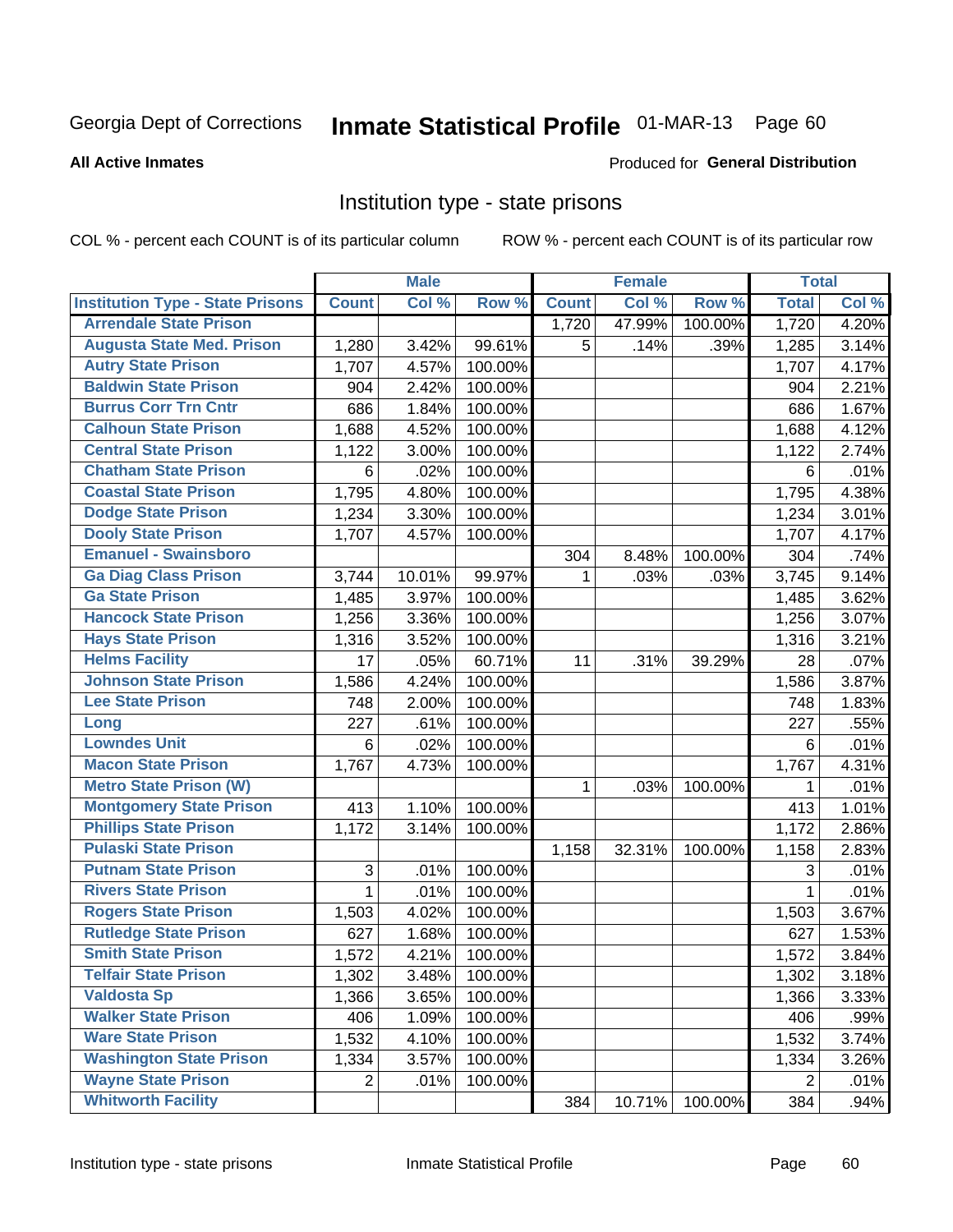# Inmate Statistical Profile 01-MAR-13 Page 61

**All Active Inmates** 

Produced for General Distribution

### Institution type - state prisons

COL % - percent each COUNT is of its particular column ROW % - percent each COUNT is of its particular row

|                                         |              | <b>Male</b>                 |           |                               | <b>Female</b> |       |                                       | <b>Total</b> |  |  |
|-----------------------------------------|--------------|-----------------------------|-----------|-------------------------------|---------------|-------|---------------------------------------|--------------|--|--|
| <b>Institution Type - State Prisons</b> | <b>Count</b> | Col %                       | Row %     | <b>Count</b>                  | Col %         | Row % | <b>Total</b>                          | Col %        |  |  |
| <b>Wilcox State Prison</b>              | 1,870        | $5.00\%$                    | 100.00%   |                               |               |       | 1.870                                 | 4.56%        |  |  |
| <b>Total Reported</b>                   | 37,384       | 100%                        | $91.25\%$ | 3,584                         | 100%          | 8.75% | 40,968                                | 100%         |  |  |
|                                         |              |                             |           |                               |               |       |                                       |              |  |  |
| <b>Not Reported</b>                     |              |                             |           | 0                             |               |       |                                       |              |  |  |
| <b>Grand Total</b>                      |              | 37,384                      |           |                               | 3.584         |       |                                       | 40,968       |  |  |
| <b>Mode (most frequent)</b>             |              | <b>Ga Diag Class Prison</b> |           | <b>Arrendale State Prison</b> |               |       | <b>Ga Diag Class</b><br><b>Prison</b> |              |  |  |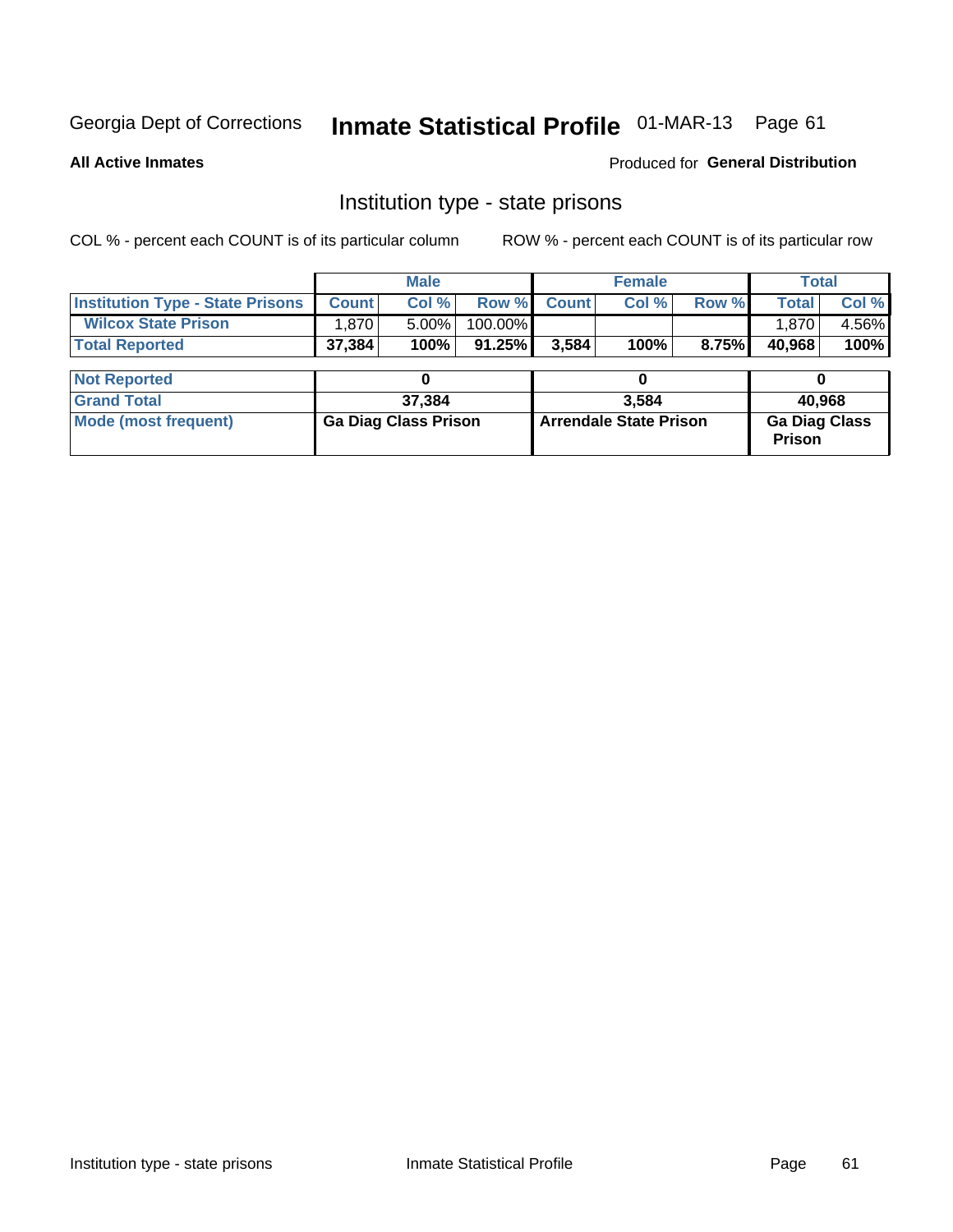# Inmate Statistical Profile 01-MAR-13 Page 63

**All Active Inmates** 

#### Produced for General Distribution

### Institution type - private prisons

COL % - percent each COUNT is of its particular column

|                                           | <b>Male</b>  |        |                    | <b>Female</b> |       |              | <b>Total</b> |  |
|-------------------------------------------|--------------|--------|--------------------|---------------|-------|--------------|--------------|--|
| <b>Institution Type - Private Prisons</b> | <b>Count</b> | Col %  | <b>Row % Count</b> | Col %         | Row % | <b>Total</b> | Col %        |  |
| <b>Coffee Corr Facility</b>               | 2,594        | 32.45% | 100.00%            |               |       | 2,594        | 32.45%       |  |
| <b>Jenkins Corr Facility</b>              | 1,162        | 14.54% | 100.00%            |               |       | 1,162        | 14.54%       |  |
| <b>Riverbend Corr Facility</b>            | 1.516        | 18.97% | 100.00%            |               |       | 1,516        | 18.97%       |  |
| <b>Wheeler Corr Facility</b>              | 2.721        | 34.04% | 100.00%            |               |       | 2,721        | 34.04%       |  |
| <b>Total Reported</b>                     | 7,993        | 100%   | 100%               |               | %।    | 7,993        | 100%         |  |

| rtea |       |       |
|------|-------|-------|
|      | 7,993 | 7,993 |

| Mode (most frequent) | Wheeler Corr Facility | Null | <b>Wheeler Corr</b><br>Facility |
|----------------------|-----------------------|------|---------------------------------|
|----------------------|-----------------------|------|---------------------------------|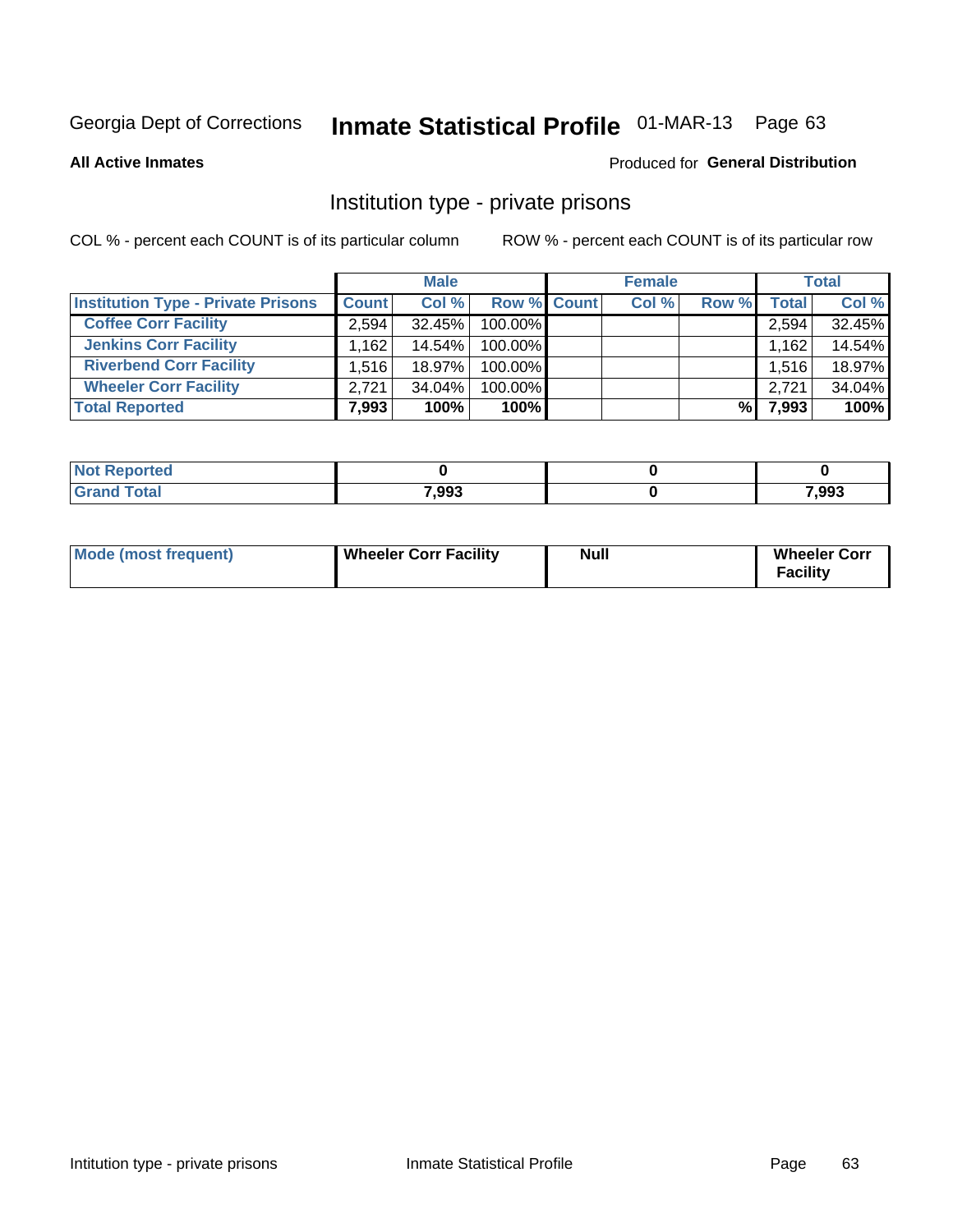# Inmate Statistical Profile 01-MAR-13 Page 64

**All Active Inmates** 

Produced for General Distribution

# Institution type - pre-release centers

COL % - percent each COUNT is of its particular column

|                                                   | <b>Male</b> |      |  |             | <b>Female</b> |             |  | <b>Total</b> |  |
|---------------------------------------------------|-------------|------|--|-------------|---------------|-------------|--|--------------|--|
| <b>Institution Type - Prison Annexe   Count  </b> |             | Col% |  | Row % Count | Col%          | Row % Total |  | Col %        |  |
| <b>Total Reported</b>                             |             |      |  |             |               |             |  |              |  |

| <b>Reported</b><br>I NOT |  |  |
|--------------------------|--|--|
| <b>Total</b><br>$C$ ren  |  |  |

| AnoM<br>most frequent) | <b>Null</b> | <b>Null</b> | . .<br>Null |
|------------------------|-------------|-------------|-------------|
|                        |             |             |             |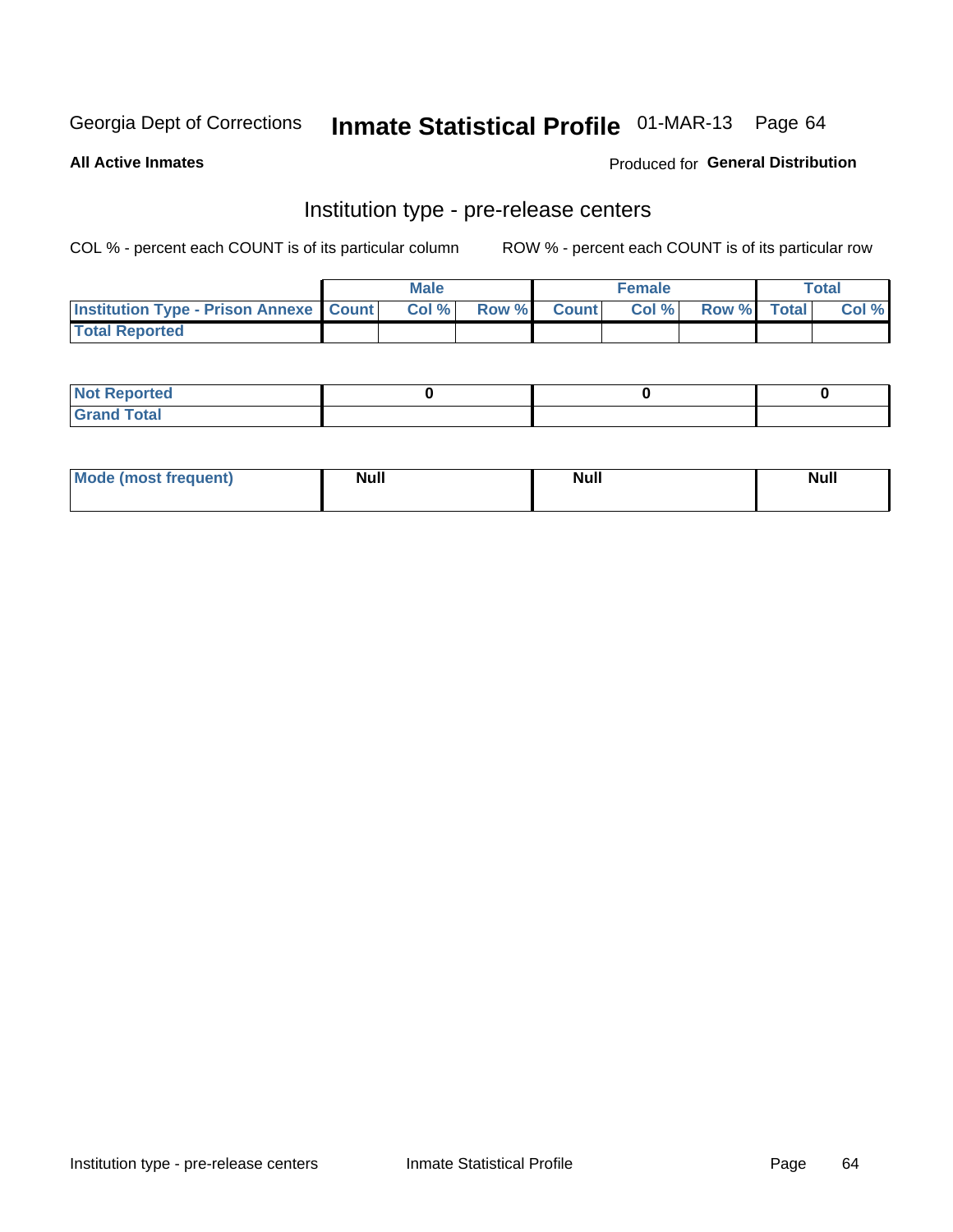# Inmate Statistical Profile 01-MAR-13 Page 66

**All Active Inmates** 

#### Produced for General Distribution

# Institution type - inmate boot camp

COL % - percent each COUNT is of its particular column

|                                      |                  | <b>Male</b> |              |              | <b>Female</b> |             | <b>Total</b> |
|--------------------------------------|------------------|-------------|--------------|--------------|---------------|-------------|--------------|
| <b>Institution Type - Boot Camps</b> | <b>I</b> Count I | Col %       | <b>Row %</b> | <b>Count</b> | Col %         | Row % Total | Col %        |
| <b>Total Rported</b>                 |                  |             |              |              |               |             |              |

| <b>Not Reported</b>                   |  |  |
|---------------------------------------|--|--|
| <b>Total</b><br><b>C HAM</b><br>_____ |  |  |

| Mode (most<br>Treauent) | <b>Null</b> | . .<br><b>Nu</b> |  |
|-------------------------|-------------|------------------|--|
|                         |             |                  |  |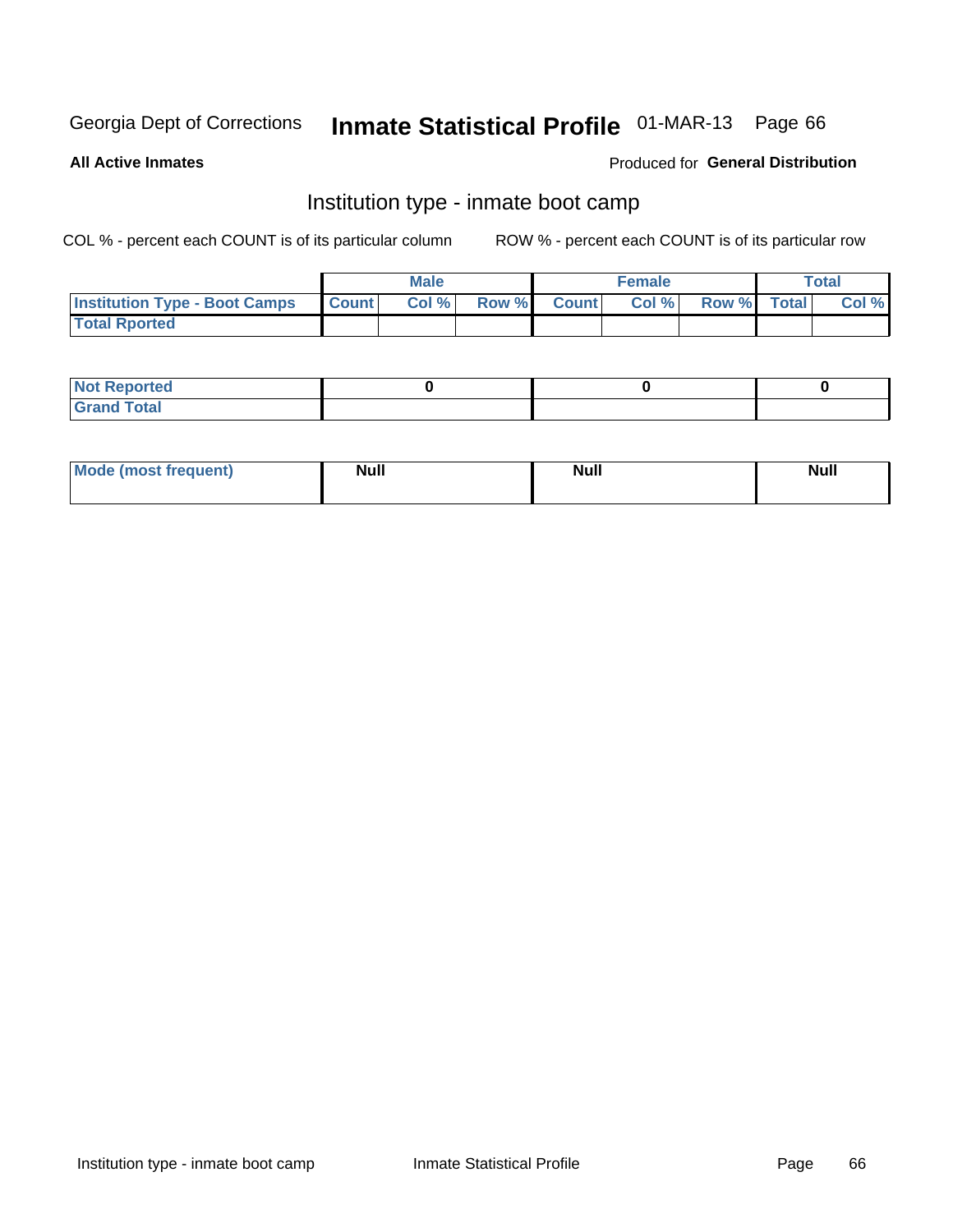# Inmate Statistical Profile 01-MAR-13 Page 67

#### **All Active Inmates**

#### Produced for General Distribution

### Number of disciplinary reports

COL % - percent each COUNT is of its particular column

|                                       |              | <b>Male</b> |        |       | <b>Female</b> |          |              | <b>Total</b> |
|---------------------------------------|--------------|-------------|--------|-------|---------------|----------|--------------|--------------|
| <b>Number of Disciplinary Reports</b> | <b>Count</b> | Col %       | Row %  | Count | Col %         | Row %    | <b>Total</b> | Col %        |
| $\bf{0}$                              | 23,684       | 44.92%      | 90.69% | 2,431 | 62.93%        | 9.31%    | 26,115       | 46.15%       |
|                                       | 6,666        | 12.64%      | 93.65% | 452   | 11.70%        | 6.35%    | 7,118        | 12.58%       |
| $\mathbf{2}$                          | 4,102        | 7.78%       | 94.95% | 218   | 5.64%         | $5.05\%$ | 4,320        | 7.63%        |
| 3                                     | 2,632        | 4.99%       | 95.29% | 130   | 3.37%         | 4.71%    | 2,762        | 4.88%        |
| 4                                     | 1,946        | 3.69%       | 94.97% | 103   | 2.67%         | 5.03%    | 2,049        | 3.62%        |
| 5                                     | 1,615        | $3.06\%$    | 95.90% | 69    | 1.79%         | $4.10\%$ | 1,684        | 2.98%        |
| <b>More Than 5</b>                    | 12,082       | 22.91%      | 96.33% | 460   | 11.91%        | $3.67\%$ | 12,542       | 22.16%       |
| <b>Total Reported</b>                 | 52,727       | 100%        | 93.17% | 3,863 | 100.0%        | 6.83%    | 56,590       | 100%         |

| <b>rted</b><br>NO |             |       |               |
|-------------------|-------------|-------|---------------|
| intal             | $E_2 = 727$ | 3,863 | 56.590<br>5h. |

| Mean (average)       | 5.25 | 2.64 | 5.07 |
|----------------------|------|------|------|
| Median (middle)      |      |      |      |
| Mode (most frequent) |      |      |      |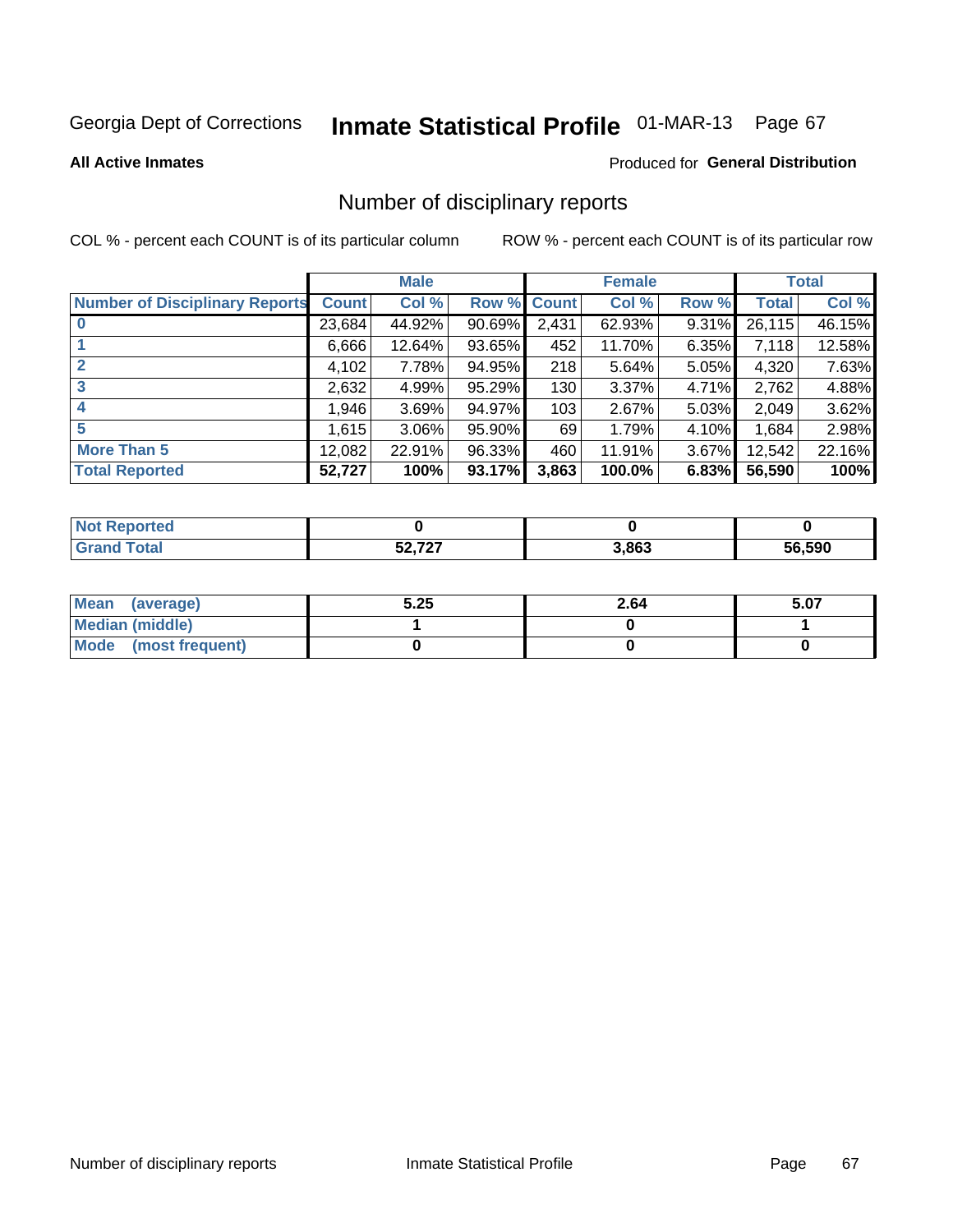# Inmate Statistical Profile 01-MAR-13 Page 68

#### **All Active Inmates**

### **Produced for General Distribution**

## Number of transfers

COL % - percent each COUNT is of its particular column

|                            |         | <b>Male</b> |        |              | <b>Female</b> |          |              | <b>Total</b> |
|----------------------------|---------|-------------|--------|--------------|---------------|----------|--------------|--------------|
| <b>Number of Transfers</b> | Count l | Col %       | Row %  | <b>Count</b> | Col %         | Row %    | <b>Total</b> | Col %        |
|                            | 4,969   | 9.42%       | 83.33% | 994          | 25.73%        | 16.67%   | 5,963        | 10.54%       |
|                            | 372     | 0.71%       | 86.31% | 59           | 1.53%         | 13.69%   | 431          | 0.76%        |
| $\mathbf{2}$               | 15,491  | 29.38%      | 92.96% | 1,174        | 30.39%        | 7.04%    | 16,665       | 29.45%       |
| 3                          | 2,434   | 4.62%       | 91.09% | 238          | 6.16%         | $8.91\%$ | 2,672        | 4.72%        |
|                            | 6,834   | 12.96%      | 91.97% | 597          | 15.45%        | $8.03\%$ | 7,431        | 13.13%       |
| 5                          | 2,744   | 5.20%       | 94.17% | 170          | 4.40%         | 5.83%    | 2,914        | 5.15%        |
| <b>More Than 5</b>         | 19,883  | 37.71%      | 96.92% | 631          | 16.33%        | 3.08%    | 20,514       | 36.25%       |
| <b>Total Reported</b>      | 52,727  | 100%        | 93.17% | 3,863        | 100%          | 6.83%    | 56,590       | 100%         |

| <b>Not Reported</b> |                        |       |        |
|---------------------|------------------------|-------|--------|
| Total               | $F^{\alpha}$ 707<br>JŁ | 3,863 | 56.590 |

| Mean (average)       | 5.90 | 3.03 | 5.70 |
|----------------------|------|------|------|
| Median (middle)      |      |      |      |
| Mode (most frequent) |      |      |      |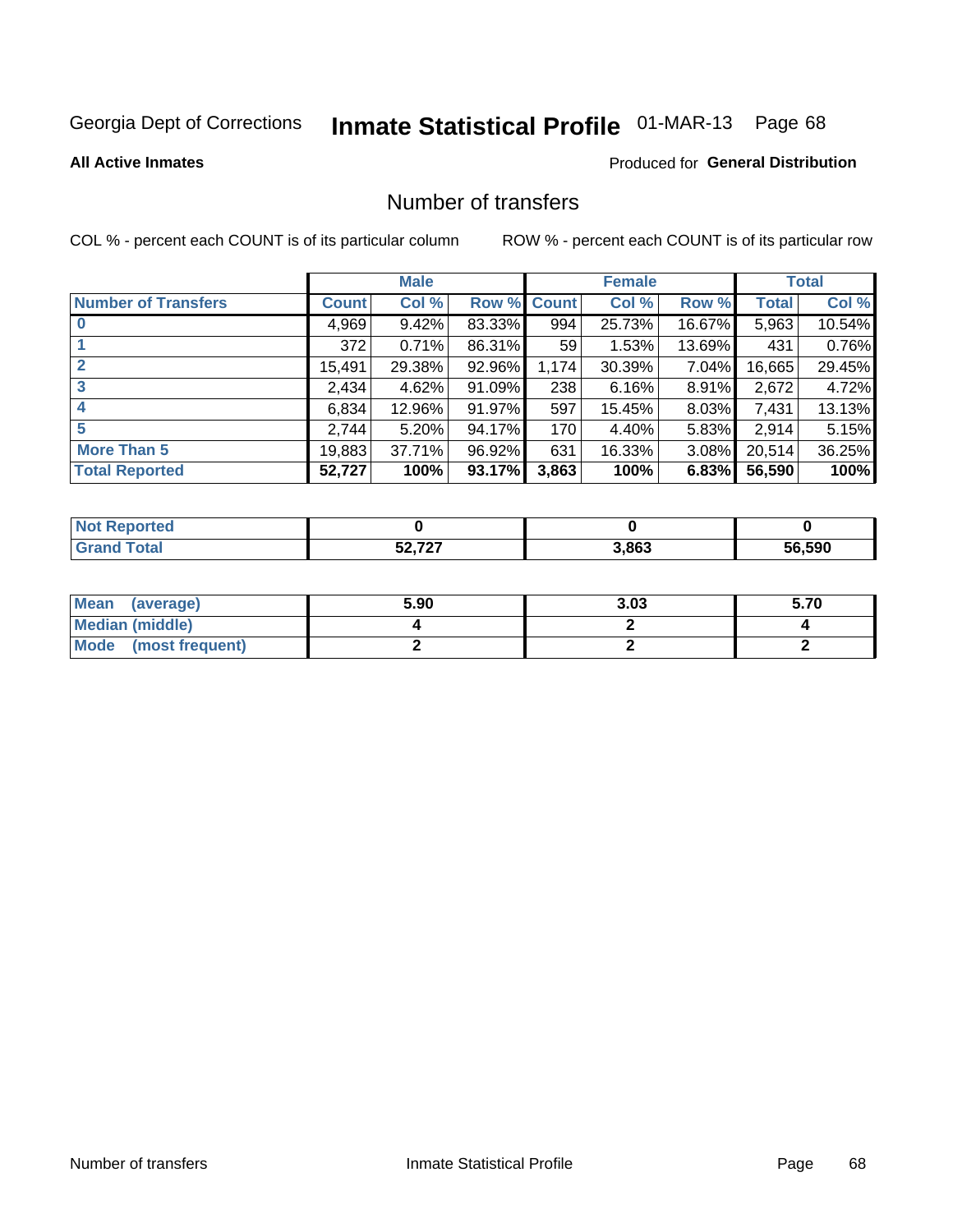# Inmate Statistical Profile 01-MAR-13 Page 69

**All Active Inmates** 

#### Produced for General Distribution

# Number of escapes

COL % - percent each COUNT is of its particular column

|                          |              | <b>Male</b> |             |       | <b>Female</b> |       |        | <b>Total</b> |
|--------------------------|--------------|-------------|-------------|-------|---------------|-------|--------|--------------|
| <b>Number of Escapes</b> | <b>Count</b> | Col %       | Row % Count |       | Col %         | Row % | Total  | Col %        |
|                          | 52,115       | 98.84%      | 93.12%      | 3,851 | 99.69%        | 6.88% | 55,966 | 98.90%       |
|                          | 537          | 1.02%       | $97.81\%$   | 12    | 0.31%         | 2.19% | 549    | 0.97%        |
|                          | 65           | 0.12%       | 100.00%     |       |               |       | 65     | 0.11%        |
|                          | 8            | 0.02%       | 100.00%     |       |               |       | 8      | 0.01%        |
|                          |              | 0.01%       | 100.00%     |       |               |       |        | 0.01%        |
| <b>Total Reported</b>    | 52,727       | 100%        | 93.17%      | 3,863 | 100%          | 6.83% | 56,590 | 100%         |

| <b>Not Reported</b> |                  |       |        |
|---------------------|------------------|-------|--------|
| $\tau$ otal         | $F^{\alpha}$ 707 | 3,863 | 56.590 |

| Mean (average)       |  | .0 <sup>4</sup> |
|----------------------|--|-----------------|
| Median (middle)      |  |                 |
| Mode (most frequent) |  |                 |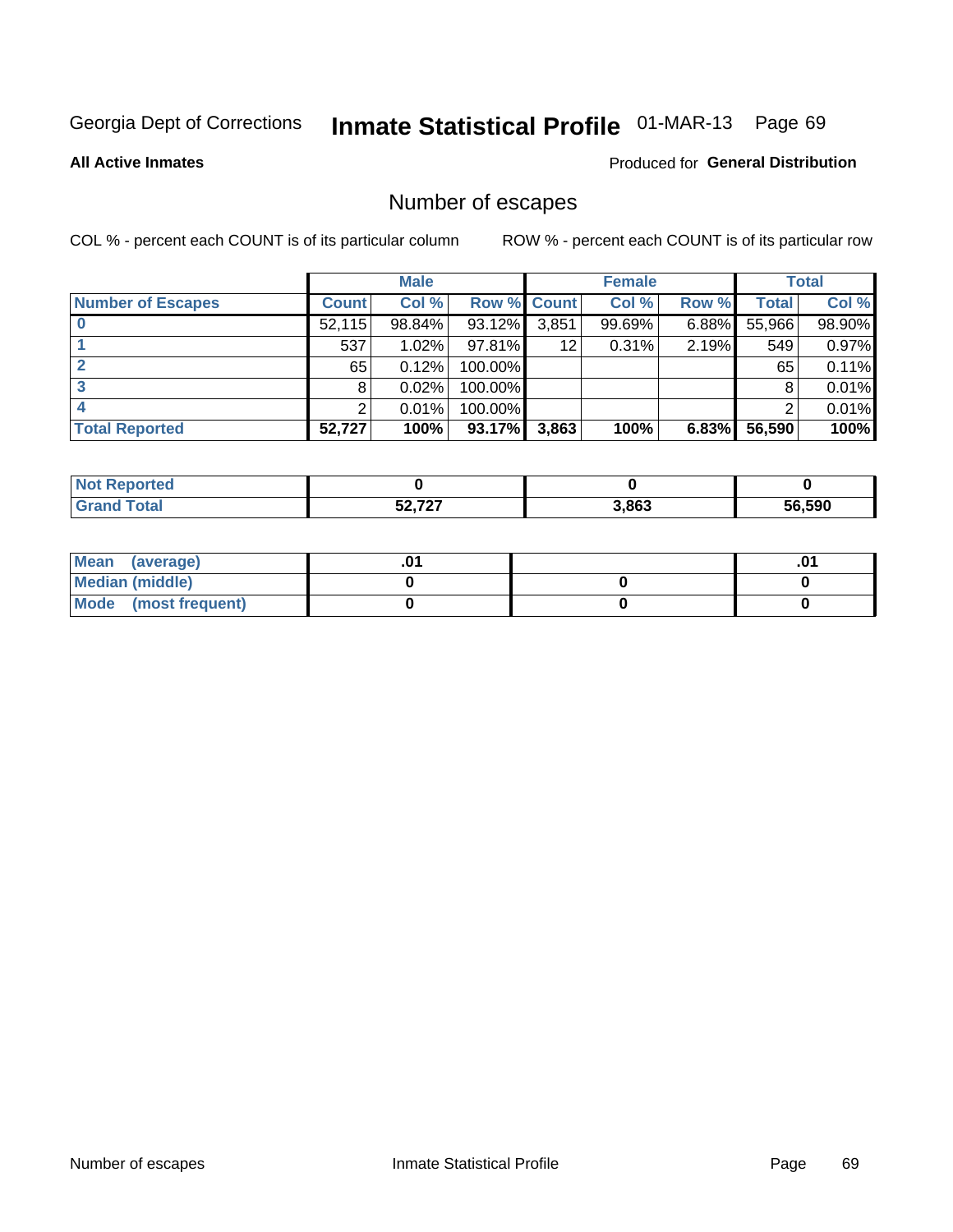# Inmate Statistical Profile 01-MAR-13 Page 70

**All Active Inmates** 

#### Produced for General Distribution

# Split sentences - Probation to follow

COL % - percent each COUNT is of its particular column

|                            |              | <b>Male</b> |                    |     | <b>Female</b> |          |              | <b>Total</b> |
|----------------------------|--------------|-------------|--------------------|-----|---------------|----------|--------------|--------------|
| <b>Probation to follow</b> | <b>Count</b> | Col%        | <b>Row % Count</b> |     | Col %         | Row %    | Total        | Col %        |
| <b>Yes</b>                 | 34.965       | 66.31%      | $92.41\%$ 2.871    |     | 74.32%        |          | 7.59% 37,836 | 66.86%       |
| <b>No</b>                  | 17,762       | 33.69%      | 94.71%             | 992 | 25.68%        | $5.29\%$ | 18,754       | $33.14\%$    |
| <b>Total Reported</b>      | 52,727       | 100%        | $93.17\%$ 3,863    |     | 100%          |          | 6.83% 56,590 | 100%         |

|  |  | $F^{\sim}$ 707<br>◡ | 8.863 | 56.590 |
|--|--|---------------------|-------|--------|
|--|--|---------------------|-------|--------|

| M<br>reauent)<br>/٥<br>$\sim$<br>v.,<br>.<br>$\ddotsc$<br>$\cdot$ - $\cdot$ |
|-----------------------------------------------------------------------------|
|-----------------------------------------------------------------------------|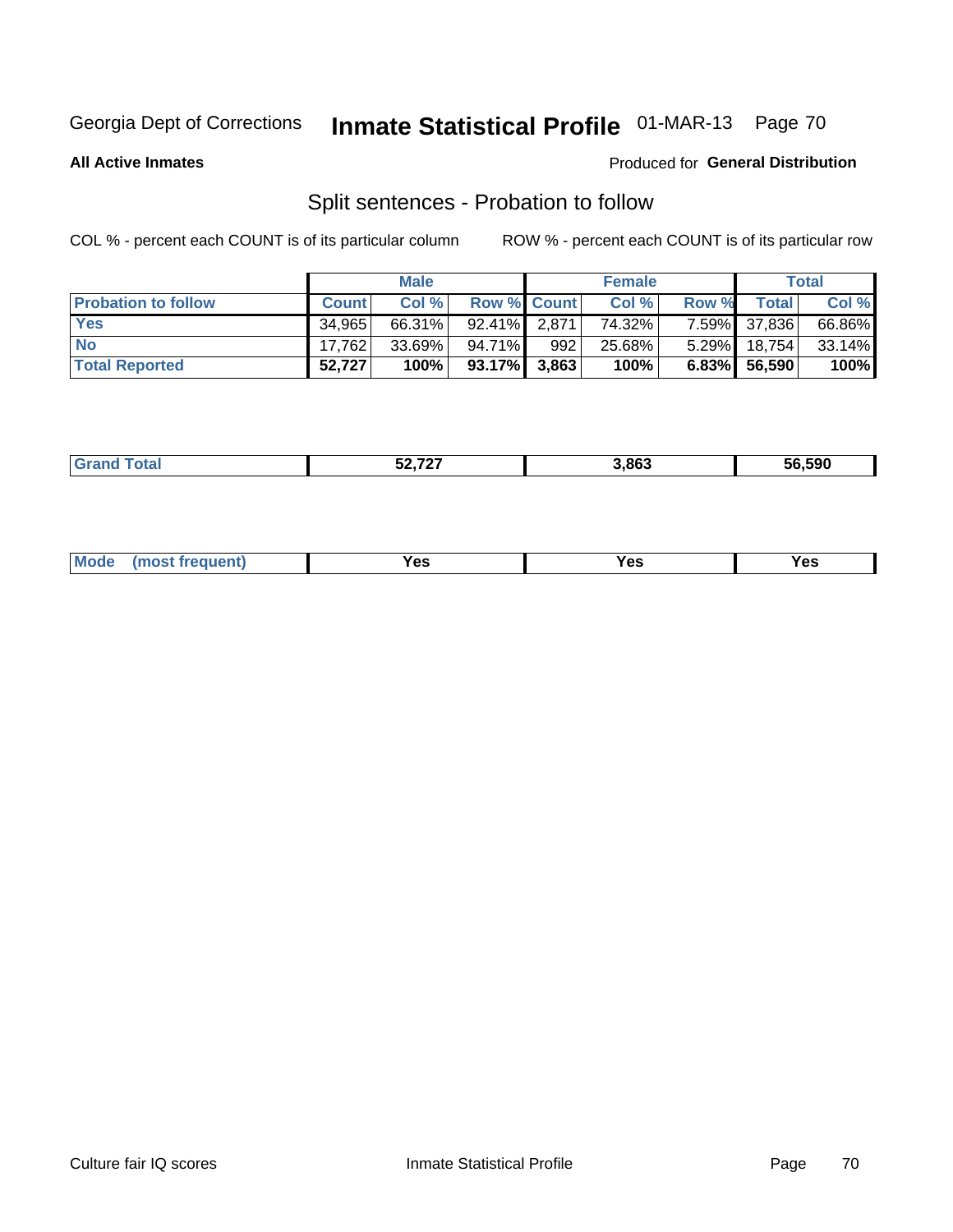# Inmate Statistical Profile 01-MAR-13 Page 71

**All Active Inmates** 

#### Produced for General Distribution

# Probable future release type of still active inmates

COL % - percent each COUNT is of its particular column

|                                         |              | <b>Male</b> |                    |                  | <b>Female</b> |          | <b>Total</b> |        |
|-----------------------------------------|--------------|-------------|--------------------|------------------|---------------|----------|--------------|--------|
| <b>Probable Future Release Type</b>     | <b>Count</b> | Col %       | <b>Row % Count</b> |                  | Col %         | Row %    | <b>Total</b> | Col %  |
| <b>Paroled with probation to follow</b> | 9,733        | 18.82%      | 91.41%             | 915              | 24.19%        | 8.59%    | 10,648       | 19.18% |
| Paroled w/o probation to follow         | 3,028        | 5.85%       | 94.10%             | 190 <sub>l</sub> | 5.02%         | 5.90%    | 3,218        | 5.80%  |
| <b>Maxout with probation to follow</b>  | 23.611       | 45.65%      | 92.65% 1.874       |                  | 49.54%        | 7.35%    | 25,485       | 45.91% |
| <b>Maxout w/o probation to follow</b>   | 7,609        | 14.71%      | 94.31%             | 459              | 12.13%        | 5.69%    | 8,068        | 14.53% |
| Life, LWOP or death sentence            | 7.744        | 14.97%      | 95.73%             | 345              | 9.12%         | $4.27\%$ | 8,089        | 14.57% |
| <b>Total Reported</b>                   | 51,725       | 100%        | $93.18\%$ 3,783    |                  | 100%          | 6.82%    | 55,508       | 100%   |

| <b>otal</b> | フクト<br>, <u>, ,</u> | 702<br>o. | 55,508 |
|-------------|---------------------|-----------|--------|

| <b>Mode (most frequent)</b> | Maxout with PROB follow   Maxout with PROB follow   Maxout with PROB |        |
|-----------------------------|----------------------------------------------------------------------|--------|
|                             |                                                                      | follow |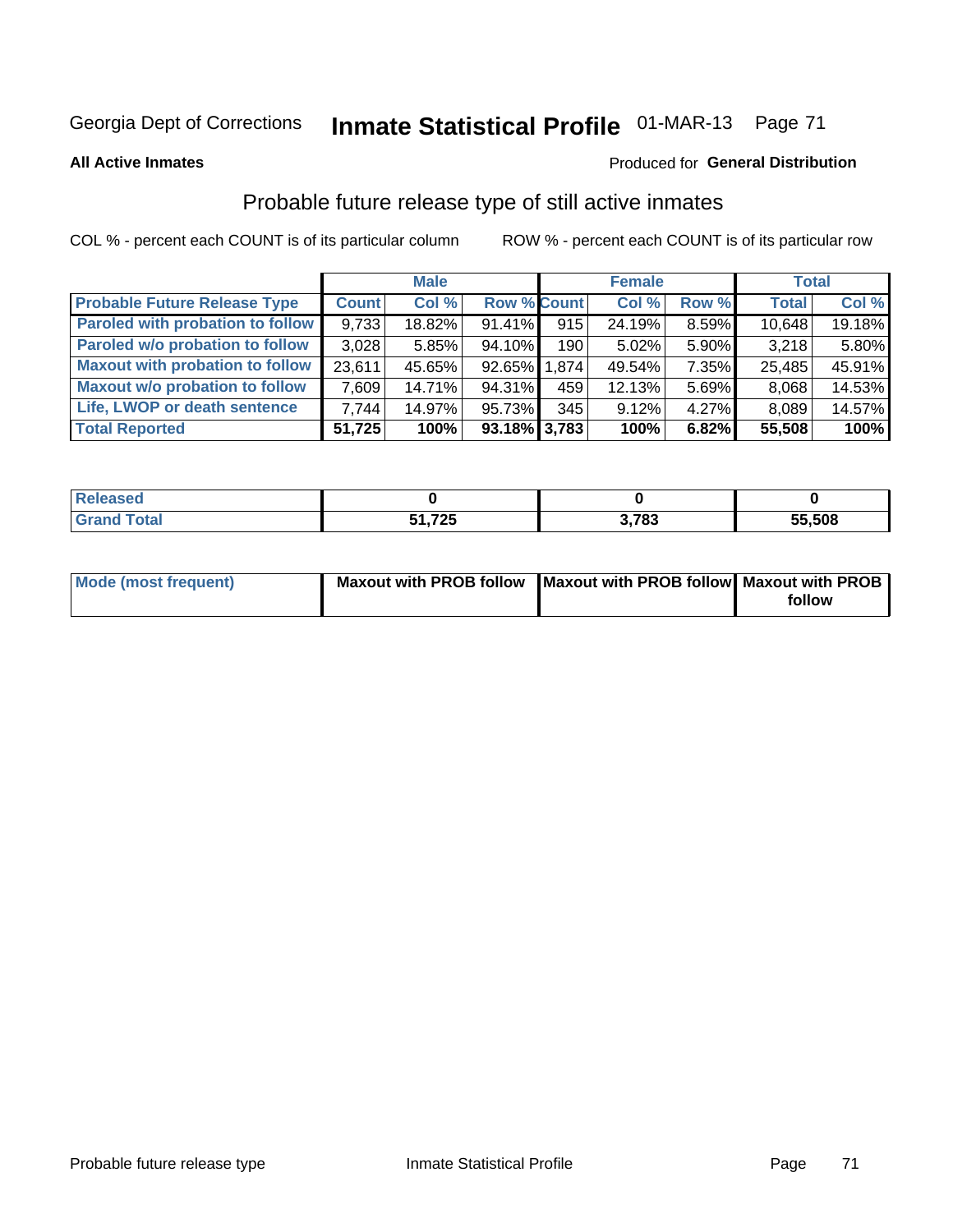#### **All Active Inmates**

### Produced for General Distribution

# Time served in current (or last) institution

COL % - percent each COUNT is of its particular column

|                            |              | <b>Male</b> |        |              | <b>Female</b> |        |              | <b>Total</b> |
|----------------------------|--------------|-------------|--------|--------------|---------------|--------|--------------|--------------|
| <b>Time In Institution</b> | <b>Count</b> | Col %       | Row %  | <b>Count</b> | Col %         | Row %  | <b>Total</b> | Col %        |
| 0 to 3 months              | 13,509       | 25.62%      | 89.46% | 1,592        | 41.21%        | 10.54% | 15,101       | 26.68%       |
| 3.01 to 6 months           | 7,701        | 14.61%      | 95.45% | 367          | 9.50%         | 4.55%  | 8,068        | 14.26%       |
| 6.01 to 9 months           | 5,915        | 11.22%      | 94.31% | 357          | 9.24%         | 5.69%  | 6,272        | 11.08%       |
| 9.01 to 12 months          | 5,419        | 10.28%      | 94.75% | 300          | 7.77%         | 5.25%  | 5,719        | 10.11%       |
| 12.01 to 18 months         | 6,410        | 12.16%      | 95.49% | 303          | 7.84%         | 4.51%  | 6,713        | 11.86%       |
| <b>18.01 to 24 months</b>  | 3,978        | 7.54%       | 89.84% | 450          | 11.65%        | 10.16% | 4,428        | 7.82%        |
| $2.01$ to 3 years          | 4,108        | 7.79%       | 95.60% | 189          | 4.89%         | 4.40%  | 4,297        | 7.59%        |
| $3.01$ to 4 years          | 2,023        | 3.84%       | 95.11% | 104          | 2.69%         | 4.89%  | 2,127        | 3.76%        |
| 4.01 to 5 years            | 1,336        | 2.53%       | 95.22% | 67           | 1.73%         | 4.78%  | 1,403        | 2.48%        |
| 5.01 to 6 years            | 565          | 1.07%       | 96.25% | 22           | 0.57%         | 3.75%  | 587          | 1.04%        |
| 6.01 to 7 years            | 386          | 0.73%       | 93.92% | 25           | 0.65%         | 6.08%  | 411          | 0.73%        |
| 7.01 to 8 years            | 296          | 0.56%       | 86.80% | 45           | 1.16%         | 13.20% | 341          | 0.60%        |
| 8.01 to 9 years            | 169          | 0.32%       | 93.89% | 11           | 0.28%         | 6.11%  | 180          | 0.32%        |
| 9.01 to 10 years           | 141          | 0.27%       | 97.92% | 3            | 0.08%         | 2.08%  | 144          | 0.25%        |
| Over 10 years              | 771          | 1.46%       | 96.50% | 28           | 0.72%         | 3.50%  | 799          | 1.41%        |
| <b>Total Reported</b>      | 52,727       | 100%        | 93.17% | 3,863        | 100%          | 6.83%  | 56,590       | 100%         |

| orted<br><b>NOT</b> |                 |       |               |
|---------------------|-----------------|-------|---------------|
| `ota                | 52727<br>JZ, 14 | 3,863 | 56.590<br>.nn |

| <b>Mean</b><br>(average) | 20 months | 13 months | 19 months |
|--------------------------|-----------|-----------|-----------|
| Median (middle)          | 9 months  | 6 months  | 8 months  |
| Mode (most frequent)     | 0 months  | months    | l months  |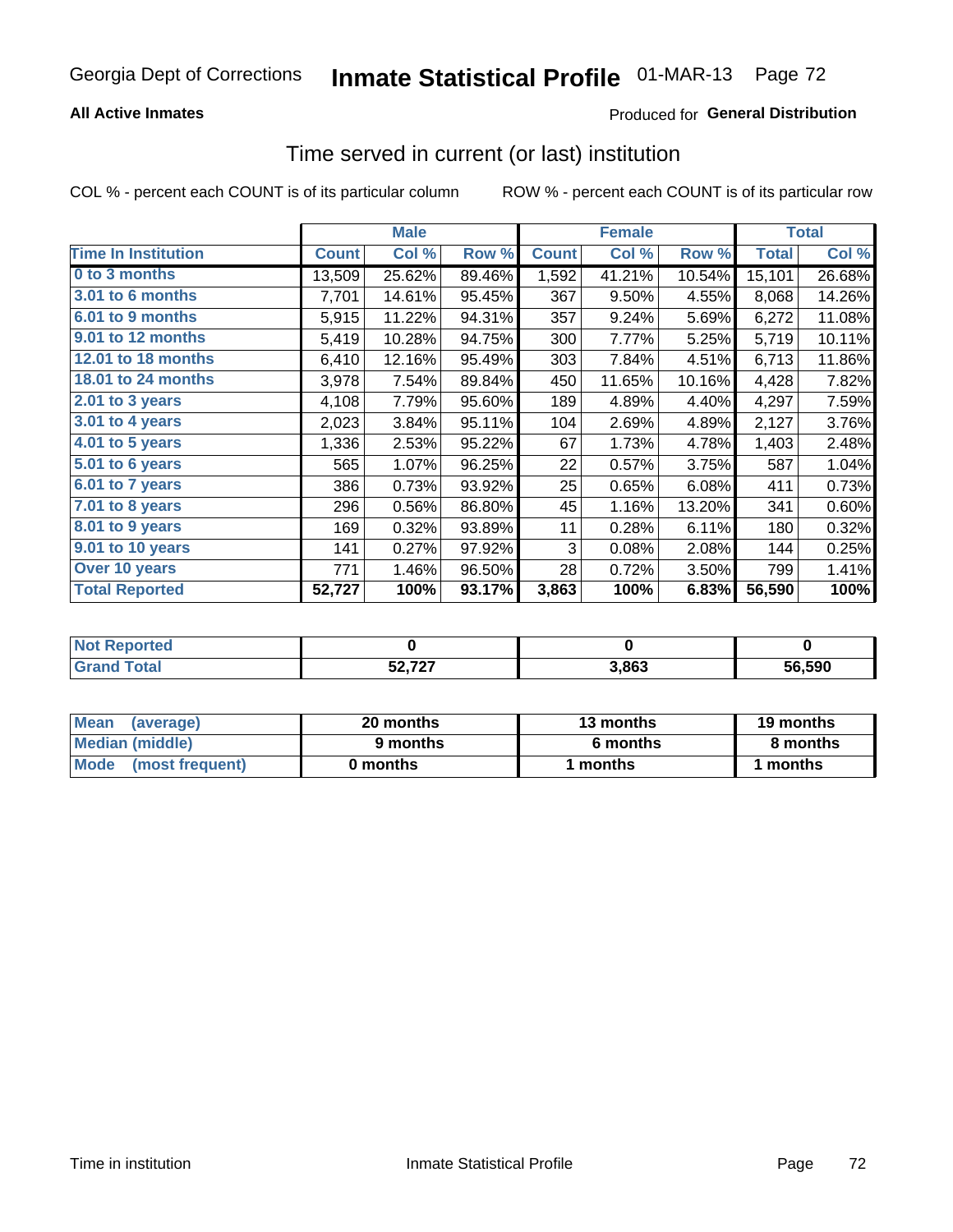# Inmate Statistical Profile 01-MAR-13 Page 73

#### **All Active Inmates**

#### **Produced for General Distribution**

## Highest grade level attained

COL % - percent each COUNT is of its particular column

|                              |              | <b>Male</b> |         |                | <b>Female</b> |        |              | <b>Total</b> |
|------------------------------|--------------|-------------|---------|----------------|---------------|--------|--------------|--------------|
| <b>Grade Level</b>           | <b>Count</b> | Col %       | Row %   | <b>Count</b>   | Col %         | Row %  | <b>Total</b> | Col %        |
| No school at all             | 23           | 0.05%       | 95.83%  | 1              | 0.03%         | 4.17%  | 24           | 0.04%        |
| <b>Grade 1</b>               | 42           | 0.08%       | 95.45%  | $\overline{2}$ | 0.05%         | 4.55%  | 44           | 0.08%        |
| <b>Grade 2</b>               | 83           | 0.17%       | 96.51%  | $\mathbf{3}$   | 0.08%         | 3.49%  | 86           | 0.16%        |
| Grade 3                      | 123          | 0.24%       | 94.62%  | $\overline{7}$ | 0.19%         | 5.38%  | 130          | 0.24%        |
| <b>Grade 4</b>               | 131          | 0.26%       | 98.50%  | $\overline{2}$ | 0.05%         | 1.50%  | 133          | 0.25%        |
| Grade 5                      | 187          | 0.37%       | 93.03%  | 14             | 0.38%         | 6.97%  | 201          | 0.37%        |
| Grade 6                      | 703          | 1.40%       | 95.78%  | 31             | 0.83%         | 4.22%  | 734          | 1.36%        |
| <b>Grade 7</b>               | 908          | 1.81%       | 93.32%  | 65             | 1.75%         | 6.68%  | 973          | 1.80%        |
| Grade 8                      | 3,363        | 6.70%       | 93.00%  | 253            | 6.81%         | 7.00%  | 3,616        | 6.70%        |
| Grade 9                      | 6,135        | 12.22%      | 94.20%  | 378            | 10.17%        | 5.80%  | 6,513        | 12.07%       |
| Grade 10                     | 8,244        | 16.41%      | 95.22%  | 414            | 11.14%        | 4.78%  | 8,658        | 16.05%       |
| Grade 11                     | 8,230        | 16.39%      | 95.23%  | 412            | 11.09%        | 4.77%  | 8,642        | 16.02%       |
| <b>Grade 12 or GED</b>       | 16,711       | 33.27%      | 93.14%  | 1,230          | 33.11%        | 6.86%  | 17,941       | 33.26%       |
| Some tech school             | 290          | 0.58%       | 71.43%  | 116            | 3.12%         | 28.57% | 406          | 0.75%        |
| <b>Completed tech school</b> | 306          | 0.61%       | 72.51%  | 116            | 3.12%         | 27.49% | 422          | 0.78%        |
| College, 1 year              | 1,470        | 2.93%       | 87.71%  | 206            | 5.55%         | 12.29% | 1,676        | 3.11%        |
| College, 2 year              | 1,938        | 3.86%       | 87.45%  | 278            | 7.48%         | 12.55% | 2,216        | 4.11%        |
| College, 3 year              | 515          | 1.03%       | 88.95%  | 64             | 1.72%         | 11.05% | 579          | 1.07%        |
| <b>Bachelor's degree</b>     | 653          | 1.30%       | 86.95%  | 98             | 2.64%         | 13.05% | 751          | 1.39%        |
| <b>Master's degree</b>       | 120          | 0.24%       | 85.71%  | 20             | 0.54%         | 14.29% | 140          | 0.26%        |
| Ph.D. degree                 | 22           | 0.04%       | 100.00% |                |               |        | 22           | 0.04%        |
| Law degree                   | 19           | 0.04%       | 86.36%  | 3              | 0.08%         | 13.64% | 22           | 0.04%        |
| <b>Medical degree</b>        | 9            | 0.02%       | 81.82%  | $\overline{2}$ | 0.05%         | 18.18% | 11           | 0.02%        |
| <b>Total Reported</b>        | 50,225       | 100%        | 93.11%  | 3,715          | 100%          | 6.89%  | 53,940       | 100%         |

| 2,502            | $\overline{ }$<br>-48<br>$\sim$ | 2,650  |
|------------------|---------------------------------|--------|
| $F^{\alpha}$ 707 | 3,863                           | 56.590 |

| <b>Mean</b><br>(average)       | 10.83           | 11.39           | 10.87             |
|--------------------------------|-----------------|-----------------|-------------------|
| Median (middle)                | Grade 11        | Grade 12 or GED | Grade 11          |
| <b>Mode</b><br>(most frequent) | Grade 12 or GED | Grade 12 or GED | I Grade 12 or GED |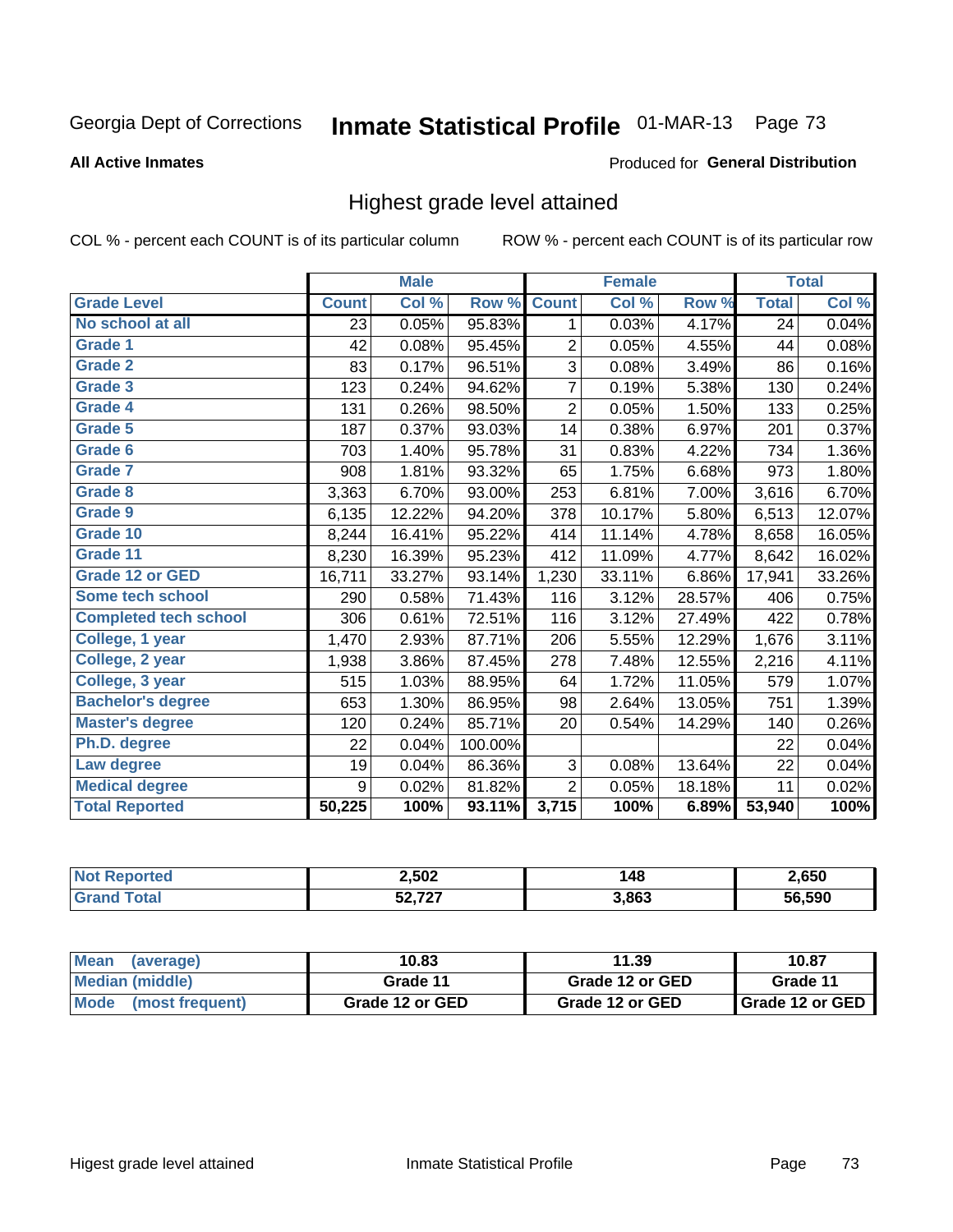# Inmate Statistical Profile 01-MAR-13 Page 74

**All Active Inmates** 

#### **Produced for General Distribution**

## Culture fair IQ scores

COL % - percent each COUNT is of its particular column

|                       |              | <b>Male</b> |        |              | <b>Female</b> |        |              | <b>Total</b> |
|-----------------------|--------------|-------------|--------|--------------|---------------|--------|--------------|--------------|
| <b>IQ Scores</b>      | <b>Count</b> | Col %       | Row %  | <b>Count</b> | Col %         | Row %  | <b>Total</b> | Col %        |
| $60 - 69$             | 816          | 3.18%       | 97.61% | 20           | 1.86%         | 2.39%  | 836          | 3.13%        |
| $70 - 79$             | 2,056        | $8.01\%$    | 95.76% | 91           | 8.45%         | 4.24%  | 2,147        | 8.03%        |
| $80 - 89$             | 3,916        | 15.25%      | 93.84% | 257          | 23.86%        | 6.16%  | 4,173        | 15.60%       |
| $90 - 99$             | 6,653        | 25.92%      | 94.79% | 366          | 33.98%        | 5.21%  | 7,019        | 26.24%       |
| $100 - 109$           | 6,802        | 26.50%      | 97.86% | 149          | 13.83%        | 2.14%  | 6,951        | 25.99%       |
| $110 - 119$           | 4,437        | 17.28%      | 98.21% | 81           | 7.52%         | 1.79%  | 4,518        | 16.89%       |
| $120 - 129$           | 935          | 3.64%       | 93.88% | 61           | 5.66%         | 6.12%  | 996          | 3.72%        |
| $130 - 139$           | 46           | 0.18%       | 54.76% | 38           | 3.53%         | 45.24% | 84           | 0.31%        |
| 140 & Up              | 11           | 0.04%       | 44.00% | 14           | 1.30%         | 56.00% | 25           | 0.09%        |
| <b>Total Reported</b> | 25,672       | 100%        | 95.97% | 1,077        | 100%          | 4.03%  | 26,749       | 100%         |

| <b>Not Reported</b>         | 26,621 | 2,698 | 29,319 |
|-----------------------------|--------|-------|--------|
| <b>Not Valid (under 60)</b> | 434    | 88    | 522    |
| <b>Grand Total</b>          | 52,727 | 3,863 | 56,590 |

| Mean<br>(average)       | 98  | כח | 98 |
|-------------------------|-----|----|----|
| Median (middle)         | 99  | 94 | 99 |
| Mode<br>(most frequent) | 103 | 94 | 99 |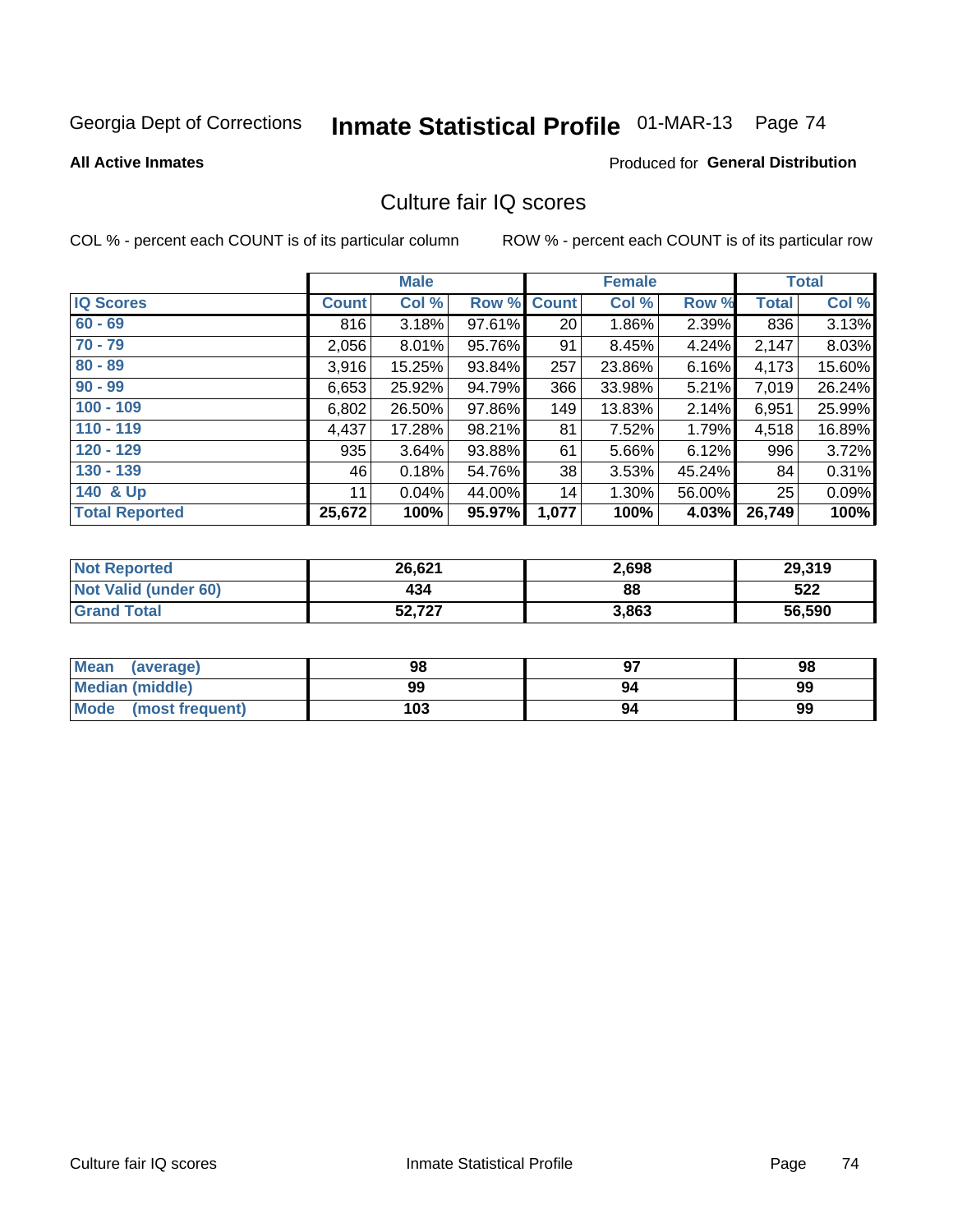# Inmate Statistical Profile 01-MAR-13 Page 75

**All Active Inmates** 

#### **Produced for General Distribution**

# Wide Range Achievement Test (WRAT) reading score

COL % - percent each COUNT is of its particular column

|                           |              | <b>Male</b> |        |              | <b>Female</b> |        |              | <b>Total</b> |
|---------------------------|--------------|-------------|--------|--------------|---------------|--------|--------------|--------------|
| <b>WRAT Reading Score</b> | <b>Count</b> | Col %       | Row %  | <b>Count</b> | Col %         | Row %  | <b>Total</b> | Col %        |
| $0.1$ to $0.9$            | 554          | 2.13%       | 98.93% | 6            | 0.51%         | 1.07%  | 560          | 2.06%        |
| 1.0 to 1.9                | 626          | 2.40%       | 98.43% | 10           | 0.86%         | 1.57%  | 636          | 2.34%        |
| 2.0 to 2.9                | 1,170        | 4.49%       | 97.50% | 30           | 2.57%         | 2.50%  | 1,200        | 4.41%        |
| 3.0 to 3.9                | 2,188        | 8.40%       | 97.55% | 55           | 4.72%         | 2.45%  | 2,243        | 8.25%        |
| 4.0 to 4.9                | 2,491        | 9.57%       | 96.55% | 89           | 7.63%         | 3.45%  | 2,580        | 9.48%        |
| 5.0 t0 5.9                | 2,194        | 8.43%       | 97.38% | 59           | 5.06%         | 2.62%  | 2,253        | 8.28%        |
| 6.0 to 6.9                | 2,216        | 8.51%       | 96.35% | 84           | 7.20%         | 3.65%  | 2,300        | 8.45%        |
| 7.0 to 7.9                | 1,079        | 4.14%       | 95.74% | 48           | 4.12%         | 4.26%  | 1,127        | 4.14%        |
| 8.0 to 8.9                | 2,115        | 8.12%       | 96.31% | 81           | 6.95%         | 3.69%  | 2,196        | 8.07%        |
| 9.0 to 9.9                | 1,707        | 6.56%       | 96.71% | 58           | 4.97%         | 3.29%  | 1,765        | 6.49%        |
| 10.0 to 10.9              | 1,409        | 5.41%       | 95.40% | 68           | 5.83%         | 4.60%  | 1,477        | 5.43%        |
| 11.0 to 11.9              | 1,758        | 6.75%       | 94.77% | 97           | 8.32%         | 5.23%  | 1,855        | 6.82%        |
| 12.0 to 12.9              | 5,287        | 20.30%      | 94.11% | 331          | 28.39%        | 5.89%  | 5,618        | 20.65%       |
| 13                        | 1,244        | 4.78%       | 89.24% | 150          | 12.86%        | 10.76% | 1,394        | 5.12%        |
| <b>Total Reported</b>     | 26,038       | 100%        | 95.71% | 1,166        | 100%          | 4.29%  | 27,204       | 100%         |

| тес.<br>NO | 26,689                      | 2,697 | 29.386 |
|------------|-----------------------------|-------|--------|
|            | $F^{\alpha}$ 707<br>JL.I LI | 3,863 | 56.590 |

| <b>Mean</b><br>(average) | 8.04       | 9.54 | 8.10 |
|--------------------------|------------|------|------|
| Median (middle)          | י ה<br>o.z | 10.8 | o.z  |
| Mode (most frequent)     | 12.8       | 12.9 | 12.8 |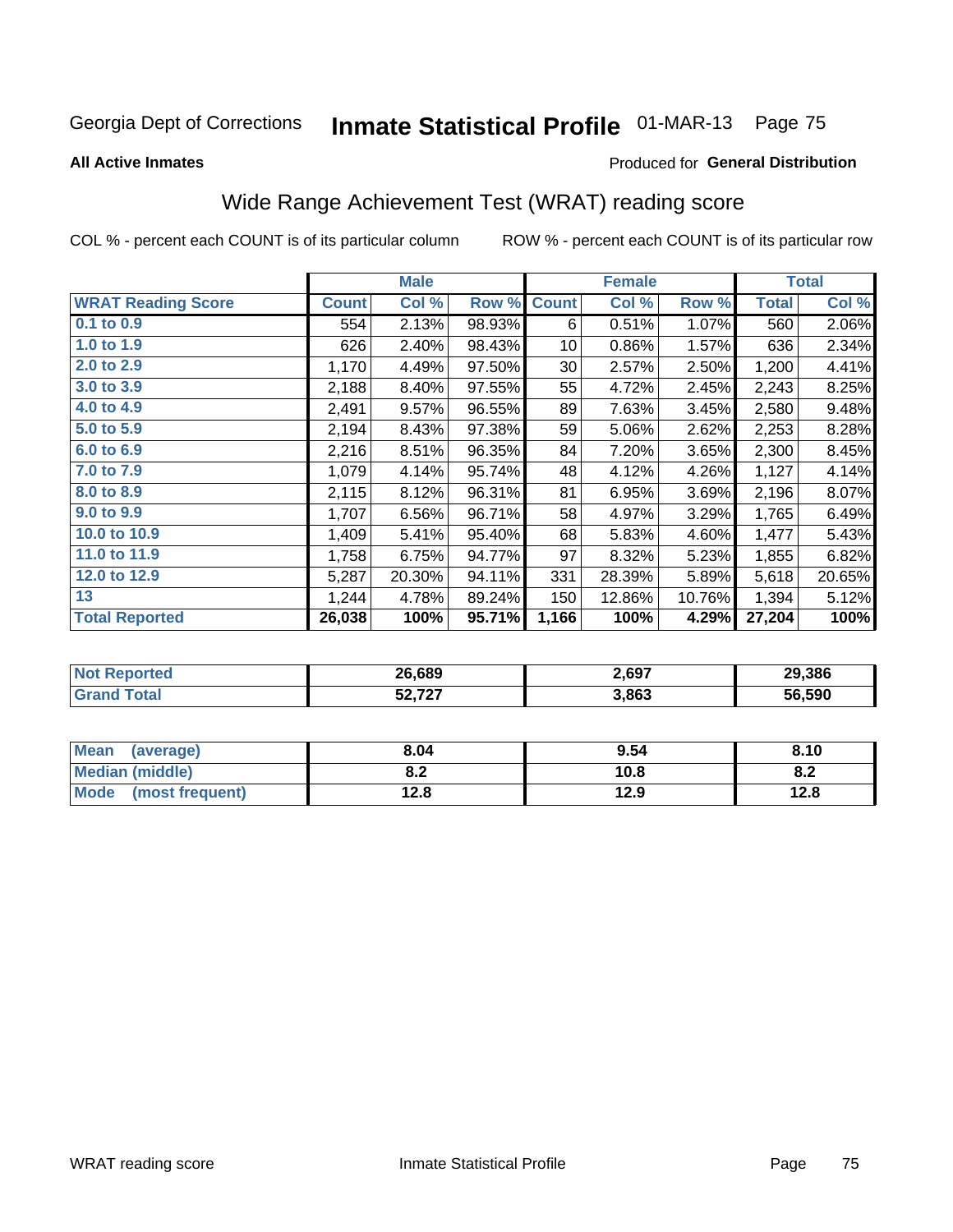# Inmate Statistical Profile 01-MAR-13 Page 76

**All Active Inmates** 

#### **Produced for General Distribution**

# Wide Range Achievement Test (WRAT) math score

COL % - percent each COUNT is of its particular column

|                              |              | <b>Male</b> |        |              | <b>Female</b> |        |              | <b>Total</b> |
|------------------------------|--------------|-------------|--------|--------------|---------------|--------|--------------|--------------|
| <b>WRAT Mathematic Score</b> | <b>Count</b> | Col %       | Row %  | <b>Count</b> | Col %         | Row %  | <b>Total</b> | Col %        |
| $0.1$ to $0.9$               | 79           | 0.30%       | 98.75% | 1            | 0.09%         | 1.25%  | 80           | 0.29%        |
| 1.0 to 1.9                   | 184          | 0.71%       | 97.87% | 4            | 0.34%         | 2.13%  | 188          | 0.69%        |
| 2.0 to 2.9                   | 648          | 2.49%       | 96.72% | 22           | 1.89%         | 3.28%  | 670          | 2.46%        |
| 3.0 to 3.9                   | 1,565        | 6.01%       | 97.27% | 44           | 3.77%         | 2.73%  | 1,609        | 5.91%        |
| 4.0 to 4.9                   | 3,075        | 11.81%      | 97.10% | 92           | 7.89%         | 2.90%  | 3,167        | 11.64%       |
| 5.0 to 5.9                   | 3,782        | 14.52%      | 96.60% | 133          | 11.41%        | 3.40%  | 3,915        | 14.39%       |
| 6.0 to 6.9                   | 5,882        | 22.59%      | 96.21% | 232          | 19.90%        | 3.79%  | 6,114        | 22.47%       |
| 7.0 to 7.9                   | 3,012        | 11.57%      | 96.20% | 119          | 10.21%        | 3.80%  | 3,131        | 11.51%       |
| 8.0 to 8.9                   | 2,188        | 8.40%       | 94.43% | 129          | 11.06%        | 5.57%  | 2,317        | 8.52%        |
| 9.0 to 9.9                   | 1,771        | 6.80%       | 95.06% | 92           | 7.89%         | 4.94%  | 1,863        | 6.85%        |
| 10.0 to 10.9                 | 851          | 3.27%       | 96.70% | 29           | 2.49%         | 3.30%  | 880          | 3.23%        |
| 11.0 to 11.9                 | 933          | 3.58%       | 92.74% | 73           | 6.26%         | 7.26%  | 1,006        | 3.70%        |
| 12.0 to 12.9                 | 1,917        | 7.36%       | 91.94% | 168          | 14.41%        | 8.06%  | 2,085        | 7.66%        |
| 13                           | 154          | 0.59%       | 84.62% | 28           | 2.40%         | 15.38% | 182          | 0.67%        |
| <b>Total Reported</b>        | 26,041       | 100%        | 95.71% | 1,166        | 100.0%        | 4.29%  | 27,207       | 100%         |

| erteol | 26.686      | 2,697 | 29.383 |
|--------|-------------|-------|--------|
|        | $E_2 = 727$ | 3,863 | 56.590 |

| Mean (average)         | 7.08 | 8.03 | 712<br>7. IZ |
|------------------------|------|------|--------------|
| <b>Median (middle)</b> | ง. ว | 54   | o.,          |
| Mode (most frequent)   | 6.9  | 12.9 | 6.5          |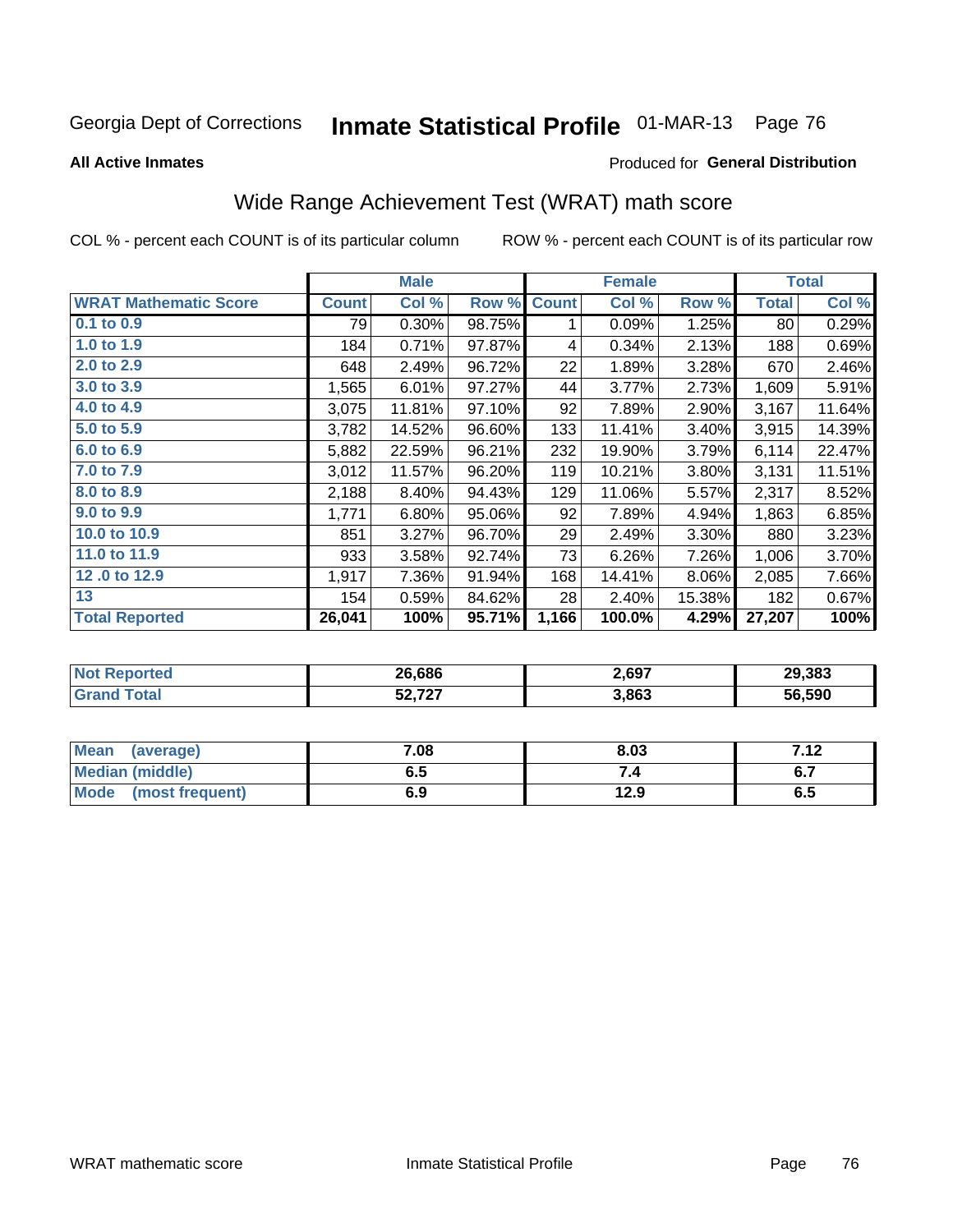#### **Inmate Statistical Profile 01-MAR-13** Page 77

**All Active Inmates** 

#### Produced for General Distribution

# Wide Range Achievement Test (WRAT) spelling score

COL % - percent each COUNT is of its particular column

|                            |              | <b>Male</b> |        |              | <b>Female</b> |        |              | <b>Total</b> |
|----------------------------|--------------|-------------|--------|--------------|---------------|--------|--------------|--------------|
| <b>WRAT Spelling Score</b> | <b>Count</b> | Col %       | Row %  | <b>Count</b> | Col %         | Row %  | <b>Total</b> | Col %        |
| $0.1$ to $0.9$             | 578          | 2.22%       | 99.31% | 4            | 0.34%         | 0.69%  | 582          | 2.14%        |
| 1.0 to 1.9                 | 989          | 3.80%       | 98.80% | 12           | 1.03%         | 1.20%  | 1,001        | 3.68%        |
| 2.0 to 2.9                 | 1,679        | 6.45%       | 98.42% | 27           | 2.32%         | 1.58%  | 1,706        | 6.27%        |
| 3.0 to 3.9                 | 2,172        | 8.34%       | 98.37% | 36           | 3.09%         | 1.63%  | 2,208        | 8.12%        |
| 4.0 to 4.9                 | 2,194        | 8.43%       | 97.47% | 57           | 4.89%         | 2.53%  | 2,251        | 8.27%        |
| 5.0 t0 5.9                 | 3,079        | 11.82%      | 97.01% | 95           | 8.15%         | 2.99%  | 3,174        | 11.67%       |
| 6.0 to 6.9                 | 2,787        | 10.70%      | 96.57% | 99           | 8.49%         | 3.43%  | 2,886        | 10.61%       |
| 7.0 to 7.9                 | 2,202        | 8.46%       | 95.74% | 98           | 8.40%         | 4.26%  | 2,300        | 8.45%        |
| 8.0 to 8.9                 | 2,011        | 7.72%       | 95.35% | 98           | 8.40%         | 4.65%  | 2,109        | 7.75%        |
| 9.0 to 9.9                 | 1,608        | 6.18%       | 95.66% | 73           | 6.26%         | 4.34%  | 1,681        | 6.18%        |
| 10.0 to 10.9               | 1,474        | 5.66%       | 95.47% | 70           | 6.00%         | 4.53%  | 1,544        | 5.68%        |
| 11.0 to 11.9               | 1,369        | 5.26%       | 93.90% | 89           | 7.63%         | 6.10%  | 1,458        | 5.36%        |
| 12.0 to 12.9               | 3,323        | 12.76%      | 91.22% | 320          | 27.44%        | 8.78%  | 3,643        | 13.39%       |
| 13                         | 575          | 2.21%       | 86.73% | 88           | 7.55%         | 13.27% | 663          | 2.44%        |
| <b>Total Reported</b>      | 26,040       | 100%        | 95.71% | 1,166        | 100%          | 4.29%  | 27,206       | 100.0%       |

| тес.<br>NO | 26,687                      | 2,697 | 29.384 |
|------------|-----------------------------|-------|--------|
|            | $F^{\alpha}$ 707<br>JL.I LI | 3,863 | 56.590 |

| <b>Mean</b><br>(average) | フ つ<br>.Z I | 9.31 | 7.30 |
|--------------------------|-------------|------|------|
| Median (middle)          |             | 9.6  | ο.   |
| Mode (most frequent)     | 12.9        | 12.9 | 12.9 |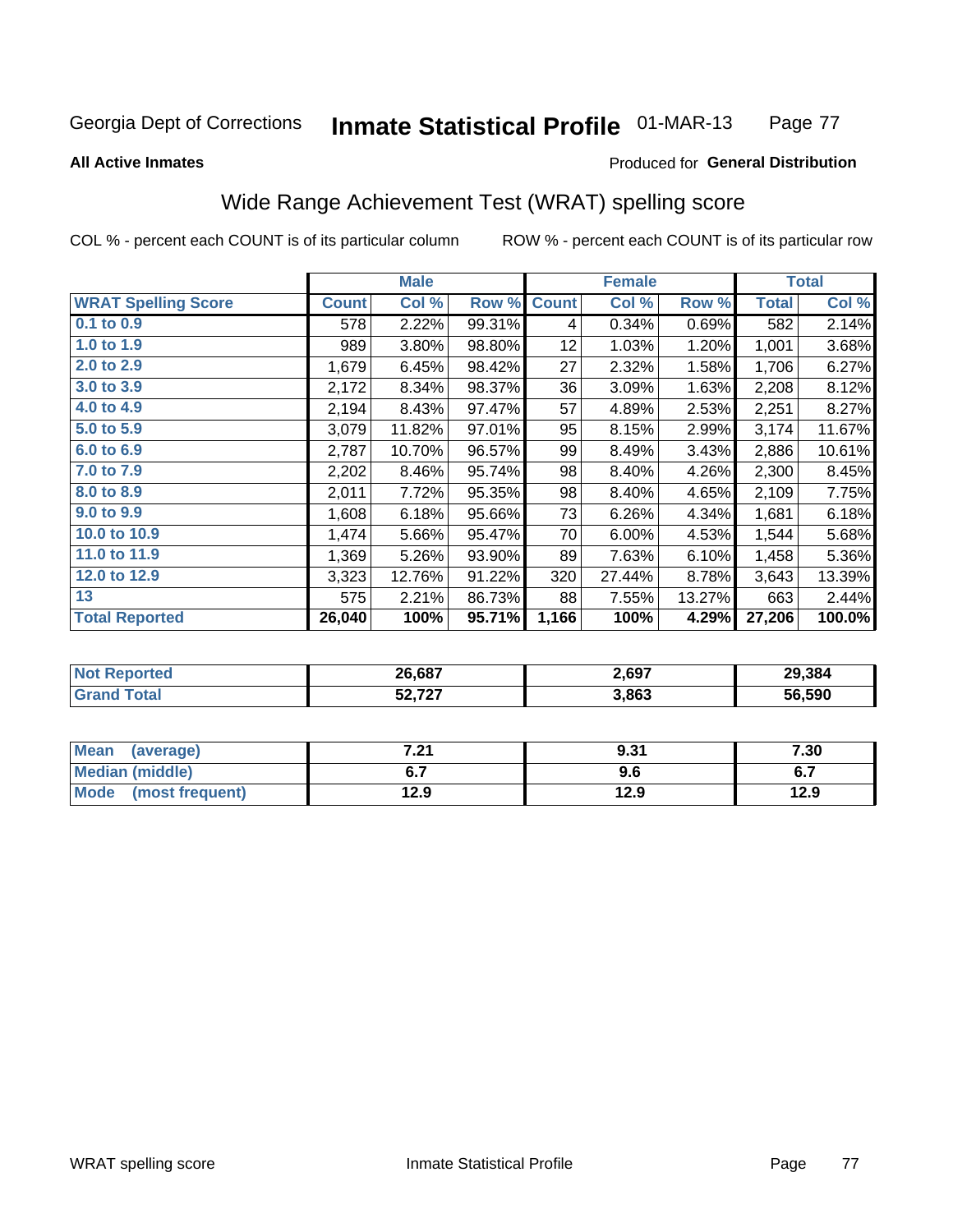#### **All Active Inmates**

### Produced for General Distribution

# Scope of substance abuse - summary

COL % - percent each COUNT is of its particular column

|                        |              | <b>Male</b> |           |              | <b>Female</b> |       |        | <b>Total</b> |
|------------------------|--------------|-------------|-----------|--------------|---------------|-------|--------|--------------|
| <b>Substance Abuse</b> | <b>Count</b> | Col %       | Row %     | <b>Count</b> | Col %         | Row % | Total  | Col %        |
| <b>None</b>            | 39,373       | 74.67%      | $92.24\%$ | 3,314        | 85.79%        | 7.76% | 42,687 | 75.43%       |
| <b>Drugs only</b>      | .166'        | 13.59%      | 94.44%    | 422          | $10.92\%$     | 5.56% | 7,588  | 13.41%       |
| <b>Alcohol only</b>    | .558         | 2.95%       | 98.05%    | 31           | $0.80\%$      | 1.95% | .589   | 2.81%        |
| Drugs and alcohol      | 4,630        | 8.78%       | 97.97%    | 96           | 2.49%         | 2.03% | 4,726  | 8.35%        |
| <b>Total Reported</b>  | 52,727       | 100%        | 93.17%    | 3,863        | 100%          | 6.83% | 56,590 | 100%         |

| <b>Not Reported</b> |             |       |        |
|---------------------|-------------|-------|--------|
| <b>Grand Total</b>  | $E_2 = 727$ | 3,863 | 56,590 |

|  | Mode<br>auenu | None | None | None |
|--|---------------|------|------|------|
|--|---------------|------|------|------|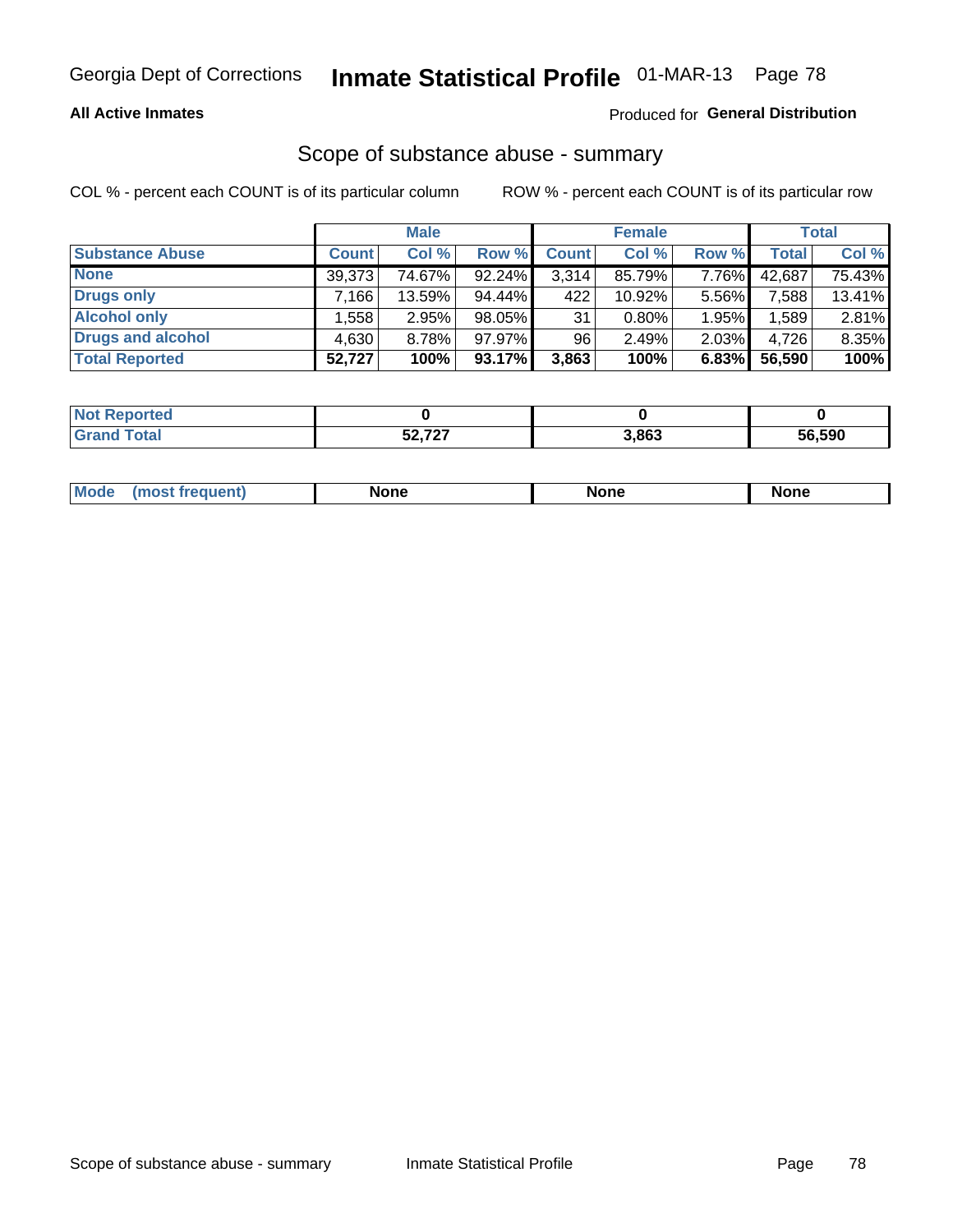#### **All Active Inmates**

### Produced for General Distribution

### Scope of substance abuse - detail

COL % - percent each COUNT is of its particular column

|                                      |              | <b>Male</b> |         |              | <b>Female</b> |       |        | <b>Total</b> |
|--------------------------------------|--------------|-------------|---------|--------------|---------------|-------|--------|--------------|
| <b>Substance Abuse</b>               | <b>Count</b> | Col %       | Row %   | <b>Count</b> | Col %         | Row % | Total  | Col %        |
| No drug or alcohol problems          | 39,373       | 74.67%      | 92.24%  | 3,314        | 85.79%        | 7.76% | 42,687 | 75.43%       |
| Drug addiction but no alcohol        | 129          | 0.24%       | 90.85%  | 13           | 0.34%         | 9.15% | 142    | 0.25%        |
| <b>Drug addiction and alcohol</b>    | 67           | 0.13%       | 98.53%  |              | 0.03%         | 1.47% | 68     | 0.12%        |
| abuse                                |              |             |         |              |               |       |        |              |
| <b>Drug addiction and alcoholism</b> | 47           | 0.09%       | 100.00% |              |               |       | 47     | 0.08%        |
| No drug problem but alcohol          | 1,301        | 2.47%       | 99.09%  | 12           | 0.31%         | 0.91% | 1,313  | 2.32%        |
| <b>labuse</b>                        |              |             |         |              |               |       |        |              |
| No drug problem but alcoholism       | 257          | 0.49%       | 93.12%  | 19           | 0.49%         | 6.88% | 276    | 0.49%        |
| Drug experiment but no alcohol       | 3,633        | 6.89%       | 97.09%  | 109          | 2.82%         | 2.91% | 3,742  | 6.61%        |
| Drug experiment & alcohol            | 735          | 1.39%       | 98.53%  | 11           | 0.28%         | 1.47% | 746    | 1.32%        |
| abuse                                |              |             |         |              |               |       |        |              |
| Drug experiment & alcoholism         | 236          | 0.45%       | 95.93%  | 10           | 0.26%         | 4.07% | 246    | 0.43%        |
| Drug abuse but no alcohol            | 3,404        | 6.46%       | 91.90%  | 300          | 7.77%         | 8.10% | 3,704  | 6.55%        |
| Drug abuse and alcohol abuse         | 2,990        | 5.67%       | 98.75%  | 38           | 0.98%         | 1.25% | 3,028  | 5.35%        |
| Drug abuse and alcoholism            | 555          | 1.05%       | 93.91%  | 36           | 0.93%         | 6.09% | 591    | 1.04%        |
| <b>Total Reported</b>                | 52,727       | 100%        | 93.17%  | 3,863        | 100%          | 6.83% | 56,590 | 100%         |

| orted<br>NOT |                            |       |        |
|--------------|----------------------------|-------|--------|
| <b>otal</b>  | $F^{\alpha}$ 707<br>J4,141 | 3,863 | 56,590 |

| Mode (most frequent) | No drug or alcohol problems No drug or alcohol problems No drug or alcohol |          |
|----------------------|----------------------------------------------------------------------------|----------|
|                      |                                                                            | problems |
|                      |                                                                            |          |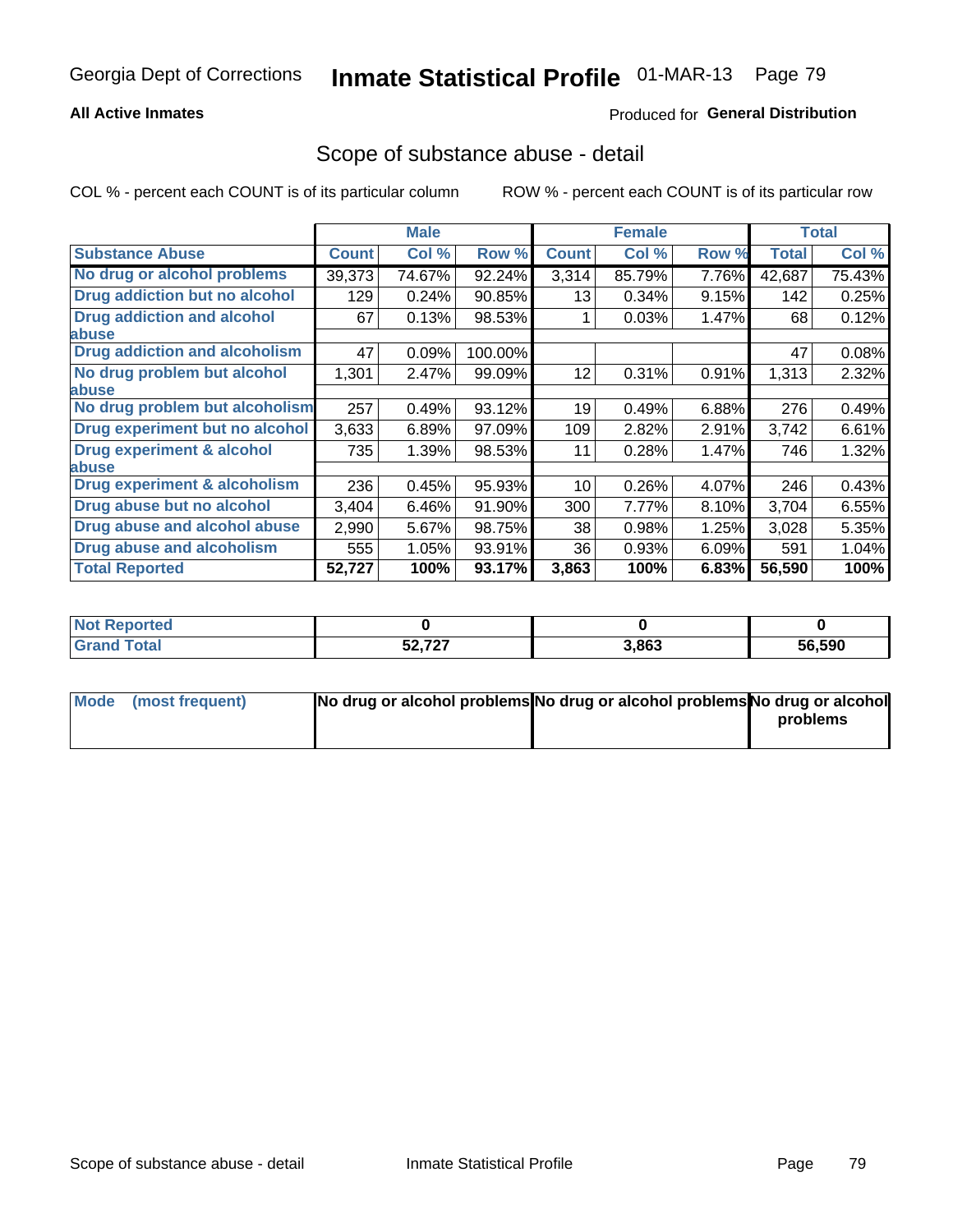# Inmate Statistical Profile 01-MAR-13 Page 80

**All Active Inmates** 

#### **Produced for General Distribution**

## Current / last mental health treatment level

COL % - percent each COUNT is of its particular column

|                                    |                 | <b>Male</b> |         |              | <b>Female</b> |        |              | <b>Total</b> |
|------------------------------------|-----------------|-------------|---------|--------------|---------------|--------|--------------|--------------|
| <b>Mental Health Treatment Lev</b> | <b>Count</b>    | Col%        | Row %   | <b>Count</b> | Col %         | Row %  | <b>Total</b> | Col %        |
| 1 No problem at current time       | 7,837           | 50.87%      | 90.98%  | 777          | 32.08%        | 9.02%  | 8,614        | 48.32%       |
| 2 Receiving outpatient             | 5,465           | 35.48%      | 77.44%  | 1,592        | 65.73%        | 22.56% | 7,057        | 39.59%       |
| <b>Treatment</b>                   |                 |             |         |              |               |        |              |              |
| 3 Inpatient, moderate              | 1,726           | 11.20%      | 97.85%  | 38           | 1.57%         | 2.15%  | 1,764        | $9.90\%$     |
| Treatment                          |                 |             |         |              |               |        |              |              |
| 4 Inpatient, intensive             | 354             | 2.30%       | 95.93%  | 15           | 0.62%         | 4.07%  | 369          | 2.07%        |
| <b>Treatment</b>                   |                 |             |         |              |               |        |              |              |
| 5 Undergoing crisis                | 17 <sub>1</sub> | 0.11%       | 100.00% |              |               |        | 17           | 0.10%        |
| <b>stabilization</b>               |                 |             |         |              |               |        |              |              |
| <b>6 Hospital for criminally</b>   | 6               | 0.04%       | 100.00% |              |               |        | 6            | 0.03%        |
| <b>Tinsane</b>                     |                 |             |         |              |               |        |              |              |
| <b>Total Evaluated</b>             | 15,405          | 100%        | 86.41%  | 2,422        | 100%          | 13.59% | 17,827       | 100.0%       |

| Never had MH evaluation | 37,322 | 1.441 | 38,763 |
|-------------------------|--------|-------|--------|
| Grand<br><b>Total</b>   | 52,727 | 3,863 | 56,590 |

| Median (middle) | No problem at current time | <b>Receiving outpatient</b><br>treatment | <b>Receiving</b><br>outpatient<br>treatment |
|-----------------|----------------------------|------------------------------------------|---------------------------------------------|
| <b>Mode</b>     | No problem at current time | <b>Receiving outpatient</b>              | No problem at                               |
| (most frequent) |                            | treatment                                | current time                                |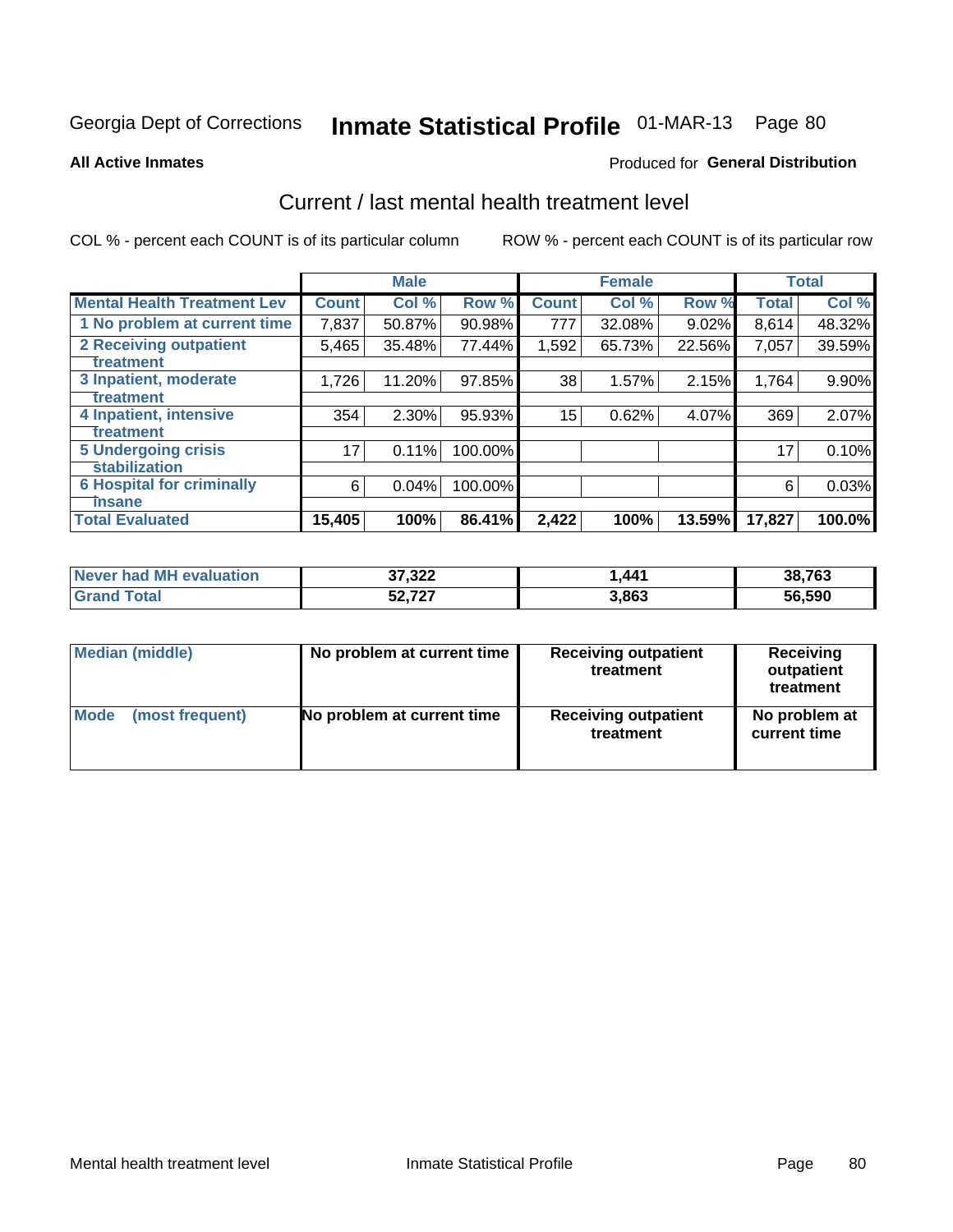#### **All Active Inmates**

### Produced for General Distribution

# PULHESDWIT medical scale - 'P' overall condition ('P'hysical)

COL % - percent each COUNT is of its particular column

|                                        | <b>Male</b> |        |                             |        |       |               | <b>Total</b>                                 |
|----------------------------------------|-------------|--------|-----------------------------|--------|-------|---------------|----------------------------------------------|
| <b>Count</b>                           | Col %       |        | <b>Count</b>                | Col %  |       | <b>Total</b>  | Col %                                        |
| 35,041                                 | 74.13%      | 94.53% | 2,027                       | 61.09% | 5.47% | 37,068        | 73.28%                                       |
| 11.012                                 | 23.30%      | 90.20% | 1,197                       | 36.08% |       | 12,209        | 24.14%                                       |
|                                        |             |        |                             |        |       |               |                                              |
| 1,118                                  | $2.37\%$    |        | 44                          | 1.33%  |       | 1,162         | 2.30%                                        |
|                                        |             |        |                             |        |       |               |                                              |
| 4 Significant problems requiring<br>83 | 0.18%       |        | 11                          | 0.33%  |       | 94            | 0.19%                                        |
|                                        |             |        |                             |        |       |               |                                              |
| 13                                     | 0.03%       |        |                             |        |       | 13            | 0.03%                                        |
|                                        |             |        |                             |        |       |               |                                              |
|                                        |             |        | 39 <sup>°</sup>             | 1.18%  |       | 39            | 0.08%                                        |
| 47,267                                 | 100%        | 93.44% | 3,318                       | 100%   | 6.56% | 50,585        | 100.0%                                       |
|                                        |             |        | 96.21%<br>88.30%<br>100.00% | Row %  |       | <b>Female</b> | Row %<br>9.80%<br>3.79%<br>11.70%<br>100.00% |

| τeα | 5,460                   | 545  | .005   |
|-----|-------------------------|------|--------|
|     | こへ フヘフ<br>$\sim$ $\sim$ | .863 | 56,590 |

| Mode | (most frequent) | 1 No medical illness | 1 No medical illness | 1 No medical<br>illness |
|------|-----------------|----------------------|----------------------|-------------------------|
|------|-----------------|----------------------|----------------------|-------------------------|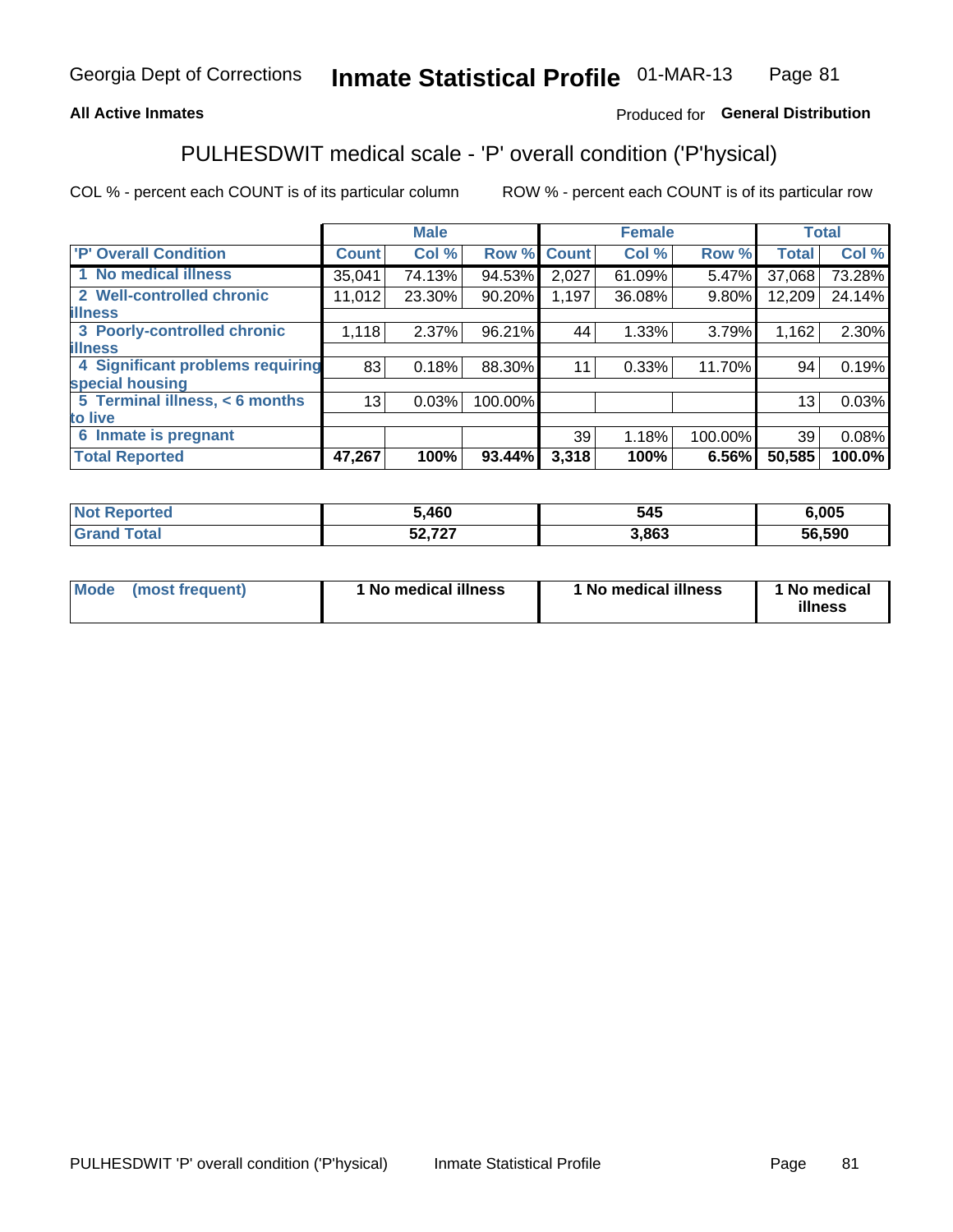#### **All Active Inmates**

#### Produced for General Distribution

# PULHESDWIT medical scale - 'U' upper body

COL % - percent each COUNT is of its particular column

|                              |              | <b>Male</b> |         |                 | <b>Female</b> |       |              | <b>Total</b> |
|------------------------------|--------------|-------------|---------|-----------------|---------------|-------|--------------|--------------|
| <b>U' Upper Body</b>         | <b>Count</b> | Col %       | Row %   | <b>Count</b>    | Col %         | Row % | <b>Total</b> | Col %        |
| 1 Upper bones, joints,       | 45,056       | 95.49%      | 93.52%  | 3,122           | 94.09%        | 6.48% | 48,178       | 95.40%       |
| muscles all OK               |              |             |         |                 |               |       |              |              |
| 2 One or both arms minimally | 1,790        | 3.79%       | 91.05%  | 176             | 5.30%         | 8.95% | 1,966        | 3.89%        |
| limited                      |              |             |         |                 |               |       |              |              |
| 3 One or both arms           | 289          | 0.61%       | 94.14%  | 18 <sub>1</sub> | 0.54%         | 5.86% | 307          | 0.61%        |
| <b>moderately limited</b>    |              |             |         |                 |               |       |              |              |
| 4 One arm disabled,          | 45           | 0.10%       | 95.74%  | $\overline{2}$  | 0.06%         | 4.26% | 47           | 0.09%        |
| paralyzed, or amputated      |              |             |         |                 |               |       |              |              |
| 5 Both arms disabled,        | 5            | 0.01%       | 100.00% |                 |               |       | 5            | 0.01%        |
| paralyzed, or amputated      |              |             |         |                 |               |       |              |              |
| <b>Total Reported</b>        | 47,185       | 100%        | 93.43%  | 3,318           | 100%          | 6.57% | 50,503       | 100%         |

| <b>Not Reported</b>     | 5,542            | 545   | 6,087  |
|-------------------------|------------------|-------|--------|
| <b>Total</b><br>' Grano | こへ フヘフ<br>52.7Z7 | 3,863 | 56,590 |

|  | Mode (most frequent) | 1 Upper bones, joints,<br>muscles all OK | 1 Upper bones, joints,<br>muscles all OK | 1 Upper bones,<br>ljoints, muscles all<br>ΟK |
|--|----------------------|------------------------------------------|------------------------------------------|----------------------------------------------|
|--|----------------------|------------------------------------------|------------------------------------------|----------------------------------------------|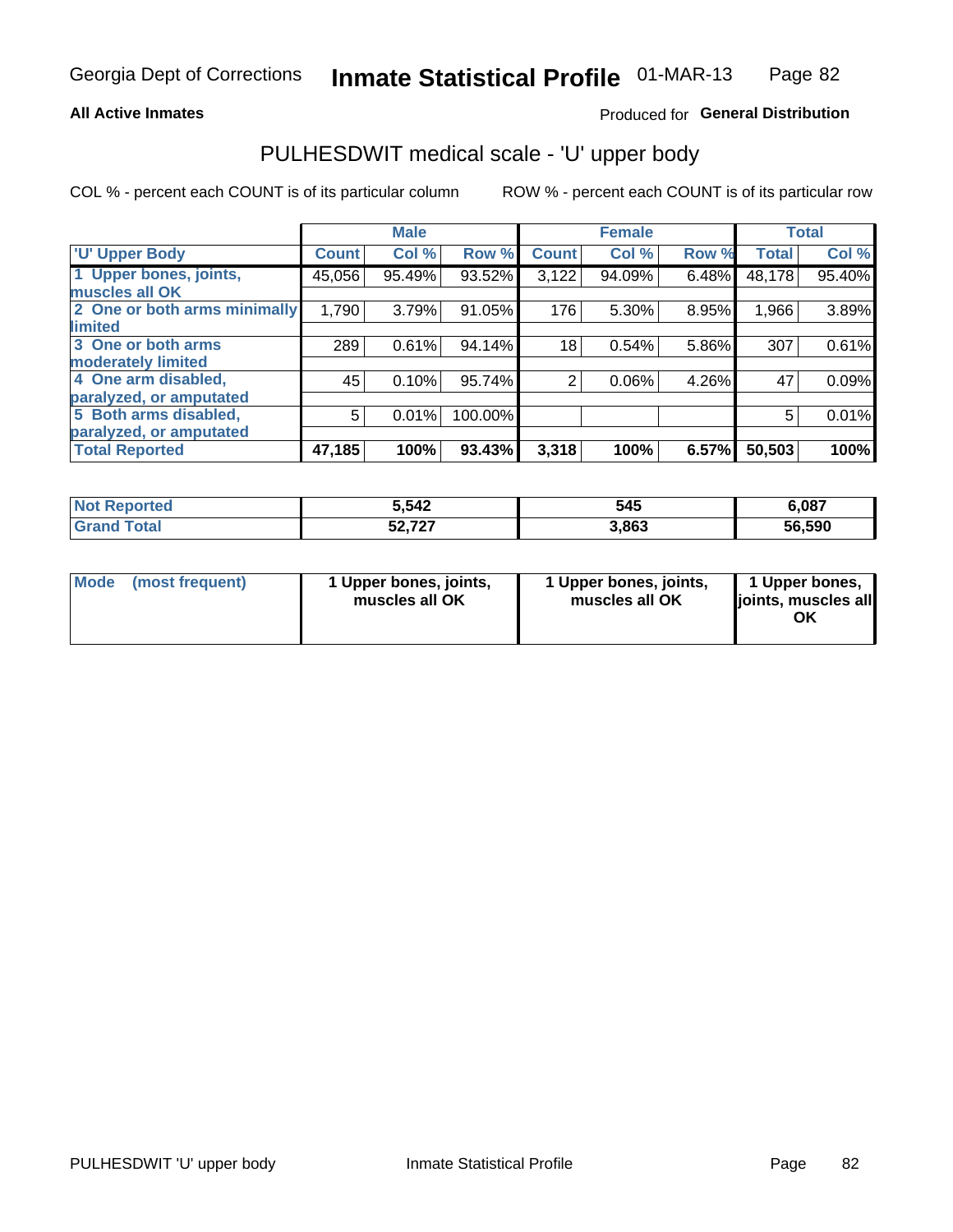#### **All Active Inmates**

### Produced for General Distribution

## PULHESDWIT medical scale - 'L' lower body

COL % - percent each COUNT is of its particular column

|                                |              | <b>Male</b> |         |              | <b>Female</b> |       |              | <b>Total</b> |
|--------------------------------|--------------|-------------|---------|--------------|---------------|-------|--------------|--------------|
| 'L' Lower Body                 | <b>Count</b> | Col %       | Row %   | <b>Count</b> | Col %         | Row % | <b>Total</b> | Col %        |
| 1 Lower bones, joints,         | 41,790       | 88.56%      | 93.71%  | 2,804        | 84.53%        | 6.29% | 44,594       | 88.30%       |
| muscles all OK                 |              |             |         |              |               |       |              |              |
| 2 One or both legs minimally   | 4,580        | 9.71%       | 90.44%  | 484          | 14.59%        | 9.56% | 5,064        | 10.03%       |
| limited                        |              |             |         |              |               |       |              |              |
| 3 One or both legs             | 688          | 1.46%       | 96.63%  | 24           | 0.72%         | 3.37% | 712          | 1.41%        |
| moderately limited             |              |             |         |              |               |       |              |              |
| 4 One leg disabled, paralyzed, | 123          | 0.26%       | 96.09%  | 5            | 0.15%         | 3.91% | 128          | 0.25%        |
| or amputated                   |              |             |         |              |               |       |              |              |
| 5 Both legs disabled,          | 7            | 0.01%       | 100.00% |              |               |       |              | 0.01%        |
| paralyzed, or amputated        |              |             |         |              |               |       |              |              |
| <b>Total Reported</b>          | 47,188       | 100%        | 93.43%  | 3,317        | 100%          | 6.57% | 50,505       | 100%         |

| <b>Not Reported</b>   | 5,539            | 546   | 6,085  |
|-----------------------|------------------|-------|--------|
| <b>Total</b><br>Grand | こへ フヘフ<br>52.7Z7 | 3,863 | 56,590 |

| Mode | (most frequent) | 1 Lower bones, joints,<br>muscles all OK | I Lower bones, joints,<br>muscles all OK | 1 Lower bones,<br>joints, muscles all<br>ΟK |
|------|-----------------|------------------------------------------|------------------------------------------|---------------------------------------------|
|------|-----------------|------------------------------------------|------------------------------------------|---------------------------------------------|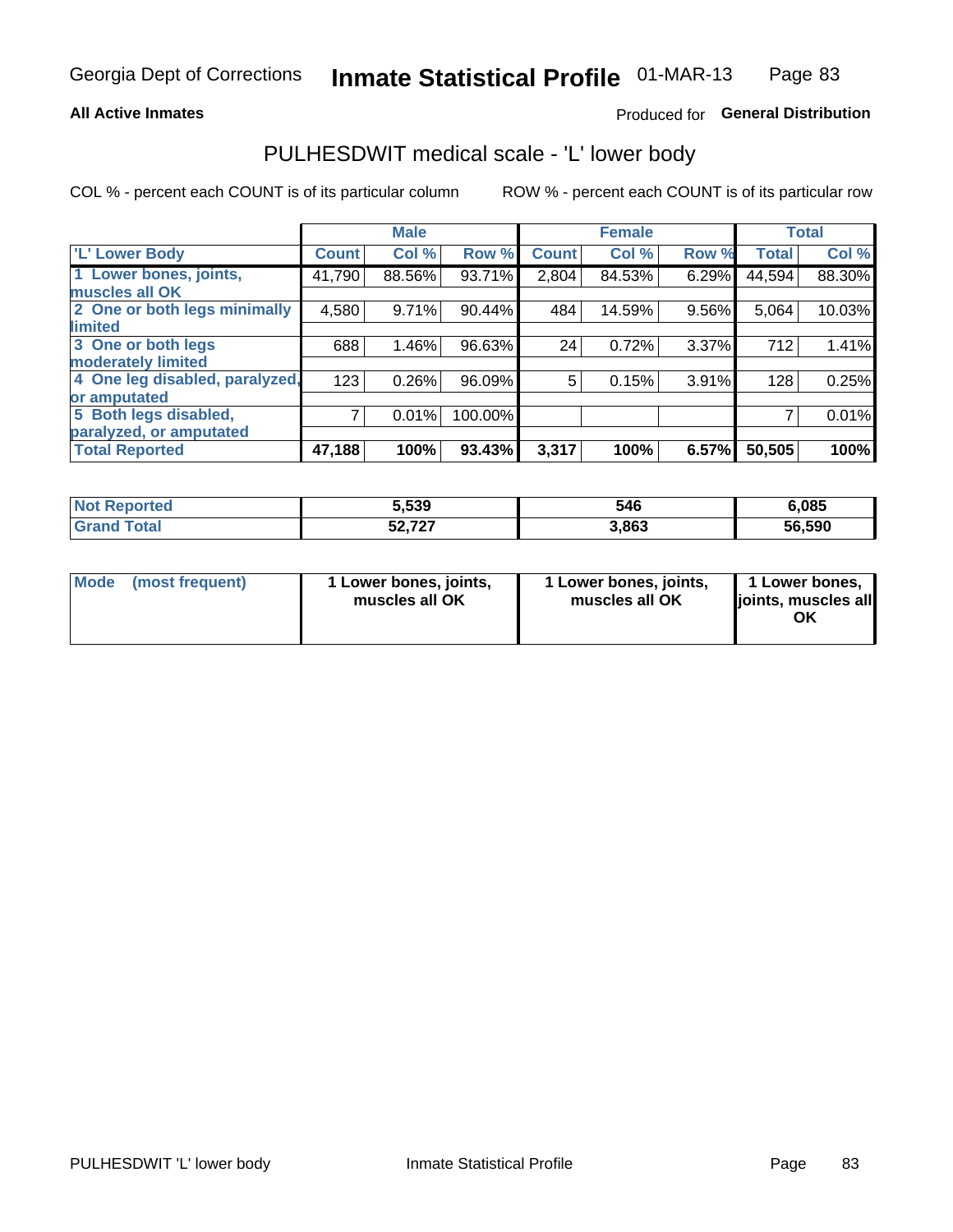#### **All Active Inmates**

### Produced for General Distribution

## PULHESDWIT medical scale - 'H' hearing

COL % - percent each COUNT is of its particular column

|                                |               | <b>Male</b> |           |             | <b>Female</b> |       | <b>Total</b> |        |
|--------------------------------|---------------|-------------|-----------|-------------|---------------|-------|--------------|--------|
| <b>H'</b> Hearing              | <b>Count!</b> | Col %       |           | Row % Count | Col %         | Row % | <b>Total</b> | Col %  |
| 1 Normal hearing both ears     | 46,577        | 98.75%      | 93.43%    | 3,277       | 98.82%        | 6.57% | 49,854       | 98.75% |
| 2 Some loss in one ear with    | 452           | 0.96%       | 92.62%    | 36          | 1.09%         | 7.38% | 488          | 0.97%  |
| other OK, or mild loss in both |               |             |           |             |               |       |              |        |
| 3 Total loss in one ear with   | 103           | 0.22%       | 97.17%    | 3           | 0.09%         | 2.83% | 106          | 0.21%  |
| mild loss in other             |               |             |           |             |               |       |              |        |
| 4 Severe loss in both ears     | 22            | 0.05%       | 100.00%   |             |               |       | 22           | 0.04%  |
| 5 Total loss in both ears,     | 14            | 0.03%       | 100.00%   |             |               |       | 14           | 0.03%  |
| requiring special housing      |               |             |           |             |               |       |              |        |
| <b>Total Reported</b>          | 47,168        | 100%        | $93.43\%$ | 3,316       | 100%          | 6.57% | 50,484       | 100%   |

| <b>Not Reported</b> | 5,559  | - - -<br>54, | .106   |
|---------------------|--------|--------------|--------|
| Γotal<br>าต         | 52,727 | 3,863        | 56,590 |

| Mode (most frequent) | 1 Normal hearing both ears 1 Normal hearing both ears 1 Normal hearing |           |
|----------------------|------------------------------------------------------------------------|-----------|
|                      |                                                                        | both ears |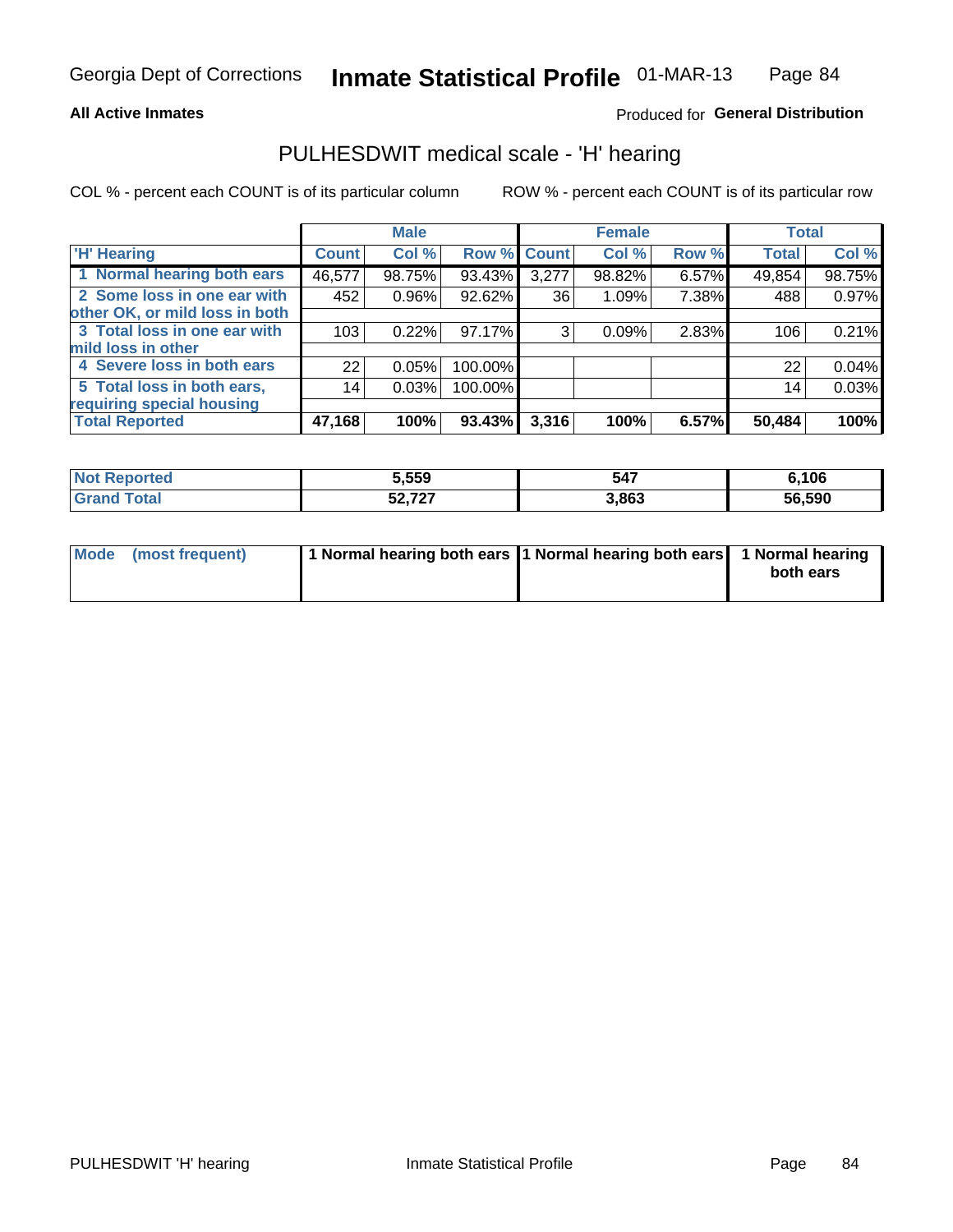#### **All Active Inmates**

### Produced for General Distribution

## PULHESDWIT medical scale - 'E' vision

COL % - percent each COUNT is of its particular column

|                                 |                 | <b>Male</b> |        |              | <b>Female</b> |        |              | <b>Total</b> |
|---------------------------------|-----------------|-------------|--------|--------------|---------------|--------|--------------|--------------|
| <b>E' Vision</b>                | <b>Count</b>    | Col %       | Row %  | <b>Count</b> | Col %         | Row %  | <b>Total</b> | Col %        |
| 1 Correctable to 20/40 in both  | 36,935          | 79.78%      | 95.77% | .632         | 49.41%        | 4.23%  | 38,567       | 77.76%       |
| eyes                            |                 |             |        |              |               |        |              |              |
| 2 Correctable to 20/70 in one   | 8,416           | 18.18%      | 84.67% | 1,524        | 46.14%        | 15.33% | 9,940        | 20.04%       |
| eye, may be blind in other      |                 |             |        |              |               |        |              |              |
| 3 Correctable to 20/200 in one  | 816             | 1.76%       | 87.27% | 119          | 3.60%         | 12.73% | 935          | 1.89%        |
| eye, may be blind in other      |                 |             |        |              |               |        |              |              |
| 4 One eye not correctable to    | 118             | 0.25%       | 81.94% | 26           | 0.79%         | 18.06% | 144          | 0.29%        |
| 20/200, other may be blind      |                 |             |        |              |               |        |              |              |
| 5 Blind in both eyes, requiring | 10 <sup>1</sup> | 0.02%       | 83.33% | 2            | 0.06%         | 16.67% | 12           | 0.02%        |
| special housing                 |                 |             |        |              |               |        |              |              |
| <b>Total Reported</b>           | 46,295          | 100%        | 93.34% | 3,303        | 100%          | 6.66%  | 49,598       | 100%         |

| <b>Not Reported</b> | ,432   | 560   | 6,992  |
|---------------------|--------|-------|--------|
| Гоtа                | 52,727 | 3,863 | 56,590 |

| Mode (most frequent) | 1 Correctable to 20/40 in both<br>eves | 1 Correctable to 20/40 in   1 Correctable to  <br>both eves | 20/40 in both eyes |
|----------------------|----------------------------------------|-------------------------------------------------------------|--------------------|
|                      |                                        |                                                             |                    |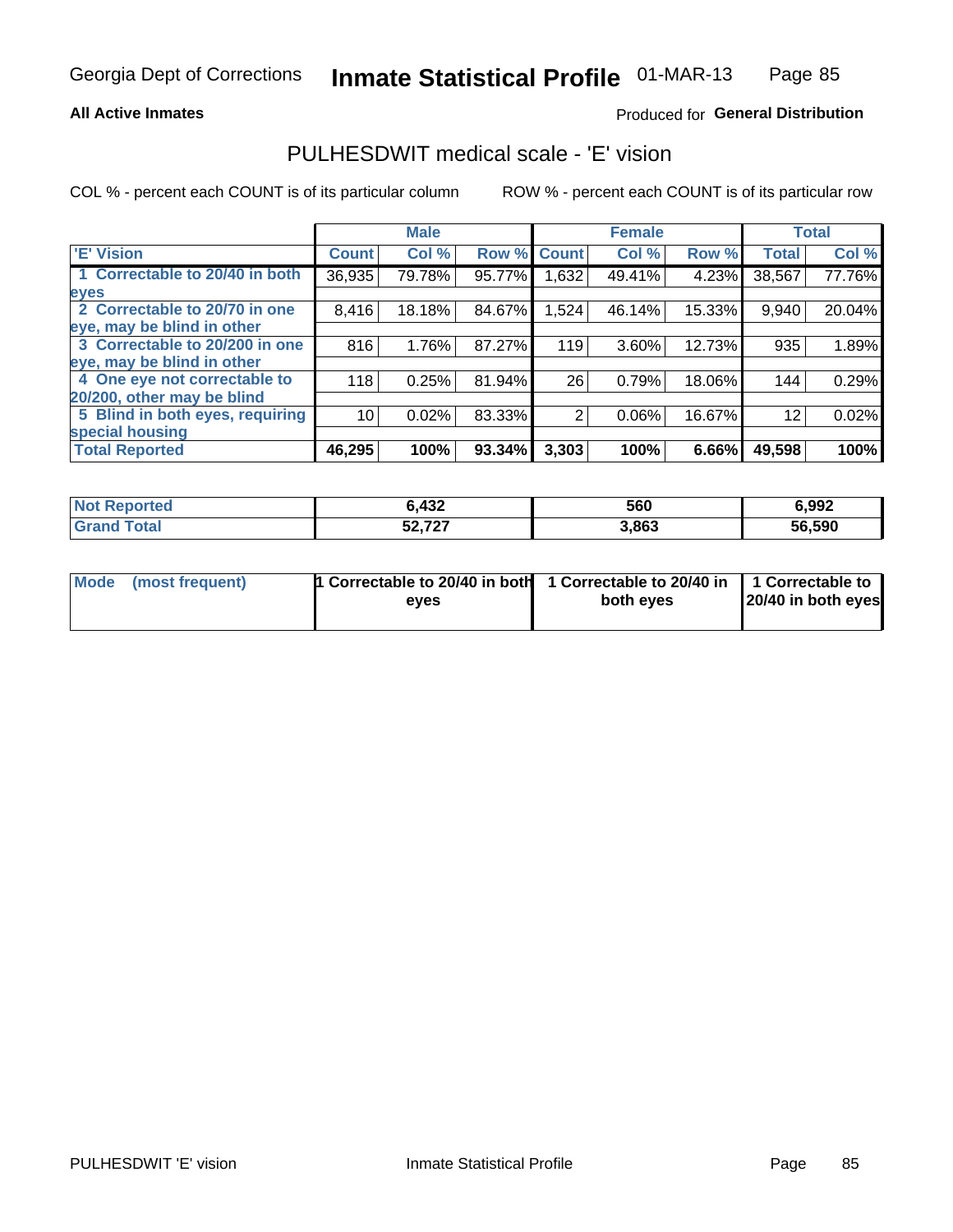#### **All Active Inmates**

### Produced for General Distribution

# PULHESDWIT medical scale - 'S' pSychiatric

COL % - percent each COUNT is of its particular column

|                                        |              | <b>Male</b> |           |                    | <b>Female</b> |        |              | <b>Total</b> |
|----------------------------------------|--------------|-------------|-----------|--------------------|---------------|--------|--------------|--------------|
| 'S' pSychiatric                        | <b>Count</b> | Col %       |           | <b>Row % Count</b> | Col %         | Row %  | <b>Total</b> | Col %        |
| 1 No impairment or disorders           | 39,866       | 86.16%      | 95.68%    | .802               | 55.60%        | 4.32%  | 41,668       | 84.16%       |
| 2 Stable, or in remission, or          | 4,992        | 10.79%      | 77.87%    | 1,419              | 43.78%        | 22.13% | 6,411        | 12.95%       |
| mild impairment or retardation         |              |             |           |                    |               |        |              |              |
| 3 Requires moderate inpatient          | 1,198        | 2.59%       | 98.76%    | 15                 | 0.46%         | 1.24%  | 1,213        | 2.45%        |
| treatment                              |              |             |           |                    |               |        |              |              |
| 4 Requires intensive inpatient         | 194          | 0.42%       | 97.49%    | 5                  | 0.15%         | 2.51%  | 199          | 0.40%        |
| treatment                              |              |             |           |                    |               |        |              |              |
| <b>5 Requires Crisis Stabilization</b> | 21           | 0.05%       | 100.00%   |                    |               |        | 21           | 0.04%        |
| Unit (CSU) inpatient care              |              |             |           |                    |               |        |              |              |
| <b>Total Reported</b>                  | 46,271       | 100%        | $93.45\%$ | 3,241              | 100%          | 6.55%  | 49,512       | 100%         |

| <b>Not Reported</b> | <b>ô,456</b>     | $\sim$<br>92Z | 7,078  |
|---------------------|------------------|---------------|--------|
| Total               | こへ フヘフ<br>34,747 | 3,863         | 56,590 |

| Mode<br>1 No impairment or disorders<br>(most frequent) | 1 No impairment or<br>disorders | 1 No impairment or<br>disorders |
|---------------------------------------------------------|---------------------------------|---------------------------------|
|---------------------------------------------------------|---------------------------------|---------------------------------|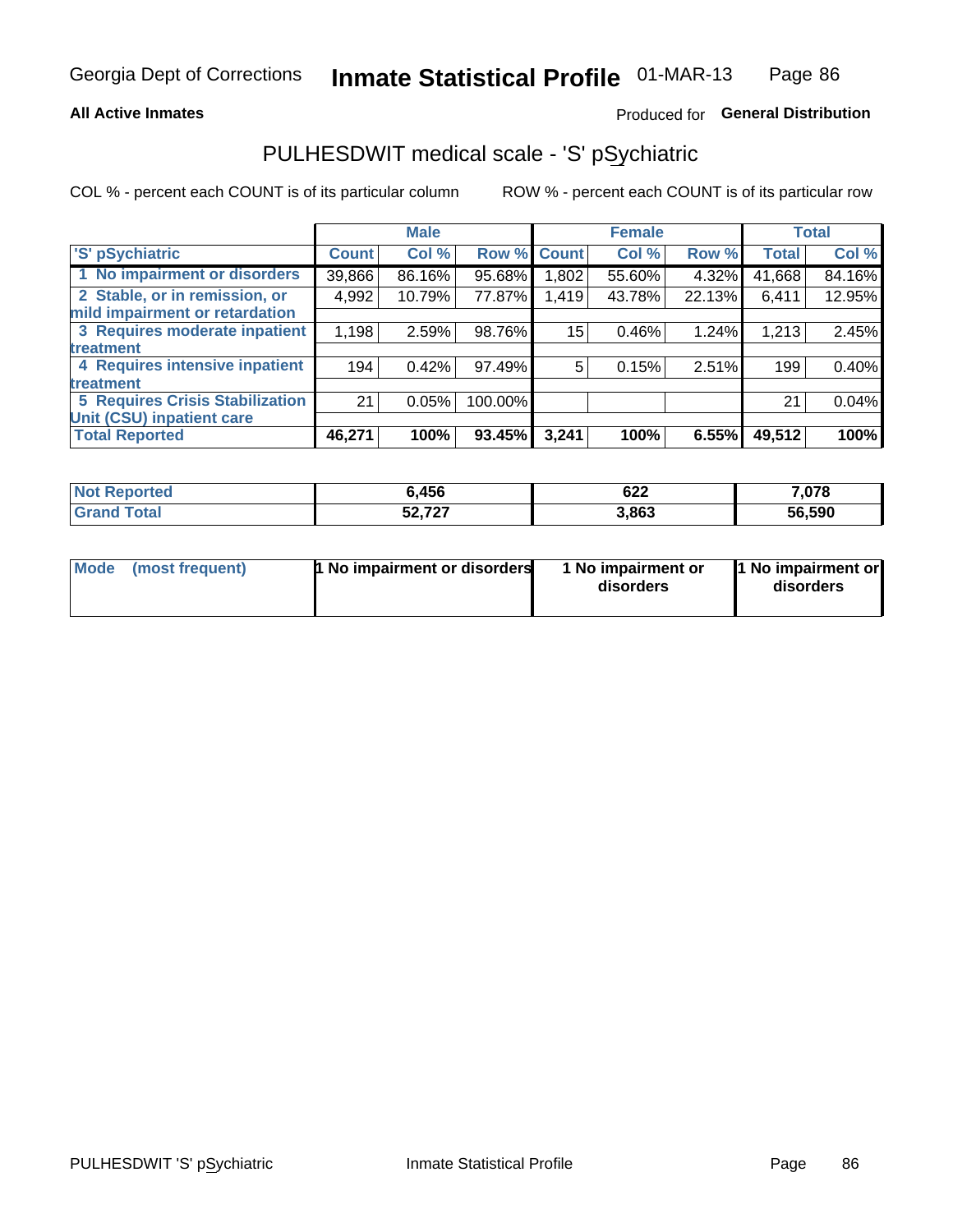#### **All Active Inmates**

### Produced for General Distribution

## PULHESDWIT medical scale - 'D' dental

COL % - percent each COUNT is of its particular column

|                                 |              | <b>Male</b> |         |              | <b>Female</b> |       |              | <b>Total</b> |
|---------------------------------|--------------|-------------|---------|--------------|---------------|-------|--------------|--------------|
| <b>D'</b> Dental                | <b>Count</b> | Col %       | Row %   | <b>Count</b> | Col %         | Row % | <b>Total</b> | Col %        |
| 1 Minimal routine dental health | 24,290       | 54.72%      | 92.27%  | 2,034        | 62.49%        | 7.73% | 26,324       | 55.25%       |
| <b>needs</b>                    |              |             |         |              |               |       |              |              |
| 2 Moderate cavities and/or gum  | 15,272       | 34.41%      | 93.80%  | 1,009        | 31.00%        | 6.20% | 16,281       | 34.17%       |
| disease                         |              |             |         |              |               |       |              |              |
| 3 Extensive gum disease         | 4,807        | 10.83%      | 95.80%  | 211          | 6.48%         | 4.20% | 5,018        | 10.53%       |
| and/or widespread decay         |              |             |         |              |               |       |              |              |
| 4 Urgent need for dental        | 17           | 0.04%       | 94.44%  |              | 0.03%         | 5.56% | 18           | 0.04%        |
| <b>services</b>                 |              |             |         |              |               |       |              |              |
| 5 Life-threatening disease or   | 2            | 0.01%       | 100.00% |              |               |       | 2            | 0.01%        |
| extreme pain or infection       |              |             |         |              |               |       |              |              |
| <b>Total Reported</b>           | 44,388       | 100%        | 93.17%  | 3,255        | 100%          | 6.83% | 47,643       | 100%         |

| <b>Not Reported</b>     | 8,339  | 608   | 8,947  |
|-------------------------|--------|-------|--------|
| <b>Total</b><br>' Grand | 52,727 | 3,863 | 56,590 |

| Mode<br><b>Minimal routine dental</b><br>(most frequent)<br>health needs | 1 Minimal routine dental<br>health needs | 1 Minimal routine<br>dental health<br>needs |
|--------------------------------------------------------------------------|------------------------------------------|---------------------------------------------|
|--------------------------------------------------------------------------|------------------------------------------|---------------------------------------------|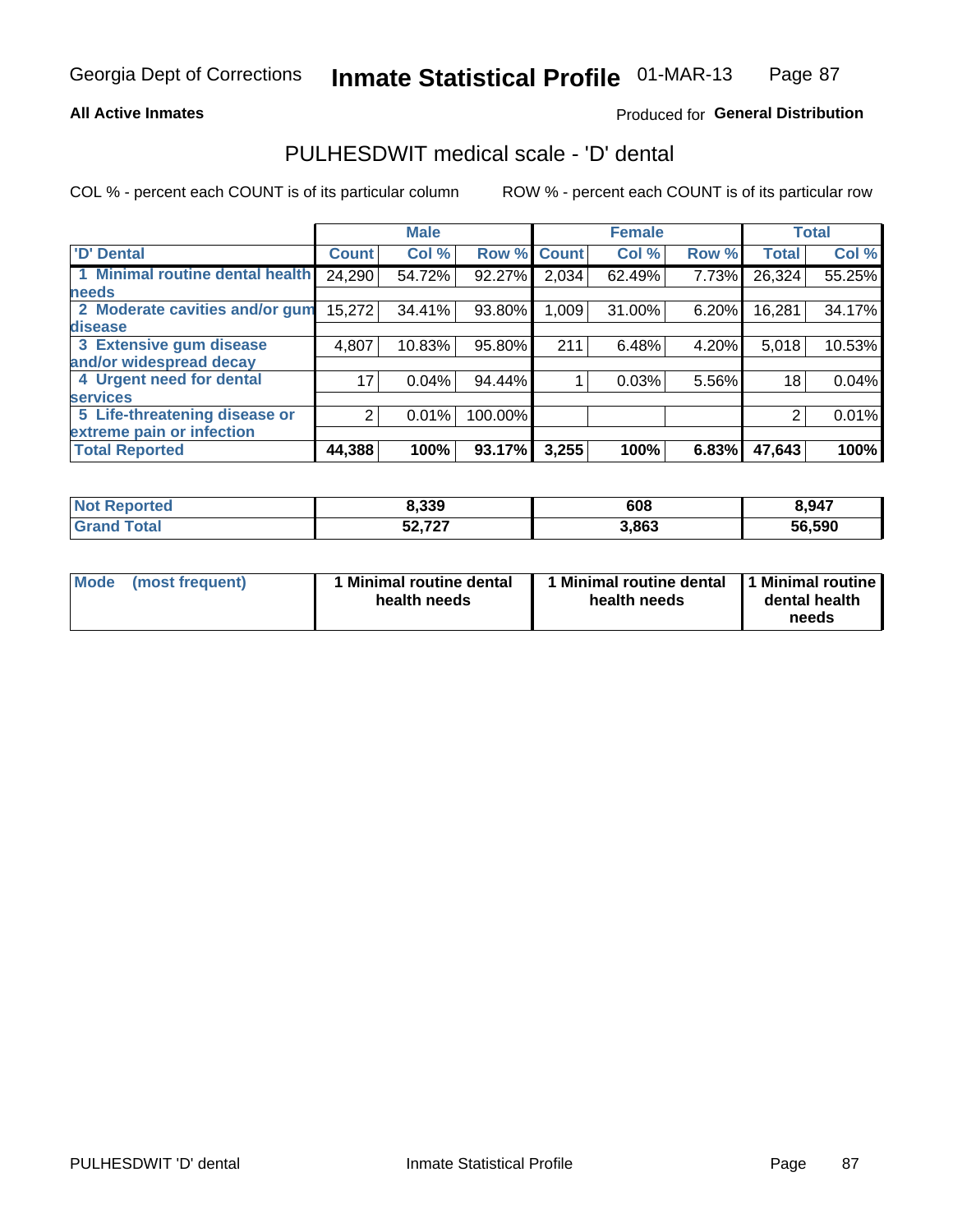#### **All Active Inmates**

### Produced for General Distribution

# PULHESDWIT medical scale - 'W' work ability

COL % - percent each COUNT is of its particular column

|                                 |              | <b>Male</b> |        |             | <b>Female</b> |        |              | <b>Total</b> |
|---------------------------------|--------------|-------------|--------|-------------|---------------|--------|--------------|--------------|
| <b>W' work ability</b>          | <b>Count</b> | Col %       |        | Row % Count | Col %         | Row %  | <b>Total</b> | Col %        |
| 1 Unrestricted work or activity | 39,306       | 83.30%      | 93.41% | 2,771       | 83.56%        | 6.59%  | 42,077       | 83.32%       |
| 2 Minor restrictions on type of | 6,212        | 13.17%      | 94.01% | 396         | 11.94%        | 5.99%  | 6,608        | 13.08%       |
| <b>work</b>                     |              |             |        |             |               |        |              |              |
| 3 Moderate restrictions on type | 1,120        | 2.37%       | 93.80% | 74          | 2.23%         | 6.20%  | 1,194        | 2.36%        |
| lof work                        |              |             |        |             |               |        |              |              |
| 4 Major restrictions on type of | 385          | 0.82%       | 88.71% | 49          | 1.48%         | 11.29% | 434          | 0.86%        |
| <b>work</b>                     |              |             |        |             |               |        |              |              |
| 5 Cannot work under any         | 162          | 0.34%       | 86.17% | 26          | 0.78%         | 13.83% | 188          | 0.37%        |
| <b>circumstances</b>            |              |             |        |             |               |        |              |              |
| <b>Total Reported</b>           | 47,185       | 100%        | 93.43% | 3,316       | 100%          | 6.57%  | 50,501       | 100%         |

| <b>Not Reported</b> | 5.542                    | 547   | 6,089  |
|---------------------|--------------------------|-------|--------|
| Total<br>na         | こへ フヘフ<br><b>J</b> Z,IZI | 3,863 | 56,590 |

| Mode (most frequent) | 1 Unrestricted work or | 1 Unrestricted work or | 1 Unrestricted   |
|----------------------|------------------------|------------------------|------------------|
|                      | activity               | activity               | work or activity |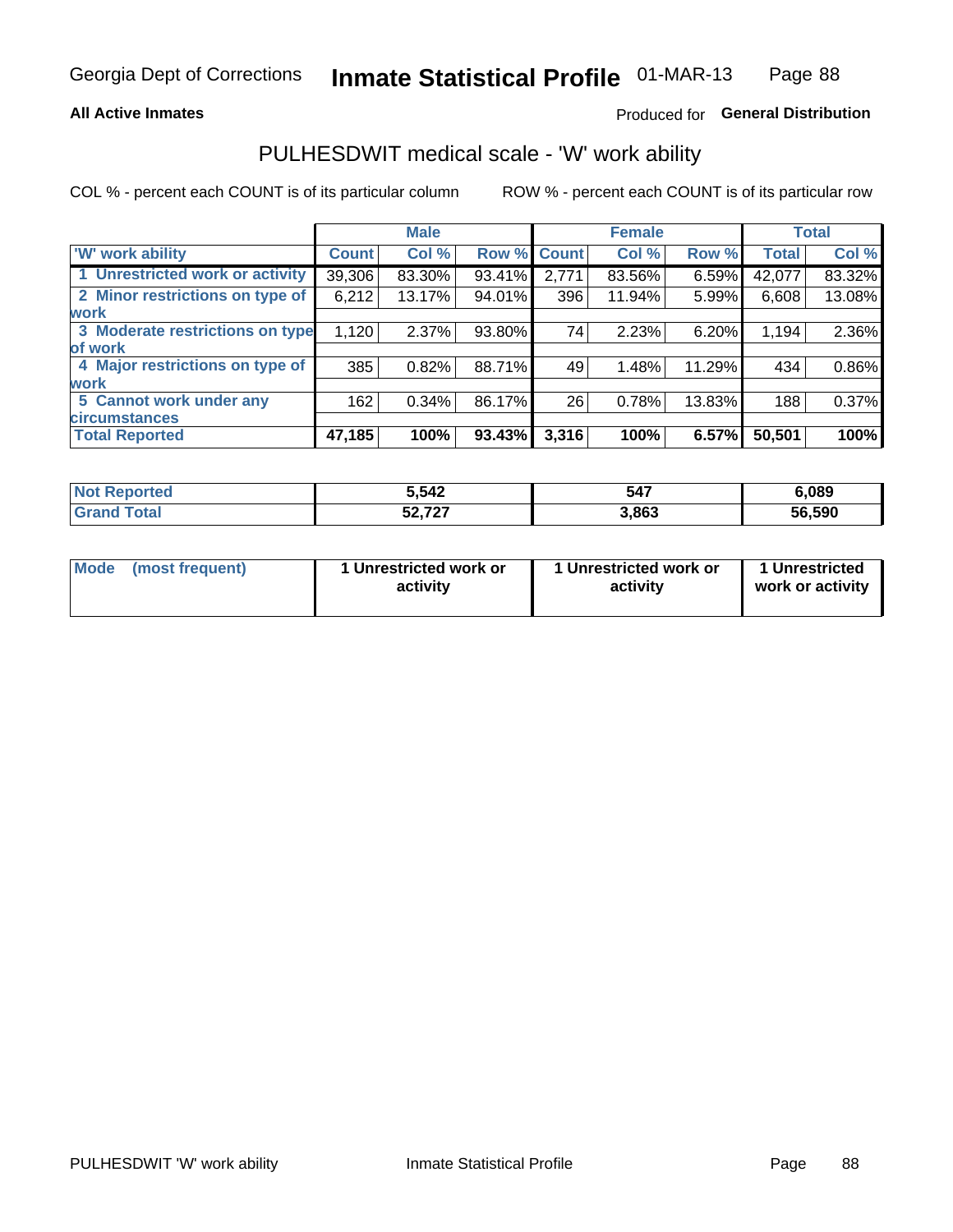#### **All Active Inmates**

#### Produced for General Distribution

# PULHESDWIT medical scale - 'I' impairment

COL % - percent each COUNT is of its particular column

|                                                              |              | <b>Male</b> |        |             | <b>Female</b> |       |              | <b>Total</b> |
|--------------------------------------------------------------|--------------|-------------|--------|-------------|---------------|-------|--------------|--------------|
| <b>T' Impairment</b>                                         | <b>Count</b> | Col %       |        | Row % Count | Col %         | Row % | <b>Total</b> | Col %        |
| 1 No impairments or<br>disabilities                          | 46,845       | 99.32%      | 93.45% | 3,286       | 99.13%        | 6.55% | 50,131       | 99.30%       |
| 2 Wheelchair-bound but<br>otherwise OK                       | 225          | 0.48%       | 90.36% | 24          | 0.72%         | 9.64% | 249          | 0.49%        |
| <b>3 Needs low-level Assisted</b><br>Living (level I)        | 35           | 0.07%       | 94.59% | 2           | 0.06%         | 5.41% | 37           | 0.07%        |
| 4 Needs moderate Assisted<br><b>Living (level II)</b>        | 10           | 0.02%       | 90.91% |             | 0.03%         | 9.09% | $1^{\circ}$  | 0.02%        |
| <b>5 Needs maximal Assisted</b><br><b>Living (level III)</b> | 53           | 0.11%       | 96.36% | 2           | 0.06%         | 3.64% | 55           | 0.11%        |
| <b>Total Reported</b>                                        | 47,168       | 100%        | 93.43% | 3,315       | 100%          | 6.57% | 50,483       | 100%         |

| orted | 5,559                        | 548   | 6,107  |
|-------|------------------------------|-------|--------|
| Tota. | $F^{\alpha}$ 707<br>JZ,<br>. | 3,863 | 56,590 |

| Mode | (most frequent) | 1 No impairments or<br>disabilities | 1 No impairments or<br>disabilities | 1 No impairments<br>or disabilities |
|------|-----------------|-------------------------------------|-------------------------------------|-------------------------------------|
|------|-----------------|-------------------------------------|-------------------------------------|-------------------------------------|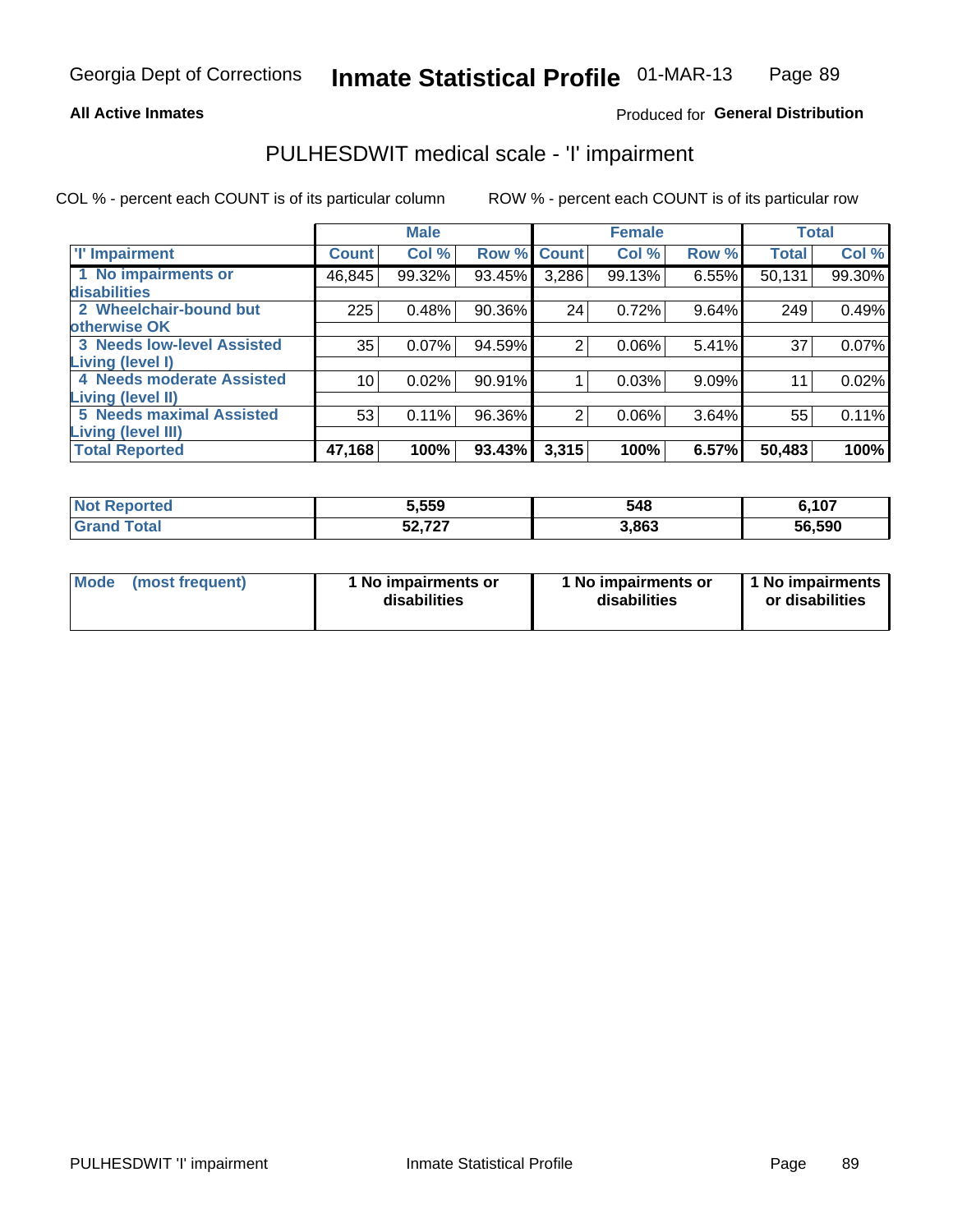#### **All Active Inmates**

### Produced fo General Distribution

# PULHESDWIT medical scale - 'T' transportability

COL % - percent each COUNT is of its particular column

|                              |              | <b>Male</b> |         |              | <b>Female</b> |       |              | <b>Total</b> |
|------------------------------|--------------|-------------|---------|--------------|---------------|-------|--------------|--------------|
| <b>T' Transportability</b>   | <b>Count</b> | Col %       | Row %   | <b>Count</b> | Col %         | Row % | <b>Total</b> | Col %        |
| 1 Can be transported in any  | 46,942       | 99.46%      | 93.45%  | 3,289        | 99.61%        | 6.55% | 50,231       | 99.47%       |
| ordinary approved vehicle    |              |             |         |              |               |       |              |              |
| 2 Wheelchair-bound, not      | 66           | 0.14%       | 90.41%  | 7            | 0.21%         | 9.59% | 73           | 0.14%        |
| needing special vehicle      |              |             |         |              |               |       |              |              |
| 3 Wheelchair-bound, requires | 15           | 0.03%       | 100.00% |              |               |       | 15           | 0.03%        |
| special vehicle              |              |             |         |              |               |       |              |              |
| 4 Needs specially-equipped   | 4            | 0.01%       | 100.00% |              |               |       | 4            | 0.01%        |
| medical vehicle              |              |             |         |              |               |       |              |              |
| <b>5 Requires ambulance</b>  | 170          | 0.36%       | 96.59%  | 6            | 0.18%         | 3.41% | 176          | 0.35%        |
| transport                    |              |             |         |              |               |       |              |              |
| <b>Total Reported</b>        | 47,197       | 100%        | 93.46%  | 3,302        | 100%          | 6.54% | 50,499       | 100%         |

| Reported<br>NOT | 5,530                 | 561   | 6,091  |
|-----------------|-----------------------|-------|--------|
| <b>Tota</b>     | $E_2 = 727$<br>34.IZI | 3,863 | 56,590 |

|  | Mode (most frequent) | 1 Can be transported in any 1 Can be transported in any<br>ordinary approved vehicle   ordinary approved vehicle   transported in any |  | 1 Can be<br>  ordinary approved  <br>vehicle |
|--|----------------------|---------------------------------------------------------------------------------------------------------------------------------------|--|----------------------------------------------|
|--|----------------------|---------------------------------------------------------------------------------------------------------------------------------------|--|----------------------------------------------|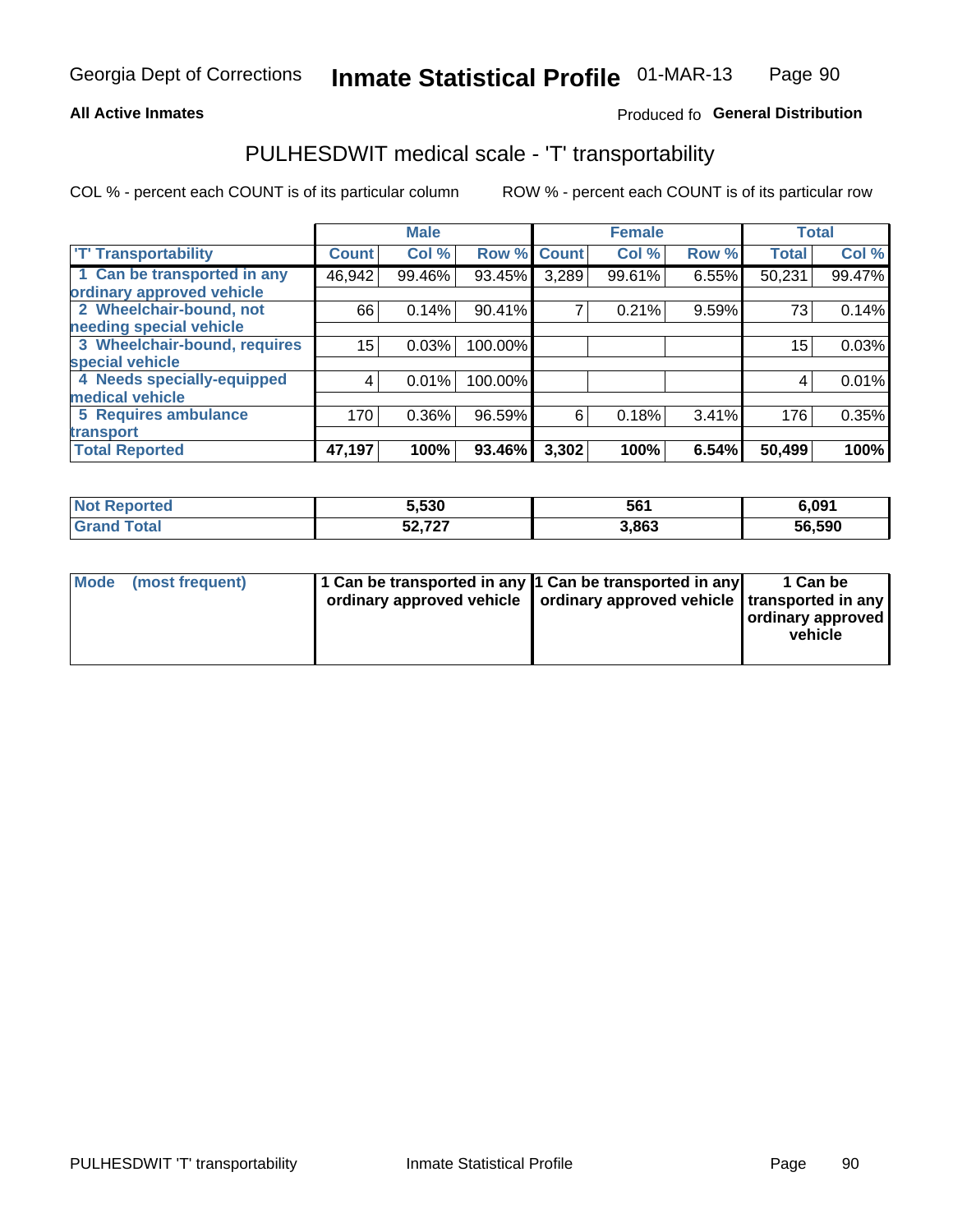#### **All Active Inmates**

#### Produced for General Distribution

## Criminality in family, self-reported

COL % - percent each COUNT is of its particular column

|                              |              | <b>Male</b> |        |              | <b>Female</b> |          |              | <b>Total</b> |
|------------------------------|--------------|-------------|--------|--------------|---------------|----------|--------------|--------------|
| <b>Criminality In Family</b> | <b>Count</b> | Col%        | Row %  | <b>Count</b> | Col %         | Row %    | Total        | Col %        |
| Yes, criminality in family   | 4.995        | 23.43%      | 93.33% | 357          | 39.49%        | $6.67\%$ | 5,352        | 24.08%       |
| No criminality in family     | 16.323       | 76.57%      | 96.76% | 547          | $60.51\%$     | $3.24\%$ | 16.870       | 75.92%       |
| <b>Total Reported</b>        | 21,318       | 100%        | 95.93% | 904          | 100%          |          | 4.07% 22,222 | 100%         |

| <b>Not Reported</b> | 31,409 | 2,959 | 34,368 |
|---------------------|--------|-------|--------|
| ⊺otai               | 52,727 | 3,863 | 56.590 |

|  | Mode (most frequent) | No criminality in family | No criminality in family | No criminality in<br>family |
|--|----------------------|--------------------------|--------------------------|-----------------------------|
|--|----------------------|--------------------------|--------------------------|-----------------------------|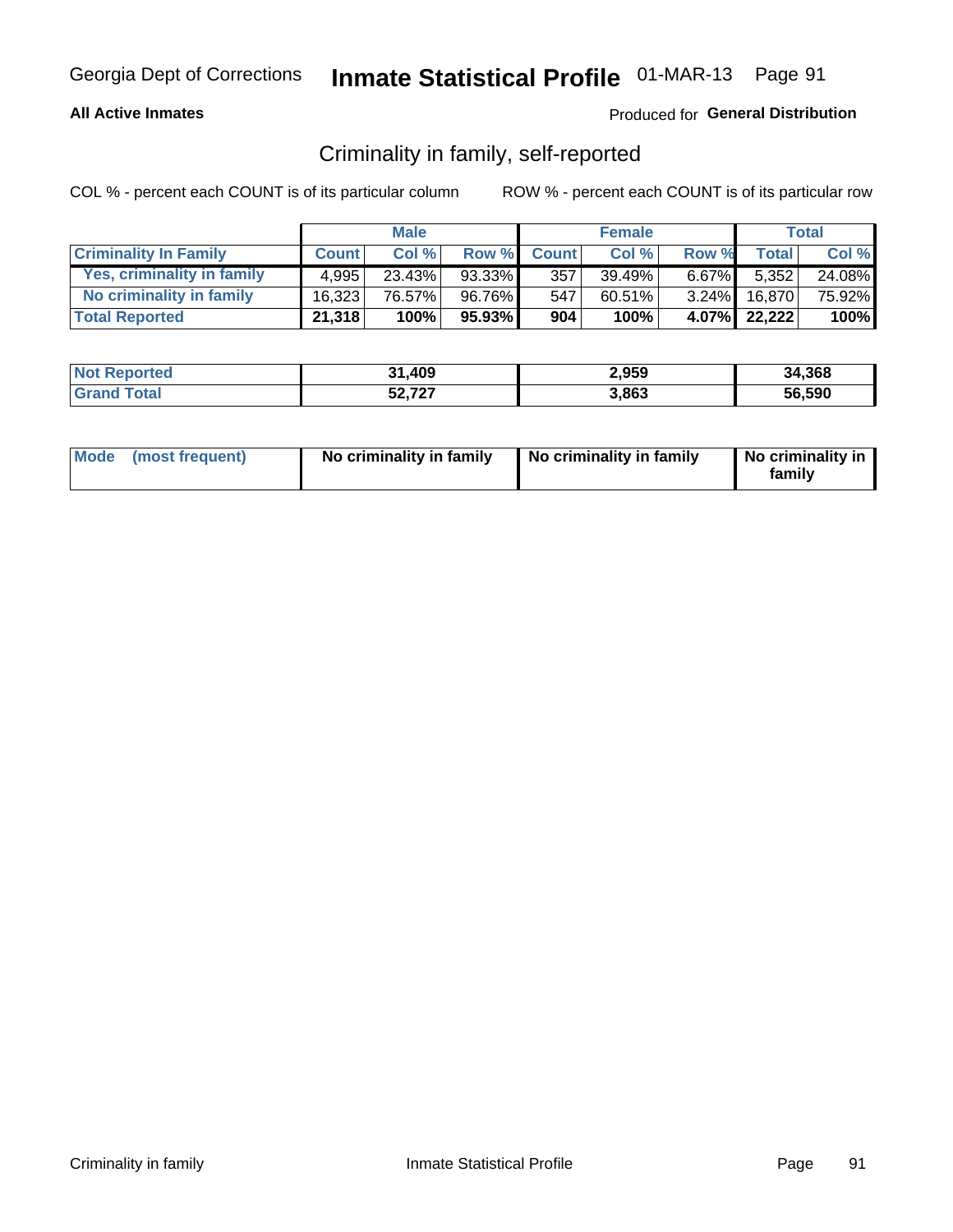#### **All Active Inmates**

### Produced for General Distribution

## Alcoholism in family, self-reported

COL % - percent each COUNT is of its particular column

|                             |              | <b>Male</b> |        |              | <b>Female</b> |          |              | Total   |
|-----------------------------|--------------|-------------|--------|--------------|---------------|----------|--------------|---------|
| <b>Alcoholism In Family</b> | <b>Count</b> | Col%        | Row %  | <b>Count</b> | Col%          | Row %    | <b>Total</b> | Col %   |
| Yes, alcoholism in family   | 3.129        | 14.68%      | 93.38% | 222          | 24.56%        | $6.62\%$ | 3,351        | 15.08%  |
| No alcoholism in family     | 18.189       | 85.32%      | 96.39% | 682          | 75.44%        | $3.61\%$ | 18.871       | 84.92%  |
| <b>Total Reported</b>       | 21,318       | 100%        | 95.93% | 904          | 100%          |          | 4.07% 22,222 | $100\%$ |

| <b>Not Reported</b> | 31,409 | 2,959 | 34,368 |
|---------------------|--------|-------|--------|
| ⊺otai               | 52,727 | 3,863 | 56.590 |

|  | Mode (most frequent) | No alcoholism in family | No alcoholism in family | No alcoholism in<br>family |
|--|----------------------|-------------------------|-------------------------|----------------------------|
|--|----------------------|-------------------------|-------------------------|----------------------------|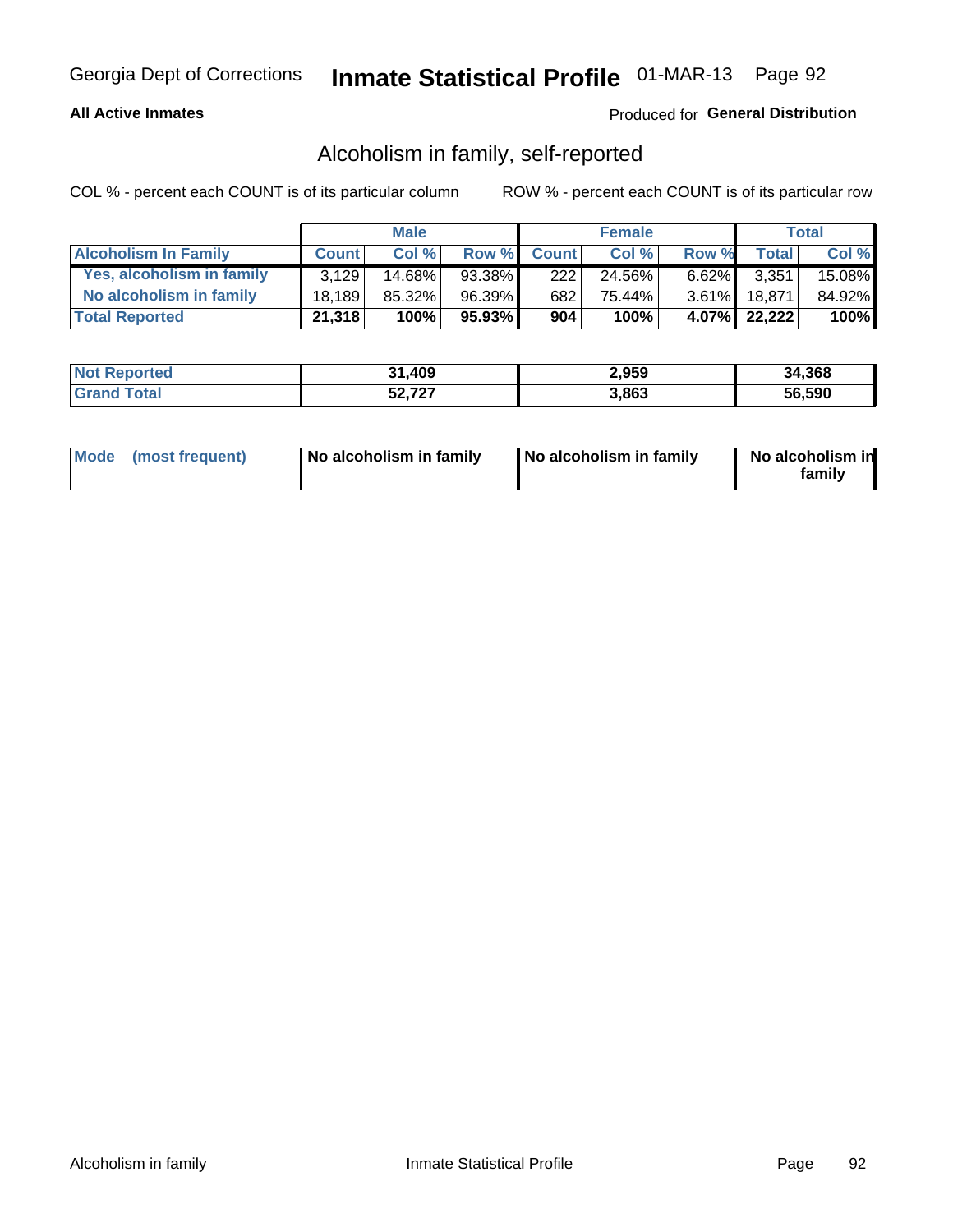#### **All Active Inmates**

### Produced for General Distribution

## Drug abuse in family, self-reported

COL % - percent each COUNT is of its particular column

|                           |              | <b>Male</b> |           |                  | <b>Female</b> |           |              | <b>Total</b> |
|---------------------------|--------------|-------------|-----------|------------------|---------------|-----------|--------------|--------------|
| Drug Abuse In Family      | <b>Count</b> | Col%        | Row %     | <b>Count</b>     | Col%          | Row %     | <b>Total</b> | Col %        |
| Yes, drug abuse in family | 1.755        | 8.23%       | 89.77%    | 200 <sub>1</sub> | 22.12%        | $10.23\%$ | 1,955        | 8.80%        |
| No drug abuse in family   | 19.563       | $91.77\%$   | 96.53%    | 704              | 77.88%        | $3.47\%$  | 20.267       | 91.20%       |
| <b>Total Reported</b>     | 21,318       | 100%        | $95.93\%$ | 904              | 100%          | 4.07%     | 22,222       | 100%         |

| <b>Not Reported</b> | 31,409 | 2,959 | 34,368 |
|---------------------|--------|-------|--------|
| ⊺otai               | 52,727 | 3,863 | 56.590 |

|  | Mode (most frequent) | No drug abuse in family | No drug abuse in family | No drug abuse in<br>familv |
|--|----------------------|-------------------------|-------------------------|----------------------------|
|--|----------------------|-------------------------|-------------------------|----------------------------|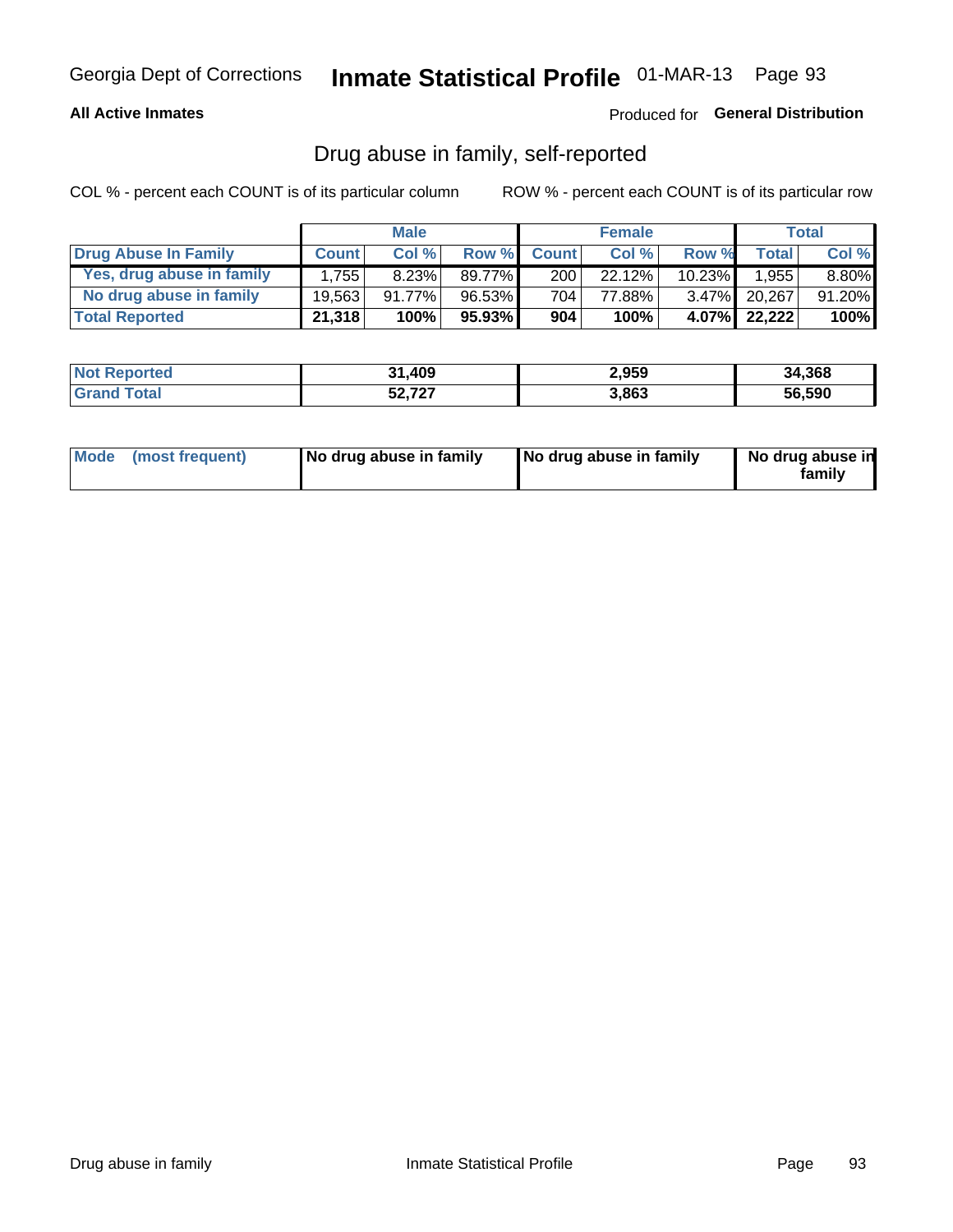#### **All Active Inmates**

### Produced for General Distribution

## Subjected to frequent beatings, self-reported

COL % - percent each COUNT is of its particular column

|                                   |              | <b>Male</b> |        |              | <b>Female</b> |           |        | Total  |
|-----------------------------------|--------------|-------------|--------|--------------|---------------|-----------|--------|--------|
| <b>Frequent beatings</b>          | <b>Count</b> | Col %       | Row %  | <b>Count</b> | Col %         | Row %     | Total  | Col %  |
| <b>Yes, subjected to frequent</b> | 1.007        | 4.72%       | 86.51% | 157          | 17.37%        | $13.49\%$ | 1,164  | 5.24%  |
| <b>beatings</b>                   |              |             |        |              |               |           |        |        |
| Not subjected to frequent         | 20,311       | 95.28%      | 96.45% | 747          | 82.63%        | $3.55\%$  | 21,058 | 94.76% |
| <b>beatings</b>                   |              |             |        |              |               |           |        |        |
| <b>Total Reported</b>             | 21,318       | 100%        | 95.93% | 904          | 100%          | 4.07%     | 22,222 | 100%   |

| <b>Not</b><br>Reported | 31,409 | 2,959 | 34,368 |
|------------------------|--------|-------|--------|
| Total                  | 52,727 | 3,863 | 56,590 |

| (most frequent)<br>Not subjected to frequent<br><b>Mode</b><br>beatings | Not subjected to frequent   Not subjected to<br>beatings | <b>frequent beatings</b> |
|-------------------------------------------------------------------------|----------------------------------------------------------|--------------------------|
|-------------------------------------------------------------------------|----------------------------------------------------------|--------------------------|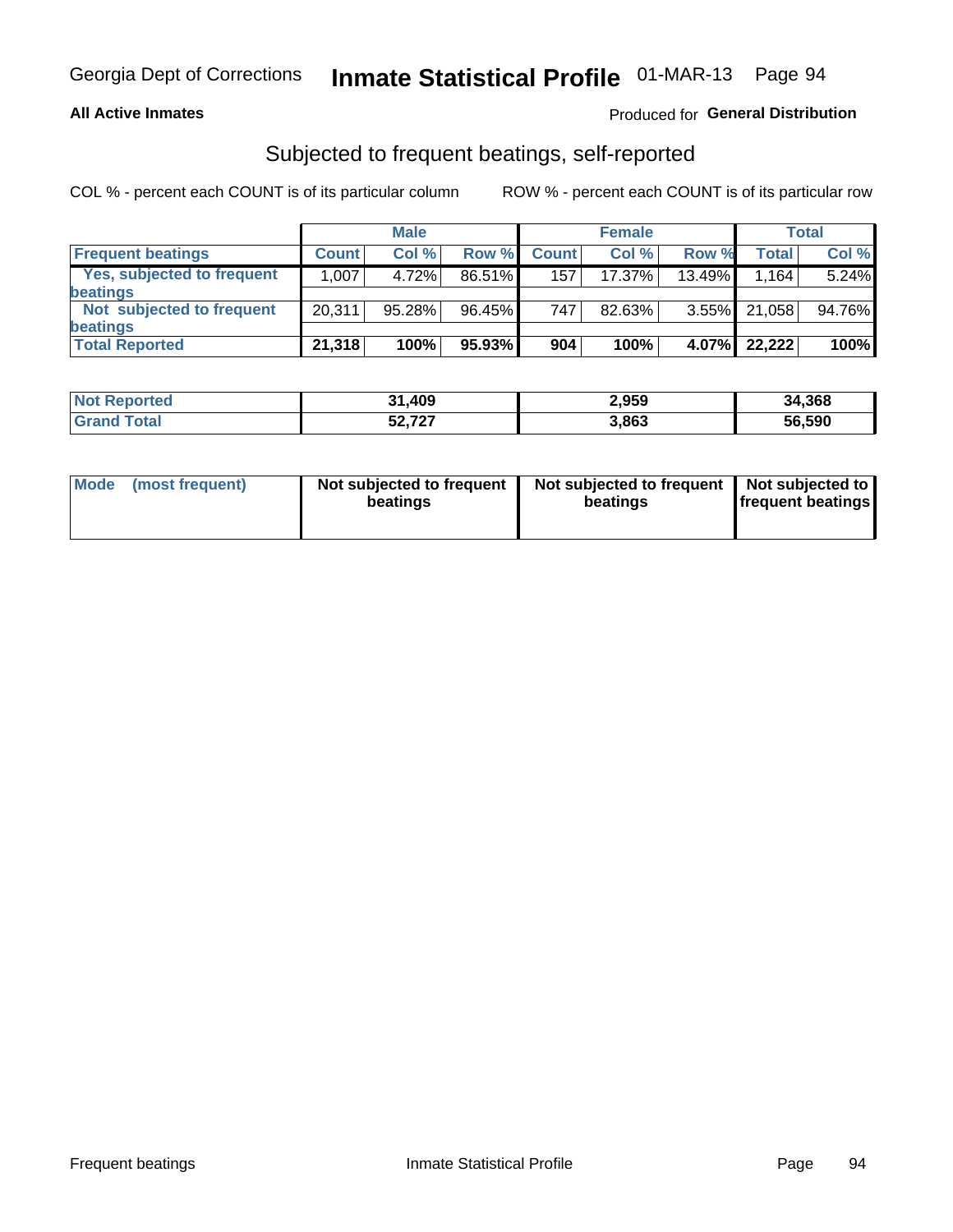#### **All Active Inmates**

### Produced for General Distribution

## Father absent during inmate's childhood

COL % - percent each COUNT is of its particular column

|                           |              | <b>Male</b> |           |              | <b>Female</b> |          |              | Total  |
|---------------------------|--------------|-------------|-----------|--------------|---------------|----------|--------------|--------|
| <b>Father Absent</b>      | <b>Count</b> | Col%        | Row %     | <b>Count</b> | Col %         | Row %    | <b>Total</b> | Col %  |
| Yes, father was absent    | 10.360       | 48.60%      | 96.74%    | 349          | 38.61%        | $3.26\%$ | 10.709       | 48.19% |
| No, father was not absent | 10.958       | 51.40%      | $95.18\%$ | 555          | 61.39%        |          | 4.82% 11,513 | 51.81% |
| <b>Total Reported</b>     | 21,318       | 100%        | $95.93\%$ | 904          | 100%          | $4.07\%$ | 22,222       | 100%   |

| <b>Not Reported</b> | 31,409 | 2,959 | 34,368 |
|---------------------|--------|-------|--------|
| <b>Srand Total</b>  | 52,727 | 3,863 | 56,590 |

|  | Mode (most frequent) |  | No, father was not absent No, father was not absent No, father was not | absent |
|--|----------------------|--|------------------------------------------------------------------------|--------|
|--|----------------------|--|------------------------------------------------------------------------|--------|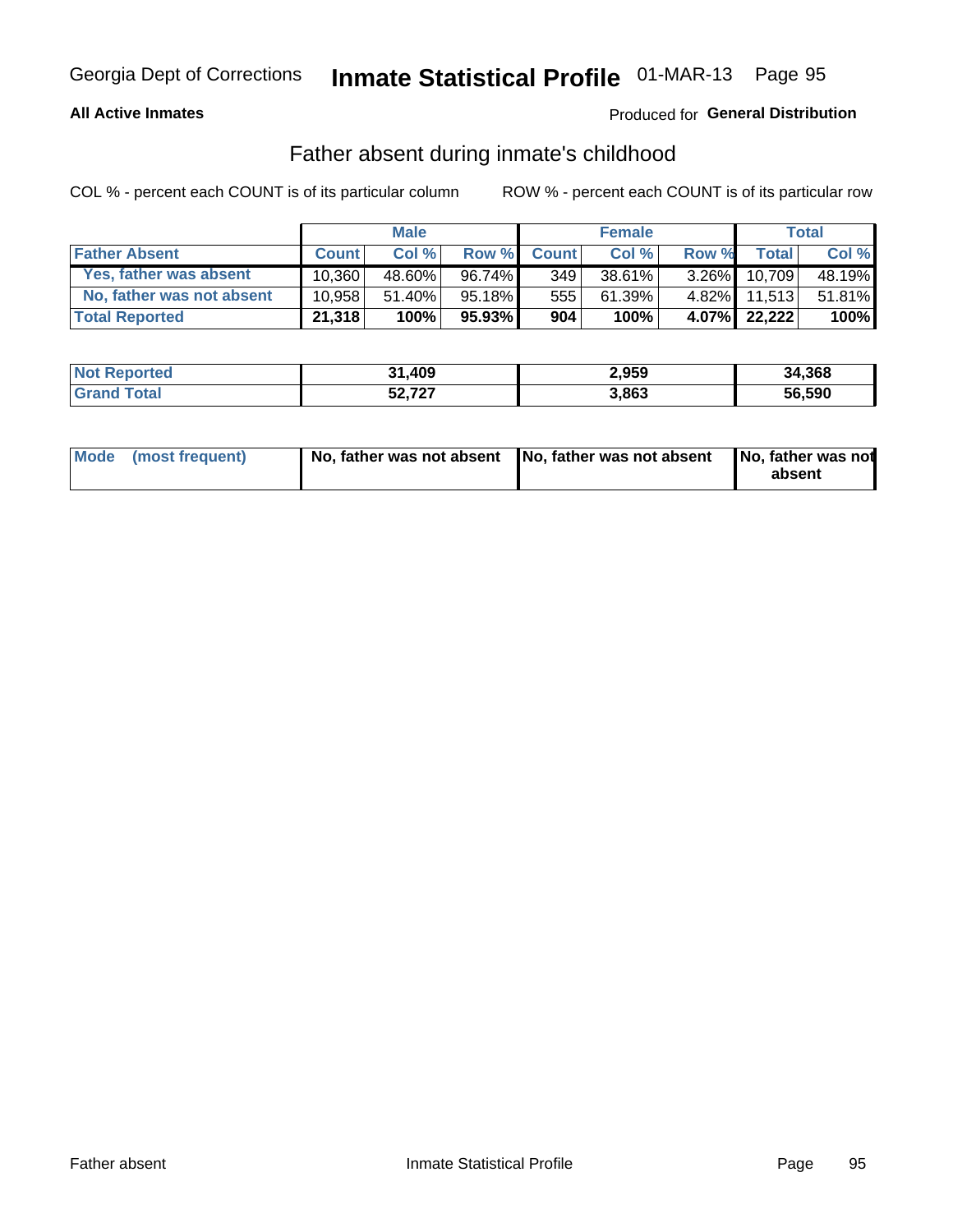#### **All Active Inmates**

#### Produced for General Distribution

## Mother absent during inmate's childhood

COL % - percent each COUNT is of its particular column

|                           | <b>Male</b>  |        |           | <b>Female</b> |        |          | <b>Total</b> |        |
|---------------------------|--------------|--------|-----------|---------------|--------|----------|--------------|--------|
| <b>Mother Absent</b>      | <b>Count</b> | Col%   | Row %     | <b>Count</b>  | Col %  | Row %    | <b>Total</b> | Col %  |
| Yes, mother was absent    | 2,695        | 12.64% | $95.60\%$ | 124           | 13.72% | $4.40\%$ | 2.819        | 12.69% |
| No, mother was not absent | 18.623       | 87.36% | 95.98%    | 780           | 86.28% | $4.02\%$ | 19.403       | 87.31% |
| <b>Total Reported</b>     | 21,318       | 100%   | $95.93\%$ | 904           | 100%   |          | 4.07% 22,222 | 100%   |

| <b>Not Reported</b> | 31,409 | 2,959 | 34,368 |
|---------------------|--------|-------|--------|
| iotal               | 52,727 | 3,863 | 56.590 |

| Mode (most frequent) | No, mother was not absent   No, mother was not absent   No, mother was | not absent |
|----------------------|------------------------------------------------------------------------|------------|
|                      |                                                                        |            |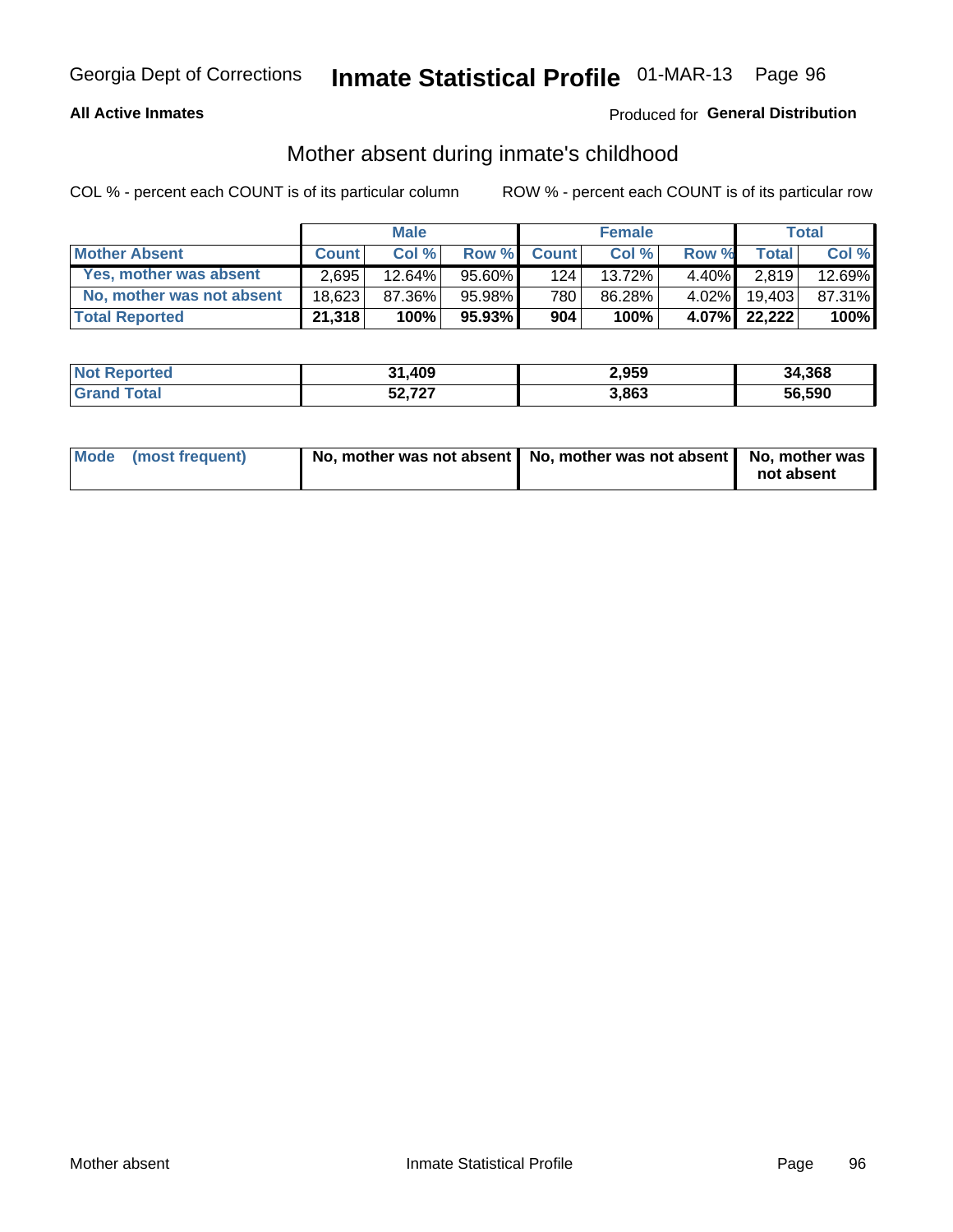#### **All Active Inmates**

### Produced for General Distribution

## Inmate diagnosed as manipulative

COL % - percent each COUNT is of its particular column

|                       | <b>Male</b>  |        |        | <b>Female</b>   |          |          | Total        |        |
|-----------------------|--------------|--------|--------|-----------------|----------|----------|--------------|--------|
| <b>Manipulative</b>   | <b>Count</b> | Col %  | Row %  | <b>Count</b>    | Col%     | Row %    | <b>Total</b> | Col %  |
| Yes, manipulative     | 4.145        | 20.28% | 99.57% | 18 <sup>1</sup> | $1.99\%$ | $0.43\%$ | 4.163        | 19.51% |
| No, not manipulative  | 16,290       | 79.72% | 94.85% | 885             | 98.01%   | $5.15\%$ | 17.175       | 80.49% |
| <b>Total Reported</b> | 20,435       | 100%   | 95.77% | 903             | 100%     | $4.23\%$ | 21,338       | 100%   |

| <b>Not Reported</b>    | 32,292 | 2,960 | 35,252 |
|------------------------|--------|-------|--------|
| <b>'</b> Gran⊾<br>`ota | 52,727 | 3,863 | 56,590 |

|  | Mode (most frequent) | No, not manipulative | , No, not manipulative | No. not<br><b>I</b> manipulative |
|--|----------------------|----------------------|------------------------|----------------------------------|
|--|----------------------|----------------------|------------------------|----------------------------------|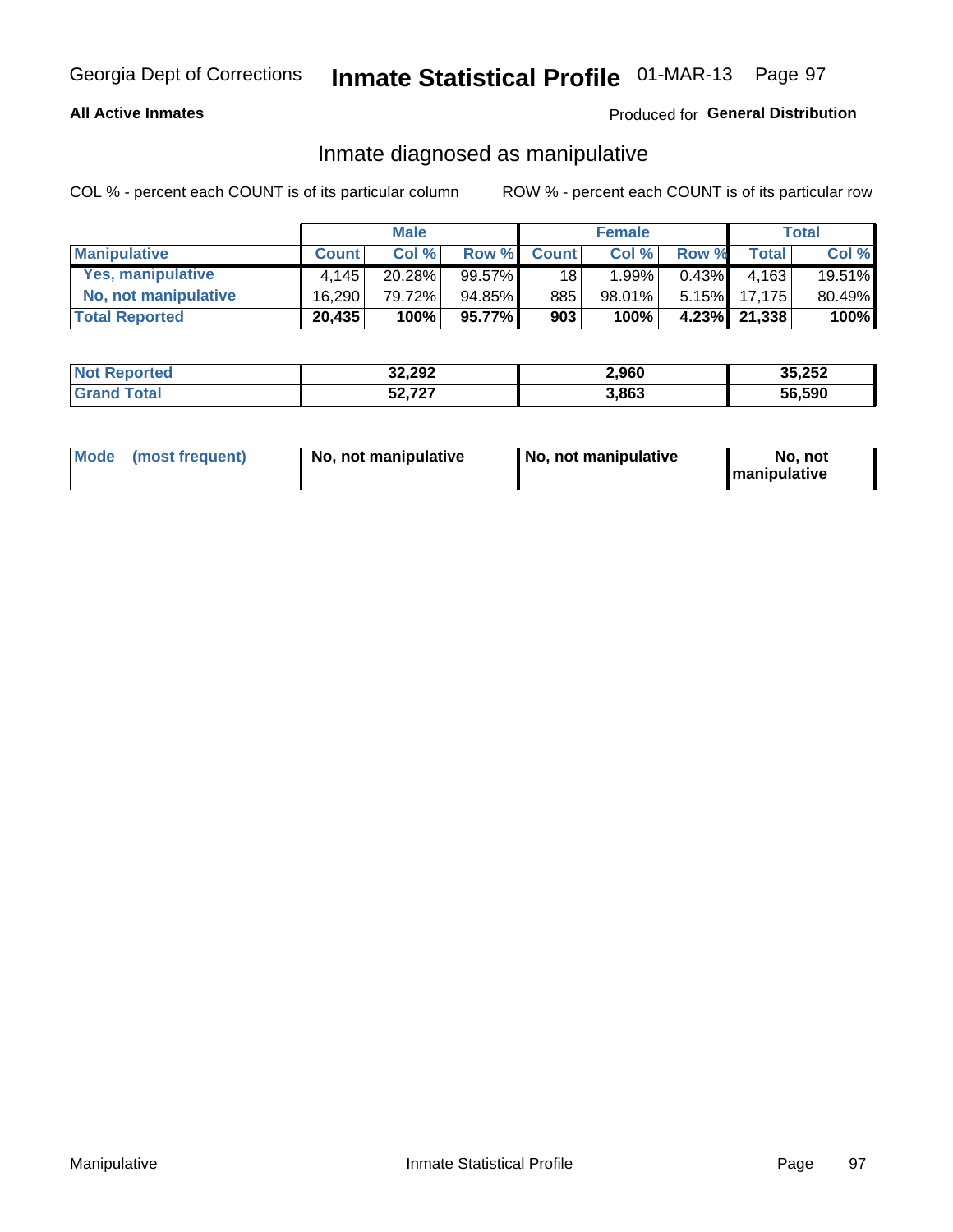#### **All Active Inmates**

Produced for General Distribution

## Inmate diagnosed as assaultive

COL % - percent each COUNT is of its particular column

|                        | <b>Male</b>  |        | <b>Female</b> |              |        | Total    |              |        |
|------------------------|--------------|--------|---------------|--------------|--------|----------|--------------|--------|
| <b>Assaultive</b>      | <b>Count</b> | Col%   | Row %         | <b>Count</b> | Col %  | Row %    | <b>Total</b> | Col %  |
| <b>Yes, assaultive</b> | 11.756       | 57.53% | 95.76%        | 520          | 57.59% | $4.24\%$ | 12.276       | 57.53% |
| No, not assaultive     | 8.679        | 42.47% | 95.77%        | 383          | 42.41% | $4.23\%$ | 9,062        | 42.47% |
| <b>Total Reported</b>  | 20,435       | 100%   | 95.77%        | 903          | 100%   |          | 4.23% 21,338 | 100%   |

| <b>Not</b><br>Reported | 32,292 | 2,960 | 35,252 |
|------------------------|--------|-------|--------|
| <b>ota</b>             | 52,727 | 3,863 | 56,590 |

| Mode<br>(most frequent) | Yes, assaultive | Yes, assaultive | <b>Yes, assaultive</b> |
|-------------------------|-----------------|-----------------|------------------------|
|-------------------------|-----------------|-----------------|------------------------|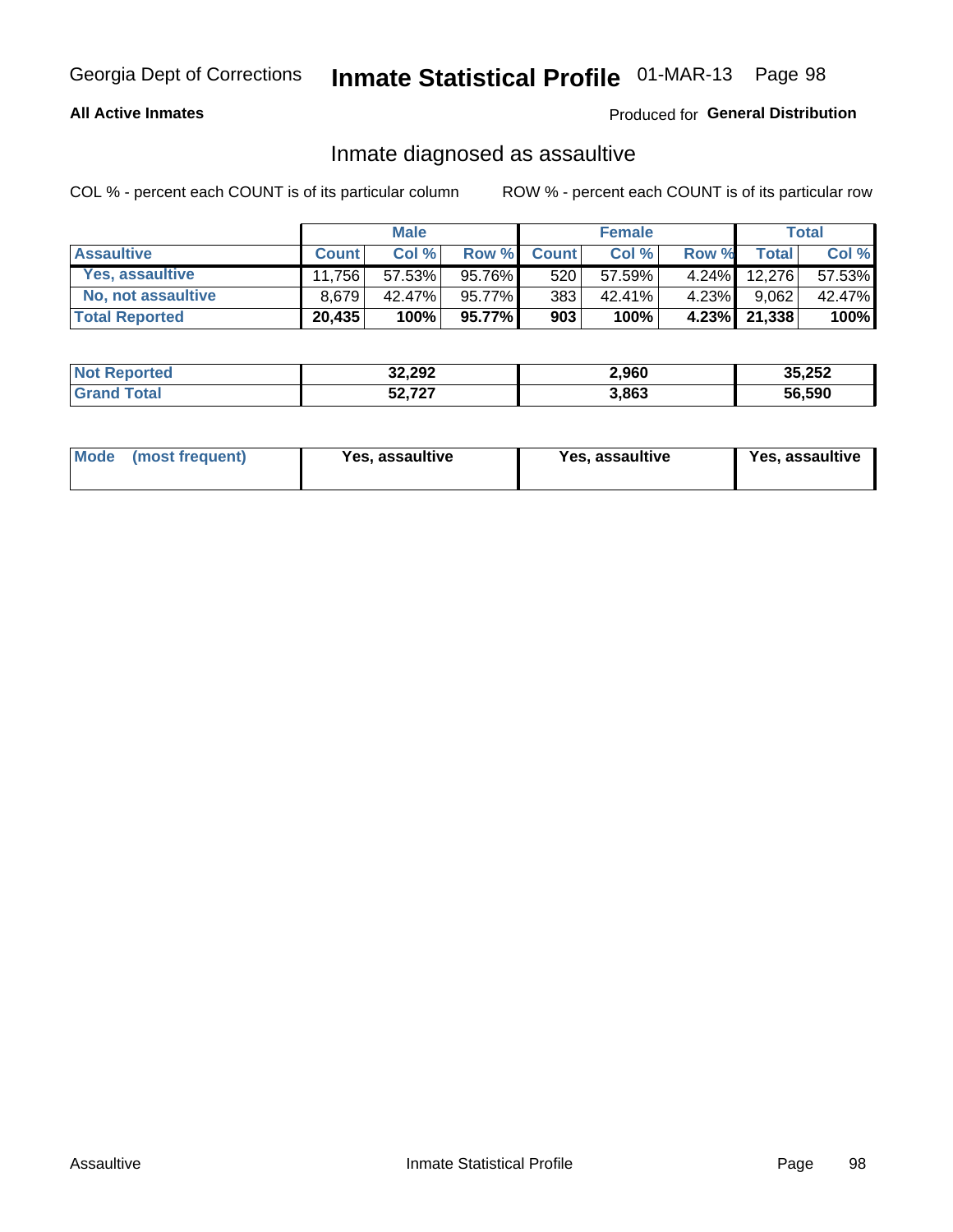# Inmate Statistical Profile 01-MAR-13 Page 99

**All Active Inmates** 

#### **Produced for General Distribution**

## Number of prior Georgia incarcerations

COL % - percent each COUNT is of its particular column

|                                       |              | <b>Male</b> |             |       | <b>Female</b> |       |        | <b>Total</b> |
|---------------------------------------|--------------|-------------|-------------|-------|---------------|-------|--------|--------------|
| <b>Num of Prior GA Incarcerations</b> | <b>Count</b> | Col %       | Row % Count |       | Col %         | Row % | Total  | Col %        |
|                                       | 30,444       | 57.74%      | 91.63%      | 2,782 | 72.02%        | 8.37% | 33,226 | 58.71%       |
|                                       | 9,470        | 17.96%      | $95.24\%$   | 473   | 12.24%        | 4.76% | 9,943  | 17.57%       |
| $\overline{2}$                        | 5,230        | 9.92%       | 95.32%      | 257   | 6.65%         | 4.68% | 5,487  | 9.70%        |
| 3                                     | 3,044        | 5.77%       | $95.07\%$   | 158   | 4.09%         | 4.93% | 3,202  | 5.66%        |
| $\boldsymbol{4}$                      | 1,857        | 3.52%       | 95.92%      | 79    | 2.05%         | 4.08% | 1,936  | 3.42%        |
| 5                                     | 1,108        | 2.10%       | 96.52%      | 40    | 1.04%         | 3.48% | 1,148  | 2.03%        |
| <b>More Than 5</b>                    | 1,574        | 2.99%       | $95.51\%$   | 74    | 1.92%         | 4.49% | 1.648  | 2.91%        |
| <b>Total Reported</b>                 | 52,727       | 100%        | 93.17%      | 3,863 | 100.0%        | 6.83% | 56,590 | 100%         |

| orted<br>N |                            |       |        |
|------------|----------------------------|-------|--------|
| 'ota.      | <b>50.707</b><br>JL, I L I | 3,863 | 56.590 |

| Mean (average)       | l.01 | כס. | .99 |
|----------------------|------|-----|-----|
| Median (middle)      |      |     |     |
| Mode (most frequent) |      |     |     |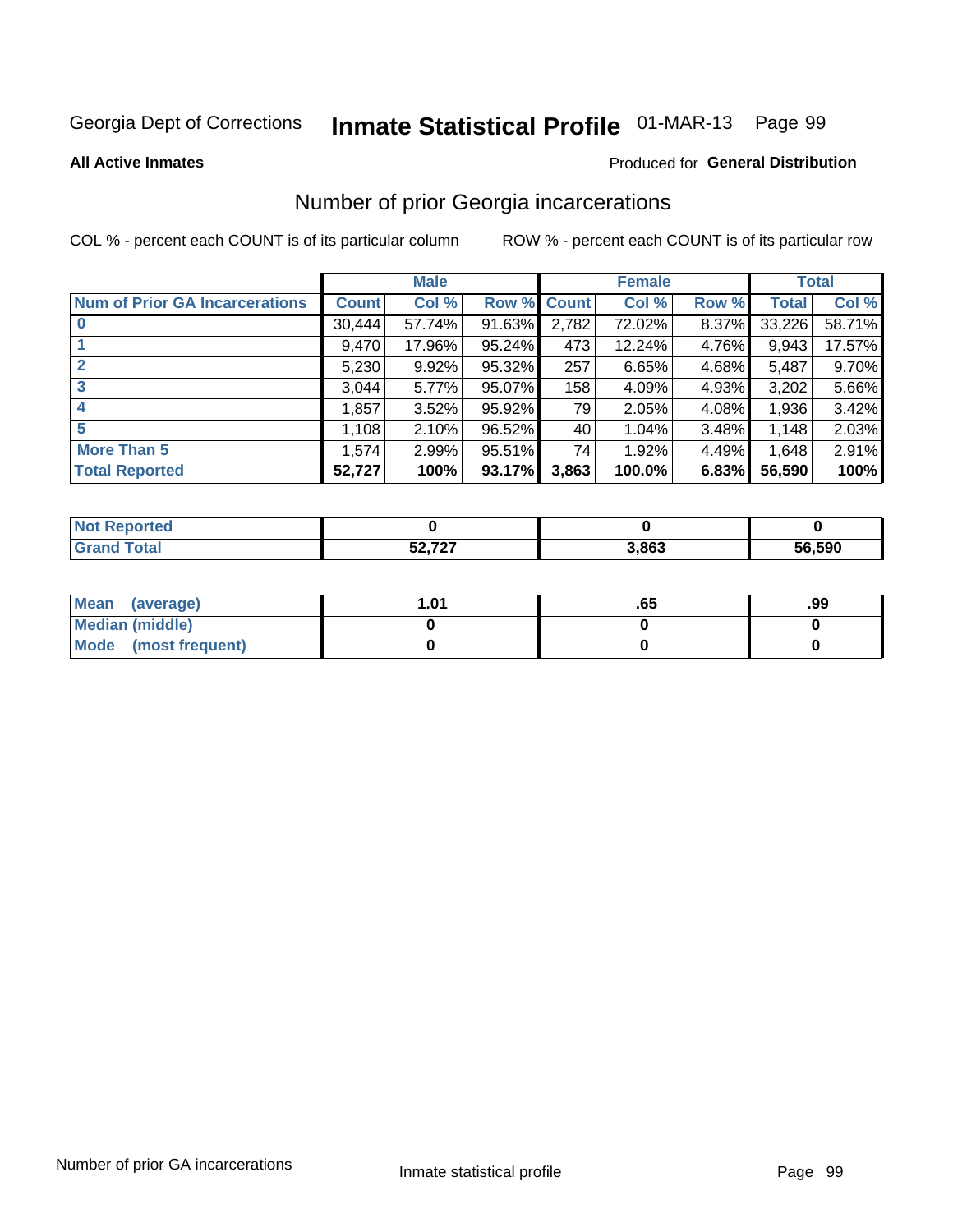# Inmate Statistical Profile 01-MAR-13 Page 100

#### **All Active Inmates**

#### Produced for General Distribution

### Prison sentence in years

COL % - percent each COUNT is of its particular column

ROW % - percent each COUNT is of its particular row

|                                 | <b>Male</b>  |        |         | <b>Female</b> |        |        | <b>Total</b>   |        |
|---------------------------------|--------------|--------|---------|---------------|--------|--------|----------------|--------|
| <b>Prison Sentence In Years</b> | <b>Count</b> | Col %  | Row %   | <b>Count</b>  | Col %  | Row %  | <b>Total</b>   | Col %  |
| $0 - 1$                         | 1,540        | 2.92%  | 90.80%  | 156           | 4.04%  | 9.20%  | 1,696          | 3.00%  |
| $1.1 - 2$                       | 3,273        | 6.21%  | 90.59%  | 340           | 8.80%  | 9.41%  | 3,613          | 6.38%  |
| $2.1 - 3$                       | 3,868        | 7.34%  | 88.90%  | 483           | 12.50% | 11.10% | 4,351          | 7.69%  |
| $3.1 - 4$                       | 3,153        | 5.98%  | 90.73%  | 322           | 8.34%  | 9.27%  | 3,475          | 6.14%  |
| $4.1 - 5$                       | 5,135        | 9.74%  | 91.27%  | 491           | 12.71% | 8.73%  | 5,626          | 9.94%  |
| $5.1 - 6$                       | 2,336        | 4.43%  | 90.30%  | 251           | 6.50%  | 9.70%  | 2,587          | 4.57%  |
| $6.1 - 7$                       | 2,263        | 4.29%  | 92.10%  | 194           | 5.02%  | 7.90%  | 2,457          | 4.34%  |
| $7.1 - 8$                       | 2,070        | 3.93%  | 92.25%  | 174           | 4.50%  | 7.75%  | 2,244          | 3.97%  |
| $8.1 - 9$                       | 1,488        | 2.82%  | 93.12%  | 110           | 2.85%  | 6.88%  | 1,598          | 2.82%  |
| $9.1 - 10$                      | 5,734        | 10.87% | 93.77%  | 381           | 9.86%  | 6.23%  | 6,115          | 10.81% |
| $10.1 - 12$                     | 2,758        | 5.23%  | 94.58%  | 158           | 4.09%  | 5.42%  | 2,916          | 5.15%  |
| $12.1 - 15$                     | 3,994        | 7.57%  | 95.32%  | 196           | 5.07%  | 4.68%  | 4,190          | 7.40%  |
| $15.1 - 20$                     | 3,942        | 7.48%  | 95.94%  | 167           | 4.32%  | 4.06%  | 4,109          | 7.26%  |
| 20.1 - Over                     | 3,397        | 6.44%  | 97.31%  | 94            | 2.43%  | 2.69%  | 3,491          | 6.17%  |
| <b>Life</b>                     | 6,905        | 13.10% | 95.52%  | 324           | 8.39%  | 4.48%  | 7,229          | 12.77% |
| <b>Life Without Parole</b>      | 779          | 1.48%  | 97.38%  | 21            | 0.54%  | 2.63%  | 800            | 1.41%  |
| <b>Death</b>                    | 90           | 0.17%  | 98.90%  |               | 0.03%  | 1.10%  | 91             | 0.16%  |
| <b>Youthful Offenders</b>       | 2            | 0.01%  | 100.00% |               |        |        | $\overline{2}$ | 0.01%  |
| <b>Total Reported</b>           | 52,727       | 100%   | 93.17%  | 3,863         | 100%   | 6.83%  | 56,590         | 100%   |

| oorted<br><b>NOT</b> |             |       |        |
|----------------------|-------------|-------|--------|
|                      | - 707<br>-- | 3,863 | 56,590 |

#### **Determinate (numeric) sentences only**

| <b>Mea</b> | <b>F 00</b><br>15.UZ | .<br>___ | 14.94 |
|------------|----------------------|----------|-------|
|            |                      |          |       |

All sentences (including determinate), with life, life without parole, and death sentences figured at 45 years

| <b>Me</b><br>$\sim$<br>ne.<br>n n<br>$\sim$<br>7Л<br>–4.ZO<br>27.LJ<br>.<br>______ |  |  |  |
|------------------------------------------------------------------------------------|--|--|--|
|                                                                                    |  |  |  |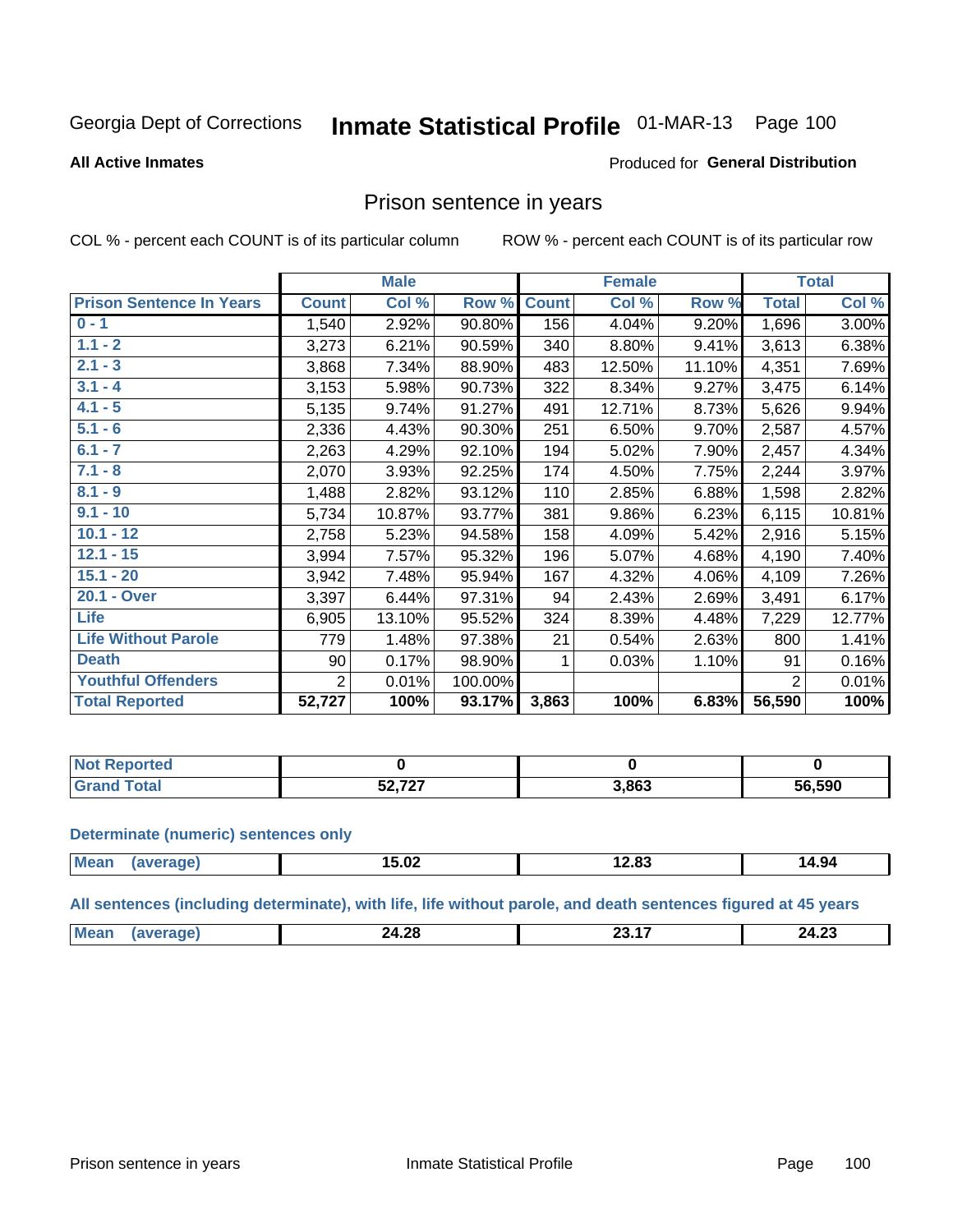# Inmate Statistical Profile 01-MAR-13 Page 101

#### **All Active Inmates**

#### Produced for General Distribution

## Primary offense, broken out into felonies vs misdemeanors

COL % - percent each COUNT is of its particular column

|                                  | <b>Male</b>  |        |           | <b>Female</b>      |        |       | Total  |        |
|----------------------------------|--------------|--------|-----------|--------------------|--------|-------|--------|--------|
| <b>Felonies and Misdemeanors</b> | <b>Count</b> | Col%   |           | <b>Row % Count</b> | Col%   | Row % | Total, | Col %  |
| <b>Felonies</b>                  | 52,556       | 99.81% | 93.16%    | 3.857              | 99.87% | 6.84% | 56.413 | 99.82% |
| <b>Misdemeanors</b>              | 99           | 19%    | 95.19%    |                    | .13% ' | 4.81% | 104    | 18%    |
| <b>Total Reported</b>            | 52,655       | 100%   | $93.17\%$ | 3,862              | 100%   | 6.83% | 56,517 | 100%   |

| <b>Not</b><br><b>eported</b> | $\sim$    |        | ູ      |
|------------------------------|-----------|--------|--------|
| Grar<br>™otar                | $-0 - -0$ | 52,656 | 56.590 |

| Mo | ____ | 11 C.S<br>. | onies<br>. |
|----|------|-------------|------------|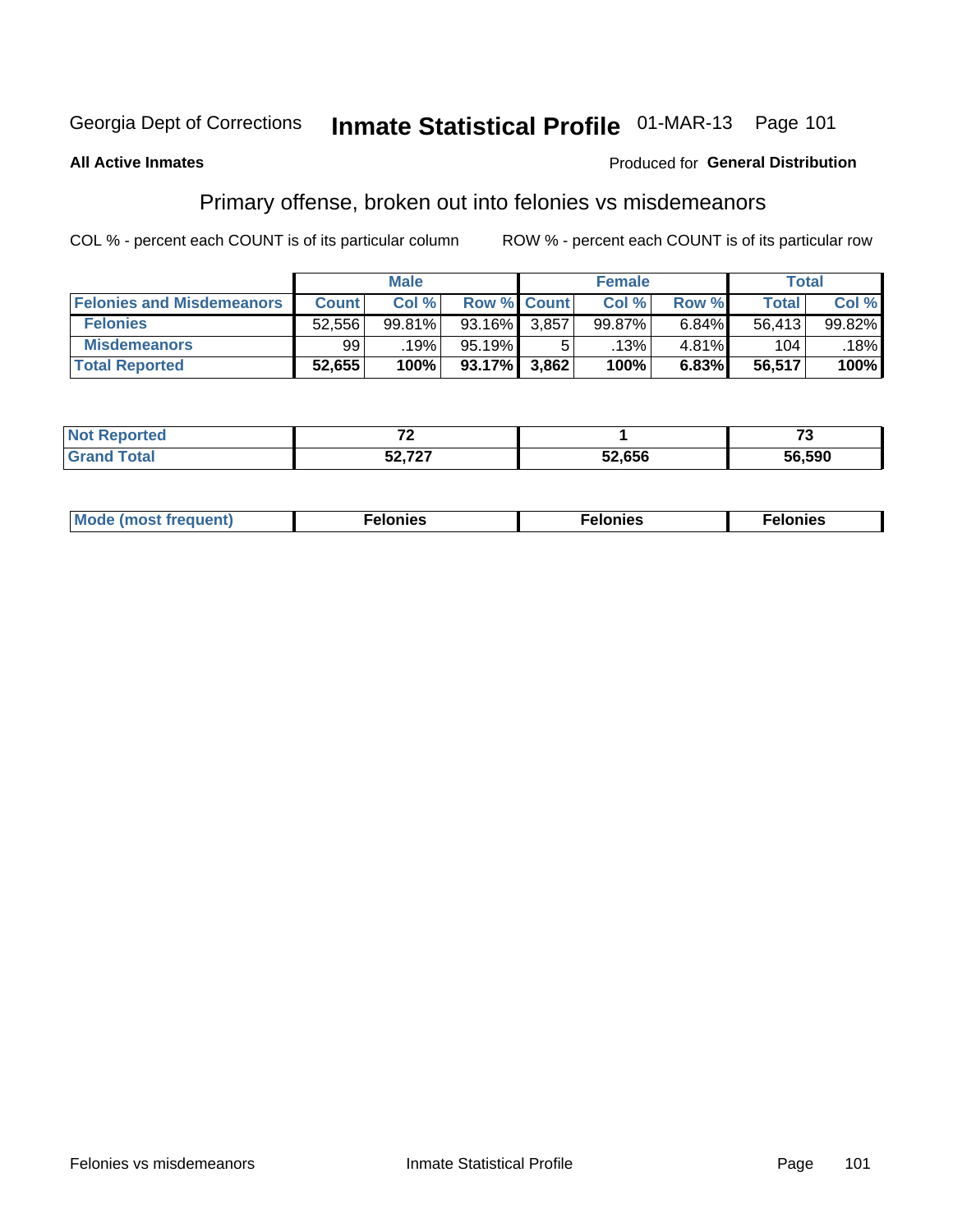# Georgia Dept of Corrections **Inmate Statistical Profile** 01-MAR-13 Page 102

#### **All Active Inmates**

#### Produced for **General Distribution**

## Primary offense, broken out into six broad crime categories

COL % - percent each COUNT is of its particular column ROW % - percent each COUNT is of its particular row

|                                 | <b>Male</b>  |        |           | <b>Female</b> |        |          | <b>Total</b> |        |
|---------------------------------|--------------|--------|-----------|---------------|--------|----------|--------------|--------|
| <b>Crime Categories</b>         | <b>Count</b> | Col %  |           | Row % Count   | Col %  | Row %    | <b>Total</b> | Col %  |
| <b>Violent</b>                  | 24,901       | 47.45% | 94.17%    | 1,543         | 40.14% | 5.83%    | 26,444       | 46.95% |
| <b>Sex Crime</b><br>2           | 8,134        | 15.50% | 98.62%    | 114           | 2.97%  | 1.38%    | 8,248        | 14.64% |
| $\mathbf{3}$<br><b>Property</b> | 10,642       | 20.28% | 89.51%    | 1,247         | 32.44% | 10.49%   | 11,889       | 21.11% |
| <b>Drug</b><br>4                | 6,638        | 12.65% | 89.38%    | 789           | 20.53% | 10.62%   | 7,427        | 13.19% |
| <b>Habit/DUI</b><br>5           | 106          | .20%   | $90.60\%$ | 11            | .29%   | $9.40\%$ | 117          | .21%   |
| <b>Other</b><br>6               | 2,056        | 3.92%  | 93.62%    | 140           | 3.64%  | 6.38%    | 2,196        | 3.90%  |
| <b>Total Reported</b>           | 52,477       | 100%   | 93.17%    | 3,844         | 100%   | 6.83%    | 56,321       | 100%   |

| <b>orted</b><br>NO | 250                   | 40    | 269    |
|--------------------|-----------------------|-------|--------|
| $F$ ntal<br>υιαι   | $E_2 = 727$<br>34.IZI | 3,863 | 56,590 |

| Mo<br>uent)<br>nos | .<br>/iolent | <br>Violent | - --<br><b>Tiolent</b> |
|--------------------|--------------|-------------|------------------------|
|                    |              |             |                        |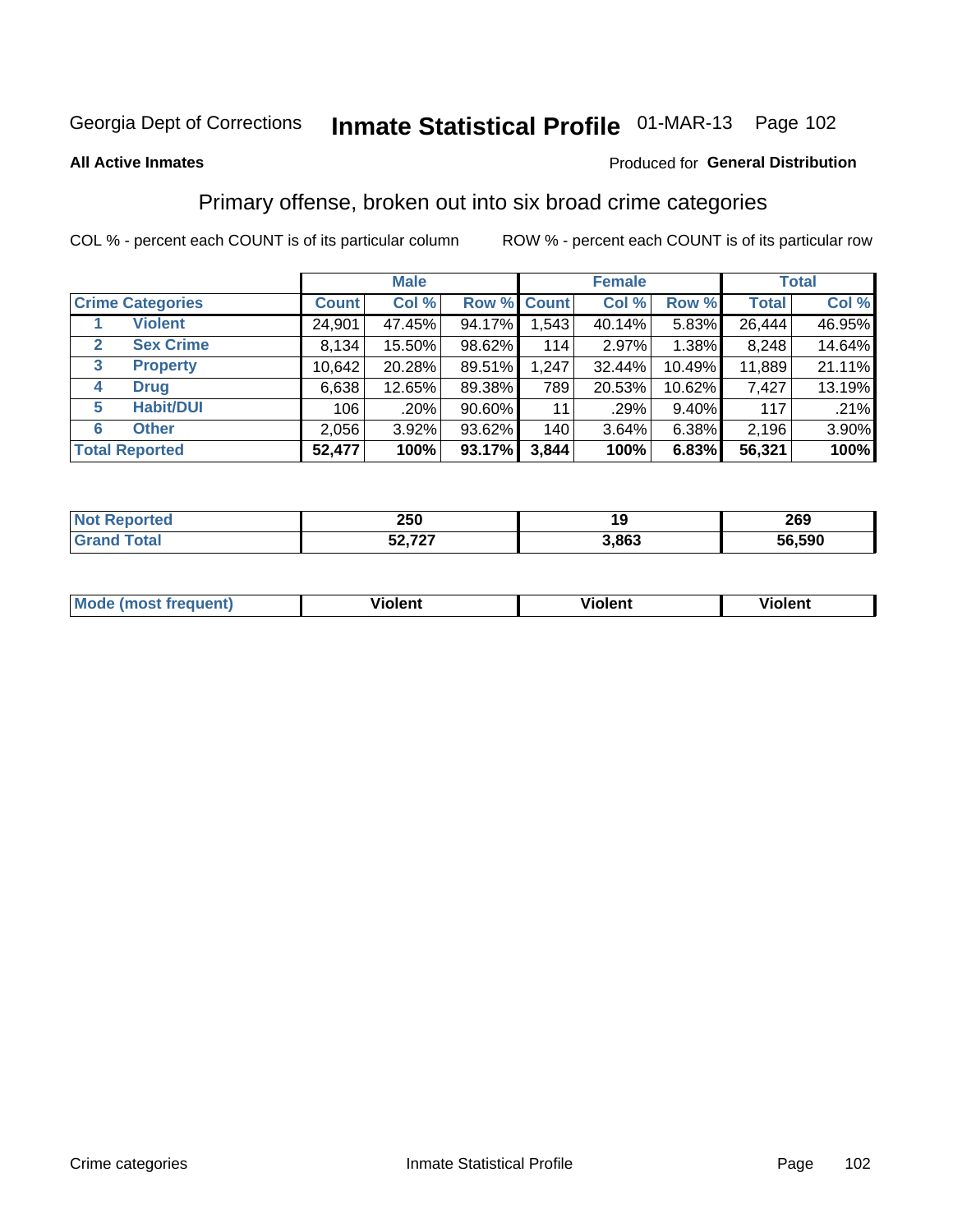# Georgia Dept of Corrections **Inmate Statistical Profile** 01-MAR-13 Page 103

#### **All Active Inmates**

#### Produced for **General Distribution**

## Primary offense, detailed offense code

COL % - percent each COUNT is of its particular column ROW % - percent each COUNT is of its particular row

|   |                                            |                | <b>Male</b> |         |                         | <b>Female</b> |        |                  | <b>Total</b> |
|---|--------------------------------------------|----------------|-------------|---------|-------------------------|---------------|--------|------------------|--------------|
|   | <b>Primary Offense</b>                     | <b>Count</b>   | Col %       | Row %   | <b>Count</b>            | Col %         | Row %  | <b>Total</b>     | Col %        |
| F | <b>Abandonment Of Child</b>                | 4              | .01%        | 100.00% |                         |               |        | $\overline{4}$   | .01%         |
| F | <b>Agg Aslt W Intnt To Rape</b>            | 55             | .10%        | 100.00% |                         |               |        | 55               | .10%         |
| F | <b>Agg Sex Battery Atmpt</b>               | 1              | .01%        | 100.00% |                         |               |        |                  | .01%         |
| F | <b>Aggrav Assault</b>                      | 5,037          | 9.57%       | 94.89%  | 271                     | 7.02%         | 5.11%  | 5,308            | 9.39%        |
| F | <b>Aggrav Assault Peace</b><br><b>Ofcr</b> | 282            | .54%        | 94.63%  | 16                      | .41%          | 5.37%  | 298              | .53%         |
| F | <b>Aggrav Battery</b>                      | 1,097          | 2.08%       | 93.52%  | 76                      | 1.97%         | 6.48%  | 1,173            | 2.08%        |
| F | <b>Aggrav Battery Peace</b><br><b>Ofcr</b> | 21             | .04%        | 95.45%  | 1                       | .03%          | 4.55%  | 22               | .04%         |
| F | <b>Aggrav Ch Molest, Atmpt</b>             | 4              | .01%        | 100.00% |                         |               |        | 4                | .01%         |
| F | <b>Aggrav Child Molestation</b>            | 1,259          | 2.39%       | 98.51%  | 19                      | .49%          | 1.49%  | 1,278            | 2.26%        |
| F | <b>Aggrav Cruelty To</b><br><b>Animals</b> | 9              | .02%        | 90.00%  | 1                       | .03%          | 10.00% | 10               | .02%         |
| F | <b>Aggrav Sexual Battery</b>               | 188            | .36%        | 99.47%  | 1                       | .03%          | .53%   | 189              | .33%         |
| F | <b>Aggrav Sodomy</b>                       | 212            | .40%        | 99.07%  | $\overline{2}$          | .05%          | .93%   | $\overline{2}14$ | .38%         |
| F | <b>Aggrav Stalking</b>                     | 283            | .54%        | 96.92%  | 9                       | .23%          | 3.08%  | 292              | .52%         |
| F | <b>Aggravated Assault On</b><br>$65+$      | 5              | .01%        | 100.00% |                         |               |        | 5                | .01%         |
| F | <b>Aiding Escape</b>                       | 2              | .01%        | 100.00% |                         |               |        | $\overline{2}$   | .01%         |
| F | <b>Aircraft Hijacking</b>                  | 4              | .01%        | 100.00% |                         |               |        | 4                | .01%         |
| F | <b>Alter Id</b>                            | $\overline{2}$ | .01%        | 100.00% |                         |               |        | $\overline{2}$   | .01%         |
| F | <b>Armed Robbery</b>                       | 5,519          | 10.48%      | 96.74%  | 186                     | 4.82%         | 3.26%  | 5,705            | 10.09%       |
| F | <b>Arson 1st Degree</b>                    | 77             | .15%        | 81.91%  | 17                      | .44%          | 18.09% | 94               | .17%         |
| F | <b>Arson 2nd Degree</b>                    | 4              | .01%        | 57.14%  | 3                       | .08%          | 42.86% | $\overline{7}$   | .01%         |
| F | <b>Arson 3rd Degree</b>                    | $\overline{2}$ | .01%        | 100.00% |                         |               |        | $\overline{2}$   | .01%         |
| F | <b>Arson Misc</b>                          | 1              | .01%        | 100.00% |                         |               |        | $\mathbf{1}$     | .01%         |
| F | <b>Atmpt Aggrav Assault</b>                | 9              | .02%        | 100.00% |                         |               |        | 9                | .02%         |
| F | <b>Atmpt Aggrav Sodomy</b>                 | 4              | .01%        | 100.00% |                         |               |        | 4                | .01%         |
| F | <b>Atmpt Armed Robbery</b>                 | 99             | .19%        | 96.12%  | $\overline{\mathbf{4}}$ | .10%          | 3.88%  | 103              | .18%         |
| F | <b>Atmpt Burglary</b>                      | 29             | .06%        | 100.00% |                         |               |        | 29               | .05%         |
| F | <b>Atmpt Child Molestation</b>             | 22             | .04%        | 100.00% |                         |               |        | 22               | .04%         |
| F | <b>Atmpt Cruelty To</b><br><b>Children</b> | 1              | .01%        | 100.00% |                         |               |        | $\mathbf 1$      | .01%         |
| F | <b>Atmpt Kidnap</b>                        | 6              | .01%        | 100.00% |                         |               |        | 6                | .01%         |
| F | <b>Atmpt Murder</b>                        | 45             | .09%        | 93.75%  | 3                       | .08%          | 6.25%  | 48               | .08%         |
| F | <b>Atmpt Rape</b>                          | 41             | .08%        | 97.62%  | $\mathbf 1$             | .03%          | 2.38%  | 42               | .07%         |
| F | <b>Atmpt Robbery</b>                       | 64             | .12%        | 95.52%  | 3 <sup>1</sup>          | .08%          | 4.48%  | 67               | .12%         |
| F | <b>Atmpt Theft By Taking</b>               | $\overline{7}$ | .01%        | 100.00% |                         |               |        | 7                | .01%         |
| F | <b>Atmpt Viol Substance</b><br><b>Act</b>  | 21             | .04%        | 77.78%  | 6                       | .16%          | 22.22% | 27               | .05%         |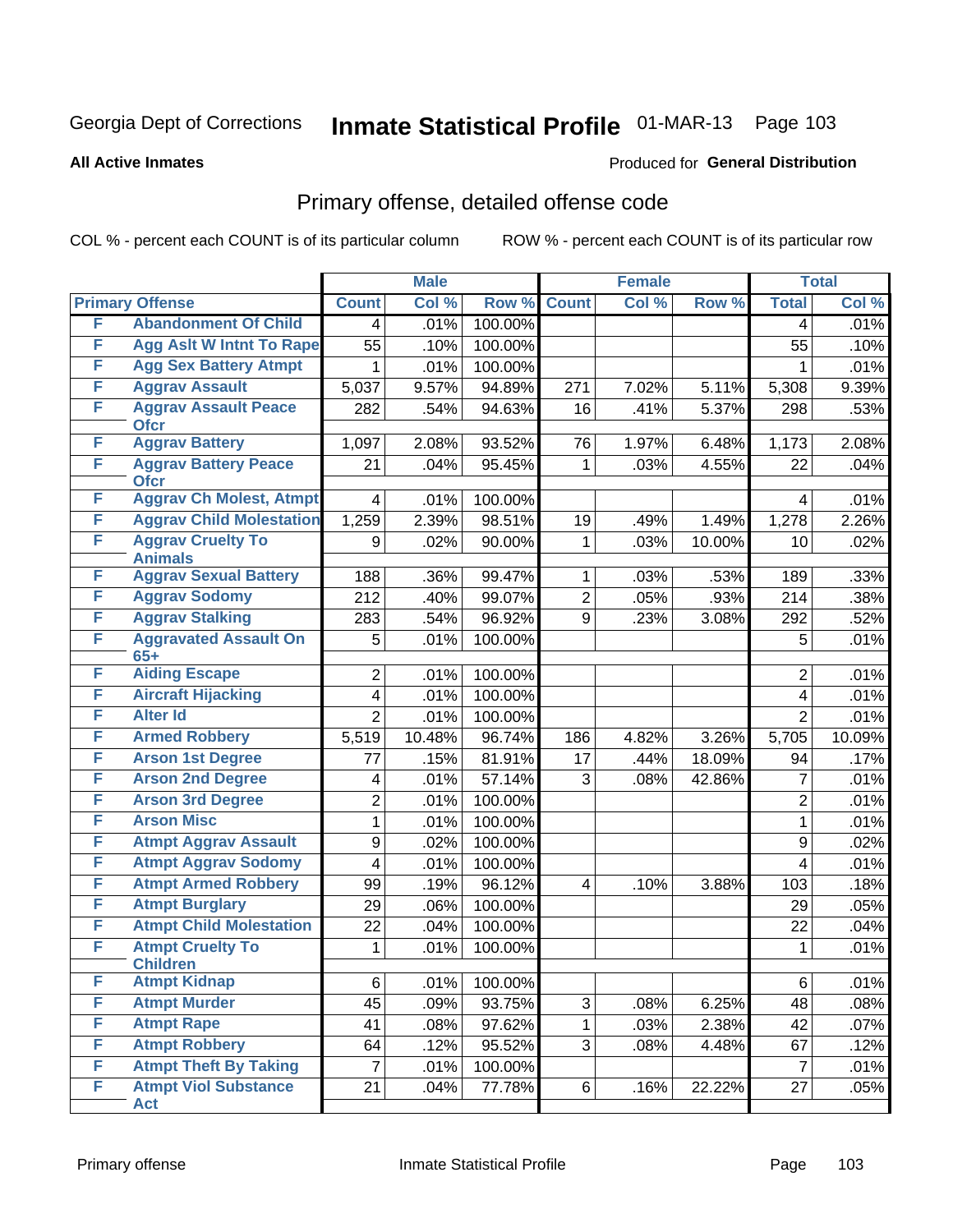#### **All Active Inmates**

### Produced for **General Distribution**

## Primary offense, detailed offense code

|   |                                             |                 | <b>Male</b>  |                    |                | <b>Female</b> |         |                     | <b>Total</b> |
|---|---------------------------------------------|-----------------|--------------|--------------------|----------------|---------------|---------|---------------------|--------------|
|   | <b>Primary Offense</b>                      | <b>Count</b>    | Col %        | Row %              | <b>Count</b>   | Col %         | Row %   | <b>Total</b>        | Col %        |
| F | <b>Att/Consprcy Commt</b><br>C/S/Of         | $\overline{45}$ | .09%         | 88.24%             | 6              | .16%          | 11.76%  | $\overline{51}$     | .09%         |
| F | <b>Bad Checks</b>                           | 7               | .01%         | 63.64%             | 4              | .10%          | 36.36%  | 11                  | .02%         |
| F | <b>Bail Jumping</b>                         | 3               | .01%         | 100.00%            |                |               |         | 3                   | .01%         |
| F | <b>Barratry</b>                             | 1               | .01%         | 100.00%            |                |               |         | $\mathbf{1}$        | .01%         |
| F | <b>Bestiality</b>                           | 1               | .01%         | 50.00%             | 1              | .03%          | 50.00%  | $\overline{2}$      | .01%         |
| F | <b>Bigamy</b>                               | 1               | .01%         | 100.00%            |                |               |         | $\mathbf{1}$        | .01%         |
| F | <b>Bribery Of Contestant</b>                | 1               | .01%         | 100.00%            |                |               |         | $\mathbf{1}$        | .01%         |
| F | <b>Burglary</b>                             | 6,428           | 12.21%       | 96.07%             | 263            | 6.81%         | 3.93%   | 6,691               | 11.84%       |
| F | <b>Carry Concealed Weapon</b>               | 4               | .01%         | 100.00%            |                |               |         | 4                   | .01%         |
| F | <b>Carry Weapon At School</b>               | 8               | .02%         | 100.00%            |                |               |         | 8                   | .01%         |
| F | <b>Child Molestation</b>                    | 2,623           | 4.98%        | 97.98%             | 54             | 1.40%         | 2.02%   | 2,677               | 4.74%        |
| F | <b>Chop Shop Violation</b>                  | 1               | .01%         | 100.00%            |                |               |         | 1                   | .01%         |
| F | <b>Cnspire Traffic Cntrl Sub</b>            | 18              | .03%         | 94.74%             | 1              | .03%          | 5.26%   | 19                  | .03%         |
| F | <b>Cntrbtng Delingency</b><br><b>Minor</b>  |                 |              |                    | $\mathbf{1}$   | .03%          | 100.00% | 1                   | .01%         |
| F | <b>Computer Pornography</b>                 | 70              | .13%         | 100.00%            |                |               |         | 70                  | .12%         |
| F | <b>Computer Theft</b>                       | 9               | .02%         | 50.00%             | 9              | .23%          | 50.00%  | 18                  | .03%         |
| F | <b>Computer Trespass</b>                    | $\overline{2}$  | .01%         | 100.00%            |                |               |         | $\overline{2}$      | .01%         |
| F | <b>Conceal Contraband</b>                   | 1               | .01%         | 100.00%            |                |               |         | $\mathbf{1}$        | .01%         |
| F | <b>Conceal Death Of</b>                     | 9               | .02%         | 81.82%             | $\overline{2}$ | .05%          | 18.18%  | 11                  | .02%         |
| F | <b>Another</b><br><b>Conspiracy</b>         | 42              |              | 84.00%             | 8              |               |         |                     |              |
| F | <b>Convsn Paymnts Real</b>                  | $\mathbf{1}$    | .08%<br>.01% | 100.00%            |                | .21%          | 16.00%  | 50                  | .09%<br>.01% |
|   | <b>Propy</b>                                |                 |              |                    |                |               |         | 1                   |              |
| F | <b>Convynce Handle</b>                      |                 |              |                    | 1              | .03%          | 100.00% | $\mathbf{1}$        | .01%         |
|   | <b>Contrabnd</b>                            |                 |              |                    |                |               |         |                     |              |
| F | <b>Crmnl Atmpt</b>                          | $\overline{2}$  | .01%         | 100.00%            |                |               |         | $\overline{2}$      | .01%         |
| F | <b>Crmnl Damage 1st</b><br><b>Degree</b>    | 35              | .07%         | 94.59%             | $\overline{2}$ | .05%          | 5.41%   | 37                  | .07%         |
| F | <b>Crmnl Damage 2nd</b>                     | 101             | .19%         | 93.52%             | $\overline{7}$ | .18%          | 6.48%   | 108                 | .19%         |
|   | <b>Degree</b>                               |                 |              |                    |                |               |         |                     |              |
| F | <b>Crmnl Interfere Govt</b>                 | 28              | .05%         | 96.55%             | $\mathbf{1}$   | .03%          | 3.45%   | 29                  | .05%         |
| F | <b>Prop</b><br><b>Crmnl Poss Explosives</b> |                 |              |                    |                |               |         |                     |              |
| F | <b>Crmnl Solicitation</b>                   | 1               | .01%<br>.01% | 100.00%<br>50.00%  |                |               |         | 1<br>$\overline{2}$ | .01%<br>.01% |
| F | <b>Crmnl Trespassing</b>                    | 1               |              |                    | 1              | .03%          | 50.00%  |                     | .01%         |
| F | <b>Cruelty To Animals</b>                   | 1<br>3          | .01%<br>.01% | 100.00%<br>100.00% |                |               |         | $\mathbf 1$<br>3    | .01%         |
| F | <b>Cruelty To Children</b>                  | 288             | .55%         | 73.85%             | 102            | 2.64%         | 26.15%  | 390                 | .69%         |
| F | <b>Cruelty To Elder Person</b>              | 15              | .03%         | 65.22%             | 8 <sup>1</sup> | .21%          | 34.78%  | 23                  | .04%         |
| F | <b>Defrauding State</b>                     | $\overline{2}$  | .01%         | 100.00%            |                |               |         | $\overline{2}$      | .01%         |
|   |                                             |                 |              |                    |                |               |         |                     |              |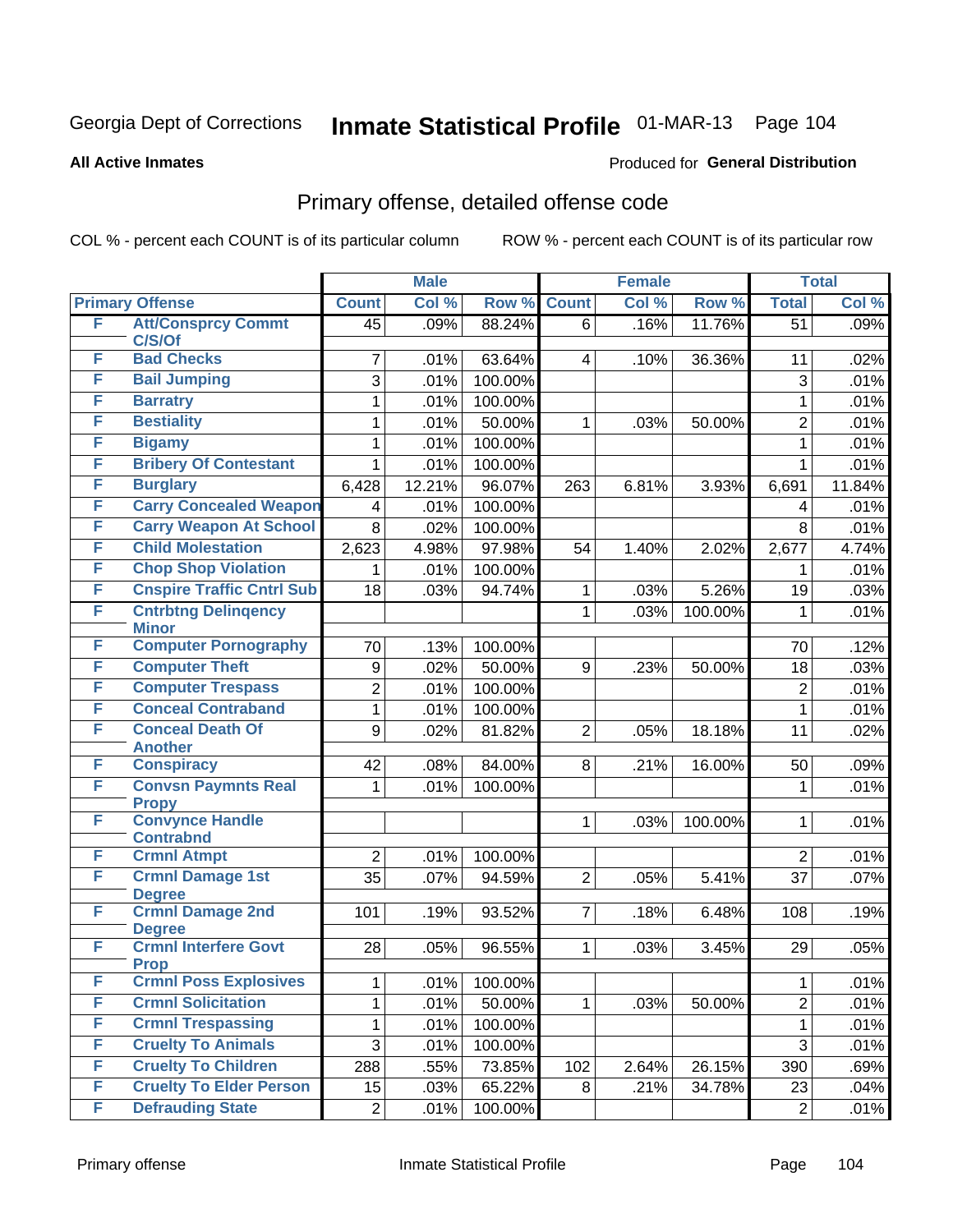#### **All Active Inmates**

### Produced for **General Distribution**

## Primary offense, detailed offense code

|   |                                            |                           | <b>Male</b> |         |                          | <b>Female</b> |        |                 | <b>Total</b> |
|---|--------------------------------------------|---------------------------|-------------|---------|--------------------------|---------------|--------|-----------------|--------------|
|   | <b>Primary Offense</b>                     | <b>Count</b>              | Col %       | Row %   | <b>Count</b>             | Col %         | Row %  | <b>Total</b>    | Col %        |
| F | <b>Distributing Obscene Mat</b>            | 1                         | .01%        | 100.00% |                          |               |        | 1               | .01%         |
| F | <b>Dogfighting</b>                         | 1                         | .01%        | 100.00% |                          |               |        | $\mathbf{1}$    | .01%         |
| F | <b>Drvng Habtl Violator</b>                | $\boldsymbol{9}$          | .02%        | 81.82%  | $\overline{2}$           | .05%          | 18.18% | 11              | .02%         |
| F | <b>Eavesdrop &amp;</b>                     | $\overline{2}$            | .01%        | 100.00% |                          |               |        | $\overline{2}$  | .01%         |
|   | <b>Surveillance</b>                        |                           |             |         |                          |               |        |                 |              |
| F | <b>Entering Vehicle</b>                    | 96                        | .18%        | 96.97%  | 3                        | .08%          | 3.03%  | 99              | .18%         |
| F | <b>Entice Child, Attempted</b>             | 6                         | .01%        | 100.00% |                          |               |        | $6\phantom{1}6$ | .01%         |
| F | <b>Enticing Child-Indec</b><br><b>Purp</b> | 73                        | .14%        | 96.05%  | 3                        | .08%          | 3.95%  | 76              | .13%         |
| F | <b>Escape</b>                              | 23                        | .04%        | 88.46%  | 3                        | .08%          | 11.54% | 26              | .05%         |
| F | <b>False Certificates</b>                  | 1                         | .01%        | 50.00%  | 1                        | .03%          | 50.00% | $\overline{2}$  | .01%         |
| F | <b>False Impris Color Legal</b>            | 1                         | .01%        | 100.00% |                          |               |        | $\mathbf{1}$    | .01%         |
| F | <b>False Imprisonment</b>                  | 191                       | .36%        | 97.45%  | 5                        | .13%          | 2.55%  | 196             | .35%         |
| F | <b>False Public Alarm</b>                  | 1                         | .01%        | 100.00% |                          |               |        | 1               | .01%         |
| F | <b>False Statements Govt</b>               | 23                        | .04%        | 74.19%  | 8                        | .21%          | 25.81% | 31              | .05%         |
| F | <b>False Swearing</b>                      | 3                         | .01%        | 75.00%  | 1                        | .03%          | 25.00% | 4               | .01%         |
| F | <b>False Swearng Writtn</b><br><b>Stmt</b> | 4                         | .01%        | 100.00% |                          |               |        | 4               | .01%         |
| F | <b>Family Violence Battery</b>             | 135                       | .26%        | 99.26%  | 1                        | .03%          | .74%   | 136             | .24%         |
| F | <b>Feticide</b>                            | 1                         | .01%        | 50.00%  | 1                        | .03%          | 50.00% | $\overline{2}$  | .01%         |
| F | <b>Feticide By Vehicle</b>                 | 1                         | .01%        | 20.00%  | 4                        | .10%          | 80.00% | 5               | .01%         |
| F | <b>Financial Identity Fraud</b>            | 42                        | .08%        | 60.87%  | 27                       | .70%          | 39.13% | 69              | .12%         |
| F | <b>Fleeing/Eluding Police</b>              | 217                       | .41%        | 93.94%  | 14                       | .36%          | 6.06%  | 231             | .41%         |
| F | <b>Forgery 1st Degree</b>                  | 1,098                     | 2.09%       | 71.91%  | 429                      | 11.11%        | 28.09% | 1,527           | 2.70%        |
| F | <b>Forgery 2nd Degree</b>                  | 27                        | .05%        | 72.97%  | 10                       | .26%          | 27.03% | 37              | .07%         |
| F | <b>Fraudulent Access</b>                   | 3                         | .01%        | 100.00% |                          |               |        | 3               | .01%         |
|   | <b>Compute</b>                             |                           |             |         |                          |               |        |                 |              |
| F | <b>Fraudulent Checks</b>                   | 3                         | .01%        | 75.00%  | 1                        | .03%          | 25.00% | 4               | .01%         |
| F | <b>Fraudulent Credit Card</b>              | 65                        | .12%        | 75.58%  | 21                       | .54%          | 24.42% | 86              | .15%         |
| F | <b>Gang Participation</b>                  | 34                        | .06%        | 100.00% |                          |               |        | 34              | .06%         |
| F | <b>Guard Line</b><br><b>W/Weapon/Drugs</b> | 13                        | .02%        | 72.22%  | 5                        | .13%          | 27.78% | 18              | .03%         |
| F | <b>Habit Traf Viol/Impaired</b>            | 22                        | .04%        | 91.67%  | 2 <sup>1</sup>           | .05%          | 8.33%  | 24              | .04%         |
| F | <b>Habit Traf Viol/Other</b>               | 25                        | .05%        | 100.00% |                          |               |        | 25              | .04%         |
| F | <b>Hijacking Motor Vehicle</b>             | 38                        | .07%        | 100.00% |                          |               |        | 38              | .07%         |
| F | <b>Hindering Appreh Or Pun</b>             | $\ensuremath{\mathsf{3}}$ | .01%        | 50.00%  | $\mathfrak{S}$           | .08%          | 50.00% | 6               | .01%         |
| F | <b>Hit-Run W/Injury/Fatality</b>           | $\boldsymbol{9}$          | .02%        | 81.82%  | $\overline{2}$           | .05%          | 18.18% | 11              | .02%         |
| F | <b>Homicide By Vessel</b>                  | 21                        | .04%        | 84.00%  | $\overline{\mathcal{A}}$ | .10%          | 16.00% | 25              | .04%         |
| F | <b>Illegal Attm To Obt Drugs</b>           | $\, 8$                    | .02%        | 66.67%  | 4                        | .10%          | 33.33% | 12              | .02%         |
| F | <b>Impersonating Officer</b>               | $\overline{\mathbf{4}}$   | .01%        | 100.00% |                          |               |        | 4               | .01%         |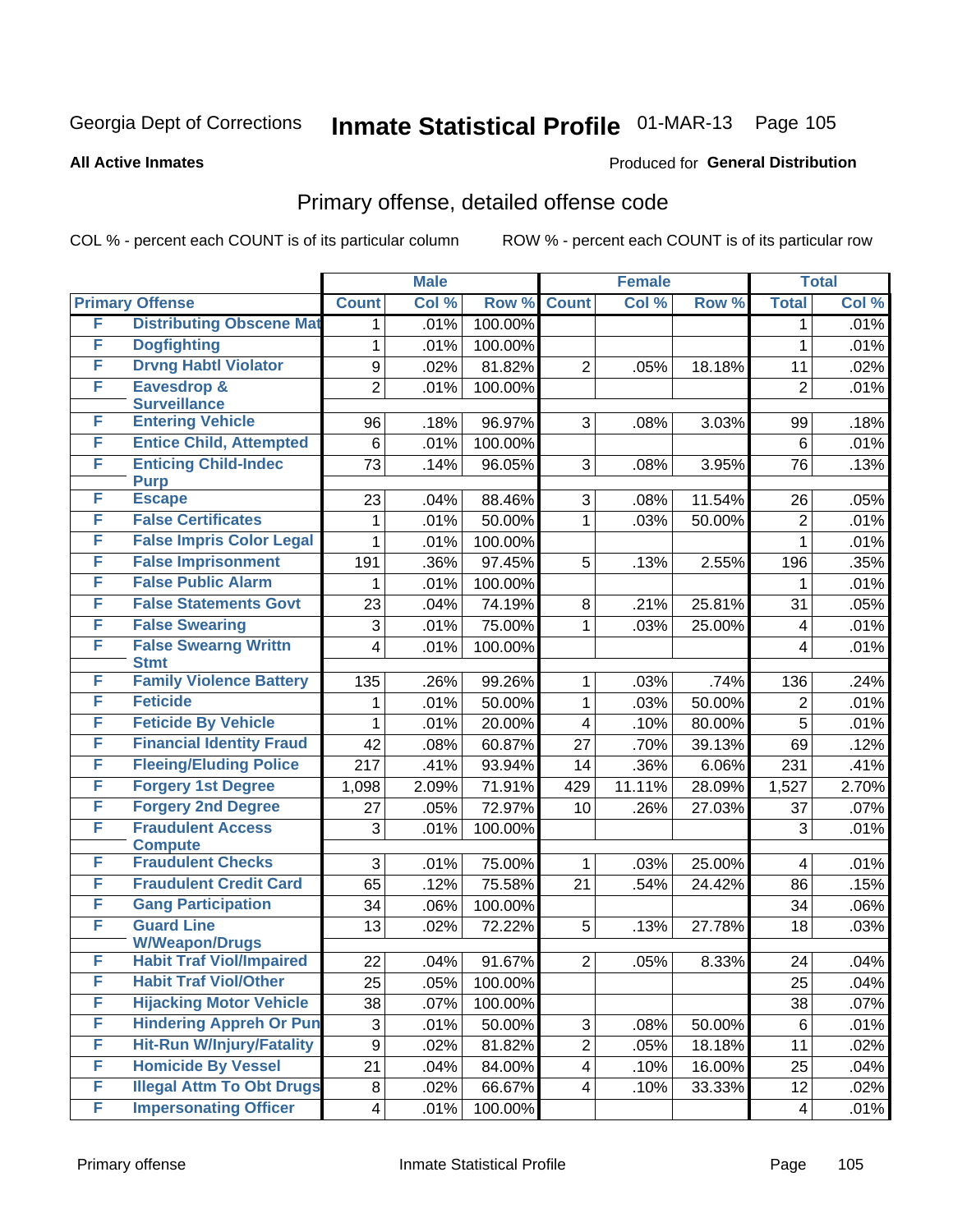#### **All Active Inmates**

### Produced for **General Distribution**

## Primary offense, detailed offense code

| <b>Count</b><br>Col %<br><b>Primary Offense</b><br><b>Count</b><br>Col %<br>Row %<br>Row %<br><b>Total</b>  | Col % |
|-------------------------------------------------------------------------------------------------------------|-------|
|                                                                                                             |       |
| F<br><b>Impersonation</b><br>.01%<br>66.67%<br>33.33%<br>.03%<br>$\overline{3}$<br>$\overline{2}$<br>1      | .01%  |
| F<br><b>Incest</b><br>98.40%<br>3<br>185<br>.35%<br>.08%<br>1.60%<br>188                                    | .33%  |
| F<br><b>Incest, Atmpt</b><br>$\overline{2}$<br>.01%<br>100.00%<br>$\overline{2}$                            | .01%  |
| F<br><b>Influencing Witness</b><br>.01%<br>100.00%<br>$\mathbf{1}$<br>$\mathbf{1}$                          | .01%  |
| F<br><b>Injury By Vehicle</b><br>.17%<br>21<br>111<br>90<br>81.08%<br>.54%<br>18.92%                        | .20%  |
| <b>Interference With</b><br>F<br>93.75%<br>15<br>.03%<br>.03%<br>6.25%<br>1<br>16                           | .03%  |
| <b>Custody</b>                                                                                              |       |
| <b>Involuntary Manslaughter</b><br>F<br>133<br>84.71%<br>15.29%<br>.25%<br>24<br>.62%<br>157                | .28%  |
| F<br><b>Kidnapping</b><br>1,542<br>2.93%<br>96.92%<br>49<br>1.27%<br>3.08%<br>1,591                         | 2.82% |
| F<br><b>Livestock Theft</b><br>100.00%<br>$\overline{2}$<br>.01%<br>$\overline{2}$                          | .01%  |
| F<br><b>Machine Gun Activities</b><br>100.00%<br>1<br>.01%<br>$\mathbf{1}$                                  | .01%  |
| F<br><b>Malicious Conf Sane</b><br>100.00%<br>$\mathbf{1}$<br>1<br>.03%<br><b>Pers</b>                      | .01%  |
| <b>Manf Methamph 200-399</b><br>F<br>3<br>.01%<br>$\overline{7}$<br>42.86%<br>.10%<br>57.14%<br>4           | .01%  |
| Gm                                                                                                          |       |
| <b>Manf Methamph 28-199</b><br>F<br>5<br>22<br>81.48%<br>.13%<br>18.52%<br>27<br>.04%                       | .05%  |
| Gm                                                                                                          |       |
| Manf Methamph 400+ Gm<br>F<br>$\overline{2}$<br>$\overline{2}$<br>.01%<br>100.00%                           | .01%  |
| F<br><b>Manf Methamph Unspec</b><br>212<br>.40%<br>89.45%<br>25<br>.65%<br>10.55%<br>237<br><b>Amt</b>      | .42%  |
| <b>Manufact Meth Near</b><br>F<br>15<br>75.00%<br>5<br>25.00%<br>.03%<br>.13%<br>20                         | .04%  |
| <b>Child</b>                                                                                                |       |
| <b>Misc Assault/Battery</b><br>F<br>12<br>100.00%<br>.02%<br>12                                             | .02%  |
| <b>Misc CorrectionI Inst Off</b><br>F<br>$\overline{c}$<br>100.00%<br>$\overline{2}$<br>.01%                | .01%  |
| F<br><b>Misc Criminal Damage</b><br>100.00%<br>$\mathbf{1}$<br>.01%<br>$\mathbf{1}$                         | .01%  |
| <b>Misc Drugs Trafficking</b><br>F<br>21<br>100.00%<br>.04%<br>21                                           | .04%  |
| <b>Misc Forgery</b><br>F<br>100.00%<br>1<br>.01%<br>1                                                       | .01%  |
| <b>Misc Fraud</b><br>F<br>64.29%<br>5<br>35.71%<br>$\boldsymbol{9}$<br>.02%<br>.13%<br>14                   | .02%  |
| F<br><b>Misc Homicide Offense</b><br>8<br>.02%<br>88.89%<br>$\boldsymbol{9}$<br>1<br>.03%<br>11.11%         | .02%  |
| <b>Misc Invasion Of Privacy</b><br>F<br>.01%<br>100.00%<br>1<br>1                                           | .01%  |
| <b>Misc Mrals/Pblic H/Safty</b><br>F<br>$\overline{2}$<br>.01%<br>100.00%<br>$\overline{2}$                 | .01%  |
| F<br><b>Misc Obscenity</b><br>$\overline{2}$<br>$\overline{2}$<br>100.00%<br>.01%                           | .01%  |
| <b>Misc Public Order</b><br>F<br>$\overline{2}$<br>$\overline{2}$<br>.01%<br>100.00%                        | .01%  |
| F<br><b>Misc Sexual Offense</b><br>20<br>.04%<br>100.00%<br>20                                              | .04%  |
| F<br><b>Misc Weapon/Explosive</b><br>.01%<br>100.00%<br>1                                                   | .01%  |
| Off<br>F                                                                                                    |       |
| <b>Murder</b><br>10.06%<br>94.30%<br>320<br>8.29%<br>5.70%<br>5,617<br>5,297<br>F                           | 9.94% |
| <b>Murder, Conspire To</b><br>$\overline{7}$<br>87.50%<br>.01%<br>.03%<br>12.50%<br>8<br>1<br><b>Commit</b> | .01%  |
| <b>Mutiny In Penal Inst</b><br>F<br>$\overline{2}$<br>100.00%<br>.01%<br>$\overline{2}$                     | .01%  |
| F<br><b>Obstr Of Law Enf Officer</b><br>510<br>91.73%<br>46<br>1.19%<br>8.27%<br>556<br>.97%                | .98%  |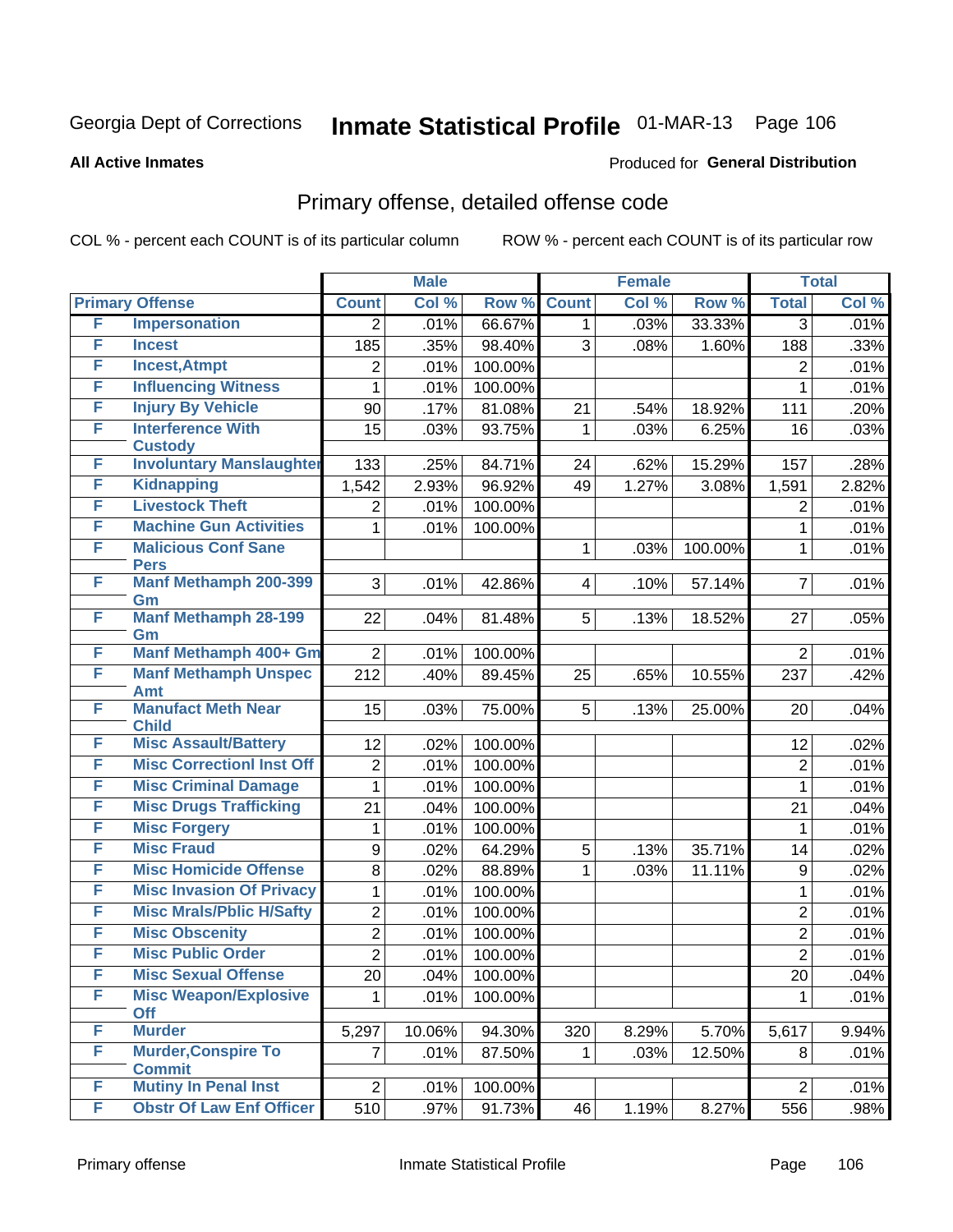#### **All Active Inmates**

### Produced for **General Distribution**

## Primary offense, detailed offense code

|   |                                                |                | <b>Male</b> |                  |                         | <b>Female</b> |         |                | <b>Total</b> |
|---|------------------------------------------------|----------------|-------------|------------------|-------------------------|---------------|---------|----------------|--------------|
|   | <b>Primary Offense</b>                         | <b>Count</b>   | Col %       | Row <sup>%</sup> | <b>Count</b>            | Col %         | Row %   | <b>Total</b>   | Col %        |
| F | <b>Pandering By</b>                            | $\overline{2}$ | .01%        | 100.00%          |                         |               |         | $\overline{2}$ | .01%         |
|   | <b>Compulsion</b>                              |                |             |                  |                         |               |         |                |              |
| F | <b>Peeping Tom</b>                             | 20             | .04%        | 100.00%          |                         |               |         | 20             | .04%         |
| F | <b>Pimping A Minor Under</b><br>18             | $\overline{7}$ | .01%        | 100.00%          |                         |               |         | $\overline{7}$ | .01%         |
| F | <b>Poss Contraband</b>                         | 3              | .01%        | 100.00%          |                         |               |         | 3              | .01%         |
|   | <b>Articles</b>                                |                |             |                  |                         |               |         |                |              |
| F | <b>Poss Dep Stim Cntrf</b>                     | 72             | .14%        | 81.82%           | 16                      | .41%          | 18.18%  | 88             | .16%         |
|   | <b>Drugs</b>                                   |                |             |                  |                         |               |         |                |              |
| F | <b>Poss Drug Related Matri</b>                 | 13             | .02%        | 72.22%           | 5                       | .13%          | 27.78%  | 18             | .03%         |
| F | <b>Poss Ephedrine</b>                          | 9              | .02%        | 69.23%           | $\overline{\mathbf{4}}$ | .10%          | 30.77%  | 13             | .02%         |
| F | <b>Poss Firearm 1st</b><br><b>Offender</b>     | 71             | .13%        | 95.95%           | 3                       | .08%          | 4.05%   | 74             | .13%         |
| F | <b>Poss Firearm Convct</b>                     | 882            | 1.68%       | 96.82%           | 29                      | .75%          | 3.18%   | 911            | 1.61%        |
| F | <b>Felon</b><br><b>Poss Knife During Crime</b> | 3              | .01%        | 100.00%          |                         |               |         | 3              | .01%         |
| F | <b>Poss Mda/Extsy</b>                          | 11             | .02%        | 84.62%           | $\overline{2}$          | .05%          | 15.38%  | 13             | .02%         |
| F | <b>Poss Methamphetamine</b>                    |                |             |                  |                         |               | 22.34%  |                |              |
| F | <b>Poss Narcotics Opiates</b>                  | 379            | .72%        | 77.66%           | 109                     | 2.82%         |         | 488            | .86%         |
| F | <b>Poss Of Certain</b>                         | 56             | .11%        | 84.85%           | 10                      | .26%          | 15.15%  | 66             | .12%         |
|   | <b>Weapons</b>                                 | 26             | .05%        | 89.66%           | 3                       | .08%          | 10.34%  | 29             | .05%         |
| F | <b>Poss Of Cocaine</b>                         | 758            | 1.44%       | 84.88%           | 135                     | 3.50%         | 15.12%  | 893            | 1.58%        |
| F | <b>Poss Of Firearm Dur</b>                     | 455            | .86%        | 95.19%           | 23                      | .60%          | 4.81%   | 478            | .85%         |
|   | <b>Crime</b>                                   |                |             |                  |                         |               |         |                |              |
| F | <b>Poss Of Marijuana</b>                       | 108            | .21%        | 94.74%           | 6                       | .16%          | 5.26%   | 114            | .20%         |
| F | <b>Poss Tools Commit</b>                       | 33             | .06%        | 100.00%          |                         |               |         | 33             | .06%         |
|   | <b>Crime</b>                                   |                |             |                  |                         |               |         |                |              |
| F | <b>Poss W Int Dis Other</b><br><b>Drug</b>     | 92             | .17%        | 83.64%           | 18                      | .47%          | 16.36%  | 110            | .19%         |
| F | <b>Poss W Int Dist Cocaine</b>                 | 476            | .90%        | 94.26%           | 29                      | .75%          | 5.74%   | 505            | .89%         |
| F | <b>Poss W Int Dist</b>                         | 803            | 1.53%       | 95.94%           | 34                      | .88%          | 4.06%   | 837            | 1.48%        |
|   | <b>Marijuana</b>                               |                |             |                  |                         |               |         |                |              |
| F | <b>Poss W Int Dist Meth</b>                    | 259            | .49%        | 80.69%           | 62                      | 1.61%         | 19.31%  | 321            | .57%         |
| F | <b>Poss Wpn, Drugs By</b>                      | 38             | .07%        | 92.68%           | 3                       | .08%          | 7.32%   | 41             | .07%         |
|   | <b>Prisnr</b>                                  |                |             |                  |                         |               |         |                |              |
| F | <b>Racketeering</b>                            | 60             | .11%        | 73.17%           | 22                      | .57%          | 26.83%  | 82             | .15%         |
| F | Rape                                           | 1,763          | 3.35%       | 99.77%           | $\overline{\mathbf{4}}$ | .10%          | .23%    | 1,767          | 3.13%        |
| F | <b>Reck Cond Infected</b><br><b>Person</b>     | 10             | .02%        | 83.33%           | $\overline{2}$          | .05%          | 16.67%  | 12             | .02%         |
| F | <b>Reckless Abandonment</b>                    | 3              | .01%        | 100.00%          |                         |               |         | 3              | .01%         |
| F | <b>Recv Gds, Srvs Fraud</b>                    |                |             |                  | 1                       | .03%          | 100.00% | $\mathbf 1$    | .01%         |
|   | <b>Obtnd</b>                                   |                |             |                  |                         |               |         |                |              |
| F | <b>Removal Baggage, Cargo</b>                  | 1              | .01%        | 100.00%          |                         |               |         | 1              | $.01\%$      |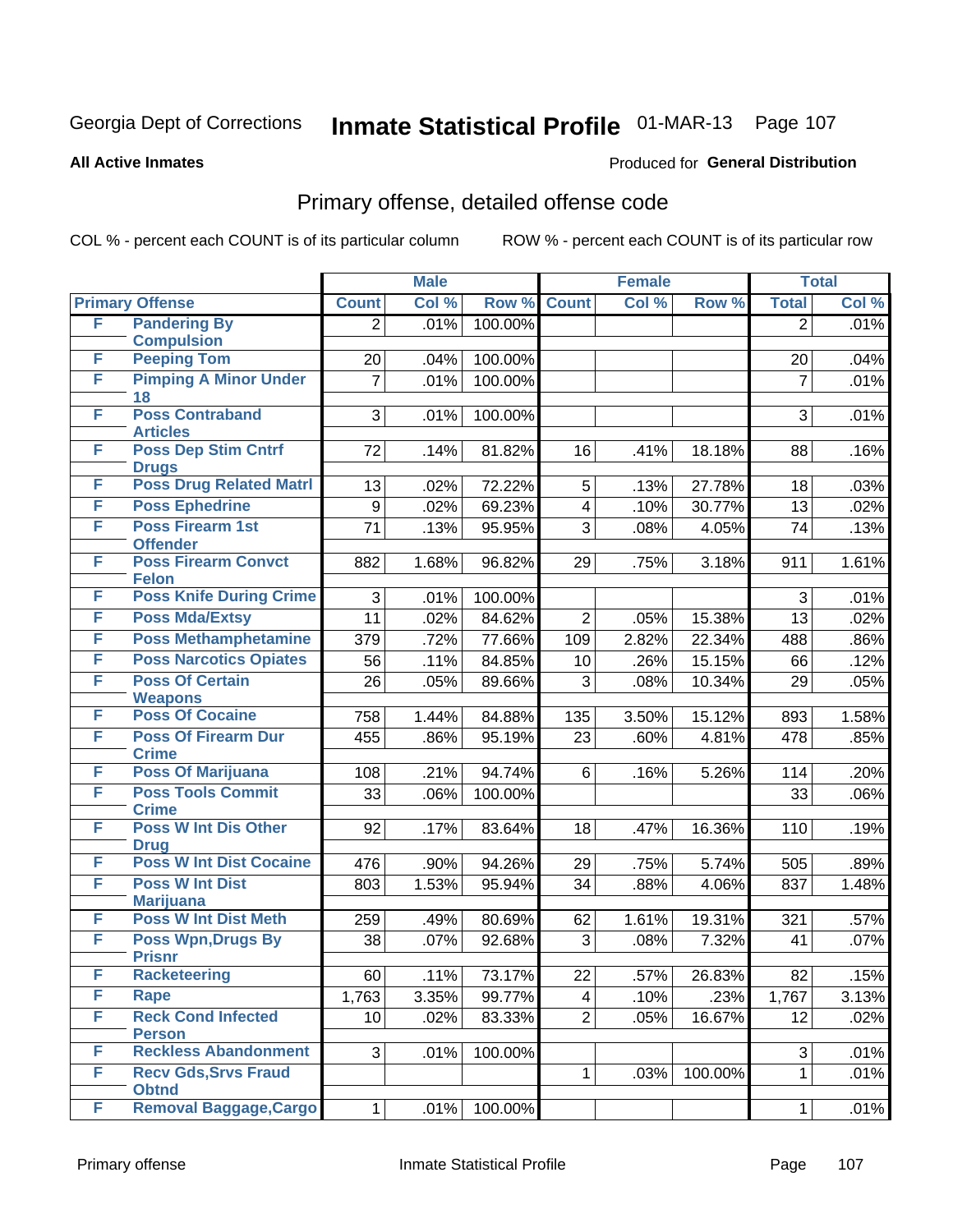#### **All Active Inmates**

### Produced for **General Distribution**

## Primary offense, detailed offense code

|   |                                            |                 | <b>Male</b> |         | <b>Female</b>  |       |        | <b>Total</b>   |       |
|---|--------------------------------------------|-----------------|-------------|---------|----------------|-------|--------|----------------|-------|
|   | <b>Primary Offense</b>                     | <b>Count</b>    | Col %       | Row %   | <b>Count</b>   | Col % | Row %  | <b>Total</b>   | Col % |
|   | <b>Etc</b>                                 |                 |             |         |                |       |        |                |       |
| F | <b>Robbery</b>                             | 1,681           | 3.19%       | 92.77%  | 131            | 3.39% | 7.23%  | 1,812          | 3.21% |
| F | <b>Robbery By Force</b>                    | 289             | .55%        | 90.03%  | 32             | .83%  | 9.97%  | 321            | .57%  |
| F | <b>Robbery By Intimidation</b>             | 283             | .54%        | 91.88%  | 25             | .65%  | 8.12%  | 308            | .54%  |
| F | <b>Robbery By Sudden</b>                   | 138             | .26%        | 91.39%  | 13             | .34%  | 8.61%  | 151            | .27%  |
|   | <b>Snatch</b>                              |                 |             |         |                |       |        |                |       |
| F | <b>S/D Of Alcoholic Intox</b>              | 1               | .01%        | 100.00% |                |       |        | 1              | .01%  |
| F | <b>S/D Cocaine</b>                         | 886             | 1.68%       | 94.26%  | 54             | 1.40% | 5.74%  | 940            | 1.66% |
| F | <b>S/D Cont Sub Public</b>                 | 42              | .08%        | 97.67%  | 1              | .03%  | 2.33%  | 43             | .08%  |
| F | <b>S/D Cont Sub School</b>                 | 44              | .08%        | 97.78%  | 1              | .03%  | 2.22%  | 45             | .08%  |
| F | <b>S/D Dep Stim Cntrf Drugs</b>            | 71              | .13%        | 72.45%  | 27             | .70%  | 27.55% | 98             | .17%  |
| F | <b>S/D Narcotics Opiates</b>               | 34              | .06%        | 77.27%  | 10             | .26%  | 22.73% | 44             | .08%  |
| F | <b>S/D Of Marijuana</b>                    | 400             | .76%        | 96.85%  | 13             | .34%  | 3.15%  | 413            | .73%  |
| F | <b>Sale Mda/Extsy</b>                      | 5               | .01%        | 83.33%  | 1              | .03%  | 16.67% | 6              | .01%  |
| F | <b>Sale Methamphetamine</b>                | 127             | .24%        | 75.60%  | 41             | 1.06% | 24.40% | 168            | .30%  |
| F | <b>Sex Exploitation Child</b>              | 164             | .31%        | 98.80%  | 2              | .05%  | 1.20%  | 166            | .29%  |
| F | <b>Sex Offender Fail Registr</b>           | 389             | .74%        | 99.74%  | 1              | .03%  | .26%   | 390            | .69%  |
| F | <b>Sex Offender Fail To</b><br><b>Move</b> | 12              | .02%        | 100.00% |                |       |        | 12             | .02%  |
| F | Sexl/Asslt/Agn/Pers/Cstd                   | 10              | .02%        | 100.00% |                |       |        | 10             | .02%  |
| F | <b>Sexual Battery</b>                      | 201             | .38%        | 99.50%  | 1              | .03%  | .50%   | 202            | .36%  |
| F | <b>Simple Battery</b>                      | 16              | .03%        | 88.89%  | $\overline{2}$ | .05%  | 11.11% | 18             | .03%  |
| F | <b>Sodomy</b>                              | 21              | .04%        | 100.00% |                |       |        | 21             | .04%  |
| F | <b>Solicit Sodomy From</b>                 | 4               | .01%        | 100.00% |                |       |        | 4              | .01%  |
|   | <b>Minor</b>                               |                 |             |         |                |       |        |                |       |
| F | <b>Stalking</b>                            | $\overline{4}$  | .01%        | 100.00% |                |       |        | 4              | .01%  |
| F | <b>Statutory Rape</b>                      | 817             | 1.55%       | 97.38%  | 22             | .57%  | 2.62%  | 839            | 1.48% |
| F | <b>Statutory Rape, Atmpt</b>               | 1               | .01%        | 100.00% |                |       |        | 1              | .01%  |
| F | <b>Tampering With</b>                      | 14              | .03%        | 77.78%  | $\overline{4}$ | .10%  | 22.22% | 18             | .03%  |
|   | <b>Evidence</b>                            |                 |             |         |                |       |        |                |       |
| F | <b>Terrorist Threats &amp; Acts</b>        | 420             | .80%        | 97.00%  | 13             | .34%  | 3.00%  | 433            | .77%  |
| F | <b>Theft Bring Prop In State</b>           | 7               | .01%        | 100.00% |                |       |        | 7              | .01%  |
| F | <b>Theft By Conversion</b>                 | $\overline{26}$ | .05%        | 86.67%  | 4              | .10%  | 13.33% | 30             | .05%  |
| F | <b>Theft By Deception</b>                  | 50              | .09%        | 87.72%  | $\overline{7}$ | .18%  | 12.28% | 57             | .10%  |
| F | <b>Theft By Extortion</b>                  | $\overline{2}$  | .01%        | 100.00% |                |       |        | $\overline{2}$ | .01%  |
| F | <b>Theft By Rec Stolen Prop</b>            | 865             | 1.64%       | 94.02%  | 55             | 1.42% | 5.98%  | 920            | 1.63% |
| F | <b>Theft By Shoplifting</b>                | 397             | .75%        | 69.16%  | 177            | 4.58% | 30.84% | 574            | 1.02% |
| F | <b>Theft By Taking</b>                     | 1,042           | 1.98%       | 85.48%  | 177            | 4.58% | 14.52% | 1,219          | 2.16% |
| F | <b>Theft Credit Card</b>                   | 17              | .03%        | 89.47%  | 2              | .05%  | 10.53% | 19             | .03%  |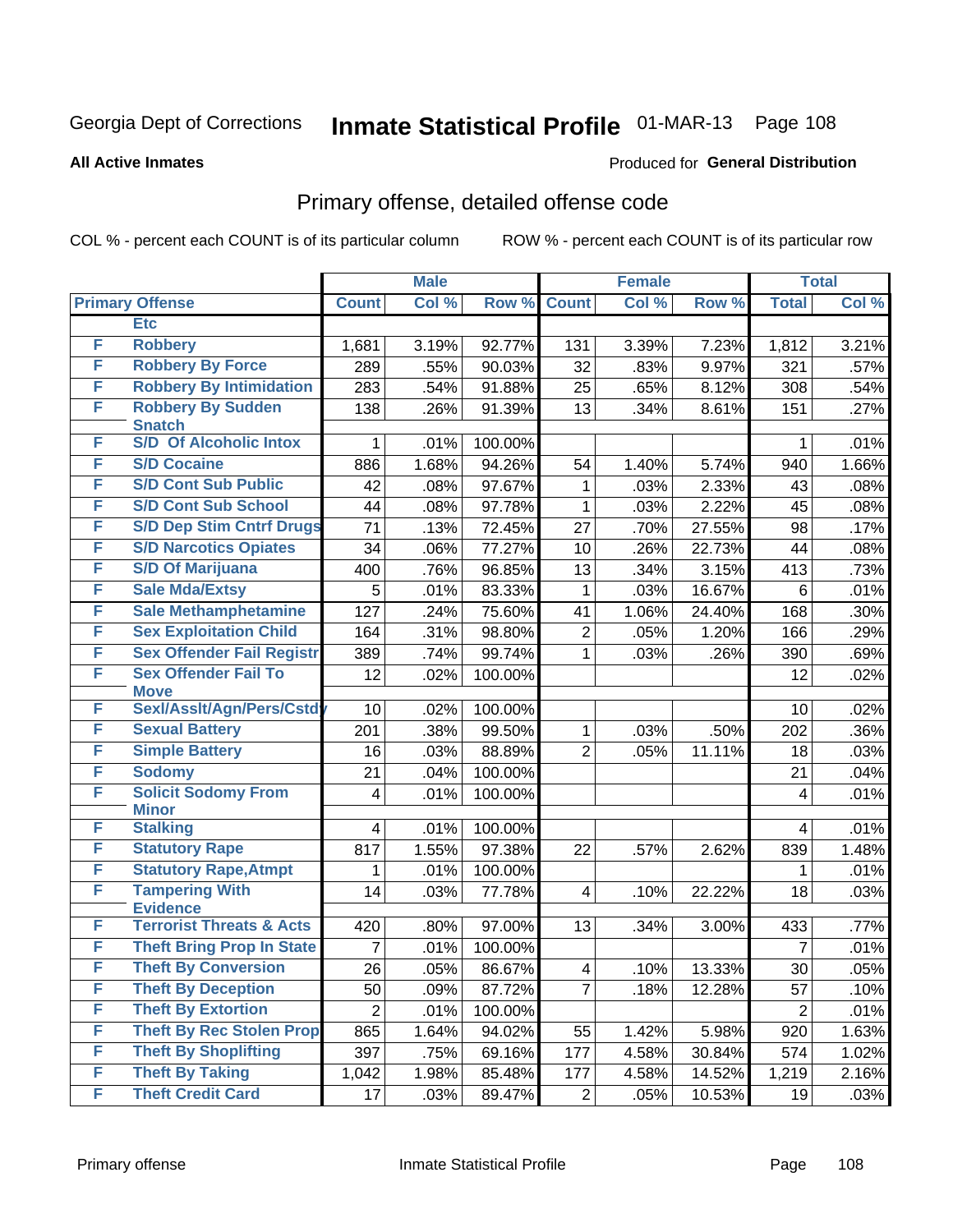**All Active Inmates**

### Produced for **General Distribution**

## Primary offense, detailed offense code

|   |                                            |                  | <b>Male</b> |         |                | <b>Female</b> |        |                | <b>Total</b> |
|---|--------------------------------------------|------------------|-------------|---------|----------------|---------------|--------|----------------|--------------|
|   | <b>Primary Offense</b>                     | <b>Count</b>     | Col %       | Row %   | <b>Count</b>   | Col %         | Row %  | <b>Total</b>   | Col %        |
| F | <b>Theft Motorveh Or Part</b>              | 69               | .13%        | 94.52%  | 4              | .10%          | 5.48%  | 73             | .13%         |
| F | <b>Theft Of Lost Property</b>              | 5                | .01%        | 100.00% |                |               |        | 5              | .01%         |
| F | <b>Theft Of Services</b>                   | 5                | .01%        | 100.00% |                |               |        | 5              | .01%         |
| F | <b>Theft Recv Prop Out</b>                 | 1                | .01%        | 100.00% |                |               |        | $\mathbf{1}$   | .01%         |
|   | <b>State</b>                               |                  |             |         |                |               |        |                |              |
| F | <b>Traf Amphtmine 28-199</b><br>Gm         | 4                | .01%        | 100.00% |                |               |        | 4              | .01%         |
| F | <b>Traf Amphtmine 400+ Gm</b>              | $\overline{2}$   | .01%        | 100.00% |                |               |        | $\overline{2}$ | .01%         |
| F | <b>Traf Cocaine 201-400</b>                | 208              | .40%        | 94.12%  | 13             | .34%          | 5.88%  | 221            | .39%         |
|   | Gm                                         |                  |             |         |                |               |        |                |              |
| F | <b>Traf Cocaine 401+ Gm</b>                | 141              | .27%        | 94.00%  | 9              | .23%          | 6.00%  | 150            | .27%         |
| F | <b>Traf Cocaine Less 200</b><br>Gm         | 409              | .78%        | 96.46%  | 15             | .39%          | 3.54%  | 424            | .75%         |
| F | Traf Marijna 10-2000 Lb                    | 113              | .21%        | 94.17%  | 7              | .18%          | 5.83%  | 120            | .21%         |
| F | Traf Marijna 10001+ Lb                     | 3                | .01%        | 75.00%  | 1              | .03%          | 25.00% | 4              | .01%         |
| F | <b>Traf Marijna 2001-10k Lb</b>            | 3                | .01%        | 100.00% |                |               |        | 3              | .01%         |
| F | <b>Traf Mda/Extsy 200-</b>                 | 6                | .01%        | 75.00%  | $\overline{2}$ | .05%          | 25.00% | 8              | .01%         |
|   | 399gm                                      |                  |             |         |                |               |        |                |              |
| F | <b>Traf Mda/Extsy 28-199gm</b>             | 20               | .04%        | 90.91%  | $\overline{2}$ | .05%          | 9.09%  | 22             | .04%         |
| F | Traf Mda/Extsy 400+Gm                      | 4                | .01%        | 100.00% |                |               |        | 4              | .01%         |
| F | <b>Traf Methamph 200-399</b><br>Gm         | 65               | .12%        | 89.04%  | 8              | .21%          | 10.96% | 73             | .13%         |
| F | <b>Traf Methamph 28-199</b><br>Gm          | 217              | .41%        | 86.45%  | 34             | .88%          | 13.55% | 251            | .44%         |
| F | Traf Methamph 400+ Gm                      | 47               | .09%        | 94.00%  | 3              | .08%          | 6.00%  | 50             | .09%         |
| F | <b>Traf Methamph Unspec</b>                | 74               | .14%        | 91.36%  | $\overline{7}$ | .18%          | 8.64%  | 81             | .14%         |
|   | <b>Amt</b>                                 |                  |             |         |                |               |        |                |              |
| F | <b>Traf Narcotic 15-28 Gm</b>              | $\boldsymbol{9}$ | .02%        | 100.00% |                |               |        | 9              | .02%         |
| F | <b>Traf Narcotic 29+ Gm</b>                | 6                | .01%        | 100.00% |                |               |        | 6              | .01%         |
| F | <b>Traf Narcotic Less 14 Gm</b>            | 10               | .02%        | 90.91%  | 1              | .03%          | 9.09%  | 11             | .02%         |
| F | <b>Unauth Dist Recrd</b>                   | 1                | .01%        | 100.00% |                |               |        | 1              | .01%         |
|   | <b>Devices</b>                             |                  |             |         |                |               |        |                |              |
| F | <b>Unknown Offense</b>                     | 23               | .04%        | 85.19%  | 4              | .10%          | 14.81% | 27             | .05%         |
| F | <b>Uniwfl Mfg/Del/Dist N-C S</b>           | 21               | .04%        | 91.30%  | $\overline{2}$ | .05%          | 8.70%  | 23             | .04%         |
| F | <b>Use Comm Facity Vio C</b><br><b>Sub</b> | $\overline{7}$   | .01%        | 77.78%  | $\overline{2}$ | .05%          | 22.22% | 9              | .02%         |
| F | <b>Vehicular Homicide</b>                  | 299              | .57%        | 84.46%  | 55             | 1.42%         | 15.54% | 354            | .63%         |
| F | <b>Viol Dngrous Drgs Act</b>               | 162              | .31%        | 83.08%  | 33             | .85%          | 16.92% | 195            | .35%         |
| F | <b>Viol Ga Cntrl Sbst Act</b>              | 110              | .21%        | 84.62%  | 20             | .52%          | 15.38% | 130            | .23%         |
| F | <b>Viol Ga Securities Act</b>              | $\overline{2}$   | .01%        | 100.00% |                |               |        | $\overline{2}$ | .01%         |
| F | <b>Viol Motor Vehicle Laws</b>             | 31               | .06%        | 88.57%  | 4              | .10%          | 11.43% | 35             | .06%         |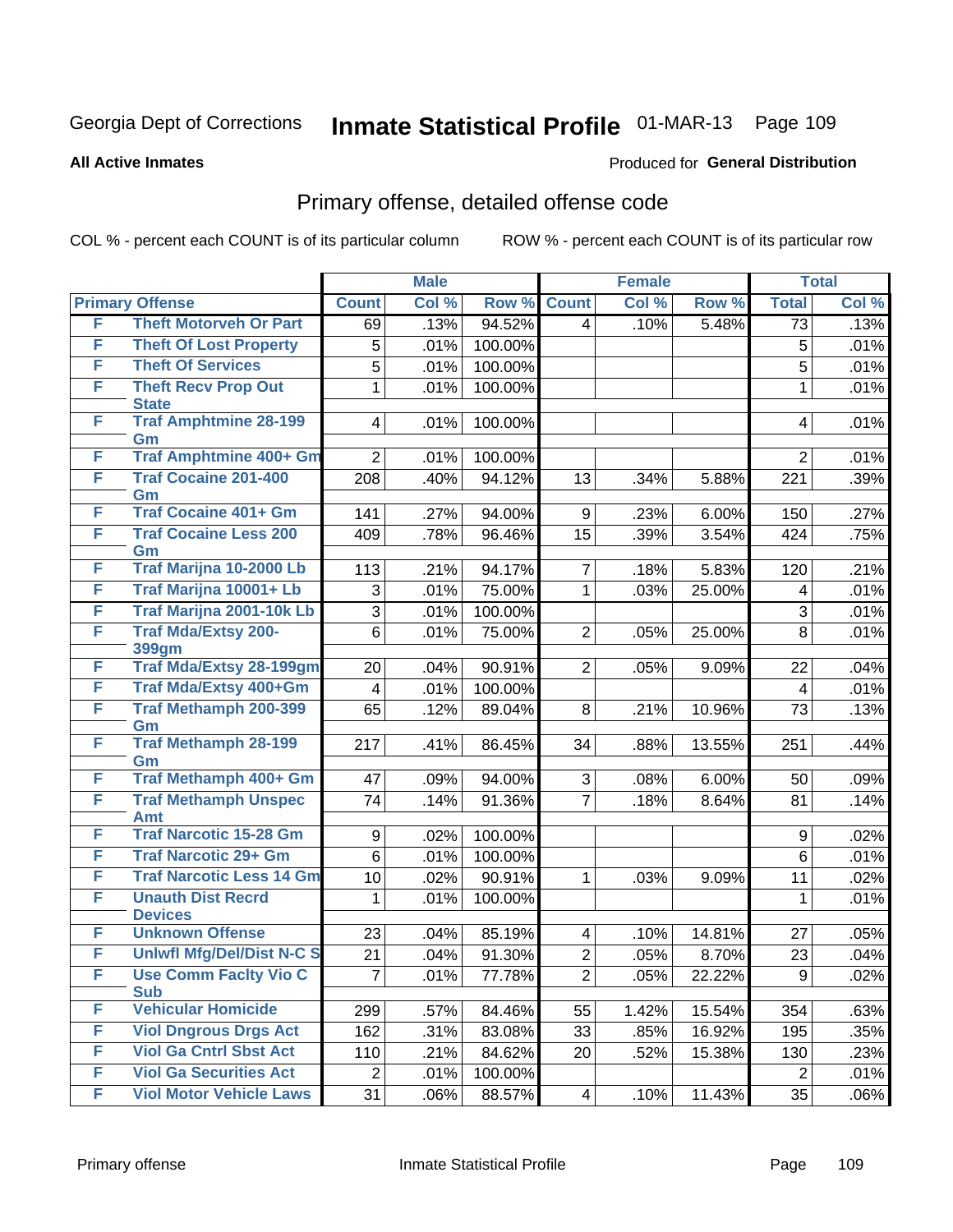#### **All Active Inmates**

### Produced for **General Distribution**

## Primary offense, detailed offense code

|   |                                              |                         | <b>Male</b> |         | <b>Female</b> |       |         |                         | <b>Total</b> |
|---|----------------------------------------------|-------------------------|-------------|---------|---------------|-------|---------|-------------------------|--------------|
|   | <b>Primary Offense</b>                       | <b>Count</b>            | Col %       | Row %   | <b>Count</b>  | Col%  | Row %   | <b>Total</b>            | Col %        |
| F | <b>Viol Oath Public Offcr</b>                | 2                       | .01%        | 100.00% |               |       |         | $\overline{2}$          | .01%         |
| F | <b>Violatn Othr States Law</b>               | 11                      | .02%        | 91.67%  | $\mathbf 1$   | .03%  | 8.33%   | 12                      | .02%         |
| F | <b>Vol Manslaughter Of</b>                   | $\overline{2}$          | .01%        | 66.67%  | $\mathbf{1}$  | .03%  | 33.33%  | 3                       | .01%         |
|   | <b>Fetus</b>                                 |                         |             |         |               |       |         |                         |              |
| F | <b>Voluntary Manslaughter</b>                | 1,074                   | 2.04%       | 88.69%  | 137           | 3.55% | 11.31%  | 1,211                   | 2.14%        |
| Μ | <b>Abandonment Of Dep</b><br><b>Child</b>    | 5                       | .01%        | 100.00% |               |       |         | 5                       | .01%         |
| M | <b>Abusive Language</b>                      | 1                       | .01%        | 100.00% |               |       |         | 1                       | .01%         |
| M | <b>Agg Assault With</b><br><b>Firearm</b>    | 1                       | .01%        | 100.00% |               |       |         | 1                       | .01%         |
| M | <b>Agg Assault With Knife</b>                | 1                       | .01%        | 100.00% |               |       |         | 1                       | .01%         |
| M | <b>Assault &amp; Battery</b>                 | 6                       | .01%        | 100.00% |               |       |         | 6                       | .01%         |
| M | <b>Bad Checks</b>                            | $\overline{2}$          | .01%        | 66.67%  | $\mathbf{1}$  | .03%  | 33.33%  | 3                       | .01%         |
| M | <b>Burglary</b>                              | 8                       | .02%        | 100.00% |               |       |         | 8                       | .01%         |
| M | <b>Cheating &amp; Swindling</b>              | $\mathbf 1$             | .01%        | 100.00% |               |       |         | 1                       | .01%         |
| M | <b>Cpwl &amp; Concealed</b><br><b>Weapon</b> | 3                       | .01%        | 100.00% |               |       |         | 3                       | .01%         |
| M | <b>Crmnl Attempt</b>                         | 1                       | .01%        | 100.00% |               |       |         | 1                       | .01%         |
| M | <b>Crmnl Intfer Govt Prop</b>                | 1                       | .01%        | 100.00% |               |       |         | $\mathbf{1}$            | .01%         |
| M | <b>Cruelty To Children</b>                   | 1                       | .01%        | 50.00%  | $\mathbf{1}$  | .03%  | 50.00%  | $\overline{2}$          | .01%         |
| M | <b>Dui</b>                                   | 10                      | .02%        | 90.91%  | $\mathbf{1}$  | .03%  | 9.09%   | 11                      | .02%         |
| M | <b>Escape</b>                                | 4                       | .01%        | 100.00% |               |       |         | $\overline{\mathbf{4}}$ | .01%         |
| M | <b>Forgery</b>                               | $\overline{c}$          | .01%        | 100.00% |               |       |         | $\overline{2}$          | .01%         |
| M | <b>Fraudulent Checks</b>                     | $\mathbf{1}$            | .01%        | 100.00% |               |       |         | 1                       | .01%         |
| M | <b>Misc Misdemeanor</b>                      | $\mathbf{1}$            | .01%        | 100.00% |               |       |         | 1                       | .01%         |
| M | <b>Other Misdemeanor</b>                     | $\overline{7}$          | .01%        | 100.00% |               |       |         | $\overline{7}$          | .01%         |
| M | <b>Pointing Gun At Another</b>               | 1                       | .01%        | 100.00% |               |       |         | $\mathbf{1}$            | .01%         |
| M | <b>Prostitution</b>                          |                         |             |         | $\mathbf{1}$  | .03%  | 100.00% | 1                       | .01%         |
| M | <b>Public Drunkenness</b>                    | 2                       | .01%        | 100.00% |               |       |         | $\overline{2}$          | .01%         |
| Μ | <b>Public Indecency</b>                      | 6                       | .01%        | 100.00% |               |       |         | 6                       | .01%         |
| M | <b>Simple Battery</b>                        | 1                       | .01%        | 50.00%  | $\mathbf{1}$  | .03%  | 50.00%  | $\overline{2}$          | .01%         |
| M | <b>Theft By Deception &lt;</b><br>\$500      | $\mathbf{1}$            | .01%        | 100.00% |               |       |         | 1                       | .01%         |
| M | <b>Theft By Taking -</b><br><b>Larceny</b>   | 23                      | .04%        | 100.00% |               |       |         | 23                      | .04%         |
| M | <b>Theft Motor Vehicle, Parts</b>            | 1                       | .01%        | 100.00% |               |       |         | $\mathbf{1}$            | .01%         |
| M | <b>Vagrancy</b>                              | 3                       | .01%        | 100.00% |               |       |         | 3                       | .01%         |
| M | <b>Viol Motor Veh Law</b>                    | $\overline{\mathbf{c}}$ | .01%        | 100.00% |               |       |         | $\overline{2}$          | .01%         |
| M | <b>Wife Beating</b>                          | $\overline{\mathbf{c}}$ | .01%        | 100.00% |               |       |         | $\overline{2}$          | .01%         |
| M | <b>Worthless Checks</b>                      | $\mathbf 1$             | .01%        | 100.00% |               |       |         | $\mathbf{1}$            | .01%         |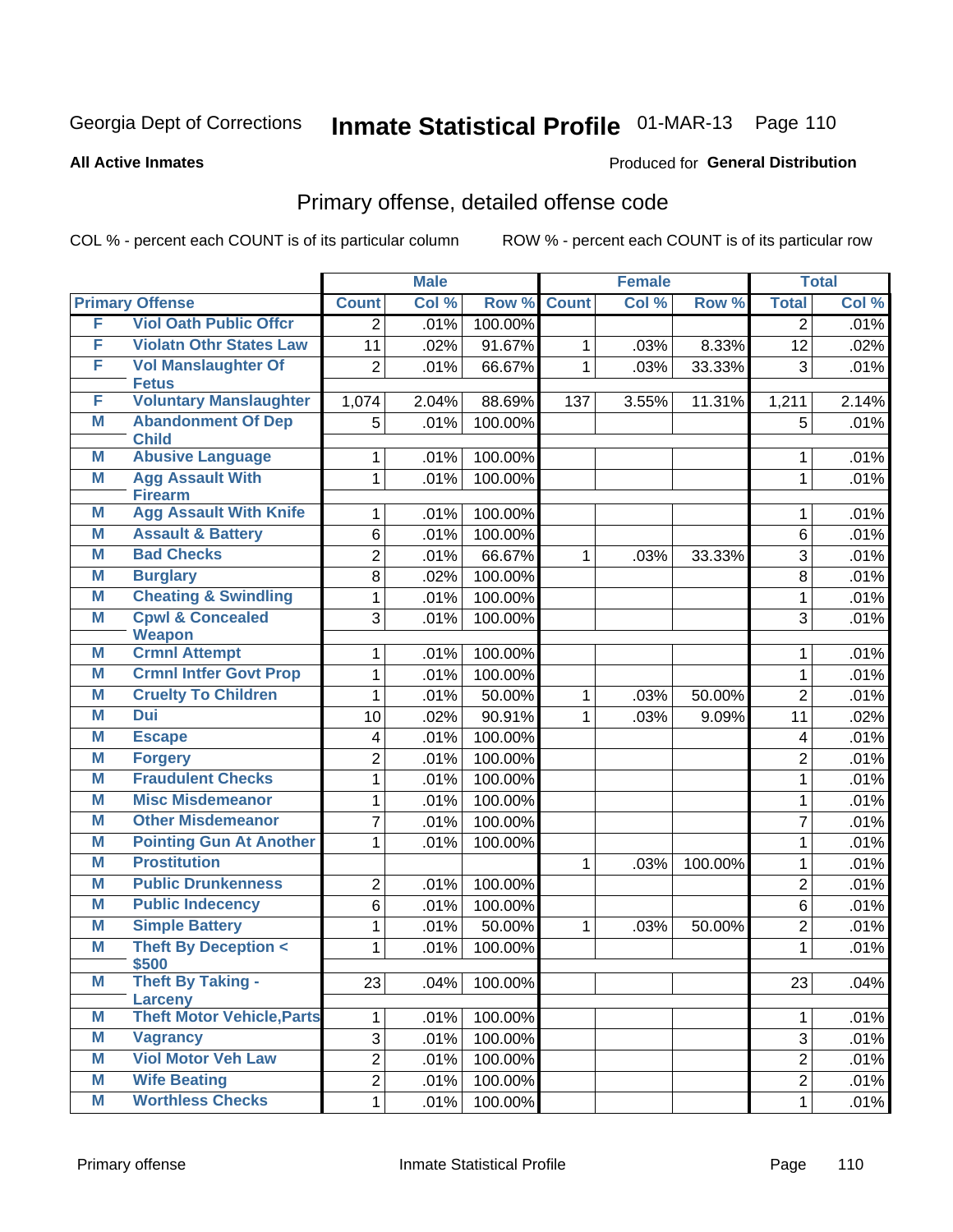**All Active Inmates**

### Produced for **General Distribution**

### Primary offense, detailed offense code

|                        |              | <b>Male</b> |                    | <b>Female</b> |              |                 | Total   |
|------------------------|--------------|-------------|--------------------|---------------|--------------|-----------------|---------|
| <b>Primary Offense</b> | <b>Count</b> | Col%        | <b>Row % Count</b> | Col%          | <b>Row %</b> | <b>Total</b>    | Col %   |
| <b>Total Rported</b>   | 52,655       | 101%        | $93.17\%$ 3,862    | 100%          |              | $6.83\%$ 56,517 | $101\%$ |

| rtea<br>'NI | $\rightarrow$                |       | --<br>. .        |
|-------------|------------------------------|-------|------------------|
|             | $E_2 = 727$<br>، ۲ ر.<br>JA. | 3,863 | 56.590<br>.<br>" |

| Mode (most frequent) | 1601 Burglary | 1701 Forgery 1st Degree | 1601 Burglary |
|----------------------|---------------|-------------------------|---------------|
|----------------------|---------------|-------------------------|---------------|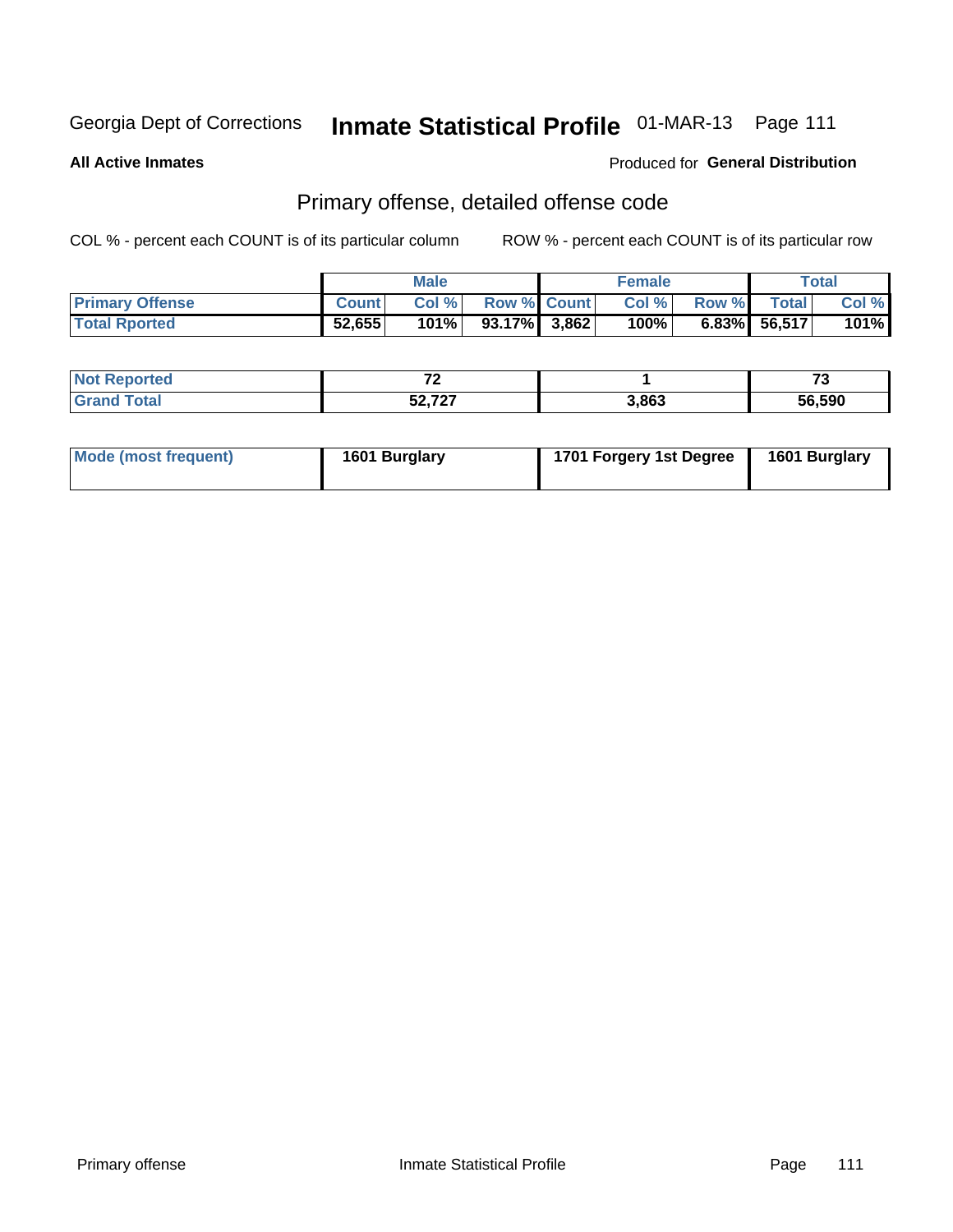#### **All Active Inmates**

### Produced for **General Distribution**

## County of conviction of primary offense

|     |                             |              | <b>Male</b> |         |                | <b>Female</b> |        |              | <b>Total</b> |
|-----|-----------------------------|--------------|-------------|---------|----------------|---------------|--------|--------------|--------------|
|     | <b>County of Conviction</b> | <b>Count</b> | Col %       | Row %   | <b>Count</b>   | Col %         | Row %  | <b>Total</b> | Col %        |
| 000 | <b>Unknown</b>              | 250          | .47%        | 92.94%  | 19             | .49%          | 7.06%  | 269          | .48%         |
| 001 | <b>Appling County</b>       | 100          | .19%        | 94.34%  | 6              | .16%          | 5.66%  | 106          | .19%         |
| 002 | <b>Atkinson County</b>      | 53           | .10%        | 92.98%  | 4              | .10%          | 7.02%  | 57           | .10%         |
| 003 | <b>Bacon County</b>         | 67           | .13%        | 95.71%  | 3              | .08%          | 4.29%  | 70           | .12%         |
| 004 | <b>Baker County</b>         | 16           | .03%        | 100.00% |                |               |        | 16           | .03%         |
| 005 | <b>Baldwin County</b>       | 334          | .63%        | 95.16%  | 17             | .44%          | 4.84%  | 351          | .62%         |
| 006 | <b>Banks County</b>         | 69           | .13%        | 95.83%  | 3              | .08%          | 4.17%  | 72           | .13%         |
| 007 | <b>Barrow County</b>        | 266          | .50%        | 91.72%  | 24             | .62%          | 8.28%  | 290          | .51%         |
| 008 | <b>Bartow County</b>        | 684          | 1.30%       | 88.83%  | 86             | 2.23%         | 11.17% | 770          | 1.36%        |
| 009 | <b>Ben Hill County</b>      | 235          | .45%        | 94.38%  | 14             | .36%          | 5.62%  | 249          | .44%         |
| 010 | <b>Berrien County</b>       | 98           | .19%        | 92.45%  | 8              | .21%          | 7.55%  | 106          | .19%         |
| 011 | <b>Bibb County</b>          | 1,122        | 2.13%       | 95.08%  | 58             | 1.50%         | 4.92%  | 1,180        | 2.09%        |
| 012 | <b>Bleckley County</b>      | 75           | .14%        | 90.36%  | 8              | .21%          | 9.64%  | 83           | .15%         |
| 013 | <b>Brantley County</b>      | 61           | .12%        | 89.71%  | $\overline{7}$ | .18%          | 10.29% | 68           | .12%         |
| 014 | <b>Brooks County</b>        | 67           | .13%        | 95.71%  | 3              | .08%          | 4.29%  | 70           | .12%         |
| 015 | <b>Bryan County</b>         | 125          | .24%        | 98.43%  | $\overline{2}$ | .05%          | 1.57%  | 127          | .22%         |
| 016 | <b>Bulloch County</b>       | 529          | 1.00%       | 92.16%  | 45             | 1.16%         | 7.84%  | 574          | 1.01%        |
| 017 | <b>Burke County</b>         | 224          | .42%        | 96.55%  | 8              | .21%          | 3.45%  | 232          | .41%         |
| 018 | <b>Butts County</b>         | 160          | .30%        | 96.97%  | 5              | .13%          | 3.03%  | 165          | .29%         |
| 019 | <b>Calhoun County</b>       | 41           | .08%        | 89.13%  | 5              | .13%          | 10.87% | 46           | .08%         |
| 020 | <b>Camden County</b>        | 157          | .30%        | 92.35%  | 13             | .34%          | 7.65%  | 170          | .30%         |
| 021 | <b>Candler County</b>       | 131          | .25%        | 91.61%  | 12             | .31%          | 8.39%  | 143          | .25%         |
| 022 | <b>Carroll County</b>       | 612          | 1.16%       | 90.94%  | 61             | 1.58%         | 9.06%  | 673          | 1.19%        |
| 023 | <b>Catoosa County</b>       | 355          | .67%        | 88.97%  | 44             | 1.14%         | 11.03% | 399          | .71%         |
| 024 | <b>Charlton County</b>      | 53           | .10%        | 92.98%  | 4              | .10%          | 7.02%  | 57           | .10%         |
| 025 | <b>Chatham County</b>       | 2,290        | 4.34%       | 96.02%  | 95             | 2.46%         | 3.98%  | 2,385        | 4.21%        |
| 026 | <b>Chattahoochee County</b> | 33           | .06%        | 91.67%  | 3              | .08%          | 8.33%  | 36           | .06%         |
| 027 | <b>Chattooga County</b>     | 251          | .48%        | 87.46%  | 36             | .93%          | 12.54% | 287          | .51%         |
| 028 | <b>Cherokee County</b>      | 567          | 1.08%       | 93.41%  | 40             | 1.04%         | 6.59%  | 607          | 1.07%        |
| 029 | <b>Clarke County</b>        | 469          | .89%        | 95.52%  | 22             | .57%          | 4.48%  | 491          | .87%         |
| 030 | <b>Clay County</b>          | 34           | .06%        | 91.89%  | 3              | .08%          | 8.11%  | 37           | .07%         |
| 031 | <b>Clayton County</b>       | 1,595        | 3.03%       | 94.04%  | 101            | 2.61%         | 5.96%  | 1,696        | 3.00%        |
| 032 | <b>Clinch County</b>        | 66           | .13%        | 97.06%  | $\overline{2}$ | .05%          | 2.94%  | 68           | .12%         |
| 033 | <b>Cobb County</b>          | 2,669        | 5.06%       | 91.03%  | 263            | 6.81%         | 8.97%  | 2,932        | 5.18%        |
| 034 | <b>Coffee County</b>        | 259          | .49%        | 93.17%  | 19             | .49%          | 6.83%  | 278          | .49%         |
| 035 | <b>Colquitt County</b>      | 270          | .51%        | 94.41%  | 16             | .41%          | 5.59%  | 286          | .51%         |
| 036 | <b>Columbia County</b>      | 376          | .71%        | 90.60%  | 39             | 1.01%         | 9.40%  | 415          | .73%         |
| 037 | <b>Cook County</b>          | 145          | .28%        | 95.39%  | $\overline{7}$ | .18%          | 4.61%  | 152          | .27%         |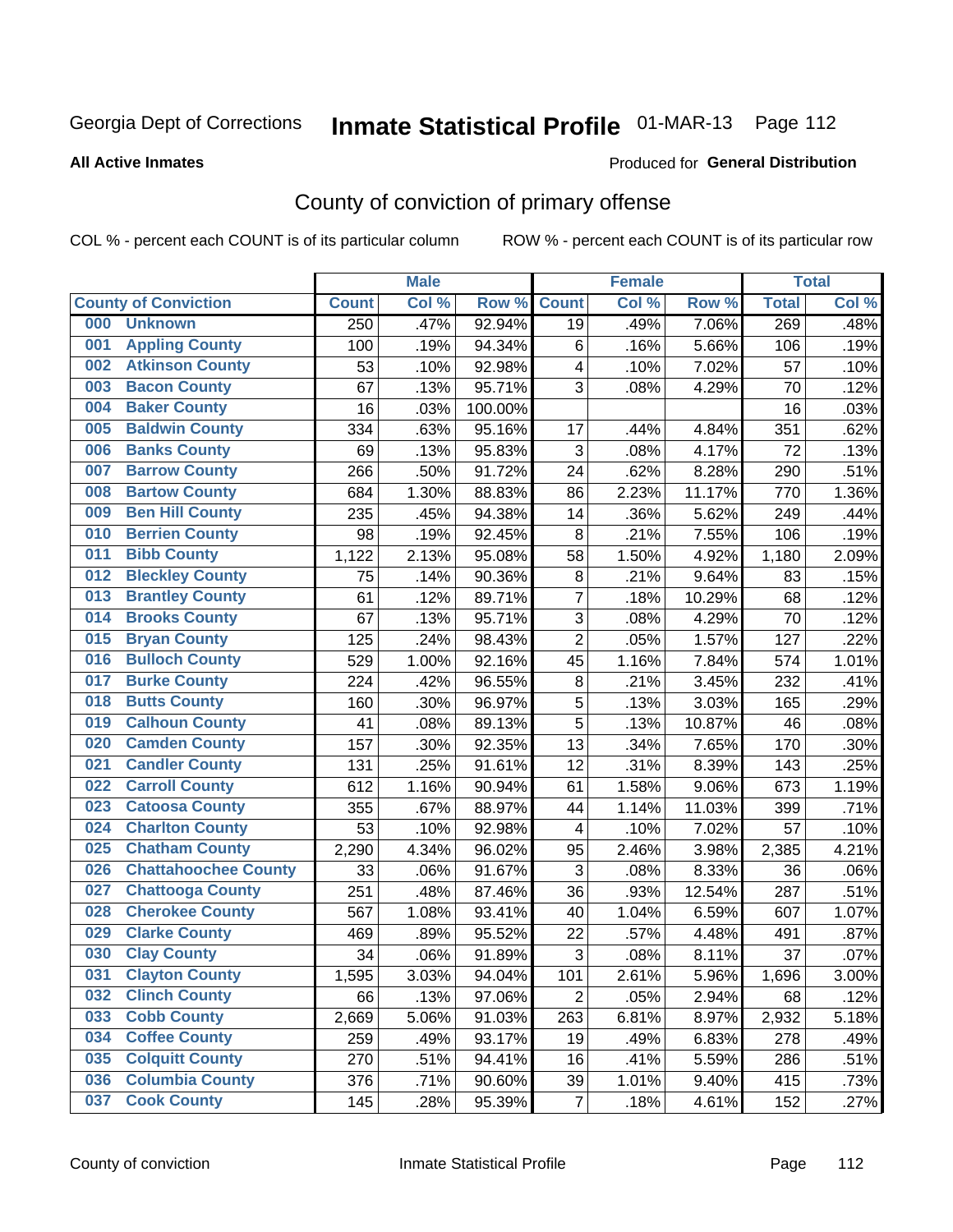#### **All Active Inmates**

#### Produced for **General Distribution**

## County of conviction of primary offense

|                                |                | <b>Male</b> |         |                         | <b>Female</b> |        |              | <b>Total</b> |
|--------------------------------|----------------|-------------|---------|-------------------------|---------------|--------|--------------|--------------|
| <b>County of Conviction</b>    | <b>Count</b>   | Col %       | Row %   | <b>Count</b>            | Col %         | Row %  | <b>Total</b> | Col %        |
| <b>Coweta County</b><br>038    | 545            | 1.03%       | 92.84%  | 42                      | 1.09%         | 7.16%  | 587          | 1.04%        |
| <b>Crawford County</b><br>039  | 18             | .03%        | 100.00% |                         |               |        | 18           | .03%         |
| <b>Crisp County</b><br>040     | 280            | .53%        | 94.28%  | 17                      | .44%          | 5.72%  | 297          | .52%         |
| <b>Dade County</b><br>041      | 114            | .22%        | 89.76%  | 13                      | .34%          | 10.24% | 127          | .22%         |
| <b>Dawson County</b><br>042    | 120            | .23%        | 90.23%  | 13                      | .34%          | 9.77%  | 133          | .24%         |
| 043<br><b>Decatur County</b>   | 337            | .64%        | 91.83%  | 30                      | .78%          | 8.17%  | 367          | .65%         |
| <b>Dekalb County</b><br>044    | 3,209          | 6.09%       | 95.08%  | 166                     | 4.30%         | 4.92%  | 3,375        | 5.96%        |
| <b>Dodge County</b><br>045     | 156            | .30%        | 93.98%  | 10                      | .26%          | 6.02%  | 166          | .29%         |
| <b>Dooly County</b><br>046     | 91             | .17%        | 93.81%  | $6\phantom{1}$          | .16%          | 6.19%  | 97           | .17%         |
| 047<br><b>Dougherty County</b> | 1,024          | 1.94%       | 94.64%  | 58                      | 1.50%         | 5.36%  | 1,082        | 1.91%        |
| <b>Douglas County</b><br>048   | 1,338          | 2.54%       | 89.86%  | 151                     | 3.91%         | 10.14% | 1,489        | 2.63%        |
| <b>Early County</b><br>049     | 95             | .18%        | 95.00%  | $\mathbf 5$             | .13%          | 5.00%  | 100          | .18%         |
| <b>Echols County</b><br>050    | 11             | .02%        | 91.67%  | $\mathbf{1}$            | .03%          | 8.33%  | 12           | .02%         |
| 051<br><b>Effingham County</b> | 204            | .39%        | 93.15%  | 15                      | .39%          | 6.85%  | 219          | .39%         |
| <b>Elbert County</b><br>052    | 134            | .25%        | 93.71%  | 9                       | .23%          | 6.29%  | 143          | .25%         |
| <b>Emanuel County</b><br>053   | 169            | .32%        | 91.35%  | 16                      | .41%          | 8.65%  | 185          | .33%         |
| <b>Evans County</b><br>054     | 100            | .19%        | 96.15%  | $\overline{\mathbf{4}}$ | .10%          | 3.85%  | 104          | .18%         |
| <b>Fannin County</b><br>055    | 103            | .20%        | 88.79%  | 13                      | .34%          | 11.21% | 116          | .20%         |
| <b>Fayette County</b><br>056   | 402            | .76%        | 88.94%  | 50                      | 1.29%         | 11.06% | 452          | .80%         |
| <b>Floyd County</b><br>057     | 823            | 1.56%       | 88.88%  | 103                     | 2.67%         | 11.12% | 926          | 1.64%        |
| <b>Forsyth County</b><br>058   | 362            | .69%        | 86.60%  | 56                      | 1.45%         | 13.40% | 418          | .74%         |
| <b>Franklin County</b><br>059  | 141            | .27%        | 94.00%  | 9                       | .23%          | 6.00%  | 150          | .27%         |
| <b>Fulton County</b><br>060    | 5,050          | 9.58%       | 95.48%  | 239                     | 6.19%         | 4.52%  | 5,289        | 9.35%        |
| <b>Gilmer County</b><br>061    | 125            | .24%        | 94.70%  | 7                       | .18%          | 5.30%  | 132          | .23%         |
| <b>Glascock County</b><br>062  | $\overline{7}$ | .01%        | 87.50%  | 1                       | .03%          | 12.50% | 8            | .01%         |
| 063<br><b>Glynn County</b>     | 454            | .86%        | 94.78%  | 25                      | .65%          | 5.22%  | 479          | .85%         |
| <b>Gordon County</b><br>064    | 342            | .65%        | 88.60%  | 44                      | 1.14%         | 11.40% | 386          | .68%         |
| <b>Grady County</b><br>065     | 236            | .45%        | 94.02%  | 15                      | .39%          | 5.98%  | 251          | .44%         |
| <b>Greene County</b><br>066    | 143            | .27%        | 94.08%  | $9\,$                   | .23%          | 5.92%  | 152          | .27%         |
| <b>Gwinnett County</b><br>067  | 2,559          | 4.85%       | 92.15%  | 218                     | 5.64%         | 7.85%  | 2,777        | 4.91%        |
| <b>Habersham County</b><br>068 | 106            | .20%        | 96.36%  | 4                       | .10%          | 3.64%  | 110          | .19%         |
| 069<br><b>Hall County</b>      | 725            | 1.38%       | 91.66%  | 66                      | 1.71%         | 8.34%  | 791          | 1.40%        |
| <b>Hancock County</b><br>070   | 38             | .07%        | 97.44%  | 1                       | .03%          | 2.56%  | 39           | .07%         |
| <b>Haralson County</b><br>071  | 95             | .18%        | 94.06%  | 6                       | .16%          | 5.94%  | 101          | .18%         |
| <b>Harris County</b><br>072    | 119            | .23%        | 95.20%  | 6                       | .16%          | 4.80%  | 125          | .22%         |
| <b>Hart County</b><br>073      | 131            | .25%        | 96.32%  | 5                       | .13%          | 3.68%  | 136          | .24%         |
| <b>Heard County</b><br>074     | 50             | .09%        | 90.91%  | 5                       | .13%          | 9.09%  | 55           | .10%         |
| <b>Henry County</b><br>075     | 614            | 1.16%       | 91.78%  | 55                      | 1.42%         | 8.22%  | 669          | 1.18%        |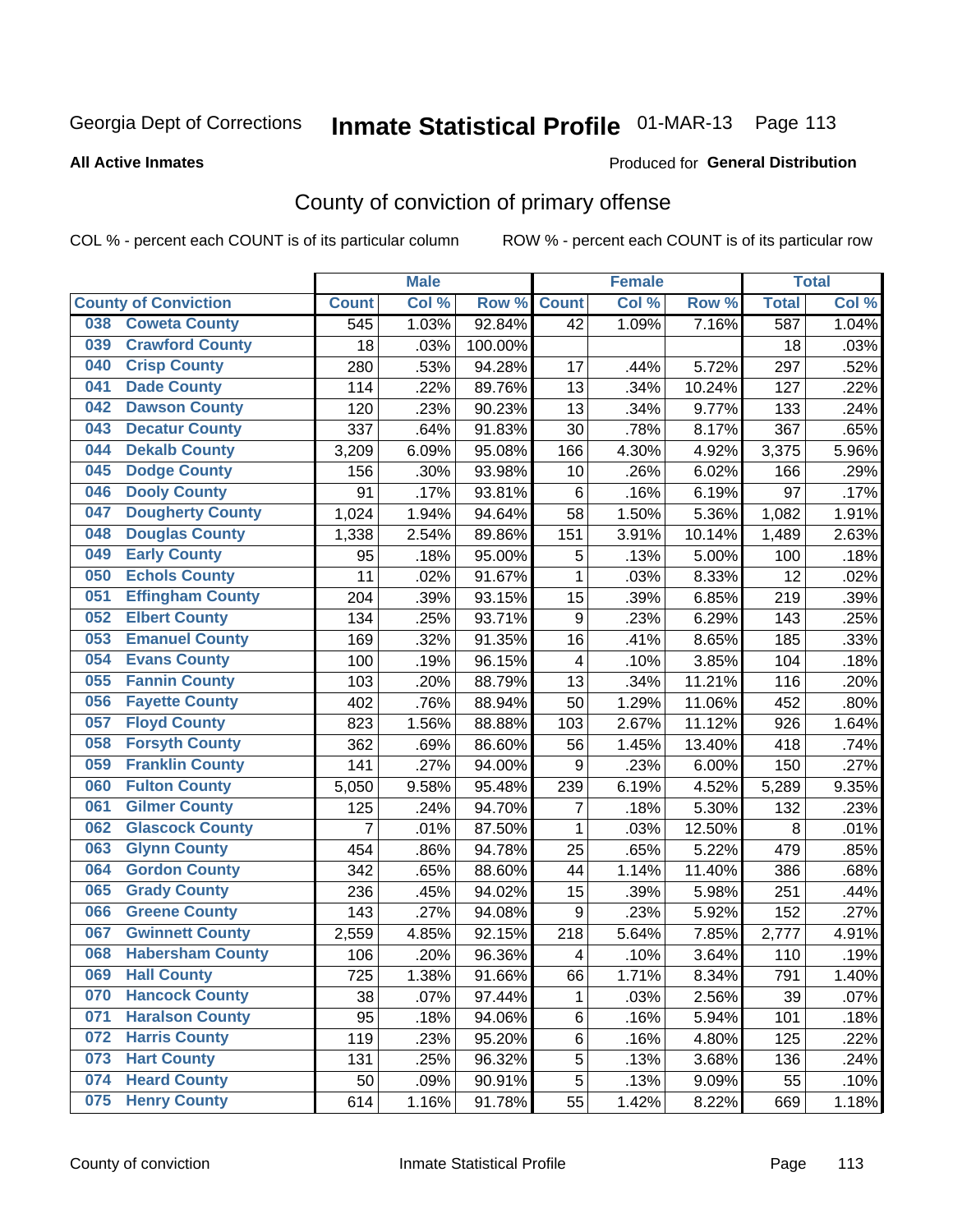#### **All Active Inmates**

### Produced for **General Distribution**

## County of conviction of primary offense

|                  |                             |              | <b>Male</b> |         |                         | <b>Female</b> |        |              | <b>Total</b> |
|------------------|-----------------------------|--------------|-------------|---------|-------------------------|---------------|--------|--------------|--------------|
|                  | <b>County of Conviction</b> | <b>Count</b> | Col %       | Row %   | <b>Count</b>            | Col %         | Row %  | <b>Total</b> | Col %        |
|                  | 076 Houston County          | 697          | 1.32%       | 94.57%  | 40                      | 1.04%         | 5.43%  | 737          | 1.30%        |
| 077              | <b>Irwin County</b>         | 81           | .15%        | 93.10%  | 6                       | .16%          | 6.90%  | 87           | .15%         |
| 078              | <b>Jackson County</b>       | 243          | .46%        | 90.33%  | 26                      | .67%          | 9.67%  | 269          | .48%         |
| 079              | <b>Jasper County</b>        | 67           | .13%        | 90.54%  | $\overline{7}$          | .18%          | 9.46%  | 74           | .13%         |
| 080              | <b>Jeff Davis County</b>    | 83           | .16%        | 96.51%  | 3                       | .08%          | 3.49%  | 86           | .15%         |
| 081              | <b>Jefferson County</b>     | 172          | .33%        | 97.18%  | 5                       | .13%          | 2.82%  | 177          | .31%         |
| 082              | <b>Jenkins County</b>       | 70           | .13%        | 93.33%  | 5                       | .13%          | 6.67%  | 75           | .13%         |
| 083              | <b>Johnson County</b>       | 54           | .10%        | 94.74%  | 3                       | .08%          | 5.26%  | 57           | .10%         |
| 084              | <b>Jones County</b>         | 217          | .41%        | 88.93%  | 27                      | .70%          | 11.07% | 244          | .43%         |
| 085              | <b>Lamar County</b>         | 82           | .16%        | 94.25%  | 5                       | .13%          | 5.75%  | 87           | .15%         |
| 086              | <b>Lanier County</b>        | 49           | .09%        | 98.00%  | 1                       | .03%          | 2.00%  | 50           | .09%         |
| 087              | <b>Laurens County</b>       | 330          | .63%        | 94.02%  | 21                      | .54%          | 5.98%  | 351          | .62%         |
| 088              | <b>Lee County</b>           | 77           | .15%        | 90.59%  | 8                       | .21%          | 9.41%  | 85           | .15%         |
| 089              | <b>Liberty County</b>       | 320          | .61%        | 94.40%  | 19                      | .49%          | 5.60%  | 339          | .60%         |
| 090              | <b>Lincoln County</b>       | 27           | .05%        | 90.00%  | 3                       | .08%          | 10.00% | 30           | .05%         |
| 091              | <b>Long County</b>          | 86           | .16%        | 94.51%  | 5                       | .13%          | 5.49%  | 91           | .16%         |
| 092              | <b>Lowndes County</b>       | 569          | 1.08%       | 94.36%  | 34                      | .88%          | 5.64%  | 603          | 1.07%        |
| 093              | <b>Lumpkin County</b>       | 102          | .19%        | 92.73%  | 8                       | .21%          | 7.27%  | 110          | .19%         |
| 094              | <b>Macon County</b>         | 64           | .12%        | 96.97%  | $\overline{2}$          | .05%          | 3.03%  | 66           | .12%         |
| 095              | <b>Madison County</b>       | 99           | .19%        | 92.52%  | 8                       | .21%          | 7.48%  | 107          | .19%         |
| 096              | <b>Marion County</b>        | 32           | .06%        | 96.97%  | $\mathbf{1}$            | .03%          | 3.03%  | 33           | .06%         |
| 097              | <b>Mcduffie County</b>      | 197          | .37%        | 94.71%  | 11                      | .28%          | 5.29%  | 208          | .37%         |
| 098              | <b>Mcintosh County</b>      | 82           | .16%        | 95.35%  | 4                       | .10%          | 4.65%  | 86           | .15%         |
| 099              | <b>Meriwether County</b>    | 202          | .38%        | 95.28%  | 10                      | .26%          | 4.72%  | 212          | .37%         |
| 100              | <b>Miller County</b>        | 34           | .06%        | 100.00% |                         |               |        | 34           | .06%         |
| 101              | <b>Mitchell County</b>      | 220          | .42%        | 91.67%  | 20                      | .52%          | 8.33%  | 240          | .42%         |
| 102              | <b>Monroe County</b>        | 163          | .31%        | 90.06%  | 18                      | .47%          | 9.94%  | 181          | .32%         |
| 103              | <b>Montgomery County</b>    | 53           | .10%        | 94.64%  | 3                       | .08%          | 5.36%  | 56           | .10%         |
| 104              | <b>Morgan County</b>        | 159          | .30%        | 93.53%  | 11                      | .28%          | 6.47%  | 170          | .30%         |
| 105              | <b>Murray County</b>        | 169          | .32%        | 90.86%  | 17                      | .44%          | 9.14%  | 186          | .33%         |
| 106              | <b>Muscogee County</b>      | 1,475        | 2.80%       | 95.10%  | 76                      | 1.97%         | 4.90%  | 1,551        | 2.74%        |
| 107              | <b>Newton County</b>        | 720          | 1.37%       | 92.07%  | 62                      | 1.60%         | 7.93%  | 782          | 1.38%        |
| 108              | <b>Oconee County</b>        | 53           | .10%        | 96.36%  | 2                       | .05%          | 3.64%  | 55           | .10%         |
| 109              | <b>Oglethorpe County</b>    | 58           | .11%        | 93.55%  | $\overline{\mathbf{4}}$ | .10%          | 6.45%  | 62           | .11%         |
| 110              | <b>Paulding County</b>      | 306          | .58%        | 92.45%  | 25                      | .65%          | 7.55%  | 331          | .58%         |
| 111              | <b>Peach County</b>         | 89           | .17%        | 97.80%  | $\overline{c}$          | .05%          | 2.20%  | 91           | .16%         |
| $\overline{112}$ | <b>Pickens County</b>       | 107          | .20%        | 93.86%  | $\overline{7}$          | .18%          | 6.14%  | 114          | .20%         |
| 113              | <b>Pierce County</b>        | 73           | .14%        | 96.05%  | 3                       | .08%          | 3.95%  | 76           | .13%         |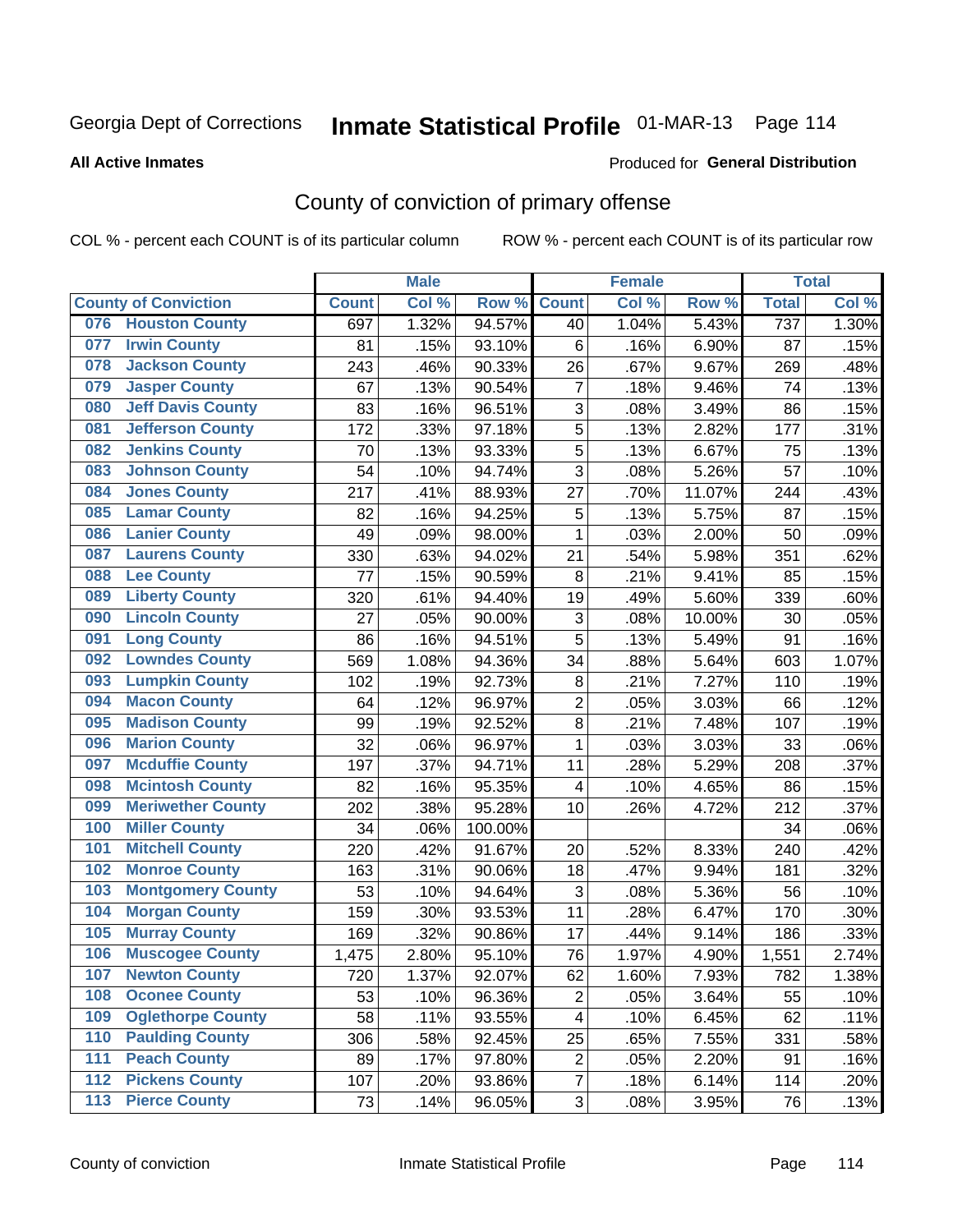#### **All Active Inmates**

#### Produced for **General Distribution**

## County of conviction of primary offense

|                                        |                 | <b>Male</b> |         |                           | <b>Female</b> |        |                 | <b>Total</b> |
|----------------------------------------|-----------------|-------------|---------|---------------------------|---------------|--------|-----------------|--------------|
| <b>County of Conviction</b>            | <b>Count</b>    | Col %       | Row %   | <b>Count</b>              | Col %         | Row %  | <b>Total</b>    | Col %        |
| <b>Pike County</b><br>114              | $\overline{47}$ | .09%        | 90.38%  | 5                         | .13%          | 9.62%  | $\overline{52}$ | .09%         |
| <b>Polk County</b><br>$\overline{115}$ | 176             | .33%        | 92.15%  | 15                        | .39%          | 7.85%  | 191             | .34%         |
| <b>Pulaski County</b><br>116           | 63              | .12%        | 92.65%  | 5                         | .13%          | 7.35%  | 68              | .12%         |
| <b>Putnam County</b><br>117            | 164             | .31%        | 92.66%  | 13                        | .34%          | 7.34%  | 177             | .31%         |
| 118<br><b>Quitman County</b>           | 20              | .04%        | 100.00% |                           |               |        | 20              | .04%         |
| <b>Rabun County</b><br>119             | 48              | .09%        | 88.89%  | 6                         | .16%          | 11.11% | 54              | .10%         |
| <b>Randolph County</b><br>120          | 79              | .15%        | 95.18%  | 4                         | .10%          | 4.82%  | 83              | .15%         |
| <b>Richmond County</b><br>121          | 1,937           | 3.67%       | 94.26%  | 118                       | 3.05%         | 5.74%  | 2,055           | 3.63%        |
| <b>Rockdale County</b><br>122          | 477             | .90%        | 93.90%  | 31                        | .80%          | 6.10%  | 508             | .90%         |
| <b>Schley County</b><br>123            | 24              | .05%        | 96.00%  | $\mathbf 1$               | .03%          | 4.00%  | 25              | .04%         |
| <b>Screven County</b><br>124           | 141             | .27%        | 94.00%  | $\boldsymbol{9}$          | .23%          | 6.00%  | 150             | .27%         |
| <b>Seminole County</b><br>125          | 69              | .13%        | 87.34%  | 10                        | .26%          | 12.66% | 79              | .14%         |
| 126<br><b>Spalding County</b>          | 573             | 1.09%       | 92.12%  | 49                        | 1.27%         | 7.88%  | 622             | 1.10%        |
| 127<br><b>Stephens County</b>          | 167             | .32%        | 93.82%  | 11                        | .28%          | 6.18%  | 178             | .31%         |
| <b>Stewart County</b><br>128           | 35              | .07%        | 97.22%  | 1                         | .03%          | 2.78%  | 36              | .06%         |
| <b>Sumter County</b><br>129            | 233             | .44%        | 94.72%  | 13                        | .34%          | 5.28%  | 246             | .43%         |
| <b>Talbot County</b><br>130            | 57              | .11%        | 95.00%  | 3                         | .08%          | 5.00%  | 60              | .11%         |
| <b>Taliaferro County</b><br>131        | 25              | .05%        | 83.33%  | 5                         | .13%          | 16.67% | 30              | .05%         |
| <b>Tattnall County</b><br>132          | 206             | .39%        | 93.64%  | 14                        | .36%          | 6.36%  | 220             | .39%         |
| <b>Taylor County</b><br>133            | 79              | .15%        | 96.34%  | $\ensuremath{\mathsf{3}}$ | .08%          | 3.66%  | 82              | .14%         |
| <b>Telfair County</b><br>134           | 98              | .19%        | 91.59%  | $\mathsf g$               | .23%          | 8.41%  | 107             | .19%         |
| <b>Terrell County</b><br>135           | 79              | .15%        | 97.53%  | $\overline{2}$            | .05%          | 2.47%  | 81              | .14%         |
| <b>Thomas County</b><br>136            | 227             | .43%        | 95.38%  | 11                        | .28%          | 4.62%  | 238             | .42%         |
| <b>Tift County</b><br>137              | 285             | .54%        | 96.61%  | 10                        | .26%          | 3.39%  | 295             | .52%         |
| <b>Toombs County</b><br>138            | 363             | .69%        | 90.98%  | 36                        | .93%          | 9.02%  | 399             | .71%         |
| <b>Towns County</b><br>139             | 38              | .07%        | 88.37%  | $\mathbf 5$               | .13%          | 11.63% | 43              | .08%         |
| <b>Treutlen County</b><br>140          | 89              | .17%        | 94.68%  | $\overline{5}$            | .13%          | 5.32%  | 94              | .17%         |
| <b>Troup County</b><br>141             | 644             | 1.22%       | 91.48%  | 60                        | 1.55%         | 8.52%  | 704             | 1.24%        |
| <b>Turner County</b><br>142            | 67              | .13%        | 95.71%  | 3                         | .08%          | 4.29%  | 70              | .12%         |
| <b>Twiggs County</b><br>143            | 76              | .14%        | 95.00%  | $\overline{\mathbf{4}}$   | .10%          | 5.00%  | 80              | .14%         |
| <b>Union County</b><br>144             | 79              | .15%        | 85.87%  | 13                        | .34%          | 14.13% | 92              | .16%         |
| 145<br><b>Upson County</b>             | 171             | .32%        | 94.48%  | 10                        | .26%          | 5.52%  | 181             | .32%         |
| <b>Walker County</b><br>146            | 413             | .78%        | 89.78%  | 47                        | 1.22%         | 10.22% | 460             | .81%         |
| <b>Walton County</b><br>147            | 544             | 1.03%       | 90.67%  | 56                        | 1.45%         | 9.33%  | 600             | 1.06%        |
| <b>Ware County</b><br>148              | 342             | .65%        | 93.96%  | 22                        | .57%          | 6.04%  | 364             | .64%         |
| <b>Warren County</b><br>149            | 50              | .09%        | 96.15%  | $\overline{2}$            | .05%          | 3.85%  | 52              | .09%         |
| <b>Washington County</b><br>150        | 193             | .37%        | 90.19%  | 21                        | .54%          | 9.81%  | 214             | .38%         |
| <b>Wayne County</b><br>151             | 123             | .23%        | 90.44%  | 13                        | .34%          | 9.56%  | 136             | .24%         |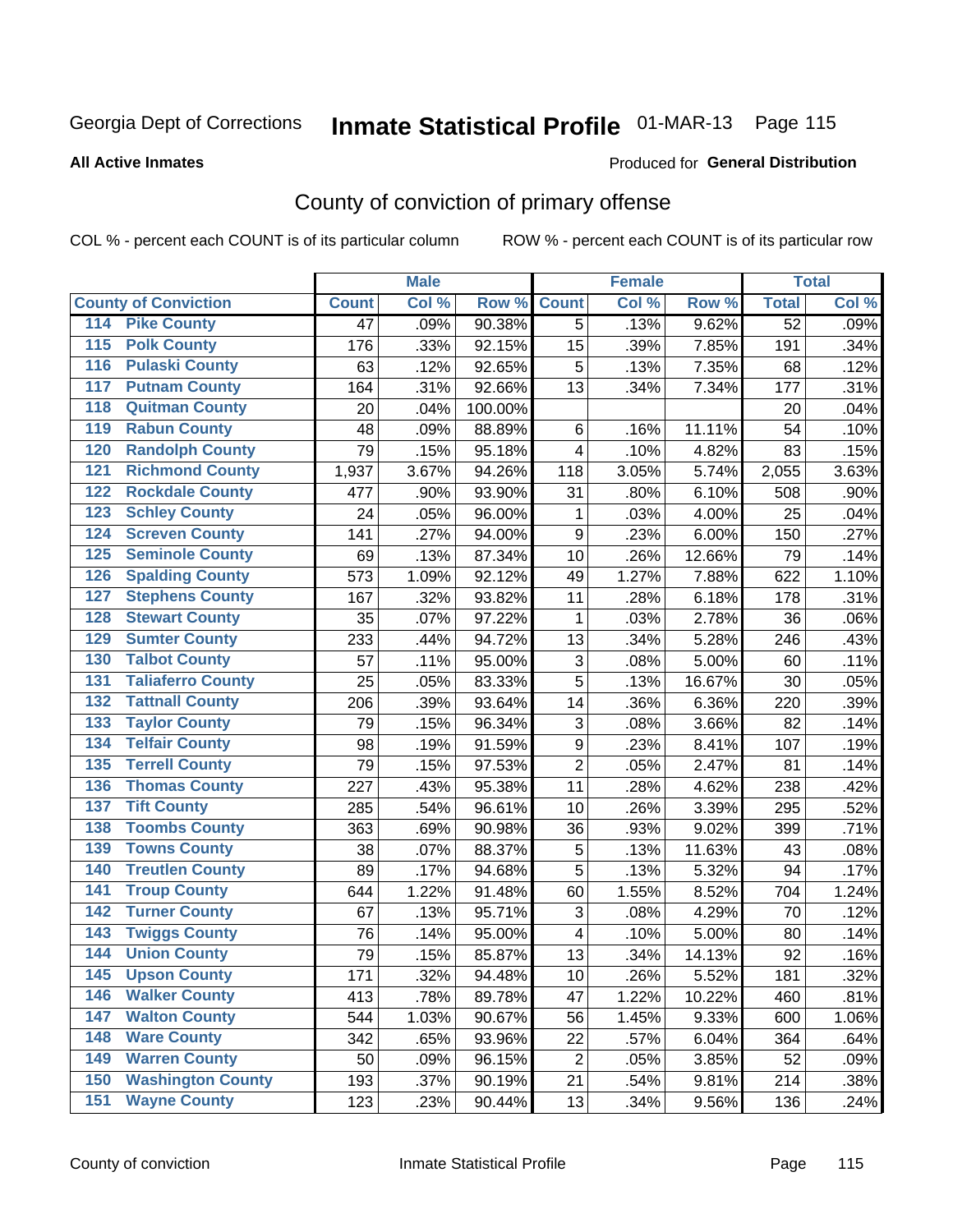**All Active Inmates**

### Produced for **General Distribution**

## County of conviction of primary offense

|                                |              | <b>Male</b> |             |       | <b>Female</b> |        |              | <b>Total</b> |
|--------------------------------|--------------|-------------|-------------|-------|---------------|--------|--------------|--------------|
| <b>County of Conviction</b>    | <b>Count</b> | Col %       | Row % Count |       | Col %         | Row %  | <b>Total</b> | Col %        |
| <b>Webster County</b><br>152   | 8            | $.02\%$     | 100.00%     |       |               |        | 8            | .01%         |
| <b>Wheeler County</b><br>153   | 34           | $.06\%$     | 97.14%      |       | .03%          | 2.86%  | 35           | .06%         |
| <b>White County</b><br>154     | 113          | .21%        | 87.60%      | 16    | .41%          | 12.40% | 129          | .23%         |
| <b>Whitfield County</b><br>155 | 625          | 1.19%       | 90.32%      | 67    | 1.73%         | 9.68%  | 692          | 1.22%        |
| <b>Wilcox County</b><br>156    | 51           | .10%        | 86.44%      | 8     | .21%          | 13.56% | 59           | .10%         |
| <b>Wilkes County</b><br>157    | 72           | .14%        | 93.51%      | 5     | .13%          | 6.49%  | 77           | .14%         |
| <b>Wilkinson County</b><br>158 | 47           | .09%        | 92.16%      | 4     | .10%          | 7.84%  | 51           | .09%         |
| <b>Worth County</b><br>159     | 117          | .22%        | 94.35%      |       | .18%          | 5.65%  | 124          | .22%         |
| <b>Total Rported</b>           | 52,727       | 100%        | 93.17%      | 3,863 | 100%          | 6.83%  | 56,590       | 100%         |

| <b>Not Reported</b> |        |       |        |
|---------------------|--------|-------|--------|
| <b>Grand Total</b>  | 52,727 | 3,863 | 56,590 |

| Mode (most frequent) | <b>Fulton County</b> | <b>Cobb County</b> | <b>Fulton County</b> |
|----------------------|----------------------|--------------------|----------------------|
|                      |                      |                    |                      |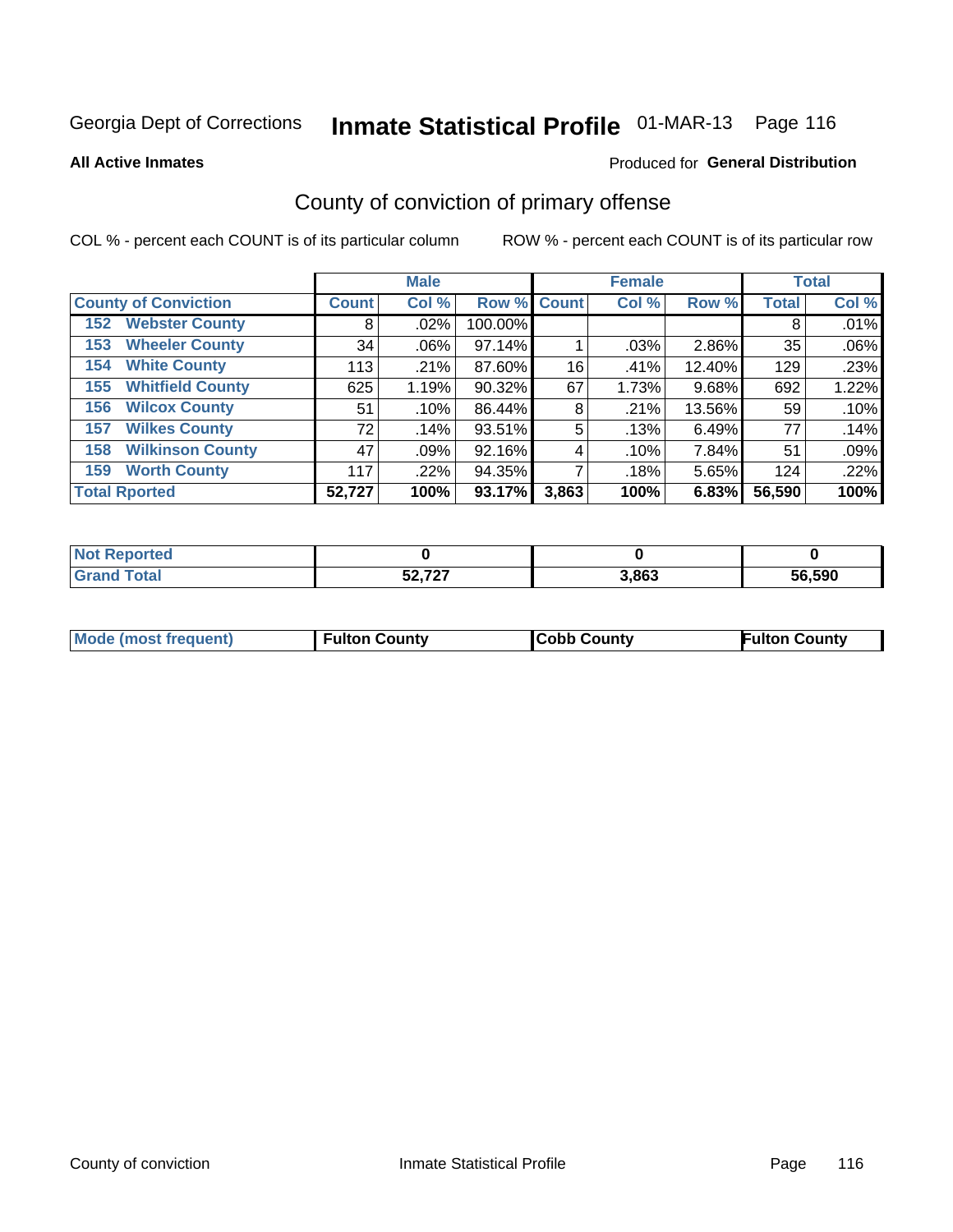#### **All Active Inmates**

### Produced for **General Distribution**

## Circuit of conviction of primary offense

|                         |                                 |              | <b>Male</b> |        |              | <b>Female</b> |        |              | <b>Total</b> |
|-------------------------|---------------------------------|--------------|-------------|--------|--------------|---------------|--------|--------------|--------------|
|                         | <b>Circuit of Conviction</b>    | <b>Count</b> | Col %       | Row %  | <b>Count</b> | Col %         | Row %  | <b>Total</b> | Col %        |
| $\overline{1}$          | <b>Alapaha Circuit</b>          | 411          | .78%        | 94.92% | 22           | .57%          | 5.08%  | 433          | .77%         |
| $\overline{2}$          | <b>Alcovy Circuit</b>           | 1,264        | 2.41%       | 91.46% | 118          | 3.07%         | 8.54%  | 1,382        | 2.45%        |
| 3                       | <b>Atlanta Circuit</b>          | 5,050        | 9.62%       | 95.48% | 239          | 6.22%         | 4.52%  | 5,289        | 9.39%        |
| 4                       | <b>Atlantic Circuit</b>         | 919          | 1.75%       | 95.04% | 48           | 1.25%         | 4.96%  | 967          | 1.72%        |
| 5                       | <b>Augusta Circuit</b>          | 2,537        | 4.83%       | 93.89% | 165          | 4.29%         | 6.11%  | 2,702        | 4.80%        |
| $6\overline{6}$         | <b>Blue Ridge Circuit</b>       | 567          | 1.08%       | 93.41% | 40           | 1.04%         | 6.59%  | 607          | 1.08%        |
| $\overline{\mathbf{7}}$ | <b>Brunswick Circuit</b>        | 917          | 1.75%       | 93.86% | 60           | 1.56%         | 6.14%  | 977          | 1.73%        |
| 8                       | <b>Chattahoochee Circuit</b>    | 1,795        | 3.42%       | 95.12% | 92           | 2.39%         | 4.88%  | 1,887        | 3.35%        |
| $\overline{9}$          | <b>Cherokee Circuit</b>         | 1,026        | 1.96%       | 88.75% | 130          | 3.38%         | 11.25% | 1,156        | 2.05%        |
| 10                      | <b>Clayton Circuit</b>          | 1,595        | 3.04%       | 94.04% | 101          | 2.63%         | 5.96%  | 1,696        | 3.01%        |
| 11                      | <b>Cobb Circuit</b>             | 2,669        | 5.09%       | 91.03% | 263          | 6.84%         | 8.97%  | 2,932        | 5.21%        |
| 12                      | <b>Conasauga Circuit</b>        | 794          | 1.51%       | 90.43% | 84           | 2.19%         | 9.57%  | 878          | 1.56%        |
| 13                      | <b>Cordele Circuit</b>          | 657          | 1.25%       | 93.59% | 45           | 1.17%         | 6.41%  | 702          | 1.25%        |
| 14                      | <b>Coweta Circuit</b>           | 2,053        | 3.91%       | 92.02% | 178          | 4.63%         | 7.98%  | 2,231        | 3.96%        |
| 15                      | <b>Dougherty Circuit</b>        | 1,024        | 1.95%       | 94.64% | 58           | 1.51%         | 5.36%  | 1,082        | 1.92%        |
| 16                      | <b>Dublin Circuit</b>           | 549          | 1.05%       | 94.33% | 33           | .86%          | 5.67%  | 582          | 1.03%        |
| 17                      | <b>Eastern Circuit</b>          | 2,290        | 4.36%       | 96.02% | 95           | 2.47%         | 3.98%  | 2,385        | 4.23%        |
| 18                      | <b>Flint Circuit</b>            | 614          | 1.17%       | 91.78% | 55           | 1.43%         | 8.22%  | 669          | 1.19%        |
| 19                      | <b>Griffin Circuit</b>          | 1,193        | 2.27%       | 91.28% | 114          | 2.97%         | 8.72%  | 1,307        | 2.32%        |
| 20                      | <b>Gwinnett Circuit</b>         | 2,559        | 4.88%       | 92.15% | 218          | 5.67%         | 7.85%  | 2,777        | 4.93%        |
| $\overline{21}$         | <b>Houston Circuit</b>          | 697          | 1.33%       | 94.57% | 40           | 1.04%         | 5.43%  | 737          | 1.31%        |
| $\overline{22}$         | <b>Lookout Mountain Circuit</b> | 1,133        | 2.16%       | 89.00% | 140          | 3.64%         | 11.00% | 1,273        | 2.26%        |
| 23                      | <b>Macon Circuit</b>            | 1,229        | 2.34%       | 95.35% | 60           | 1.56%         | 4.65%  | 1,289        | 2.29%        |
| 24                      | <b>Middle Circuit</b>           | 1,028        | 1.96%       | 91.95% | 90           | 2.34%         | 8.05%  | 1,118        | 1.99%        |
| 25                      | <b>Mountain Circuit</b>         | 321          | .61%        | 93.86% | 21           | .55%          | 6.14%  | 342          | .61%         |
| 26                      | <b>Northeastern Circuit</b>     | 845          | 1.61%       | 91.45% | 79           | 2.06%         | 8.55%  | 924          | 1.64%        |
| $\overline{27}$         | <b>Northern Circuit</b>         | 563          | 1.07%       | 94.15% | 35           | .91%          | 5.85%  | 598          | 1.06%        |
| 28                      | <b>Ocmulgee Circuit</b>         | 1,169        | 2.23%       | 92.93% | 89           | 2.32%         | 7.07%  | 1,258        | 2.23%        |
| 29                      | <b>Oconee Circuit</b>           | 479          | .91%        | 93.01% | 36           | .94%          | 6.99%  | 515          | .91%         |
| 30                      | <b>Ogeechee Circuit</b>         | 944          | 1.80%       | 92.73% | 74           | 1.93%         | 7.27%  | 1,018        | 1.81%        |
| $\overline{31}$         | <b>Pataula Circuit</b>          | 410          | .78%        | 94.47% | 24           | .62%          | 5.53%  | 434          | .77%         |
| 32                      | <b>Piedmont Circuit</b>         | 578          | 1.10%       | 91.60% | 53           | 1.38%         | 8.40%  | 631          | 1.12%        |
| 33                      | <b>Rome Circuit</b>             | 823          | 1.57%       | 88.88% | 103          | 2.68%         | 11.12% | 926          | 1.64%        |
| 34                      | <b>South Georgia Circuit</b>    | 850          | 1.62%       | 92.39% | 70           | 1.82%         | 7.61%  | 920          | 1.63%        |
| 35                      | <b>Southern Circuit</b>         | 1,144        | 2.18%       | 94.62% | 65           | 1.69%         | 5.38%  | 1,209        | 2.15%        |
| 36                      | <b>Southwestern Circuit</b>     | 441          | .84%        | 94.64% | 25           | .65%          | 5.36%  | 466          | .83%         |
| 37                      | <b>Stone Mountain Circuit</b>   | 3,209        | 6.12%       | 95.08% | 166          | 4.32%         | 4.92%  | 3,375        | 5.99%        |
| 38                      | <b>Tallapoosa Circuit</b>       | 271          | .52%        | 92.81% | 21           | .55%          | 7.19%  | 292          | .52%         |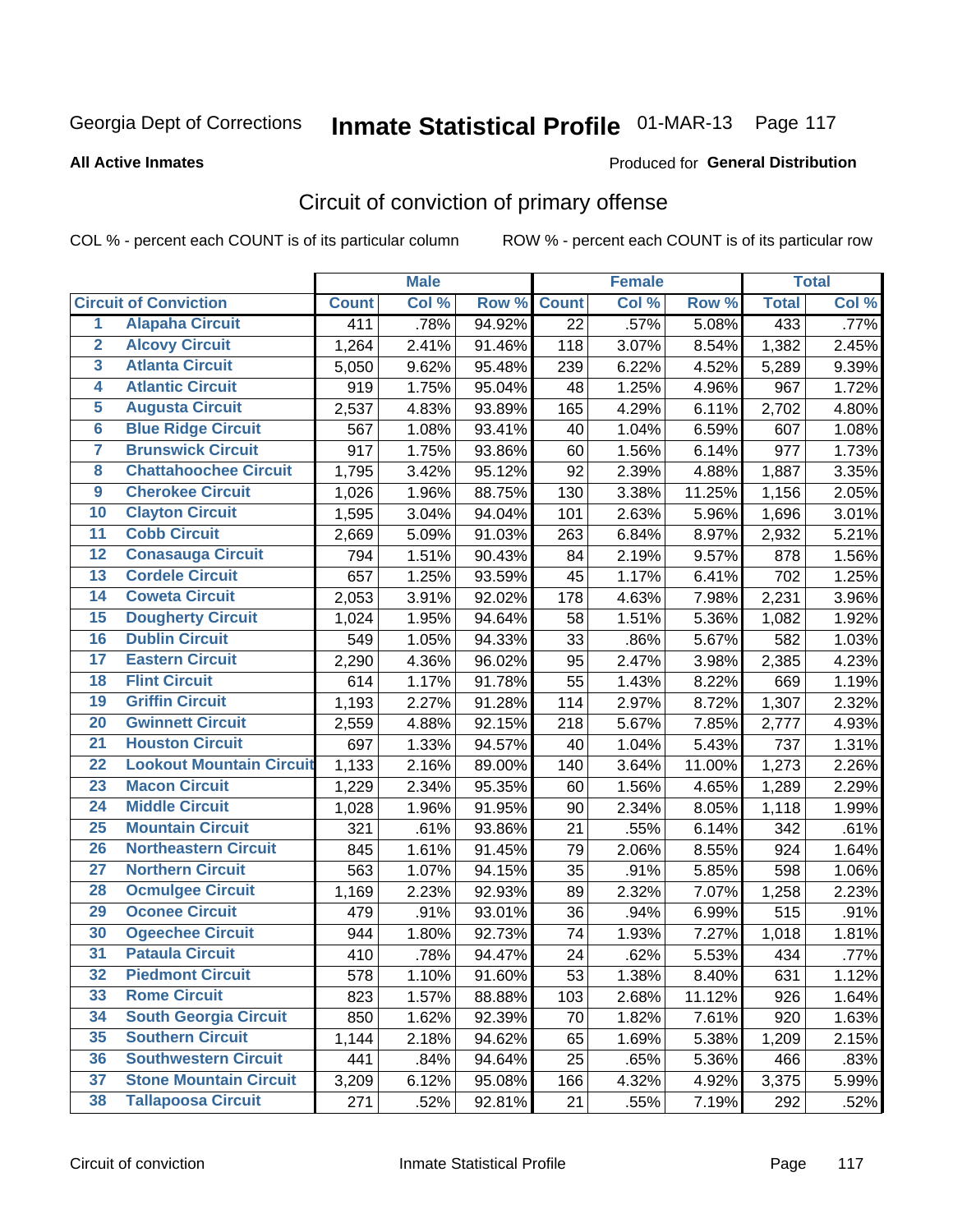#### **All Active Inmates**

#### Produced for **General Distribution**

## Circuit of conviction of primary offense

|                                   |              | <b>Male</b> |        |              | <b>Female</b> |        |              | <b>Total</b> |
|-----------------------------------|--------------|-------------|--------|--------------|---------------|--------|--------------|--------------|
| <b>Circuit of Conviction</b>      | <b>Count</b> | Col %       | Row %  | <b>Count</b> | Col %         | Row %  | <b>Total</b> | Col %        |
| <b>Tifton Circuit</b><br>39       | 550          | 1.05%       | 95.49% | 26           | .68%          | 4.51%  | 576          | 1.02%        |
| <b>Toombs Circuit</b><br>40       | 378          | .72%        | 93.33% | 27           | .70%          | 6.67%  | 405          | .72%         |
| <b>Waycross Circuit</b><br>41     | 855          | 1.63%       | 93.65% | 58           | 1.51%         | 6.35%  | 913          | 1.62%        |
| <b>Western Circuit</b><br>42      | 522          | .99%        | 95.60% | 24           | .62%          | 4.40%  | 546          | .97%         |
| <b>Rockdale Circuit</b><br>43     | 477          | .91%        | 93.90% | 31           | .81%          | 6.10%  | 508          | .90%         |
| <b>Douglas Circuit</b><br>44      | 1,338        | 2.55%       | 89.86% | 151          | 3.93%         | 10.14% | 1,489        | 2.64%        |
| 45<br><b>Appalachian Circuit</b>  | 335          | .64%        | 92.54% | 27           | .70%          | 7.46%  | 362          | .64%         |
| <b>Enotah Circuit</b><br>46       | 332          | .63%        | 88.77% | 42           | 1.09%         | 11.23% | 374          | .66%         |
| <b>Bell-Forsyth Circuit</b><br>47 | 362          | .69%        | 86.60% | 56           | 1.46%         | 13.40% | 418          | .74%         |
| <b>Towaliga Circuit</b><br>48     | 405          | .77%        | 93.53% | 28           | .73%          | 6.47%  | 433          | .77%         |
| <b>Paulding Circuit</b><br>49     | 306          | .58%        | 92.45% | 25           | .65%          | 7.55%  | 331          | .59%         |
| <b>Total Rported</b>              | 52,477       | 100%        | 93.17% | 3,844        | 100%          | 6.83%  | 56,321       | 100%         |

| 250    | 19    | 269    |
|--------|-------|--------|
| E0.707 | 3,863 | 56.590 |

| M<br>- - -<br>.<br>.<br>∪opp<br>нс |
|------------------------------------|
|------------------------------------|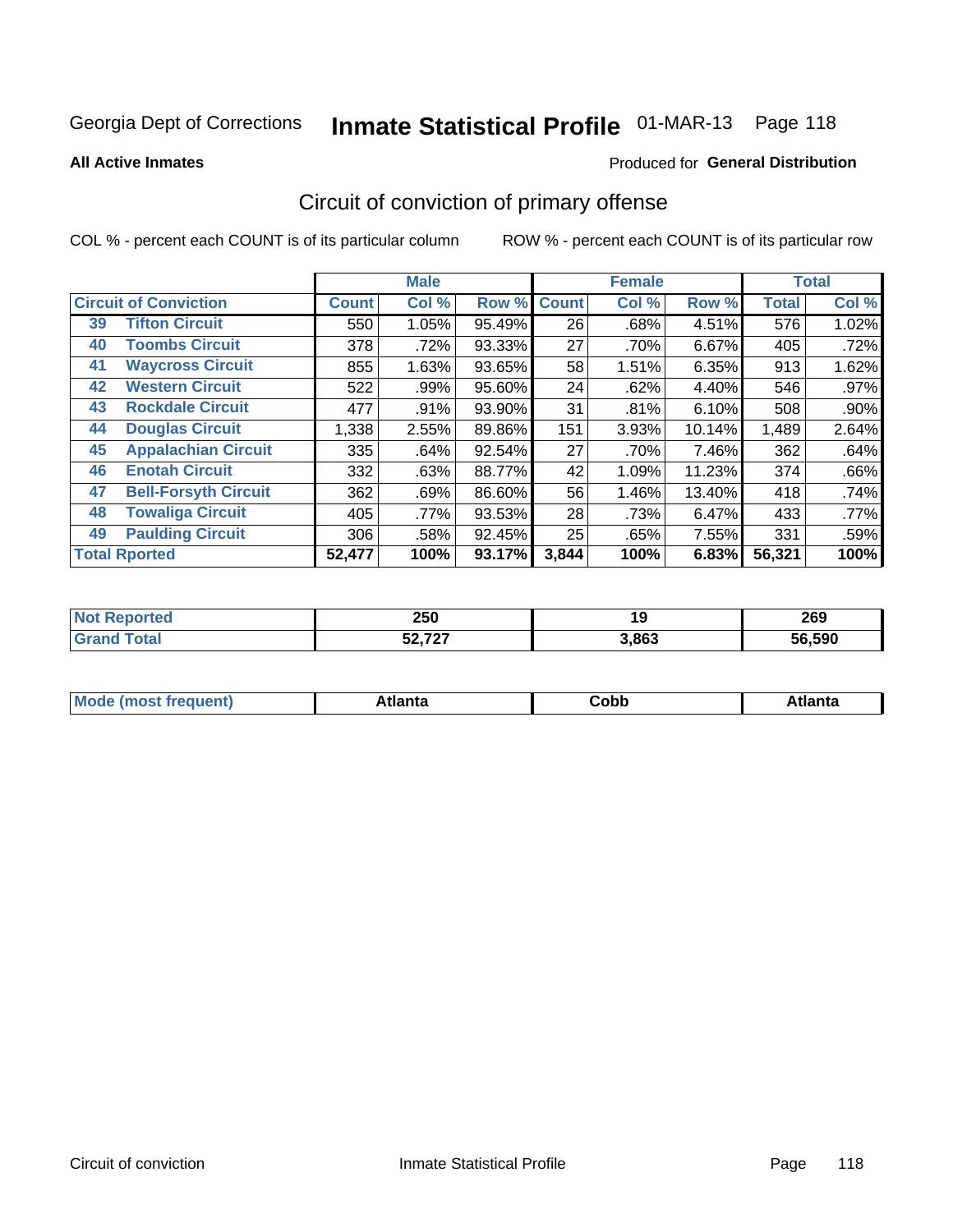### **All Active Inmates**

### Produced for **General Distribution**

### Years served (jail + prison) in this incarceration

|                        |              | <b>Male</b> |         |                | <b>Female</b> |       |              | <b>Total</b> |
|------------------------|--------------|-------------|---------|----------------|---------------|-------|--------------|--------------|
| <b>Years Served</b>    | <b>Count</b> | Col %       | Row %   | <b>Count</b>   | Col %         | Row % | <b>Total</b> | Col %        |
| Less than one year     | 10,487       | 19.90%      | 91.01%  | 1,036          | 26.83%        | 8.99% | 11,523       | 20.38%       |
| 1 to 1.99 years        | 9,139        | 17.35%      | 91.70%  | 827            | 21.42%        | 8.30% | 9,966        | 17.62%       |
| 2 to 2.99 years        | 5,908        | 11.21%      | 92.20%  | 500            | 12.95%        | 7.80% | 6,408        | 11.33%       |
| 3 to 3.99 years        | 4,807        | 9.12%       | 92.87%  | 369            | 9.56%         | 7.13% | 5,176        | 9.15%        |
| 4 to 4.99 years        | 3,575        | 6.79%       | 93.17%  | 262            | 6.79%         | 6.83% | 3,837        | 6.79%        |
| 5 to 5.99 years        | 3,004        | 5.70%       | 94.35%  | 180            | 4.66%         | 5.65% | 3,184        | 5.63%        |
| 6 to 6.99 years        | 2,292        | 4.35%       | 94.63%  | 130            | 3.37%         | 5.37% | 2,422        | 4.28%        |
| 7 to 7.99 years        | 1,681        | 3.19%       | 93.70%  | 113            | 2.93%         | 6.30% | 1,794        | 3.17%        |
| <b>8 to 8.99 years</b> | 1,379        | 2.62%       | 95.10%  | 71             | 1.84%         | 4.90% | 1,450        | 2.56%        |
| 9 to 9.99 years        | 1,347        | 2.56%       | 95.06%  | 70             | 1.81%         | 4.94% | 1,417        | 2.51%        |
| 10 to 10.99 years      | 979          | 1.86%       | 95.33%  | 48             | 1.24%         | 4.67% | 1,027        | 1.82%        |
| 11 to 11.99 years      | 922          | 1.75%       | 96.24%  | 36             | 0.93%         | 3.76% | 958          | 1.69%        |
| 12 to 12.99 years      | 772          | 1.47%       | 96.74%  | 26             | 0.67%         | 3.26% | 798          | 1.41%        |
| 13 to 13.99 years      | 731          | 1.39%       | 96.06%  | 30             | 0.78%         | 3.94% | 761          | 1.35%        |
| 14 to 14.99 years      | 693          | 1.32%       | 95.19%  | 35             | 0.91%         | 4.81% | 728          | 1.29%        |
| 15 to 15.99 years      | 658          | 1.25%       | 97.48%  | 17             | 0.44%         | 2.52% | 675          | 1.19%        |
| 16 to 16.99 years      | 573          | 1.09%       | 97.12%  | 17             | 0.44%         | 2.88% | 590          | 1.04%        |
| 17 to 17.99 years      | 541          | 1.03%       | 96.95%  | 17             | 0.44%         | 3.05% | 558          | 0.99%        |
| 18 to 18.99 years      | 464          | 0.88%       | 96.87%  | 15             | 0.39%         | 3.13% | 479          | 0.85%        |
| 19 to 19.99 years      | 426          | 0.81%       | 96.38%  | 16             | 0.41%         | 3.62% | 442          | 0.78%        |
| 20 to 20.99 years      | 302          | 0.57%       | 97.42%  | 8              | 0.21%         | 2.58% | 310          | 0.55%        |
| 21 to 21.99 years      | 294          | 0.56%       | 96.71%  | 10             | 0.26%         | 3.29% | 304          | 0.54%        |
| 22 to 22.99 years      | 225          | 0.43%       | 96.98%  | 7              | 0.18%         | 3.02% | 232          | 0.41%        |
| 23 to 23.99 years      | 180          | 0.34%       | 98.36%  | 3              | 0.08%         | 1.64% | 183          | 0.32%        |
| 24 to 24.99 years      | 183          | 0.35%       | 98.39%  | 3              | 0.08%         | 1.61% | 186          | 0.33%        |
| 25 to 25.99 years      | 162          | 0.31%       | 98.18%  | 3              | 0.08%         | 1.82% | 165          | 0.29%        |
| 26 to 26.99 years      | 106          | 0.20%       | 100.00% |                |               |       | 106          | 0.19%        |
| 27 to 27.99 years      | 117          | 0.22%       | 97.50%  | 3              | 0.08%         | 2.50% | 120          | 0.21%        |
| 28 to 28.99 years      | 83           | 0.16%       | 97.65%  | $\overline{2}$ | 0.05%         | 2.35% | 85           | 0.15%        |
| 29 to 29.99 years      | 77           | 0.15%       | 100.00% |                |               |       | 77           | 0.14%        |
| Thirty + years         | 580          | 1.10%       | 98.81%  | $\overline{7}$ | 0.18%         | 1.19% | 587          | 1.04%        |
| <b>Total Reported</b>  | 52,687       | 100%        | 93.17%  | 3,861          | 100%          | 6.83% | 56,548       | 100%         |

| rted         | 40                  |       | 42     |
|--------------|---------------------|-------|--------|
| <b>Total</b> | よの フクフ<br>JZ, I Z I | 3,863 | 56,590 |
|              |                     |       |        |

| Mean<br>(average)    | 5.68               | 3.64               | 5.54          |
|----------------------|--------------------|--------------------|---------------|
| Median (middle)      | 3.15               | C 11               | 3.06          |
| Mode (most frequent) | Less than one year | Less than one year | Less than one |
|                      |                    |                    | year          |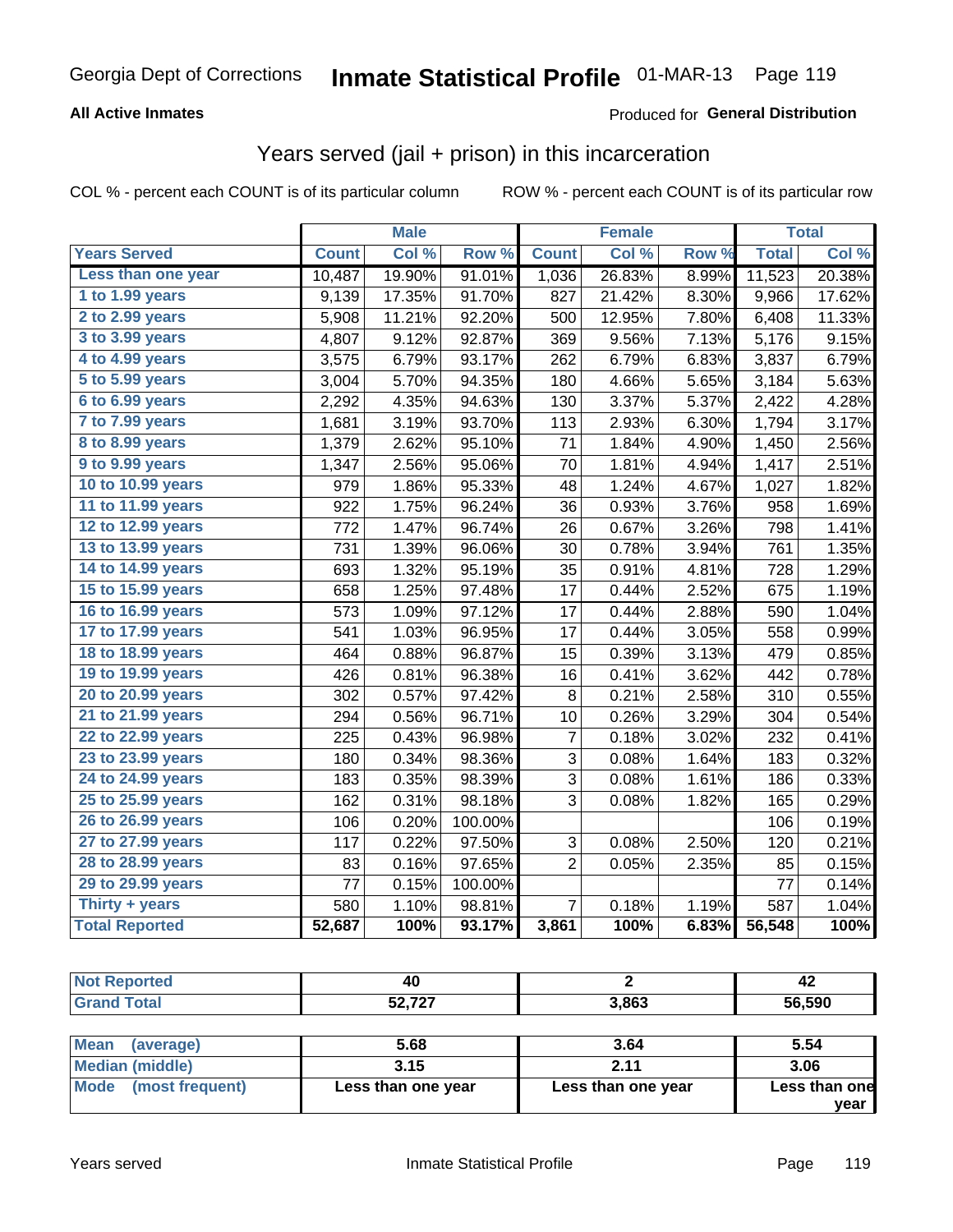### **All Active Inmates**

Produced for **General Distribution**

### Results of most recent HIV tests

|                         | <b>Male</b>  |        |           | <b>Female</b> |           |          | Total  |        |
|-------------------------|--------------|--------|-----------|---------------|-----------|----------|--------|--------|
| <b>HIV Test Results</b> | <b>Count</b> | Col %  | Row %I    | <b>Count</b>  | Col %     | Row %    | Total  | Col %  |
| <b>Positive</b>         | 780          | 1.59%  | 92.09%    | 67            | $1.94\%$  | $7.91\%$ | 847    | 1.61%  |
| <b>Negative</b>         | 48,301       | 98.40% | 93.46%    | 3,382         | $98.06\%$ | $6.54\%$ | 51,683 | 98.38% |
| Indeterminate           | ົ            | 0.01%  | 100.00%   |               |           |          |        | 0.01%  |
| <b>Total Reported</b>   | 49,084       | 100%   | $93.43\%$ | 3,449         | 100%      | $6.57\%$ | 52,533 | 100%   |

| <b>Not Reported</b> | 3,643                 | 414   | 1,057  |
|---------------------|-----------------------|-------|--------|
| ⊺otal               | $E_2 = 727$<br>22.121 | 3,863 | 56,590 |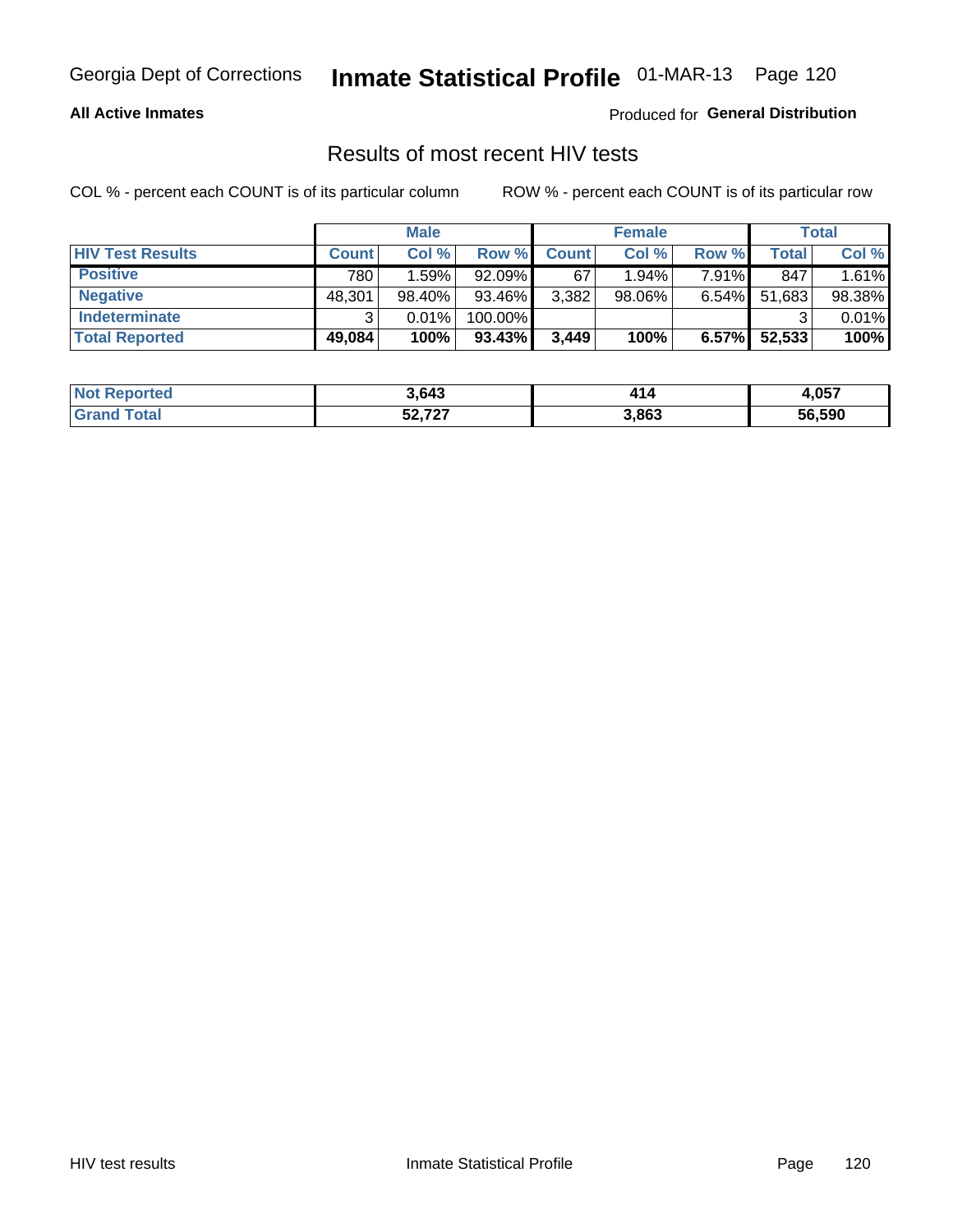### **All Active Inmates**

### Produced for **General Distribution**

### Results of most recent tuberculosis test

|                                  | <b>Male</b>  |           |           | <b>Female</b> |           |          | Total        |        |
|----------------------------------|--------------|-----------|-----------|---------------|-----------|----------|--------------|--------|
| <b>Tuberculosis Test Results</b> | <b>Count</b> | Col%      | Row %     | <b>Count</b>  | Col %     | Row %    | <b>Total</b> | Col %  |
| <b>Positive on current test</b>  | 8,986        | $18.20\%$ | 97.95%    | 188           | $5.44\%$  | 2.05%    | 9,174        | 17.37% |
| <b>Positive on previous test</b> | 40           | $0.08\%$  | 100.00%   |               |           |          | 40           | 0.08%  |
| <b>Negative</b>                  | 40.340       | 81.72%    | $92.51\%$ | 3,267         | $94.56\%$ | $7.49\%$ | 43,607       | 82.56% |
| <b>Total Reported</b>            | 49,366       | 100%      | 93.46%    | 3,455         | 100%      | 6.54%    | 52,821       | 100.0% |

| <b>Not Reported</b> | 3,361                 | . מ<br>40ŏ | 3,769  |
|---------------------|-----------------------|------------|--------|
| Total               | $E_2 = 727$<br>34.IZI | 3,863      | 56,590 |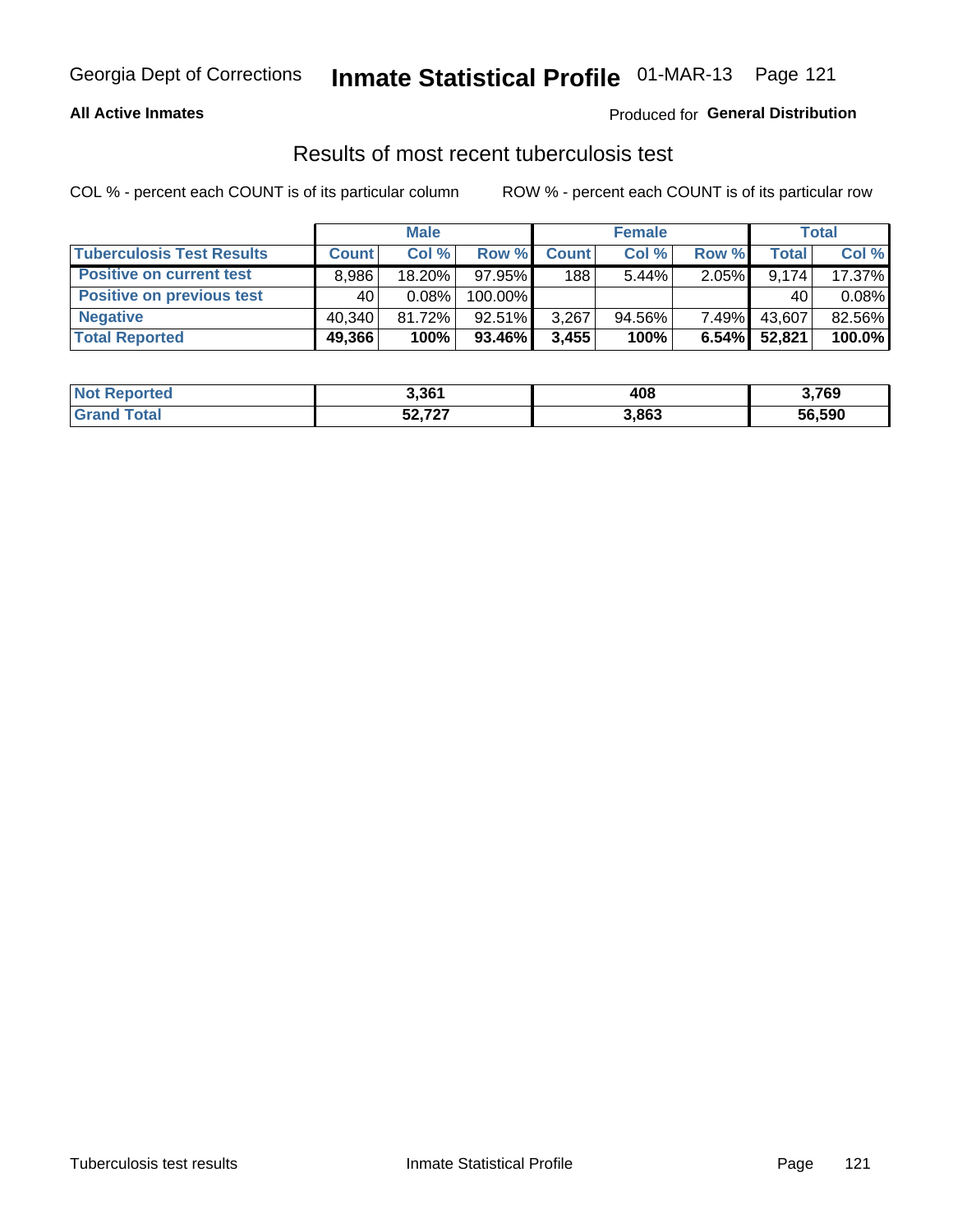### **All Active Inmates**

Produced for **General Distribution**

### Results of most recent syphilis test

|                                 | <b>Male</b>  |        |        | <b>Female</b> |           |       | Total        |        |
|---------------------------------|--------------|--------|--------|---------------|-----------|-------|--------------|--------|
| <b>Syphilis Test Results</b>    | <b>Count</b> | Col%   | Row %  | <b>Count</b>  | Col %     | Row % | Total I      | Col %  |
| <b>Positive on current test</b> | 366          | 1.38%  | 93.85% | 24            | $1.88\%$  | 6.15% | 390          | 1.40%  |
| <b>Negative</b>                 | 26,150       | 98.62% | 95.44% | .250          | $98.12\%$ |       | 4.56% 27,400 | 98.60% |
| <b>Total Reported</b>           | 26,516       | 100%   | 95.42% | 1,274         | 100%      |       | 4.58% 27,790 | 100%   |

| <b>Not Reported</b> | 26,211           | 2,589 | 28,800 |
|---------------------|------------------|-------|--------|
| <b>Grand Total</b>  | ヒヘ フヘフ<br>34.IZI | 3,863 | 56,590 |